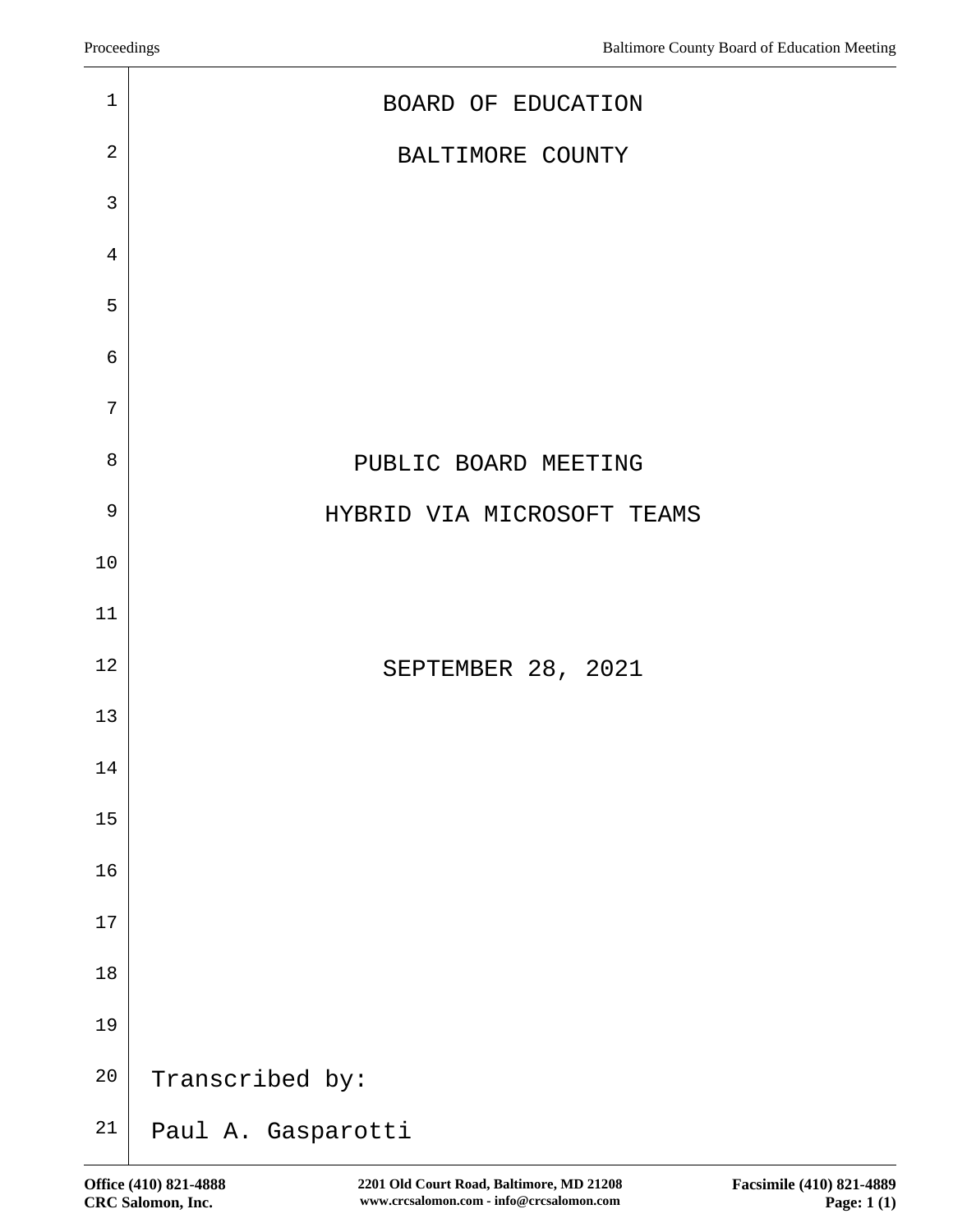|        | Page 2                                                     | 1  | Page 4                                                         |
|--------|------------------------------------------------------------|----|----------------------------------------------------------------|
| 1<br>2 | <b>BOARD MEMBERS:</b>                                      |    | <b>INDEX</b> (Continued)                                       |
|        |                                                            |    | <sup>2</sup> New Business, Action Taken in Closed Session .52  |
| 3      | Makeda Scott, Board Chair                                  |    | <sup>3</sup> New Business, Board Handbook 55                   |
| 4      | Julie C. Henn, Vice Chair                                  |    | <sup>4</sup> Report on the Proposed 2022-2023 School           |
| 5      | <b>Kathleen Causey</b>                                     | 5  |                                                                |
| 6      | Moalie S. Jose                                             |    | $6$ Report on the Opening of Schools 88                        |
| 7      | Erin R. Hager                                              |    | <sup>7</sup> Update on the Efficiency Review 109               |
| 8      | Russell T. Kuehn                                           |    | <sup>8</sup> Report on Student Performance 124                 |
| 9      | Lisa A. Mack                                               | 9  | Information. $\ldots \ldots \ldots \ldots \ldots 166$          |
| 10     | Rodney R. McMillion                                        |    | <sup>10</sup> Board Committee Updates and Agenda Setting . 166 |
| 11     | John H. Offerman, Jr.                                      | 11 | Announcements. 173                                             |
| 12     | Cheryl E. Pasteur                                          |    |                                                                |
| 13     | Lily P. Rowe                                               | 13 |                                                                |
| 14     | <b>Christian Thomas, Student Member</b>                    | 14 |                                                                |
| 15     |                                                            | 15 |                                                                |
| 16     |                                                            | 16 |                                                                |
| 17     |                                                            | 17 |                                                                |
| 18     |                                                            | 18 |                                                                |
| 19     |                                                            | 19 |                                                                |
| 20     |                                                            | 20 |                                                                |
| 21     |                                                            | 21 |                                                                |
| 1      | Page 3<br>INDEX                                            | 1  | Page 5<br><b>PROCEEDINGS</b>                                   |
| 2      | Call to Order. 5                                           | 2  | CHAIRWOMAN SCOTT: Good evening, this is                        |
|        | <sup>3</sup>  Pledge of Allegiance/Moment of Silence 5     | 3  | Chairwoman Makeda Scott. I now call to order the               |
|        |                                                            |    |                                                                |
|        |                                                            |    |                                                                |
|        |                                                            |    | $4$ meeting of the Board of Education of Baltimore             |
| 6      |                                                            |    | <sup>5</sup> County for Tuesday, September 28th, 2021. I       |
|        | Administrative Appointments. 11                            |    | $\frac{1}{2}$ invite you to recite the pledge of allegiance to |
| 7      | Public Comment 14                                          |    | $7$ the flag to be led by Mr. Thomas. We will then             |
| 8      | Beverly Folkoff, TABCO17                                   | 8  | have a moment of silence in recognition of those               |
| 9      | Dr. Bash Pharoan, CAEAC 20                                 | 9  | who have served education in Baltimore County.                 |
| 10     | Samantha Warfel, BCSC 22                                   | 10 | (Pledge of Allegiance.)                                        |
| 11     |                                                            | 11 | (Moment of silence.)                                           |
| 12     | Dayana Bergman. 29                                         | 12 | Thank you, Mr. Thomas.                                         |
| 13     | Phoebe Evans Letocha32                                     | 13 | Tonight's Board of Education meeting is                        |
| 14     | Dr. Bash Pharoan. $\dots \dots \dots \dots \dots \dots$ 35 |    | $14$ being held both in person and by phone by board           |
| 15     | Shawn Robinson. 38                                         |    | $15$ members, and streaming on line through Microsoft          |
| 16     | Angela Leitzer. 40                                         |    | <sup>16</sup> Teams, and broadcast through BCPS TV, Comcast    |
| 17     | Jane Sacks. $\dots$ . 43                                   | 17 | Xfinity Channel 73, Verizon FiOS Channel 34. In                |
| 18     | Bryan Fischer 46                                           | 18 | order to efficiently conduct this meeting, all                 |
| 19     | Hillary Shaffer 49                                         |    | $19$ voting this evening will be done by a rollcall            |
| 20     |                                                            | 21 | $20$ vote.<br>The first item on the agenda is the              |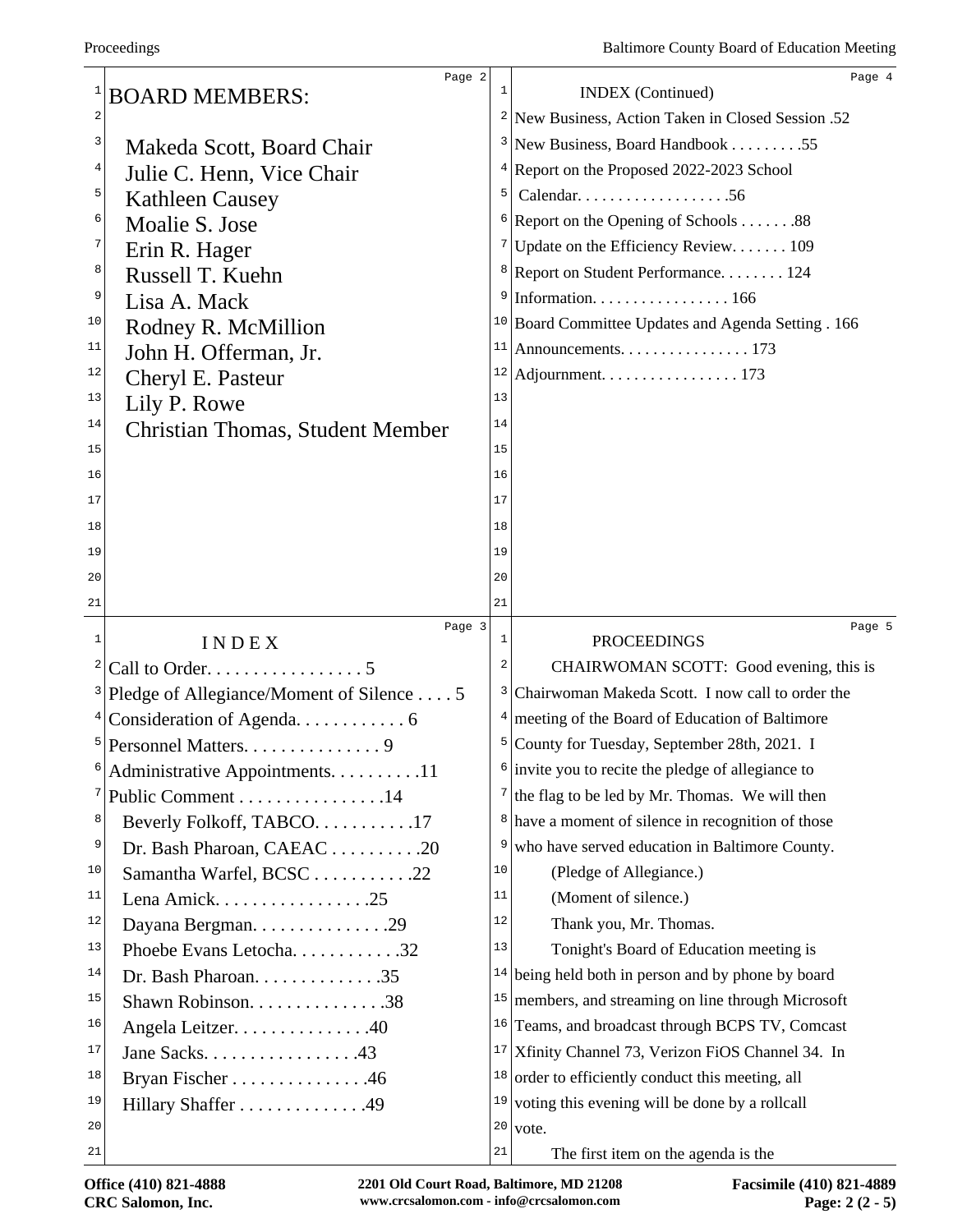|                         | Page 6                                                    |                | Page 8                                                            |
|-------------------------|-----------------------------------------------------------|----------------|-------------------------------------------------------------------|
|                         | $\frac{1}{2}$ consideration of the September 28th agenda. | $\mathbf{1}$   | MS. PASTEUR: Yes.                                                 |
|                         | $2$ Dr. Williams, are there any additions or changes      | 2              | MS. GOVER: Dr. Hager?                                             |
|                         | $3$ to tonight's agenda?                                  | 3              | DR. HAGER: Yes.                                                   |
| 4                       | DR. WILLIAMS: I think we have one                         | $\overline{4}$ | MS. GOVER: Mr. Kuehn?                                             |
| 5                       | change from Board Member Ms. Jose.                        | 5              | MR. KUEHN: Yes.                                                   |
| 6                       | MS. JOSE: Ms. Pasteur will be                             | 6              | MS. GOVER: Ms. Scott?                                             |
| 7                       | presenting the change.                                    | $\overline{7}$ | CHAIRWOMAN SCOTT: Yes.                                            |
| 8                       | MS. PASTEUR: I would like to add a                        | 8              | MS. GOVER: Thank you.                                             |
| 9                       | motion to add to the agenda an item to consider           | 9              | CHAIRWOMAN SCOTT: Thank you. The                                  |
| 10                      | our handbook please.                                      |                | $10$ revised agenda is approved. Thank you.                       |
| 11                      | CHAIRWOMAN SCOTT: Is there a second?                      | 11             | Earlier this evening the Board met in                             |
| 12                      | MR. OFFERMAN: Second, Offerman.                           | 12             | closed session pursuant to the Open Meetings Act                  |
| 13                      | CHAIRWOMAN SCOTT: Thank you.                              | 13             | for the following reasons: One, to discuss the                    |
|                         | $14$ Ms. Gover, may we do a rollcall vote please to       | 14             | appointment, employment, assignment, promotion,                   |
| 15                      | add the handbook to the agenda.                           | 15             | discipline, demotion, compensation, removal,                      |
| 16                      | MS. JOSE: I would like to amend it to                     | 16             | resignation or performance evaluation of                          |
| 17                      | add it to the agenda after Item G.                        | 17             | appointees, employees or officials over whom it                   |
| 18                      | MS. PASTEUR: I apologize, yes, it would                   |                | $18$ has jurisdiction, or any other personnel matter              |
|                         | $19$ be after Item G.                                     |                | $19$ that affects one or more specific individuals;               |
| 20                      | CHAIRWOMAN SCOTT: Okay, so the motion                     | 20             | and nine, to conduct collective bargaining                        |
|                         | $21$ is to add the handbook to the agenda after           | 21             | negotiations or consider matters that relate to                   |
|                         |                                                           |                |                                                                   |
|                         | Page 7                                                    | $\mathbf{I}$   | Page 9                                                            |
| $\overline{\mathbf{c}}$ | $1$ Item G.                                               | 2              | the negotiations. The minutes of the closed                       |
| 3                       | MS. PASTEUR: Yes, that's correct.                         | 3              | session and informal summary can be found on                      |
|                         | CHAIRWOMAN SCOTT: And it was seconded                     | 4              | BoardDocs under this board meeting agenda date.                   |
| 5                       | $4$ by Mr. Offerman, thank you.                           | 5              | The next item on the agenda is personnel                          |
| 6                       | MS. GOVER: Ms. Rowe?                                      | 6              | matters and for that I call on Ms. Anderson.                      |
| 7                       | MS. ROWE: Yes.                                            | 7              | MS. ANDERSON: Good evening, Chairwoman                            |
| 8                       | MS. GOVER: Ms. Causey?                                    | 8              | Scott, Vice Chair Henn, Superintendent Williams                   |
| 9                       | MS. CAUSEY: Yes.                                          |                | and members of the Board. I would like the                        |
| 10                      | MS. GOVER: Ms. Mack?                                      | 10             | <sup>9</sup> Board's consent for the following personnel          |
| 11                      | MS. MACK: Yes.                                            | 11             | matters: Termination and suspension, any                          |
| 12                      | MS. GOVER: Mr. McMillion?                                 | 12             | questions?                                                        |
| 13                      | MR. MCMILLION: Yes.                                       | 13             | CHAIRWOMAN SCOTT: Any questions?                                  |
| 14                      | MS. GOVER: Ms. Jose?                                      | 14             | MS. ANDERSON: Retirement.                                         |
| 15                      | MS. JOSE: Yes.<br>MS. GOVER: Ms. Henn?                    | 15             | CHAIRWOMAN SCOTT: Questions? No,                                  |
| 16                      | VICE CHAIR HENN: Yes.                                     | 16             | proceed.                                                          |
| 17                      | MS. GOVER: Mr. Thomas?                                    | 17             | MS. ANDERSON: Resignations.                                       |
| 18                      | MR. THOMAS: Yes.                                          |                | CHAIRWOMAN SCOTT: Any questions? No,                              |
| 19                      | MS. GOVER: Mr. Offerman?                                  | 19             | $18$ thank you.                                                   |
| 20                      | MR. OFFERMAN: Yes.                                        | 20             | MS. ANDERSON: Thank you.<br>CHAIRWOMAN SCOTT: Do I have motion to |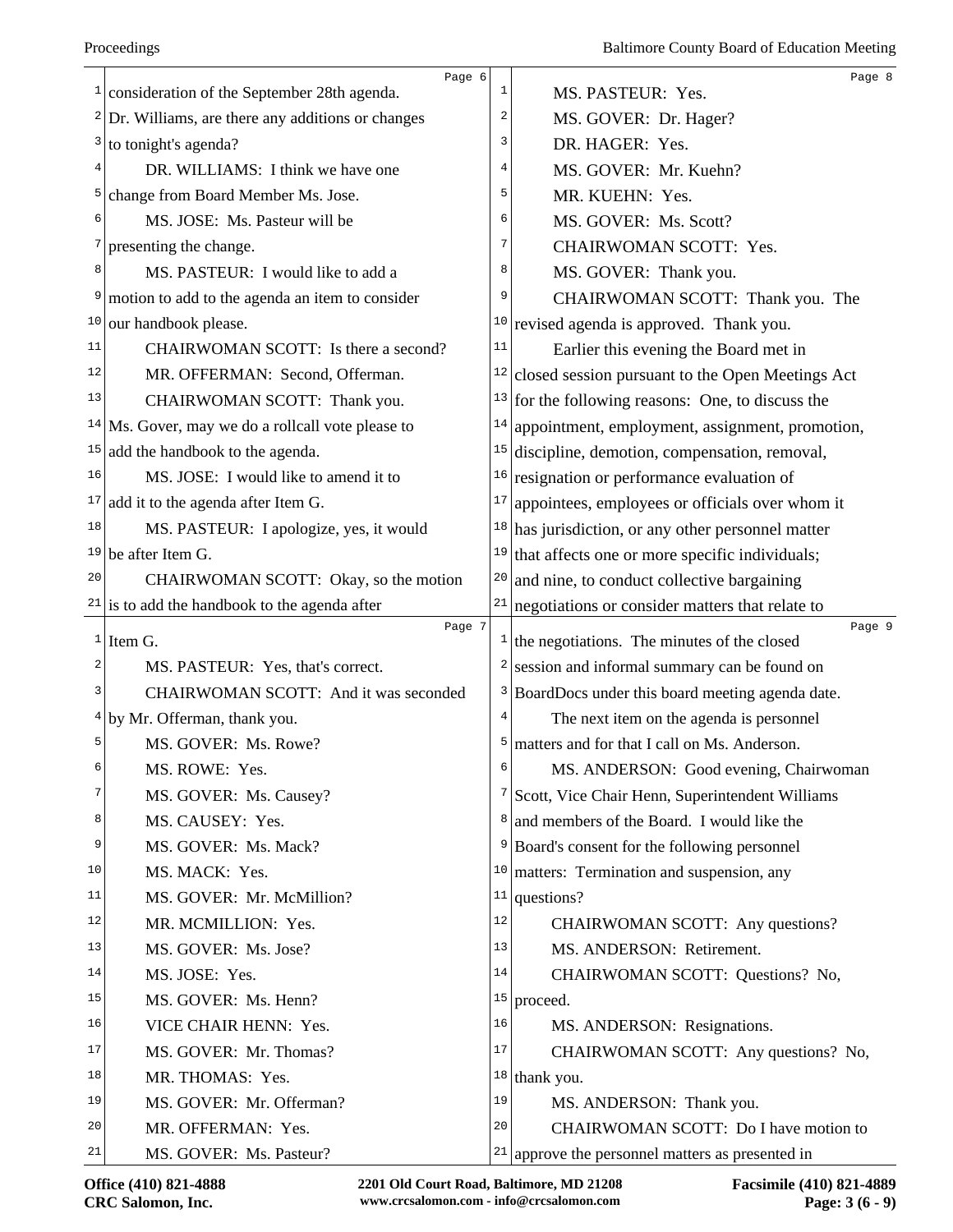|    | Page 10<br><sup>1</sup> Exhibits D-1 through D-3?          |    | Page 12<br>$\frac{1}{2}$ brings to us four years service in Baltimore |
|----|------------------------------------------------------------|----|-----------------------------------------------------------------------|
| 2  | MS. MACK: So moved, Mack.                                  | 2  | County. Previously he was a fiscal analyst III                        |
| 3  | MR. OFFERMAN: Second, Offerman.                            | 3  | in the Office of Budget and Reporting, in his                         |
| 4  | CHAIRWOMAN SCOTT: Thank you. Is there                      | 4  | previous experience he worked at MedStar Health                       |
| 5  | any discussion? May I have a rollcall vote                 | 5  | for three years, Johns Hopkins Bayview Medical                        |
| 6  | please?                                                    | 6  | Center for three years. Congratulations,                              |
| 7  | MS. GOVER: Ms. Rowe?                                       | 7  | Mr. Andracchi.                                                        |
| 8  | MS. ROWE: Yes.                                             | 8  | (Applause.)                                                           |
| 9  | MS. GOVER: Ms. Causey?                                     | 9  | Our next appointee is Jaime Hetzler, the                              |
| 10 | MS. CAUSEY: Yes.                                           |    | <sup>10</sup> director of Office of Food and Nutrition                |
| 11 | MS. GOVER: Ms. Mack?                                       |    | $11$ Services. Welcome to Team BCPS. She served as                    |
| 12 | MS. MACK: Yes.                                             |    | $12$ the senior food and beverage director of Legg                    |
| 13 | MS. GOVER: Mr. McMillion?                                  |    | <sup>13</sup> Mason Tower Restaurant Associates Compass Group.        |
| 14 | MR. MCMILLION: Yes.                                        |    | $14$ She also served as the food and beverage director                |
| 15 | MS. GOVER: Ms. Jose?                                       | 15 | of the Smithsonian Castle as well as the acting                       |
| 16 | MS. JOSE: Yes.                                             | 16 | director in the National Portraits Gallery.                           |
| 17 | MS. GOVER: Mr. Thomas?                                     | 17 | Please welcome Ms. Jaime Hetzler.                                     |
| 18 | MR. THOMAS: Yes.                                           | 18 | (Applause.)                                                           |
| 19 | MS. GOVER: Mr. Offerman?                                   | 19 | Congratulations.                                                      |
| 20 | MR. OFFERMAN: Yes.                                         | 20 | CHAIRWOMAN SCOTT: Thank you,                                          |
| 21 | MS. GOVER: Ms. Pasteur?                                    | 21 | Dr. Williams. Do I have a motion to approve the                       |
| 1  | Page 11<br>MS. PASTEUR: Yes.                               |    | Page 13<br>$\frac{1}{2}$ administrative appointments as presented in  |
| 2  | MS. GOVER: Dr. Hager?                                      |    | $2$ Exhibit E-1?                                                      |
| 3  | DR. HAGER: Yes.                                            | 3  | MR. THOMAS: So moved, Thomas.                                         |
| 4  | MS. GOVER: Mr. Kuehn?                                      | 4  | CHAIRWOMAN SCOTT: Do I have a second?                                 |
| 5  | MR. KUEHN: Yes.                                            | 5  | MS. CAUSEY: Second, Causey.                                           |
| 6  | MS. GOVER: Ms. Scott?                                      | 6  | CHAIRWOMAN SCOTT: Any discussion? No?                                 |
| 7  | CHAIRWOMAN SCOTT: Yes.                                     | 7  | May I have a rollcall vote please?                                    |
| 8  | MS. GOVER: Thank you.                                      | 8  | MS. GOVER: Ms. Rowe?                                                  |
| 9  | CHAIRWOMAN SCOTT: Thank you. The next                      | 9  | MS. ROWE: Yes.                                                        |
|    | $10$ item on the agenda is administrative appointments     | 10 | MS. GOVER: Ms. Causey?                                                |
| 11 | and for that I call on Dr. Williams.                       | 11 | MS. CAUSEY: Yes.                                                      |
| 12 | DR. WILLIAMS: Madam Chair and members                      | 12 | MS. GOVER: Ms. Mack?                                                  |
|    | $13$ of the Board, I bring forth the following             | 13 | MS. MACK: Yes.                                                        |
|    | $14$ administrative appointments for your approval:        | 14 | MS. GOVER: Mr. McMillion?                                             |
|    | <sup>15</sup> Director of the Office of Food and Nutrition | 15 | MR. MCMILLION: Yes.                                                   |
|    | $16$ Services; and supervisor, Office of Position          | 16 | MS. GOVER: Ms. Jose?                                                  |
|    | $17$ Management and Classification.                        | 17 | MS. JOSE: Yes.                                                        |
| 18 | (Applause.)                                                | 18 | MS. GOVER: Ms. Henn?                                                  |
| 19 | Our first appointee is David J.                            | 19 | VICE CHAIR HENN: Yes.                                                 |
| 20 | Andracchi as the supervisor in the Office of               | 20 | MS. GOVER: Mr. Thomas?                                                |
|    | $21$ Position Management and Classification. He            | 21 | MR. THOMAS: Yes.                                                      |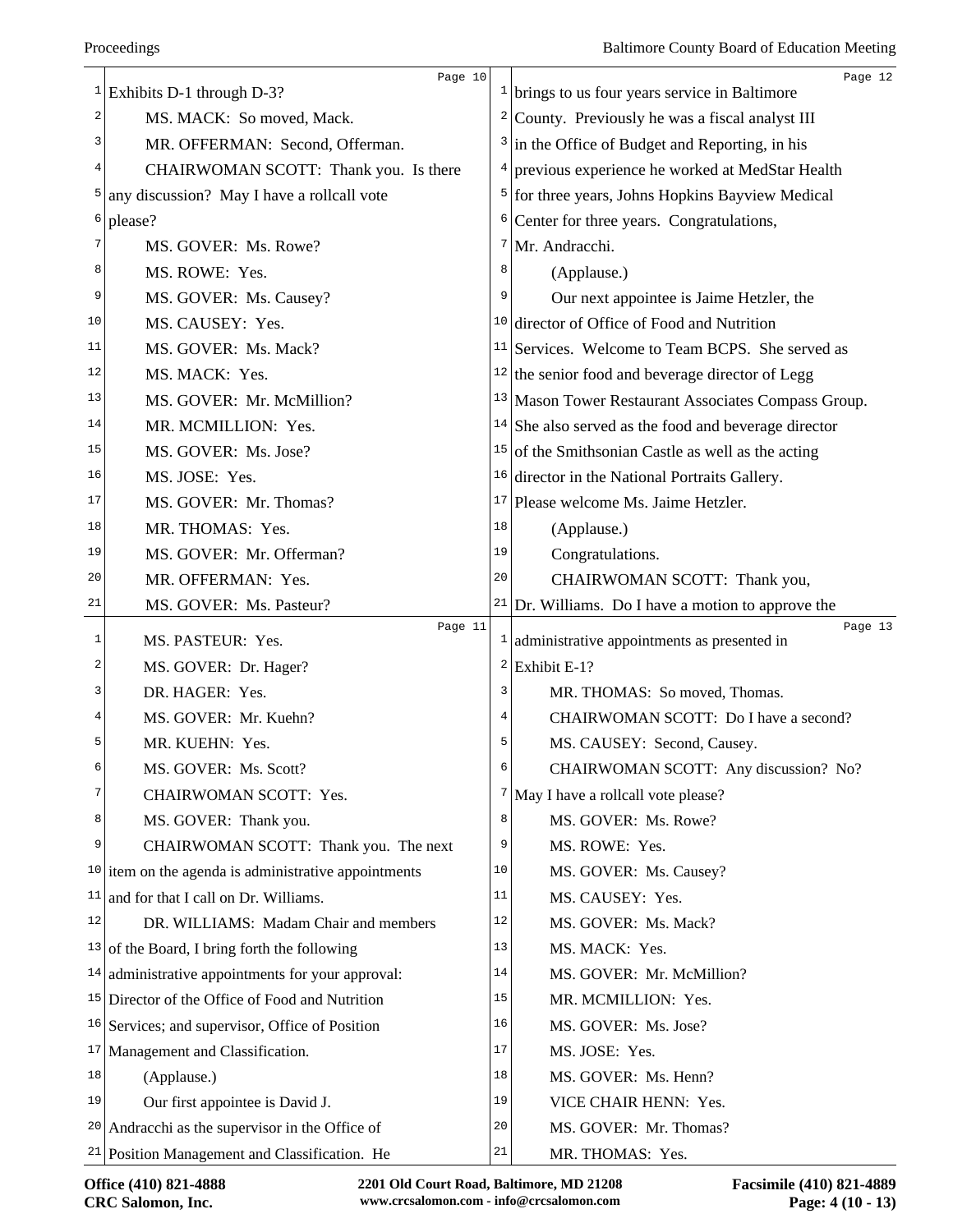| $\mathbf{1}$ | Page 14<br>MS. GOVER: Mr. Offerman?                                 | $\mathbf{1}$ | Page 16<br>County. We encourage everyone to utilize          |
|--------------|---------------------------------------------------------------------|--------------|--------------------------------------------------------------|
| 2            | MR. OFFERMAN: Yes.                                                  | 2            | existing dispute resolution processes as                     |
| 3            | MS. GOVER: Ms. Pasteur?                                             | 3            | appropriate. I remind everyone that                          |
| 4            | MS. PASTEUR: Yes.                                                   | 4            | inappropriate personal remarks or other behavior             |
| 5            | MS. GOVER: Dr. Hager?                                               | 5            | that disrupts or interferes with the conduct of              |
| 6            | DR. HAGER: Yes.                                                     | 6            | this meeting are out of order.                               |
| 7            | MS. GOVER: Mr. Kuehn?                                               |              | I ask speakers to observe the                                |
| 8            | MR. KUEHN: Yes.                                                     | 8            | three-minute time clock, which will let you know             |
| 9            | MS. GOVER: Ms. Scott?                                               | 9            | when your time is up. Please conclude your                   |
| 10           | CHAIRWOMAN SCOTT: Yes.                                              | 10           | remarks when you hear the tone or see that time              |
| 11           | MS. GOVER: Thank you.                                               | 11           | has expired. The microphone will be turned off               |
| 12           | CHAIRWOMAN SCOTT: Thank you. Our next                               | 12           | at the end of your time, and it could be turned              |
| 13           | item is public comment. This is one of the                          | 13           | off if a speaker addresses specific student or               |
| 14           | opportunities the Board provides to hear the                        | 14           | employee matters, or is commenting on matters not            |
|              | $15$ views and receive the advice of community                      | 15           | related to public education in Baltimore County.             |
|              | $16$ members. The members of the Board appreciate                   | 16           | If not selected the public may submit                        |
|              | $17$ hearing from interested citizens. As                           | 17           | their comments to the board members via email at             |
| 18           | appropriate, we will refer your concerns to the                     | 18           | boe@bcps.org. More information is provided on                |
| 19           | superintendent for followup by his staff.                           | 19           | the Board's website at bcps.org under board of               |
| 20           | The Board of Education will conduct the                             | 20           | education, participation by the public.                      |
| 21           | public comment portion of the meeting by allowing                   | 21           | It is the practice of this Board to                          |
|              | Page 15<br>$\frac{1}{1}$ those who registered to speak to attend in | $\mathbf{I}$ | Page 17<br>allow elected officials to provide their comments |
| 2            | person. Registration was open to the public one                     | 2            | to the Board, so first to speak is, so it looks              |
| 3            | week prior to tonight's board meeting and was                       |              | $3$ like our stakeholder groups, so from our                 |
|              | $4$ closed at three p.m. yesterday for anyone wishing               | 4            | stakeholder groups is Beverly Folkoff. Thank                 |
|              | $5$ to speak at this evening's meeting. Board                       | 5            | you.                                                         |
| 6            | practice limits to ten the number of speakers at                    | 6            | MS. FOLKOFF: Good evening. My name is                        |
|              | a regularly scheduled board meeting. Speakers                       |              | $7$ Beverly Folkoff. I am a self-contained special           |
| 8            | were selected randomly using an electronic                          | 8            | education teacher at Relay Elementary School.                |
| 9            | selection process from all registrations received                   | 9            | I'm a member of the TABCO board of directors and             |
| 10           | within the designated timeframe. Each speaker is                    | 10           | on behalf of TABCO I have two important topics to            |
| 11           | allowed three minutes to address the Board. Of                      | 11           | discuss tonight.                                             |
| 12           | course if fewer than ten registrations are                          | 12           | First, we stand with ESPDC, supporting                       |
| 13           | received, all who registered will be permitted to                   | 13           | their needs for increased wages, no furloughs and            |
| 14           | speak. However, no speaker substitutions will be                    | 14           | no layoffs. Staff shortages in the ESPDC unit                |
| 15           | allowed.                                                            | 15           | affect us all. BCPS, take the strong step to                 |
| 16           | While we encourage public input on                                  | 16           | fill the vacancies, pay a living wage and let                |
| 17           | policy, programs and practices within the purview                   | 17           | support people do what they do best, support our             |
| 18           | of this Board and the school system, this is not                    | 18           | students and our educators.                                  |
|              | $19$ the proper forum to address specific student or                | 19           | Second, I speak for a specialized subset                     |
|              | <sup>20</sup> employee matters, or to comment on matters that       | 20           | of our TABCO members, the helpers. School                    |
|              | $21$ do not relate to public education in Baltimore                 | 21           | counselors serve in an integral role in                      |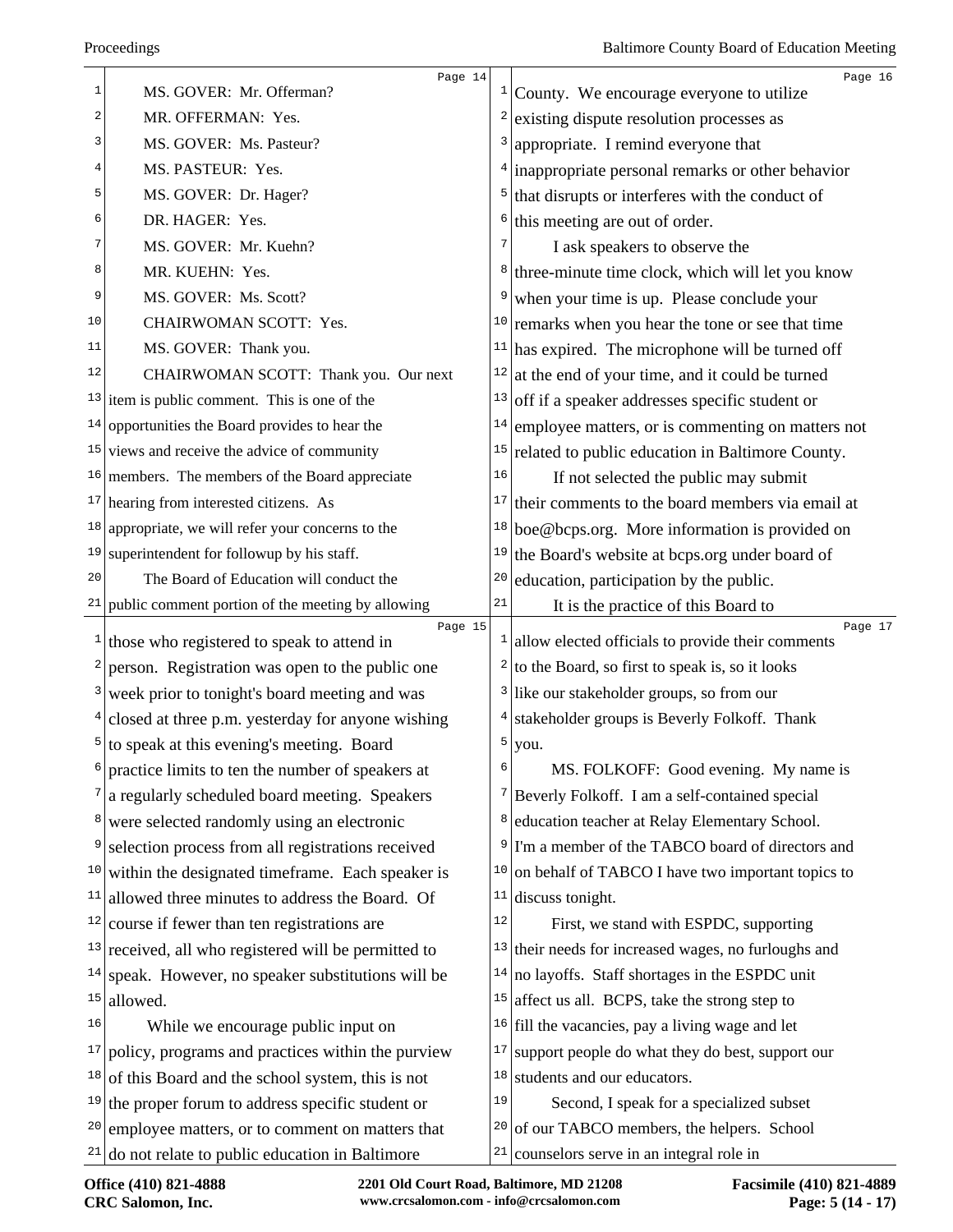| 1               | Page 18<br>supporting students, families and entire school |    | Page 20<br>$\frac{1}{2}$ Dr. Williams, the message needs to be clear. |
|-----------------|------------------------------------------------------------|----|-----------------------------------------------------------------------|
|                 | communities. You will see them with smiles on              |    | $2$ School counselors counsel students. They should                   |
| 3               | their faces as they give their all to students,            |    | $3$ not be covering classes, handling student                         |
|                 | they are all in for all students, but they are             |    | $4$ discipline, acting as data entry clerks or                        |
| 5               | spread too thin. The immense needs of students             |    | $5$ serving as liaisons. This is the perfect time to                  |
|                 | and counselors' natural inclination to go above            | 6  | model your commitment to ensuring that our                            |
|                 | and beyond to help others has created an                   | 7  | students have the support they need. Help our                         |
|                 | unsustainable workload. A recent TABCO survey of           |    | <sup>8</sup> helpers help our kids, our kids are too                  |
|                 |                                                            |    | $9$ important. Thank you very much.                                   |
| 10              | school counselors indicated that over 40 percent           | 10 |                                                                       |
| 11              | were unable to take a duty free lunch, over 80             | 11 | CHAIRWOMAN SCOTT: Thank you. Our next                                 |
|                 | percent were unable to use their allotted                  | 12 | speaker is Mr. Bash Pharoan.                                          |
| 12              | planning time, and over one-third spent over one           |    | DR. PHAROAN: Good evening. I'm                                        |
|                 | $13$ hour of their day doing assigned non-counseling       |    | <sup>13</sup> Dr. Pharoan, the chair of the Central Area              |
| 14              | duties. Less than four percent of school                   |    | <sup>14</sup> Educational Council. The Central Area                   |
| 15              | counselors are operating within the recommended            |    | $15$ Educational Council had a productive informative                 |
| 16              | ratio of 250 students per counselor, most having           |    | $16$ meeting on 9/22/2021. Two experienced members of                 |
| 17              | received 300 and 400 students on their caseload.           | 17 | the administration presented the topic of                             |
| 18              | The ask from our school counselors is                      |    | $18$ retaining and recruiting teachers. Ms. Joelle                    |
| 19              | simple. They want to be able to help students,             |    | $19$ Demski and Ms. Deborah Hightower presented the                   |
| 20              | to have time and resources to spend their days             |    | $20$ challenges facing the recruitment and retention.                 |
| 21              | providing students with direct counseling                  |    | $21$ Both speakers were informative and engaging.                     |
| 1               | Page 19<br>services to build resilience and cope with      |    | Page 21<br>$1$ About 24 persons attended the meeting. The             |
| 2               | trauma, plan for the future, and to help                   | 2  | Central Area really truly appreciates the                             |
|                 | recognize individual strengths and gifts.                  | 3  | significance of what the staff is doing in                            |
|                 | Inefficiency to the system, confusion around               |    | relation to recruitment and retention. It seems                       |
| 5               | school counselor roles, and delegation of                  | 5  | to need more support from the Board and                               |
| 6               | non-counseling tasks has led to school counselors          |    | $6$ administration to this area as appropriate.                       |
|                 | being tasked with taking responsibilities well             |    | Our next meeting is on October 6th. The                               |
| 8               | outside the scope of their roles.                          | 8  | Central Area will be hosting a meeting open to                        |
| 9               | The American School Counselor                              | 9  | everyone in relation to the budget.                                   |
| 10              | Association clearly outlines the tasks that are            | 10 | Our member Manny Hansen, who is the                                   |
| 11              | appropriate and inappropriate duties for school            |    | $11$ financial advisor, is assessing the school bus                   |
| 12              | counselors. However, despite the effort from the           | 12 | program as there seems to be room for                                 |
|                 | $13$ Office of School Counseling, the Department of        |    | $13$ improvement. Now Manny and I would like to                       |
|                 | $14$ Student Support Services and the Division of          | 14 | explore with your help the BCPS Foundation Trail                      |
| 15              | School Climate and Safety, our counselors are              | 15 | to how we, the school system can gain more funds                      |
| 16              | being constantly forced to take on a range of              |    | $16$ through the foundation, just like hospitals do,                  |
| 17              | responsibilities that pulls them away from kids.           |    | $17$ hospitals get millions and millions of funds.                    |
| 18              | After the last two years our students                      | 18 | Our member Ms. Leeann Dickens is working                              |
| 19              | need social and emotional support more than ever.          |    | $19$ to improve the communication of the Central Area.                |
| 20 <sub>1</sub> | Our school counselors are trained, prepared and            | 20 | The difficulty here is we have no access to                           |
|                 | $21$ overwhelmingly eager to provide their support.        | 21 | parents or teachers emails, telephones, so we                         |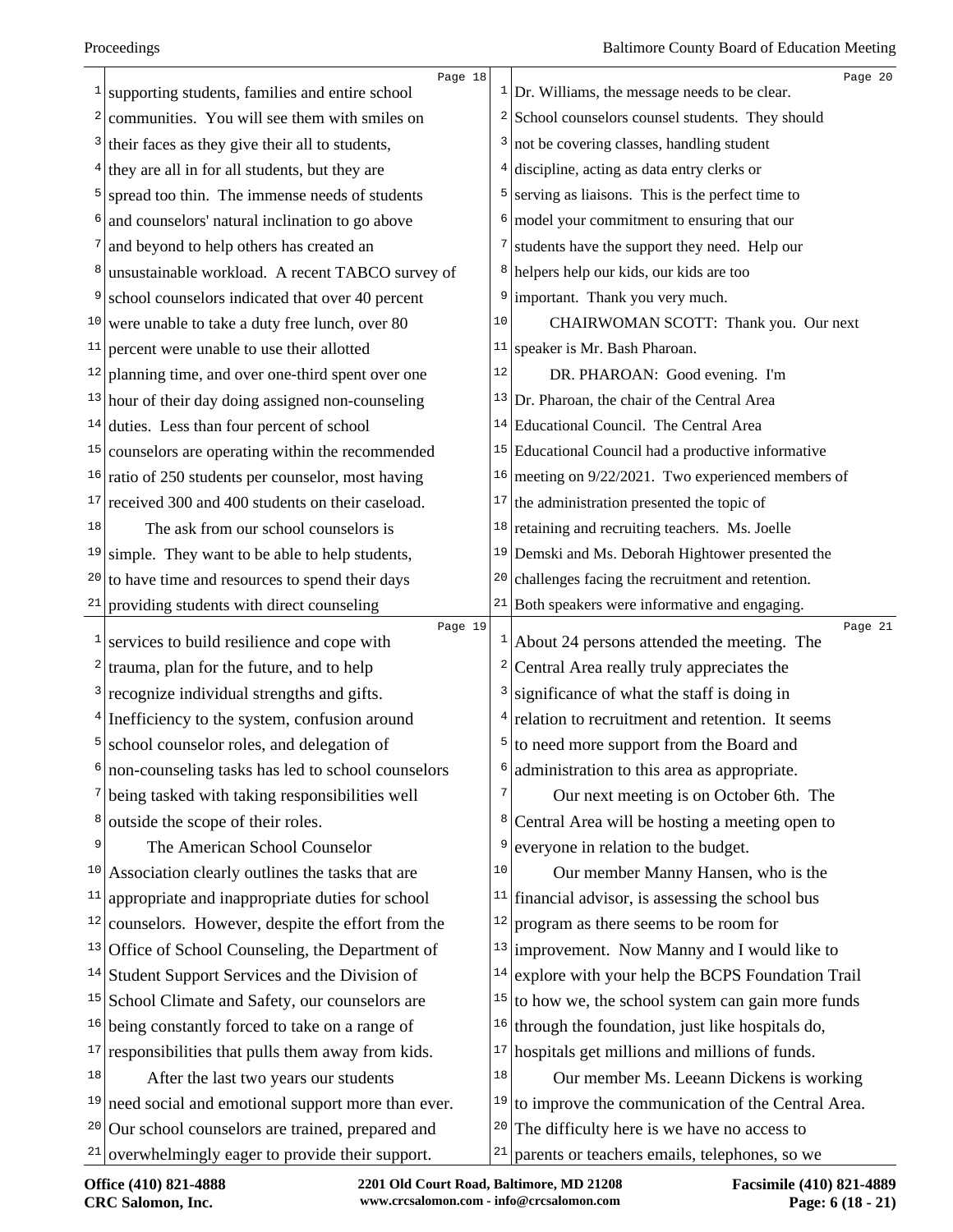|                         | Page 22                                                       |              | Page 24                                                |
|-------------------------|---------------------------------------------------------------|--------------|--------------------------------------------------------|
|                         | $\frac{1}{1}$ have really difficulty in communications in our | 1            | rebuild our school communities to things that          |
| $\overline{\mathbf{c}}$ | area.                                                         | 2            | were once typical in a typical year. And for           |
| 3                       | Last but not least, the Central Area                          | 3            | students who may be watching tonight, we applaud       |
|                         | <sup>4</sup> requests the Board of Education and              | 4            | and support you as you work with unwavering grit       |
|                         | $5$ administration to buy in to our request that we           | 5            | to make these things happen safely and with            |
|                         | <sup>6</sup> teach the G-7 languages, and Chinese, Arabic,    | 6            | respect to the county guidelines.                      |
|                         | <sup>7</sup> Farsi and Urdu, so that more stakeholders would  | 7            | We also recognize that pep rallies and                 |
|                         | <sup>8</sup> like the school system to address and get rid in | 8            | homecomings, while integral in cultivating our         |
| 9                       | the system from any form of bias or hate against              | 9            | communities, are not the only issues that face us      |
|                         | <sup>10</sup> minorities. We asked you in the past -- I think | 10           | presently. As a student council body we aim to         |
| 11                      | my time is up, I will send it to you by email.                | 11           | advocate alongside our peers as we encounter           |
| 12                      | Thank you.                                                    |              | $12$ issues such as the maintenance of safety          |
| 13                      | CHAIRWOMAN SCOTT: Thank you. Next we                          | 13           | protocols in our schools, especially in areas          |
|                         | $14$ have Samantha Warfel.                                    | 14           | where risk of COVID-19 is exacerbated such as in       |
| 15                      | MS. WARFEL: Good evening. My name is                          | 15           | lunchrooms and our athletic events.                    |
|                         | $16$ Samantha Warfel and this year I have the honor of        | 16           | We also strive to bring attention to                   |
| 17                      | serving my second term as the Baltimore County                | 17           | issues that have resulted from our circumstances,      |
|                         | <sup>18</sup> Student Council President. And since we have    | 18           | such as the significant environmental changes          |
|                         | $19$ last shared our updates with you all we've been          | 19           | with single use materials in our new food pods.        |
|                         | <sup>20</sup> hard at work collaborating, team building and   | 20           | Where do unopened food items go? How can we            |
|                         | $21$ planning collectively with our new executive             | $21\,$       | advocate to maximize their use? These are              |
| $\mathbf{1}$            | Page 23<br>board as we prepare for our first committee        | $\mathbf{I}$ | Page 25<br>questions that we have. This year we moved  |
|                         | $2$ meetings on October 4th, including our                    |              | $2$ forward with our classroom environmental           |
| $\frac{3}{2}$           | environmental committee, our diversity and equity             | 3            | resolution complete with several action items          |
|                         |                                                               |              |                                                        |
| 5                       | $4$ committee, our committee on awareness of the role         | 5            | $4$ which we hope to expand upon with ideas that we    |
|                         | of the student member of the board, our                       | 6            | hear. And we have many more questions, thoughts        |
| 7                       | infrastructure committee and our student services             |              | and ideas on why be raising topics when it comes       |
|                         | committee.                                                    | 7            | to the issues that affect our students                 |
| 8                       | We look forward to and have begun to                          | 8            | countywide. We cannot wait to share them with          |
| 9                       | diligently plan for our virtual fall leadership               | 9            | you and make our presence be known in this             |
| 10                      | plan, for which we cannot wait to share the                   | 10           | boardroom throughout the year. I thank you             |
| 11                      | exciting and very fitting theme that will be                  | 11           | tremendously for your time tonight on behalf of        |
| 12                      | apparent through out our workshops and                        | 12           | BCSC and the students in Baltimore County and I        |
| 13                      | activities. Presently we stand with our fellow                | 13           | hope that you all have a great rest of the             |
| 14                      | students across the county as we face the                     | 14           | evening. Thank you.                                    |
| 15                      | challenges of the new school year in stride with              | 15           | (Applause.)                                            |
| 16                      | empathy and resilience. We share our ideas and                | 16           | CHAIRWOMAN SCOTT: Thank you. Now we                    |
| 17                      | innovations as we craft COVID-safe plans for fall             |              | $17$ have general public comment and our first speaker |
|                         | <sup>18</sup> high school activities like pep rallies and     |              | $18$ is Lena Amick.                                    |
| 19                      |                                                               |              |                                                        |
|                         | events in lieu of homecomings.                                | 19           | MS. AMICK: Hello, thank you for having                 |
| 20                      | For our leadership, we thank you for                          | 20           | me. My name is Lena Amick, I'm a teacher at            |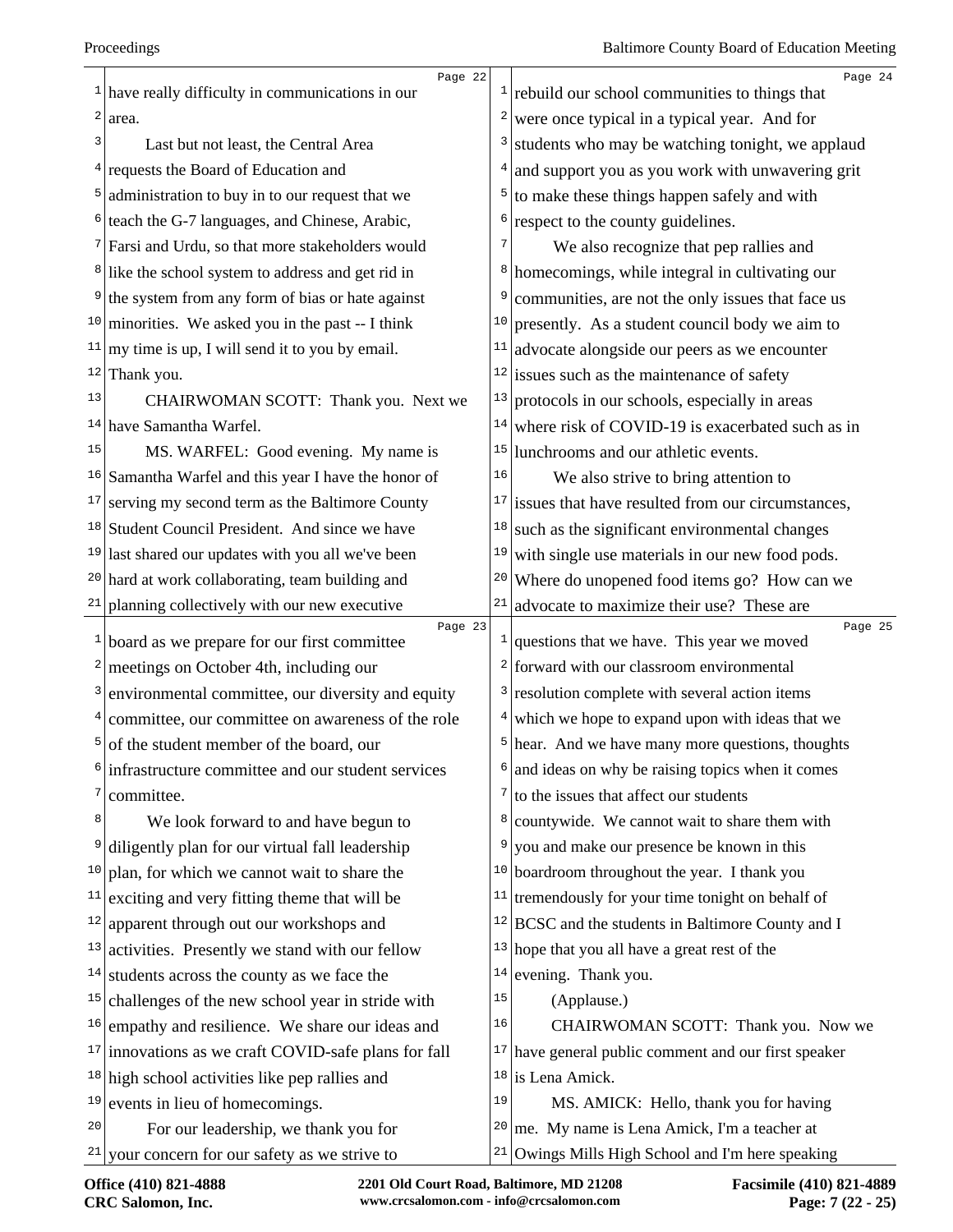|                 | Page 26                                                                                                               |    | Page 28                                                        |
|-----------------|-----------------------------------------------------------------------------------------------------------------------|----|----------------------------------------------------------------|
|                 | $\frac{1}{1}$ for the BCPS educators who are too exhausted from                                                       |    | $1$ our schools.                                               |
|                 | $2$ their ten-plus hours a day and to burned out to                                                                   | 2  | And let me be clear. There should be no                        |
|                 | $3$ be here, for those of us who have second jobs to                                                                  | 3  | either/or choice between paying teachers and                   |
|                 | $4$ make ends meet because we're not sufficiently                                                                     |    | paying ESPs. Budgeting is about priorities.                    |
| $\mathsf{5}$    | compensated, for those new teachers like my                                                                           | 5  | What my hard working coworkers or ESPs have heard              |
|                 | $6$ coworker in my department who still don't know                                                                    |    | <sup>6</sup> from our Board in the decisions that BCPS has     |
|                 | $7$ how and when they're going to get paid, because                                                                   | 7  | made is that you don't prioritize them. They                   |
|                 | <sup>8</sup> there's less than ten support professionals in                                                           | 8  | don't even know if they're going to be furloughed              |
| 9               | offices designed to serve over a thousand                                                                             |    | or laid off next year, in a pandemic. And so if                |
| 10 <sub>1</sub> | teachers.                                                                                                             | 10 | we're not spending our public budget on our most               |
| 11              | At our schools this year, as you know,                                                                                |    | $11$ precious and necessary resources, our staff, then         |
|                 | $12$ we have a full staffing crisis that is only to                                                                   | 12 | what are we spending it on?                                    |
| 13              | get worse unless we have full institutional                                                                           | 13 | And I would just end by saying I'm a                           |
| 14              | support from this Board. Look at our resignation                                                                      |    | $14$ fifth year teacher, this is my fifth year of              |
| 15              | rates. At Woodlawn High School my colleagues are                                                                      |    | $15$ teaching, this is a profession that spent time            |
| 16              | short five teachers and on Friday 18 teachers                                                                         | 16 | going into that I truly love, that I'm good at,                |
| 17              | called out. What happens when this happens?                                                                           | 17 | that I want to keep doing. I dedicate so much to               |
|                 | <sup>18</sup> Teachers get pulled from classes many times.                                                            |    | $18 \, \text{my}$ students, and I've dedicated my life to this |
|                 | $19$ ESPs get pulled from classes and students with                                                                   | 19 | profession, and I'm really scared that I'm not                 |
|                 | $20$ IEPs or emotional behavioral needs are left with                                                                 | 20 | going to be able to stay in it. And whether or                 |
|                 | $21$ inadequate support. Without our ESPs we would                                                                    | 21 | not I stay in this profession is fully dependent               |
| 1               | Page 27<br>not be in compliance with our IEPs. Or like my                                                             | T, | Page 29<br>on whether I have the support in my school of       |
| 2               | school, students are crowded into a lecture hall                                                                      |    | $2$ other staff and the time that I need to do it so           |
|                 | $3$ for a free period without the structure that they                                                                 | 3  | that I don't have to donate my hours outside of                |
|                 |                                                                                                                       |    | school and not spend time doing things like                    |
|                 | $4$ need because we simply do not have enough staff<br>$\frac{5}{1}$ that can support them, as well as depression, as |    | caring for my family and my friends who --                     |
|                 |                                                                                                                       |    | (Microphone turned off.)                                       |
| 7               | well as give our students the support they need<br>in classes.                                                        | 7  | CHAIRWOMAN SCOTT: Thank you. Our next                          |
| 8               |                                                                                                                       | 8  | speaker is Ms. Dayana Bergman.                                 |
| 9               | And our teachers aren't just out because<br>they're tired, it's a pandemic, right? There's                            | 9  | MS. BERGMAN: Good evening, everybody.                          |
| 10              |                                                                                                                       |    | $10$ So I want to put this out on the record today.            |
| 11              | crises that I'm sure in your lives you can think<br>of yourselves, you can think of people you know                   |    | $11$ In 2014 I was supporting staff for BCPS as a              |
| 12              |                                                                                                                       |    | $12$ Spanish interpreter for the world English                 |
| 13              | who are facing crises in their lives. My                                                                              |    | $13$ department. I flew in last week from California           |
| 14              | coworkers and I are the same way, we are facing                                                                       |    | $14$ with teacher shortage, staff shortage for our             |
| 15              | crises and we need support, not just words of                                                                         |    | $15$ educators, that shortage is very severe across            |
| 16              | self care, not just ideas of how we can take care                                                                     |    |                                                                |
| 17              | of ourselves. I work ten, 11, 12 hours a day to                                                                       | 17 | $16$ the nation. I've witnessed being told that your           |
|                 | support my students. I need to make sure that                                                                         |    | child cannot start school until we can hire a                  |
| 18              | there's going to be people there in my building,                                                                      |    | $18$ one-on-one aide to be compliant with the IEP.             |
| 19              | in the central office that are going to support                                                                       |    | $19$ Our school district is really really challenged           |
| 20              | me to deliver the instruction that my students                                                                        |    | $20$ right now, as is California, and I'm here to say          |
|                 | $21$ need and the emotional support that they need in                                                                 |    | $21$ when I came to visit and try to resolve some              |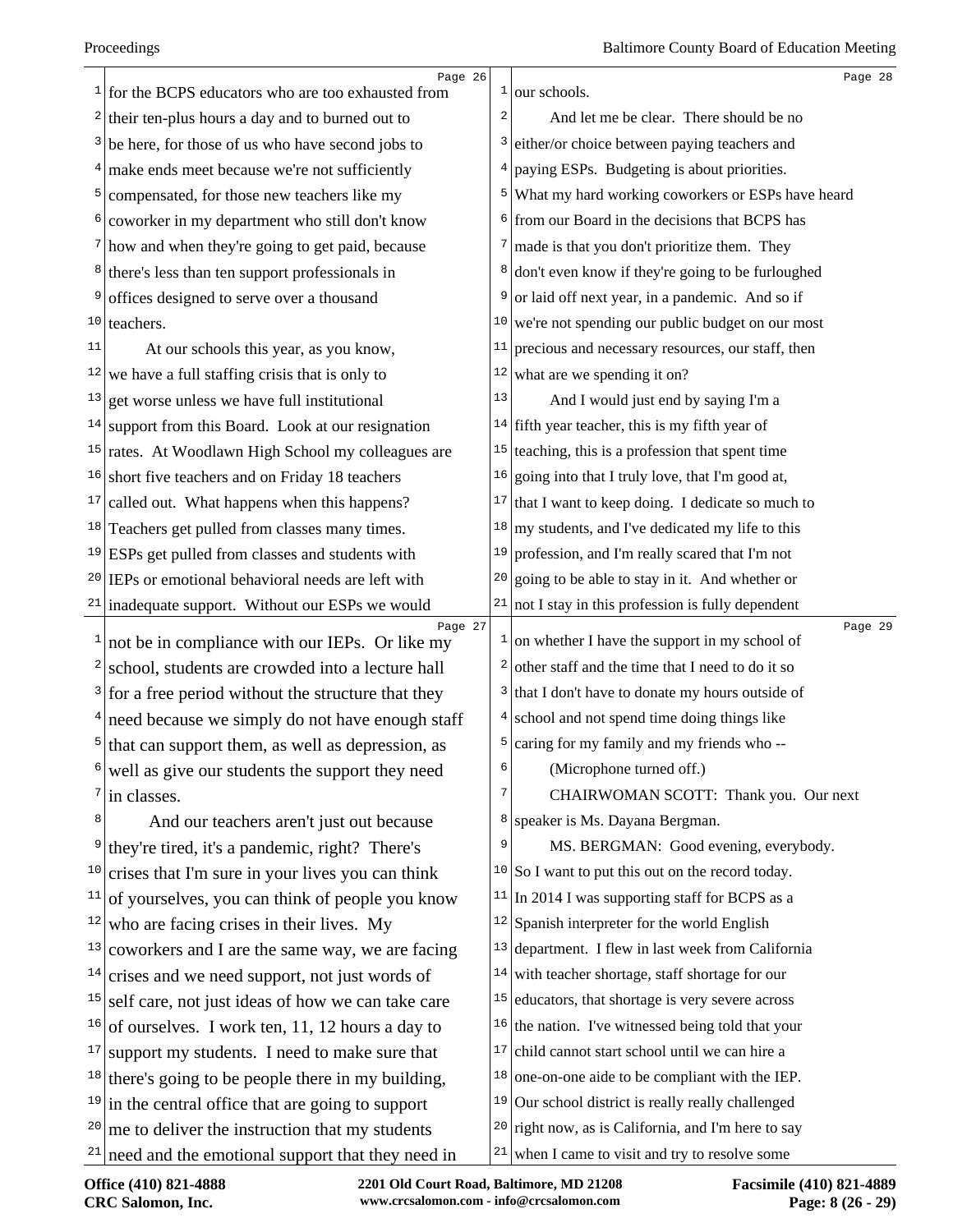|    | Page 30<br>issues regarding transcripts to make sure they're               | $\mathbf{1}$ | Page 32<br>CHAIRWOMAN SCOTT: Thank you. Next we              |
|----|----------------------------------------------------------------------------|--------------|--------------------------------------------------------------|
|    | correct for my children, it was hard to get a                              |              | $2$ have Phoebe Evans Latocha.                               |
|    | <sup>3</sup> hold of someone. I couldn't understand why                    | 3            | MS. EVANS LATOCHA: Good evening. My                          |
| 4  | people weren't picking up the phone. I actually                            |              | $4$ name is Phoebe Evans Latocha, I'm a historian,           |
| 5  | came to visit Greenwood and I got to see the                               | 5            | archivist, a county executive-appointed                      |
|    | inside of the mansion with the beautiful artwork                           | 6            | commissioner on the Baltimore County Landmark                |
|    | done by our teachers which I've always enjoyed,                            |              | $\frac{7}{2}$ Preservation Commission, a zoning community    |
|    | but I saw sadness in our school system. I went                             | 8            | association board member and delegate to the                 |
| 9  | to one of my children's former schools, sadness,                           | 9            | Towson Community Alliance. I come before you not             |
|    | $10$ like people are just exhausted and drained in our                     | 10           | as a representative of those institutions but as             |
| 11 | system, people that I know love children, they're                          | 11           | a private citizen and parent of two children, a              |
| 12 | there for children.                                                        | 12           | current Towson High student and the other a                  |
| 13 | So I'm here to tell you, every single                                      | 13           | graduate.                                                    |
| 14 | one of you, turn your listening ears on, turn                              | 14           | My understanding of historic                                 |
| 15 | them on. Put the foolishness and the pettiness                             | 15           | preservation based on my own experience on the               |
| 16 | aside, prioritize our children, our students,                              |              | $16$ LPC and in consultation with a former                   |
| 17 | that's why you're here. Prioritize our                                     | 17           | commissioner and staff is that there is no                   |
|    | $18$ educators, they need support, they're very short                      | 18           | mechanism to delist or remove a landmark property            |
| 19 | staffed. You guys have to figure out how to work                           |              | $19$ that was validly listed. The original grounds           |
| 20 | together. You should be focused on solutions.                              | 20           | for listing Towson High as a landmark still apply            |
| 21 | All the other day-to-day back and forth policy,                            | 21           | and remain relevant. The county and school                   |
|    | Page 31<br>$\frac{1}{\pi}$ focus right now on solutions, how to keep those | $\mathbf{1}$ | Page 33<br>system raised no objection to listing Towson High |
| 2  | that love teaching our children, supporting our                            | 2            | in 2006, nor was there controversy surrounding               |
| 3  | children here so they can access an education,                             | 3            | that designation. The building can be altered                |
|    | $4$ because that's why we wake up every day. Every                         |              | but there are no grounds to remove it from the               |
|    | day we want to make sure we're doing the best we                           | 5            | landmarks list. Any exterior changes to the                  |
|    | can from the day before for our students in                                | 6            | landmark building would go before the LPC. Those             |
|    | education, and we have to figure out how to work                           | 7            | changes could include plans to remain elements of            |
|    | <sup>8</sup> together and find supports for our one-on-one                 | 8            | the building that are beyond repair and                      |
| 9  | aides so we can be able to implement IEPs, find                            | 9            | nonfunctional, to put on additions to historic               |
| 10 | supports for our teachers, all the way up to                               | 10           | structures, to remove existing structures such as            |
| 11 | central staff because they're struggling there                             | 11           | the 1963 and 1965 Towson High additions.                     |
| 12 | too. I can see that they're just tired, and a                              | 12           | The LPC would need to see the actual                         |
|    | $13$ lot of people are starting to be tired of being                       | 13           | design plans for the Towson High building, which             |
|    | $14$ tired in education, so let's focus on what means                      | 14           | BCPS does not yet have. Planning and design is               |
|    | $15$ the world to us, which is our children and their                      | 15           | the next step that needs to happen. I see no                 |
|    | <sup>16</sup> educational experience. At some point that's                 | 16           | reason why Towson High can't remain listed as a              |
|    | $17$ going to trickle down to them and we don't want                       | 17           | replacement school on the CIP for planning                   |
|    | $18$ that to happen. Thank you and I love you guys in                      | 18           | purposes so that BCPS can begin the process of               |
|    | $19 BCPS$ , I can't wait to come back in a little bit,                     | 19           | planning the design of a school that both                    |
|    | <sup>20</sup> because I've always loved BCPS and everybody here            | 20           | rebuilds Towson High with a new gym, cafeteria               |
|    | $21$ regardless of the challenges we have ahead of us.                     |              | $21$ and other common spaces, addresses overcrowding,        |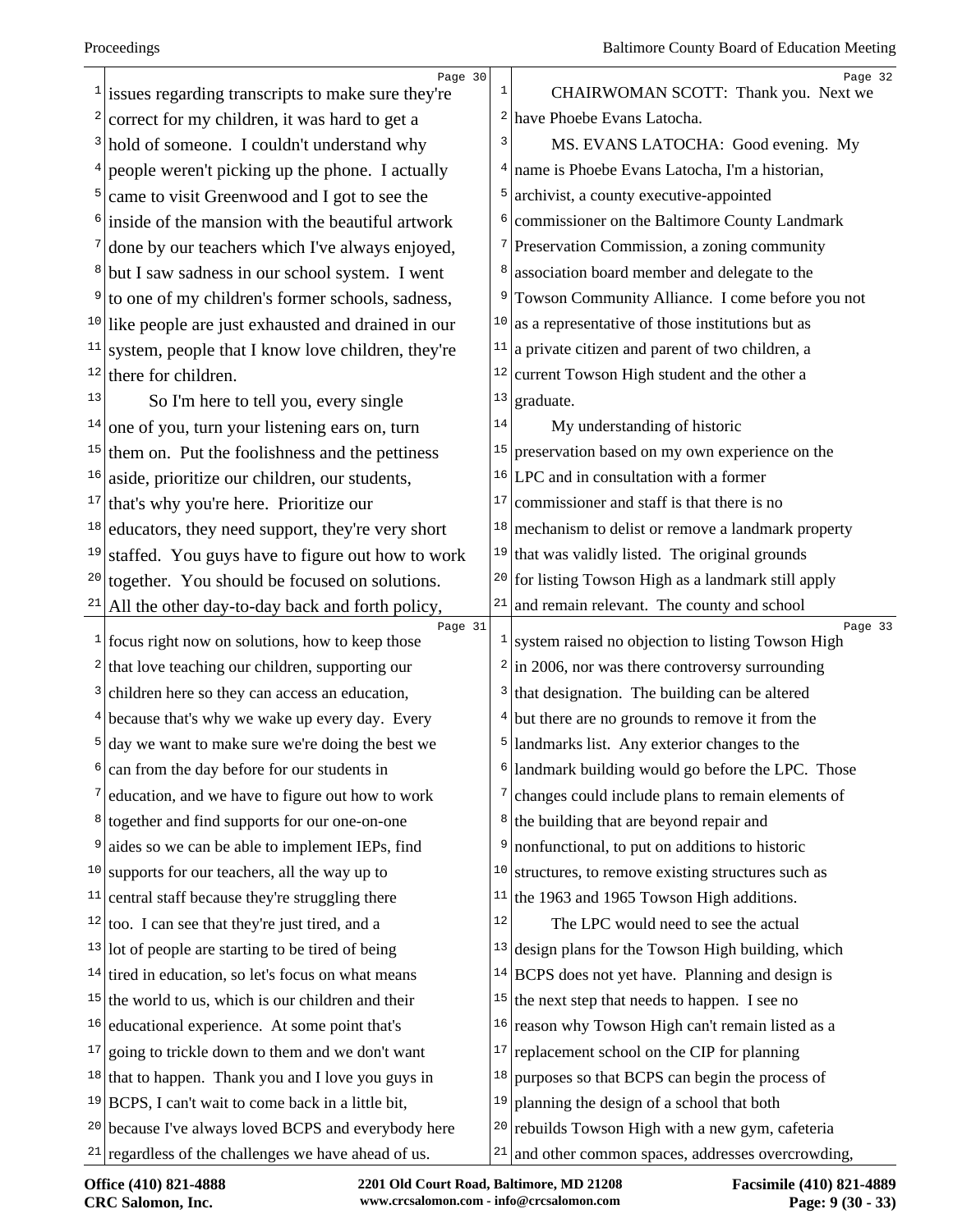|    | Page 34                                                        |              | Page 36                                                                                       |
|----|----------------------------------------------------------------|--------------|-----------------------------------------------------------------------------------------------|
|    | and retains distinctive architectural elements of              |              | members of the calendar committee. However,                                                   |
| 2  | the landmark 1949 building such as its stone                   | 2            | there are at least four deficiencies.                                                         |
| 3  | fountains, the Cedar Avenue entrance with its                  | 3            | One, there is no objective proof that                                                         |
| 4  | towering distinctive architectural features, the               |              | pre-Labor start is better for students'                                                       |
|    | auditorium with its mural depiction of the arts                | 5            | education. At the last appearance of Mr. Duque                                                |
|    | on the exterior wall. The building can be                      | 6            | before you, he reported that some prefer                                                      |
|    | rehabilitate by replacing systems and features                 | 7            | pre-Labor start for athletic reasons. I                                                       |
| 8  | that no longer serve the needs of 21st Century                 | 8            | requested Mr. Duque to present objective evidence                                             |
|    | students by retaining historical architectural                 | 9            | for or against pre-Labor start. I have not                                                    |
| 10 | elements that do contribute to the building's                  | 10           | really heard or received any evaluation.                                                      |
| 11 | landmark status.                                               | 11           | I have more than 20 years experience in                                                       |
| 12 | I was dismayed that the three options                          | 12           | the calendar committee. The calendar committee                                                |
| 13 | presented in the executive summary of the GWWO                 | 13           | should design the calendar to further the                                                     |
| 14 | feasibility study made was no mention of the                   | 14           | students' education and not grant deferences to                                               |
| 15 | school's landmark status. None of the options                  | 15           | the few. I recommend starting the school always                                               |
| 16 | presented involved designing either a replacement              | 16           | post-Labor for consistency.                                                                   |
| 17 | or renovation/addition where the students would                | $17\,$       | Number two, the proposed calendar does                                                        |
| 18 | move off site so the rebuild could be designed                 | 18           | not treat the Muslim holidays equal to the other                                              |
| 19 | with the landmark designation in mind. An                      | 19           | minorities. This is a violation of what the PRC                                               |
| 20 | interior replacement and addition could                        | 20           | and the Board of Education has agreed to by                                                   |
|    | $21$ incorporate the landmark exterior features that           | $21\,$       | unanimous vote in the past. Equal must mean                                                   |
|    |                                                                |              |                                                                                               |
| 1  | Page 35                                                        | $\mathbf{1}$ | Page 37                                                                                       |
| 2  | contribute toward its designation.                             | 2            | equal. One equals one, two equals two, zero                                                   |
| 3  | All the feasibility study showed was                           | 3            | equals zero. This proposed calendar demands two                                               |
|    | that the three options presented would be                      | 4            | off days to the other minority and offers zero                                                |
|    | expensive, ranging from 131 to 143 million.                    | 5            | for our (unintelligible). Two does not equal<br>zero in this instance.                        |
|    | However, none of them are feasible. Further                    | ь            | Three, I requested the first day of                                                           |
|    | delaying the planning process for political                    | 7            |                                                                                               |
|    | gains, arguing over replacement versus                         | 8            | Ramadan to be on the calendar for information so                                              |
| 9  | <sup>8</sup> renovation/addition, shortchanges Towson students | 9            | teachers would know the importance of that day                                                |
| 10 | and the community, which has already put up with               | 10           | for the Muslim students. Mr. Duque declined to<br>do so without an objective explanation. The |
| 11 | trailers for 17 years.<br>Towson previously experienced an     | 11           |                                                                                               |
| 12 |                                                                | 12           | first day of Ramadan is Thursday, March 23, 2023.                                             |
| 13 | underfunded renovation completed in 1999 which we              | 13           | Eid-al-Fitr is on Friday, April 21st, 2023.                                                   |
| 14 | don't want to see repeated. With greater Towson                |              | Mr. Duque resisted these without a legitimate                                                 |
|    | community engagement, I'm hopeful that consensus               | 15           | $14$ reason. Eid-al-Adha is on June 28, 2023. I                                               |
| 16 | $15$ building --<br>(Microphone turned off.)                   | 16           | requested it to be on the calendar for<br>information for the teachers and staff.             |
| 17 | CHAIRWOMAN SCOTT: Thank you. Next is                           | 17           | Mr. Duque has rejected that without giving a                                                  |
| 18 | Mr. Bash Pharoan.                                              | 18           | reason. I always ask for equality and --                                                      |
| 19 | DR. PHAROAN: So today I would like to                          | 19           | (Microphone turned off.)                                                                      |
| 20 | talk to you about equality. Equal. The proposed                | 20           | CHAIRWOMAN SCOTT: Thank you. Next is                                                          |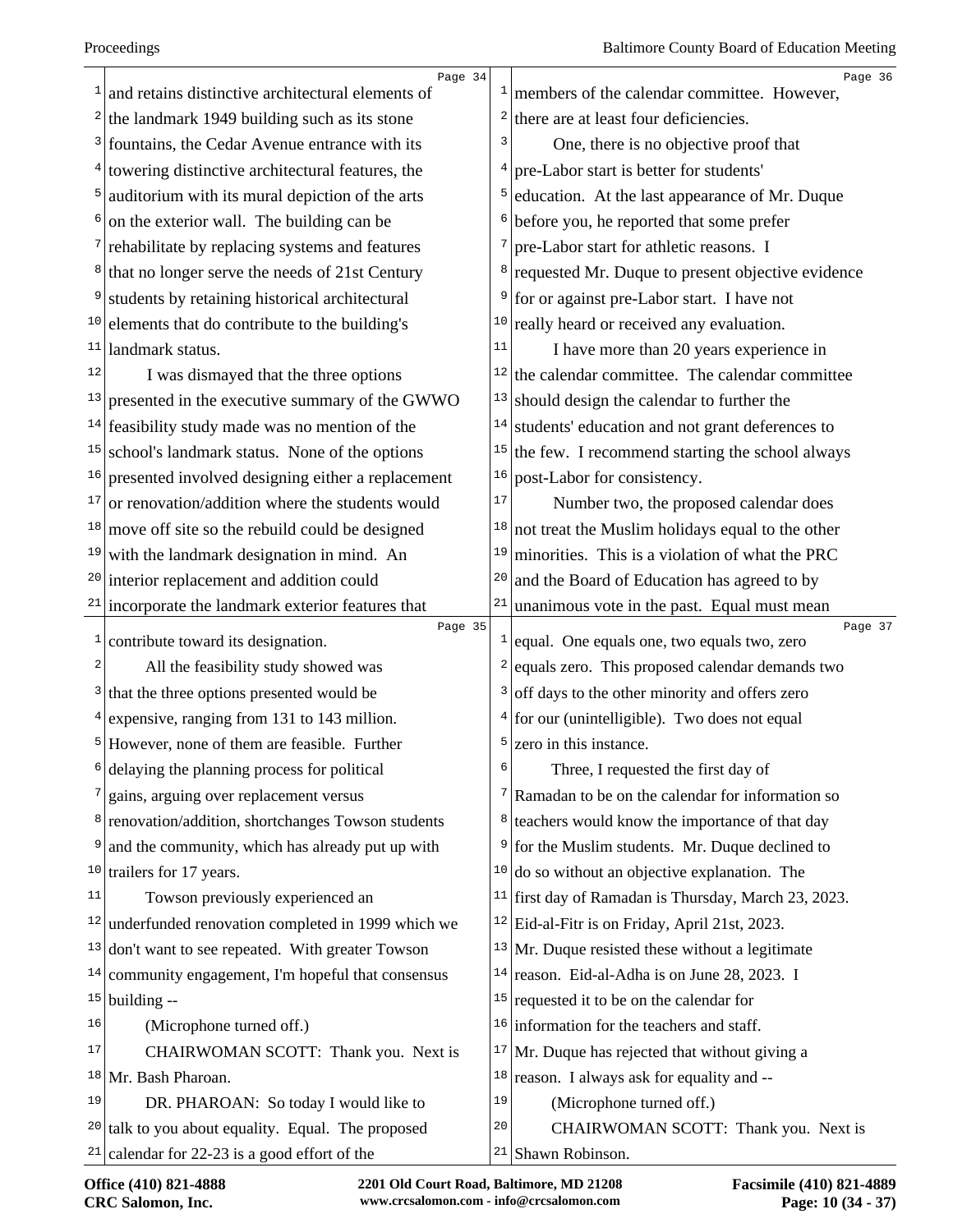|              | Page 38                                                        |               | Page 40                                                        |
|--------------|----------------------------------------------------------------|---------------|----------------------------------------------------------------|
| 1            | MR. ROBINSON: There are no randomized                          |               | $\frac{1}{2}$ government. Government authority proceeds only   |
|              | $2$ control trials that verify outcomes that show a            |               | $\frac{2}{\pi}$ from the consent of the people. Individuals,   |
|              | <sup>3</sup> benefit the healthcare workers or community       |               | $3$ including the unborn, have the intrinsic right to          |
|              | $4$ members for wearing a mask or a respirator.                | 4             | liberty, life and pursuit of happiness.                        |
|              | $5$ There is no definitive study that exists to show           |               | <sup>5</sup> Baltimore County Public Schools employees are     |
|              | $\frac{1}{2}$ a benefit from a broad policy to wear masks in   | 6             | public servants and as public servants it is your              |
|              | public. Why are the sports arenas crowded with                 | 7             | sole responsibility to understand the limitations              |
|              | <sup>8</sup> hundreds of people unmasked yet our students have | 8             | of your authority, and act within the legal                    |
|              | $9$ to attend school 67 hours wearing a mask? If               | 9             | boundaries provided to you by the General                      |
|              | $10$ there were any benefit to wearing a mask because          | 10            | Assembly. It has been suggested by some                        |
|              | $11$ of the blocking power against droplets and                | 11            | constitutional law attorneys that promulgating                 |
|              | $12$ aerosol particles, there should be more benefit           | 12            | rules which exceed your given authority could be               |
|              | $13$ from wearing a respirator compared to surgical            | 13            | grounds for ouster lawsuits in the state of                    |
|              | $14$ masks. Neither masks nor respirators protect,             | 14            | Maryland, to lose governmental immunity, and to                |
|              | $15$ face coverings are officially worthless. It               | 15            | be held liable for damages.                                    |
|              | $16$ should be noted that surgical masks are primarily         | 16            | Informed consent is the way. Unmask our                        |
|              | $17$ designed to protect the environment from the              | 17            | children. Ignorance of the law will be no                      |
|              | $18$ wearer, whereas the respirators are supposed to           | 18            | excuse. Stop this child abuse. That's it.                      |
| 19           | protect the wearer from the environment.                       | 19            | CHAIRWOMAN SCOTT: Thank you. Next is                           |
| 20           | Coronavirus 01 to 25 microns in size,                          | 20            | Angela Leitzer.                                                |
|              | $21$ masks and respirators filter particles 030 to 080         | 21            | MS. LEITZER: My name is Angela Leitzer,                        |
| $\mathbf{1}$ | Page 39<br>microns in size. No bias-free study has ever        |               | Page 41<br>$1$ I'm the chairperson for TABCO retired, the only |
|              | $2$ found a benefit from wearing a mask or respirator          |               | <sup>2</sup> retiree group affiliated with TABCO, MSEA and     |
|              | $3$ in that situation. Let me be clear. Masks offer            | $\frac{3}{ }$ | MEA. I retired after teaching 38 years in BCPS.                |
|              | $4 no$ protection, masks are not an effective way of           |               | $4$ Retired educators were stunned to receive a                |
|              | <sup>5</sup> protecting from infections, and masks have        |               | <sup>5</sup> letter from the BCPS employee benefits management |
|              | disclaimers saying cannot prevent acquiring an                 |               | dated July 23rd stating that they are being                    |
| 7            | infection, which is the back of the box.                       | 7             | defaulted into a new medical plan managed by a                 |
| 8            | Masks increase the risk of contracting                         | 8             | private entity, Labor First. This has caused                   |
| 9            | infection. Masks can become contaminated very                  | 9             | widespread anger and fear, one -- for several                  |
| 10           | quickly, every time the wearer breathes in they                | 10            | reasons.                                                       |
|              | $11$ inhale contaminants. Masks can harm the wearer.           | 11            | Number one, because the rationale stated                       |
|              | $12$ Masks limit oxygen intake and increase carbon             | 12            | by representatives of Baltimore County government              |
|              | $13$ dioxide. Masks are dangerous. The teachers                | 13            | is that funding for retiree benefits is due to                 |
| 14           | union influenced the CDC on school reopening.                  |               | $14$ run out unless they save millions of dollars.             |
|              | $15$ BCPS was given the COVID-19 economic relief,              |               | $15$ This is even though in 2018 we received this              |
|              | $16$ receiving thousands of dollars for reducing risk          | 16            | information, quote, the Baltimore County trust                 |
|              | $17$ of virus transformation. BCPS has incorporated            | 17            | fund for retiree medical benefits, OPEB, other                 |
| 18           | the CDC operation strategy, BCPS is getting paid               | 18            | post-employee benefits, contained over \$422                   |
| 19           | thousands of dollars to mask our children.                     | 19            | million in assets on June 20th, 2017. This is a                |
| 20           | Conclusion. The rights of the American                         | 20            | significant investment when compared to annual                 |
| 21           | citizen proceed from the Creator, not from                     | 21            | claims costs of approximately \$95 million. The                |
|              |                                                                |               |                                                                |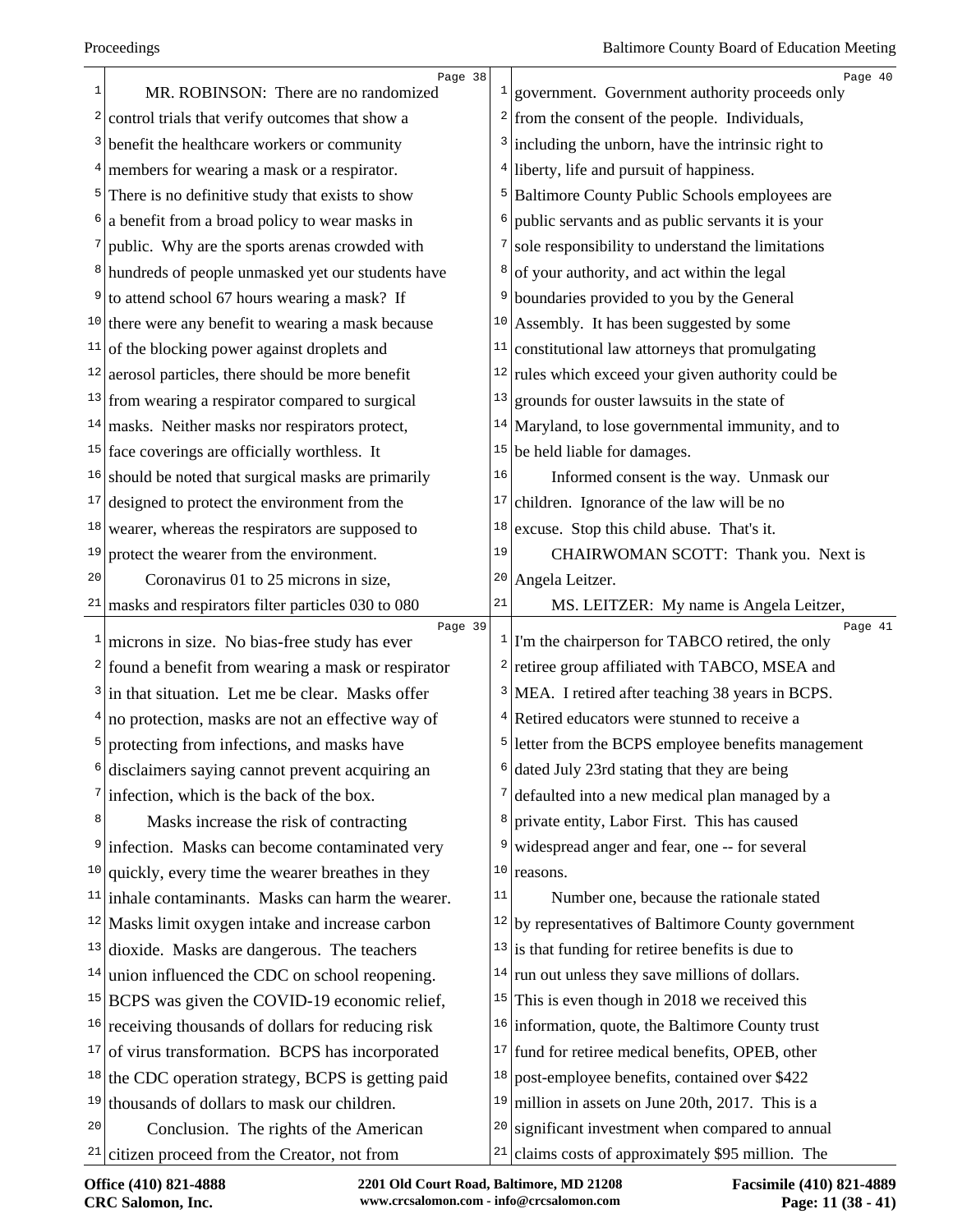|    | Page 42                                                      |                | Page 44                                                       |
|----|--------------------------------------------------------------|----------------|---------------------------------------------------------------|
| 1  | rate of return on OPEB plan investments was 13.5             |                | $\frac{1}{1}$ To quote from the rules and responsibilities of |
| 2  | percent in fiscal year 20177, generating more                | 2              | the Board, quote, each year the Board approves a              |
| 3  | than \$50 million to the fund. The county's                  | 3              | budget designed to finance the county public                  |
| 4  | various reserve accounts are managed                         | $\overline{4}$ | school program. The budget is based upon the                  |
| 5  | strategically with a 30-year outlook. In fact,               | 5              | goals and policies of the Board, is developed by              |
|    | Baltimore County is far better funded than any of            | 6              | the superintendent and other appropriate school               |
| 7  | the 50 states except Alaska, end of quote. To                | 7              | personnel and is considered and adopted by the                |
| 8  | say that we are wondering what happened to \$422             | 8              | Board, unquote.                                               |
| 9  | million and the projections for the fiscal health            | 9              | When I signed a contract to work for                          |
|    | $10$ of the fund is an overstatement.                        |                | $10$ BCPS I was promised health care provided by BCPS         |
| 11 | Secondly, this letter to retirees was                        | 11             | when I retired. It was one of the reasons I                   |
| 12 | sent without notifying you the Board of                      | 12             | chose BCPS over other school systems. According               |
|    | $13$ Education, according to several of you. This            | 13             | to the rules and responsibilities of the Board,               |
|    | $14$ begs the question, who made this decision and why       | 14             | quote, the Board of Education of Baltimore County             |
| 15 | was the Board left out? Although TABCO has                   | 15             | recognizes that providing eligible employees with             |
| 16 | repeatedly asked when its retirees will receive              |                | $16$ insurance and benefits is an important factor in         |
| 17 | benefits booklets in order to compare costs and              | 17             | the recruitment and retention of highly qualified             |
| 18 | coverages before the October 15th open                       | 18             | employees. Group health insurance benefits will               |
| 19 | enrollment, no information has been forthcoming.             | 19             | be provided in accordance with the terms of the               |
| 20 | Thirdly, when retired educators chose                        | 20             | eligible employees ratified negotiated bargaining             |
| 21 | employment at BCPS many years ago it was with the            | $21\,$         | agreement, unquote.                                           |
| 1  | Page 43<br>expectation that our low salaries would be offset | 1              | Page 45<br>How is it then possible that a change in           |
|    | $2$ in our retirement years with pensions and                | 2              | the negotiated health insurance for retirees, a               |
|    | <sup>3</sup> healthcare benefits that constituted deferred   | 3              | form of delayed compensation, occurred without                |
|    | $4$ compensation. Now we see the writing on the              | 4              | the board knowledge or approval? At least three               |
| 5  | wall, the process is in place to use the fact                | 5              | members of the board reported that they had no                |
| 6  | that many elderly retirees will not understand               | 6              | knowledge of Labor First becoming not only the                |
|    | $7$ how to exit from the default plan.                       | 7              | manager of retiree health care but also the                   |
| 8  | (Microphone turned off.)                                     | 8              | default option. A letter was sent to retirees                 |
| 9  | CHAIRWOMAN SCOTT: Thank you. Next is                         | 9              | from BCPS stating this action. If the Board did               |
| 10 | Jane Shacks.                                                 | 10             | not know or approve, who gave the order to send               |
| 11 | MS. SHACKS: Hello, I'm Jane Shacks, an                       | 11             | the letter?                                                   |
| 12 | active member of TABCO Retired, the only retiree             | $1\,2$         | I believe I am speaking for many of the                       |
| 13 | group affiliated with TABCO, MSEA and MEA.                   | 13             | 8,000 retirees when I say the Board has                       |
| 14 | According to documents that outline the rights               | 14             | relinquished its obligation to past and present               |
| 15 | and responsibilities of the Board of Education,              | 15             | employees of BCPS. Retirees are told their                    |
| 16 | quote, the Board of Education of Baltimore County            | 16             | health care is changing among a global pandemic.              |
|    |                                                              | 17             | The process of negotiation has been circumvented.             |
|    | $17$ is authorized by Maryland laws to determine with        |                |                                                               |
| 18 | advice of the county superintendent the                      | 18             | BCPS extols the virtue of restorative justice.                |
| 19 | educational policies of the county school system,            | 19             | Here is your chance. To restore the integrity                 |
| 20 | unquote. The authority for the budget is with                | 20             | all around, the Board must restore the status quo             |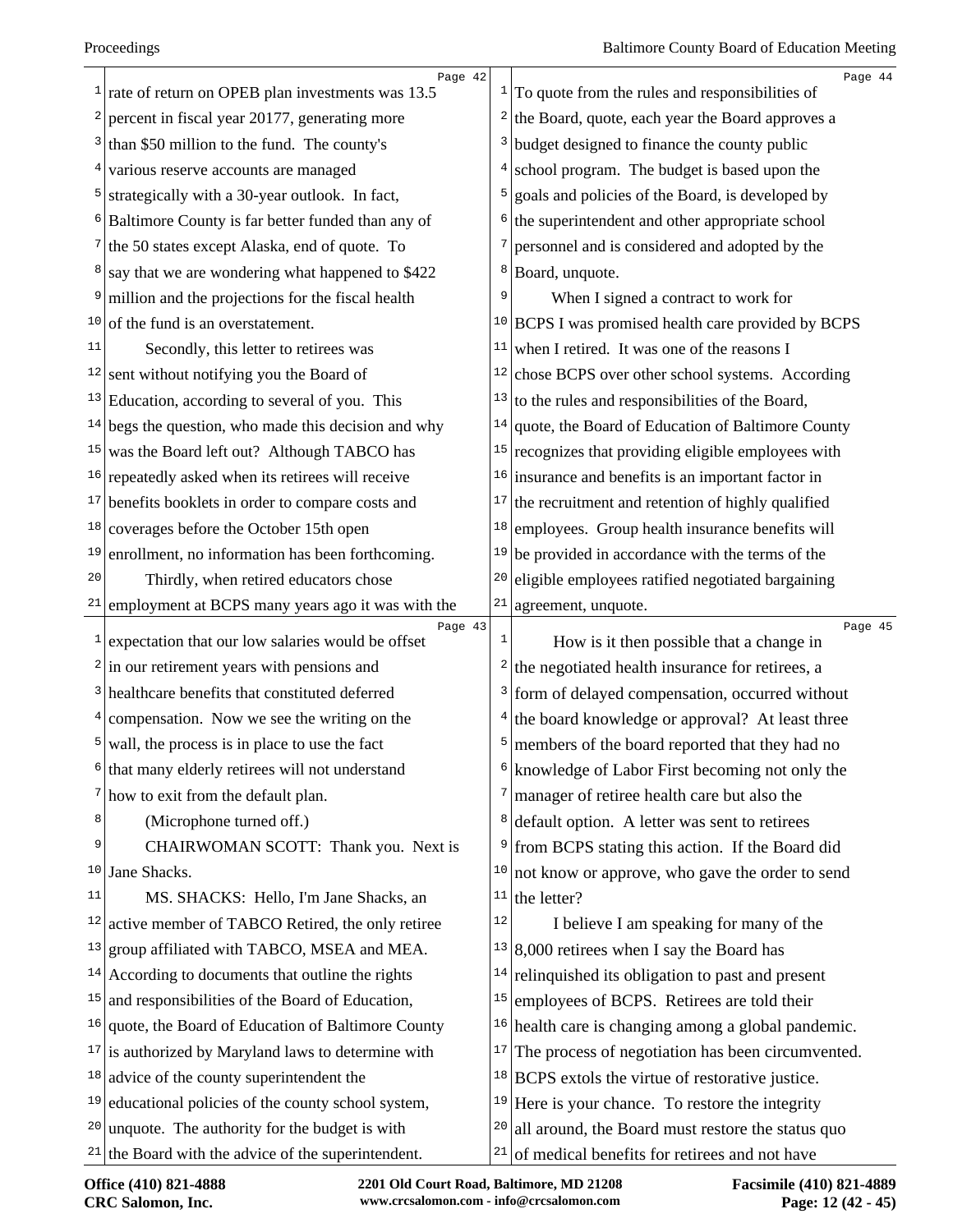|    | Page 46                                                         |                         | Page 48                                                                  |
|----|-----------------------------------------------------------------|-------------------------|--------------------------------------------------------------------------|
|    | $\frac{1}{2}$ Labor First as the default. There must be         | $\mathbf{1}$            | restrictions on the property. It's astonishing                           |
|    | $2$ transparency on who ordered the letter to be sent           | 2                       | to me.                                                                   |
|    | $3$ and who knew it would be sent. It might restore             | 3                       | Previously I had worked with this                                        |
|    | $4$ the negotiation process and the authority of the            | 4                       | organization as well as the county school system                         |
|    | <sup>5</sup> Board. Not taking this action will have many       | 5                       | to develop a comprehensive rehabilitation and                            |
|    | negative ramifications impacting both the school                | 6                       | reopening plan for the former Loch Raven                                 |
| 7  | system and the county. Thank you very much.                     | 7                       | Elementary, also a county landmark. That would                           |
| 8  | CHAIRWOMAN SCOTT: Thank you. Our next                           | 8                       | have in essence resulted in a new school from top                        |
| 9  | speaker is Mr. Bryan Fischer.                                   | 9                       | to bottom. It would have required and we had                             |
| 10 | MS. FISCHER: Good evening, everyone,                            | 10                      | approval of the Landmark Preservation Commission                         |
|    | $11$ it's a pleasure to be here. I just want to say             | 11                      | to demolish a portion of the noncontributing,                            |
| 12 | the last time I was here I was representing the                 | 12                      | non-historic part of the building to add an                              |
| 13 | Towson community and asking for the Board's                     | 13                      | addition, and would have followed the Secretary                          |
|    | $14$ leadership for contributing money towards the              | 14                      | of the Interior's standards for rehabilitating                           |
|    | $15$ study for a new Towson and Dulaney High School.            | 15                      | historic buildings. This was an outstanding plan                         |
|    | $16$ I want to begin by introducing a little bit about          | 16                      | that was, achieved broad consensus across the                            |
|    | $17 \, \text{my background, but first I want to say that I am}$ | 17                      | community as well as from the LPC and all the                            |
| 18 | speaking individually tonight on behalf of no one               | 18                      | stakeholders, and we remain disappointed that it                         |
| 19 | except myself. I am the immediate past president                | 19                      | was not followed through. Towson High is in                              |
| 20 | of the Towson Community Alliance, one of the                    | 20                      | exactly the same position. If anything it's in a                         |
|    | $21$ largest community associations in the state of             | 21                      | better position because it is not currently in                           |
|    | Page 47<br>$1$ Maryland. I'm also a former board member of      |                         | Page 49<br>$\frac{1}{1}$ the state that the former Loch Raven Elementary |
|    | <sup>2</sup> Historic Towson, Inc., and a current board member  | $\overline{\mathbf{c}}$ | was in.                                                                  |
|    | <sup>3</sup> of the Preservation Alliance of Baltimore County.  | 3                       | The school construction funds that are                                   |
|    | $4$ I have a degree in historic preservation and I              | 4                       | set aside or that are requested for a new school                         |
|    | $5$ have been working and volunteering in the field             | 5                       | can and must be used for a comprehensive                                 |
|    | since graduating from Mary Washington College in                |                         | $6$ rehabilitation and addition to Towson High so                        |
| 7  | 2003.                                                           | 7                       | that it can be expanded to meet our population                           |
| 8  | With that said, I want to echo what, the                        | 8                       | and serve the needs of our community. If you                             |
| 9  | earlier testimony of Ms. Evans Latocha, a member                | 9                       | have any questions, otherwise I yield the rest of                        |
| 10 | of the Landmark Preservation Commission, about                  | 10                      | my time.                                                                 |
| 11 | the concern regarding the plan for Towson High                  | 11                      | (Applause.)                                                              |
|    | $12$ School that did not include any mention of its             | 12                      | CHAIRWOMAN SCOTT: Thank you, and our                                     |
| 13 | status as a Baltimore County landmark. Under                    | 13                      | next speaker is Hillary Shaffer.                                         |
|    | $14$ Baltimore County landmark rules and historic               | 14                      | MS. SHAFFER: Good evening, members of                                    |
| 15 | preservation law the county rules are the                       |                         | <sup>15</sup> the Board. My name is Hillary Jack Shaffer and             |
|    | $16$ strongest protection for buildings. The fact               | $16 \vert$              | for over a decade I have been a proud BCPS                               |
| 17 | that this study occurred and the folks that did                 | 17                      | teacher. At Woodmoor Elementary I was a                                  |
|    | $18$ it did not even mention it is like if you were             | 18                      | classroom teacher and special educator, and                              |
|    | $19$ buying a house and your realtor didn't mention             | 19                      | currently I'm a STEM and math resource teacher at                        |
| 20 | that there were covenants on the property or that               |                         | <sup>20</sup> Sandy Plains Elementary.                                   |
|    | $21$ there were a ground rent or some other kind of             | 21                      | Tonight I'm here to advocate for our                                     |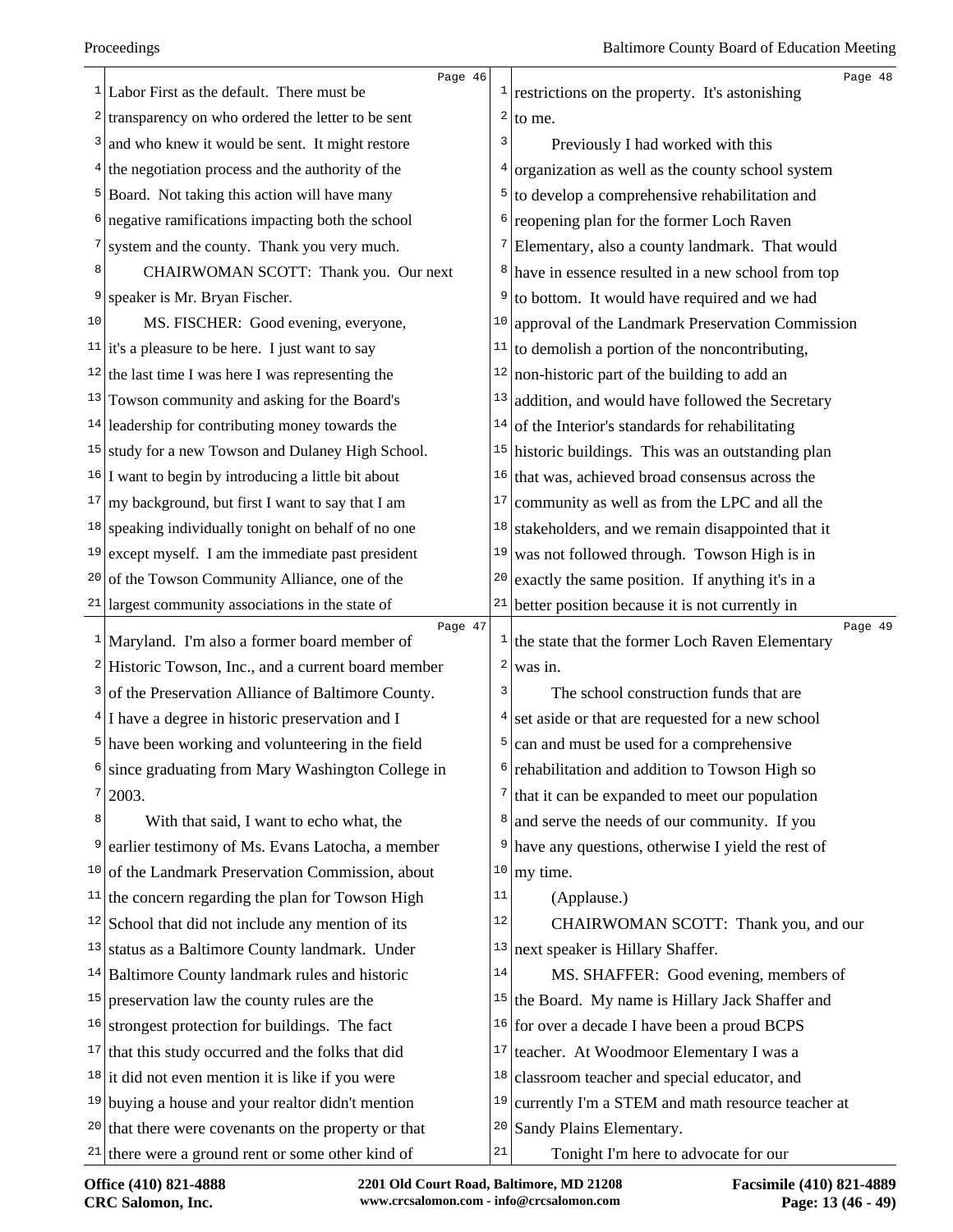|              | Page 50                                                       |          | Page 52                                                       |
|--------------|---------------------------------------------------------------|----------|---------------------------------------------------------------|
| 1            | paraprofessionals, educators who advocate for our             |          | $\frac{1}{2}$ restructured wage scales and the promise of no  |
| 2            | students every single day. Like teachers, the                 |          | $2$ layoffs and no furloughs for them, for our                |
| 3            | paras often work before and after school days                 |          | <sup>3</sup> schools and for our students. Thank you for your |
|              | $4$ have let out. They lead high quality small group          | 4        | time, and good evening.                                       |
| 5            | instruction and they support the general function             | 5        | (Applause.)                                                   |
| 6            | of the school, and I could list many other                    | 6        | CHAIRWOMAN SCOTT: Thank you. That                             |
|              | similarities. But you see, our paraprofessionals              | 7        | concludes our portion of public comment.                      |
| 8            | are unparalleled because, let's take a great                  | 8        | And I just want to tell board members,                        |
| 9            | example. Children enter elementary school                     | 9        | do I have a motion to go into a brief recess?                 |
|              | $10$ oftentimes in pre-K or kindergarten, and they            | 10       | MS. CAUSEY: So moved.                                         |
| 11           | don't leave until fifth grade. But you see, the               | 11       | CHAIRWOMAN SCOTT: Is there a second?                          |
| 12           | paraprofessionals are there that entire time.                 | 12       | MS. MACK: Second.                                             |
|              | $13$ The students have the consistency of some of             | 13       | CHAIRWOMAN SCOTT: Do we need to do a                          |
|              | $14$ these same educators. While they go to different         |          | $14$ rollcall vote for that, for recess? Okay, I will         |
| 15           | homerooms each year, the paraprofessionals are a              |          | <sup>15</sup> just call a recess for ten minutes? 15 minutes, |
| 16           | consistent and continuous source of support,                  | 16       | okay. Thank you.                                              |
| 17           | encouragement, and I'll also say that the paras               | 17       | (Recess.)                                                     |
| 18           | are a key element of scaffolded instruction.                  | 18       | CHAIRWOMAN SCOTT: Thank you, everyone,                        |
| 19           | Why, because they know student strengths, they                |          | $19$ for returning so we can get started. The next            |
| 20           | also know individual student needs because                    |          | $20$ item on the agenda is action taken in closed             |
| 21           | they've worked with the students for such a long              | 21       | session and for that I call on Ms. Bresler.                   |
| $\mathbf{1}$ | Page 51<br>time continuously. They understand how our         | 1        | Page 53<br>MS. BRESLER: Thank you, Madam Chair.               |
| 2            | students can be successful and they also                      |          | $2$ I'm sorry that Mr. Brousaides was unable to make          |
| 3            | understand how our students need to be                        |          | $3$ it this evening but I'm very pleased to sit here          |
| 4            | encouraged.                                                   |          | $4$ in his place. During closed session earlier this          |
| 5            | Many of the paraprofessionals I've                            | 5        | evening the Board voted on a tentative agreement              |
| 6            | worked with also have deep institutional                      | 6        | with TABCO, and I think now would be an                       |
|              | $7$ knowledge of the school community, many times             | 7        | appropriate time to confirm that action.                      |
|              | $8$ they've worked there for ten, 15, sometimes even          | 8        | CHAIRWOMAN SCOTT: Thank you,                                  |
| 9            | 20 years, and they've often sent their own                    | 9        | Ms. Bresler. Do I have a motion to approve the                |
|              | $10$ children to the school, so they're really into           | 10       | action taken in closed session on the                         |
|              | $11$ that deep community connection to parents and            | 11       | ratification of the agreement between BCPS and                |
| 12           | families.                                                     | 12       | TABCO for 2021-2022?                                          |
| 13           |                                                               | 13       | MR. OFFERMAN: So moved, Offerman.                             |
|              | I will say again that the role of                             | 14       |                                                               |
|              | $14$ paraprofessionals in our schools is unparalleled,        | 15       | MS. MACK: Second, Mack.                                       |
|              | $15$ it creates safe spaces for our students, they            |          | CHAIRWOMAN SCOTT: Thank you. Any                              |
| 16           | create safe time for our students. Their role                 | 16<br>17 | discussion? Ms. Gover, may I have a rollcall                  |
|              | $17$ fosters equity and their role fosters the                | 18       | vote please?                                                  |
|              | $18$ social-emotional learning that we want for every         |          | MS. GOVER: Ms. Rowe?                                          |
|              | <sup>19</sup> student in Baltimore County Public Schools. And | 19       | MS. ROWE: Yes.                                                |
| 20           | so I ask you tonight for your support for our                 | 20       | MS. GOVER: Ms. Causey?                                        |
|              | $21$ paraprofessionals by way of increased staffing,          | 21       | MS. CAUSEY: Yes.                                              |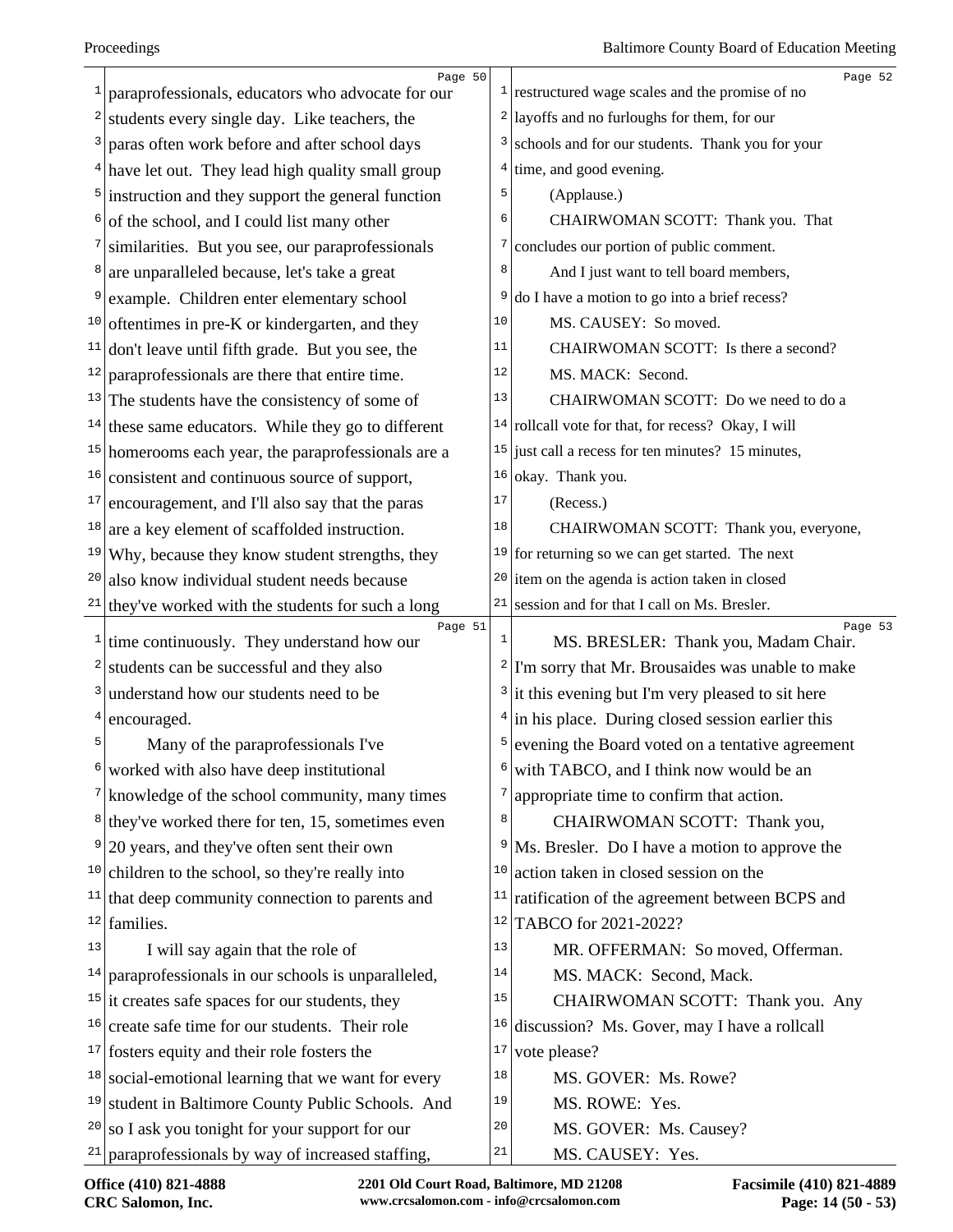|    | Page 54                                                    |                | Page 56                                                                                                      |
|----|------------------------------------------------------------|----------------|--------------------------------------------------------------------------------------------------------------|
| 1  | MS. GOVER: Ms. Mack?                                       | $\mathbf{1}$   | MS. GOVER: Ms. Henn?                                                                                         |
| 2  | MS. MACK: Yes.                                             | $\overline{a}$ | VICE CHAIR HENN: Yes.                                                                                        |
| 3  | MS. GOVER: Mr. McMillion?                                  | 3              | MS. GOVER: Mr. Thomas?                                                                                       |
| 4  | MR. MCMILLION: Yes.                                        | 4              | MR. THOMAS: Yes.                                                                                             |
| 5  | MS. GOVER: Ms. Jose?                                       | 5              | MS. GOVER: Mr. Offerman?                                                                                     |
| 6  | MS. JOSE: Yes.                                             | 6              | MR. OFFERMAN: Yes.                                                                                           |
| 7  | MS. GOVER: Ms. Henn?                                       | 7              | MS. GOVER: Ms. Pasteur?                                                                                      |
| 8  | VICE CHAIR HENN: Yes.                                      | 8              | MS. PASTEUR: Yes.                                                                                            |
| 9  | MS. GOVER: Mr. Thomas?                                     | 9              | MS. GOVER: Dr. Hager?                                                                                        |
| 10 | MR. THOMAS: Yes. That's okay.                              | 10             | DR. HAGER: Yes.                                                                                              |
| 11 | MS. GOVER: Mr. Offerman?                                   | 11             | MS. GOVER: Mr. Kuehn?                                                                                        |
| 12 | MR. OFFERMAN: Yes.                                         | 12             | MR. KUEHN: Yes.                                                                                              |
| 13 | MS. GOVER: Ms. Pasteur?                                    | 13             | MS. GOVER: Ms. Scott?                                                                                        |
| 14 | MS. PASTEUR: Yes.                                          | 14             | CHAIRWOMAN SCOTT: Yes.                                                                                       |
| 15 | MS. GOVER: Dr. Hager?                                      | 15             | MS. GOVER: Thank you.                                                                                        |
| 16 | DR. HAGER: Yes.                                            | 16             | CHAIRWOMAN SCOTT: Thank you. The next                                                                        |
| 17 | MS. GOVER: Mr. Kuehn? Mr. Kuehn?                           |                | $17$ item on the agenda is the report on the proposed                                                        |
| 18 | MR. KUEHN: Mr. Kuehn votes yes.                            | 18             | options for the 2022-2023 school calendar, and                                                               |
| 19 | MS. GOVER: Ms. Scott?                                      |                | <sup>19</sup> for that I call on Ms. Charley-Greene and                                                      |
| 20 | CHAIRWOMAN SCOTT: Yes. Thank you.                          |                | $20$ Mr. Duque.                                                                                              |
| 21 | MS. GOVER: Thank you.                                      | 21             | MS. CHARLEY-GREENE: Good evening, Board                                                                      |
| 1  | Page 55<br>CHAIRWOMAN SCOTT: All right, the next           | 1              | Page 57<br>Chair Scott, Vice Chair Henn, Dr. Williams and                                                    |
|    | $2$ item on the agenda which was added earlier this        | 2              | members of the Board of Education. We are here                                                               |
|    | <sup>3</sup> evening is consideration of the revised board | 3              | this evening to bring forth calendar options for                                                             |
|    | $4$ handbook. May I have a motion to confirm the           |                | $4$ the 2022-2023 school year. At this time I will                                                           |
| 5  | approval of the revised board handbook?                    | 5              | turn it over to Mr. George Duque.                                                                            |
| 6  | MS. PASTEUR: So moved, Ms. Pasteur.                        | 6              |                                                                                                              |
| 7  | CHAIRWOMAN SCOTT: Is there a second?                       |                | MR. DUQUE: Good evening, Madam Chair,<br><sup>7</sup> Vice Chair Henn, Dr. Williams and members of the       |
| 8  |                                                            |                |                                                                                                              |
| 9  | MR. OFFERMAN: Second, Offerman.                            | 9 <sup>1</sup> | <sup>8</sup> Board. In accordance with Board Policy and<br>Superintendent's Rule 6301 the calendar committee |
| 10 | CHAIRWOMAN SCOTT: Thank you. Any                           | 10             | was convened on June 9th and June 16th of 2021 to                                                            |
| 11 | discussion? May I have a rollcall vote please,             | 11             |                                                                                                              |
| 12 | Ms. Gover?                                                 | 12             | consider and to provide the Board with one or                                                                |
| 13 | MS. GOVER: Ms. Rowe?                                       |                | more calendar options for the 22-23 school year.                                                             |
|    | MS. ROWE: Yes.                                             | 13             | The committee chose to provide the Board with a                                                              |
| 14 | MS. GOVER: Ms. Causey?                                     | 14             | pre-Labor Day and a post-Labor Day option for its                                                            |
| 15 | MS. CAUSEY: Abstain.                                       | 15             | consideration. It however, by majority vote, was                                                             |
| 16 | MS. GOVER: Ms. Mack?                                       |                | $16$ in favor of a pre-Labor Day start to the 22-23                                                          |
| 17 | MS. MACK: Yes.                                             | 17             | school year.                                                                                                 |
| 18 | MS. GOVER: Mr. McMillion?                                  | 18             | The committee based its recommendation                                                                       |
| 19 | MR. MCMILLION: Yes.                                        | 19             | on the following considerations: A pre-Labor Day                                                             |
| 20 | MS. GOVER: Ms. Jose?                                       | 20             | start would afford students with an additional                                                               |
| 21 | MS. JOSE: Yes.                                             | 21             | week of instruction prior to the administration                                                              |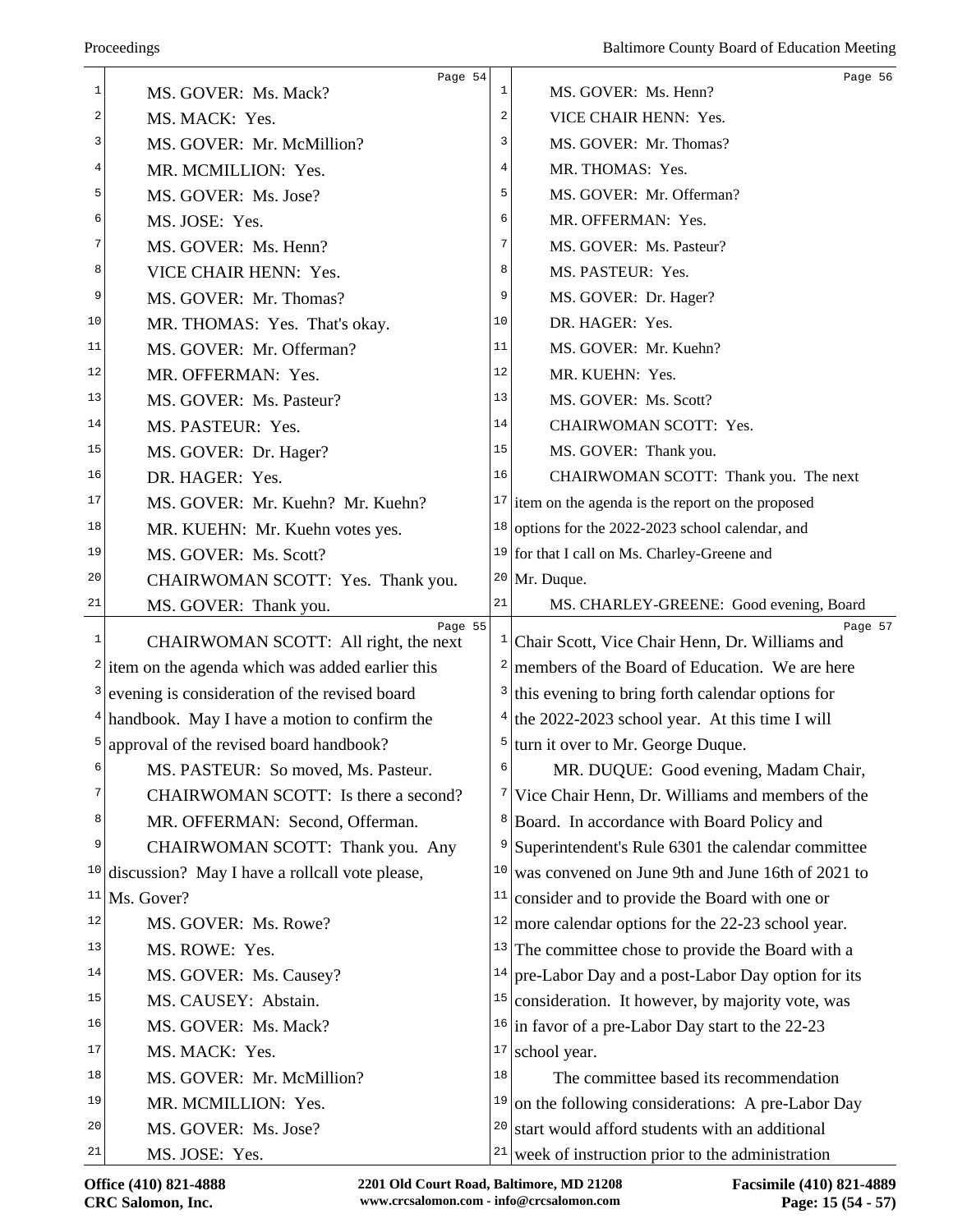| 1   | Page 58<br>of performance and AP assessments; also, the        | $\mathbf{1}$ | Page 60<br>MR. DUQUE: I believe that it did come               |
|-----|----------------------------------------------------------------|--------------|----------------------------------------------------------------|
| 2   | committee shared the concerns of families who                  | 2            | up. I don't recall off the top of my head how                  |
| 3   | would be faced with childcare challenges in late               | 3            | extensive a conversation it was.                               |
|     | August due the lack of organized summer camp or                | 4            | MR. MCMILLION: Thank you.                                      |
| 5   | activity programs for children since most                      | 5            | CHAIRWOMAN SCOTT: Yes, Dr. Hager?                              |
|     | programs end in early or mid-August. Members of                | 6            | DR. HAGER: Thank you for your work on                          |
|     | $\frac{7}{1}$ the committee also felt that delaying the start  | 7            | this committee. I agree that the, what you were                |
| 8   | of the school year until after Labor Day was                   | 8            | saying about childcare being a real issue at the               |
| 9   | disadvantageous to BCPS student athletes who have              | 9            | end of August, I think that is a very very real                |
| 10  | already returned to school campuses in early                   |              | $10$ issue for a lot of families, especially families          |
| 11  | August and are ready to return to the classroom                | 11           | with limited resources, it can be a nightmare,                 |
|     | $12$ by late August; in a normal school year this can          | 12           | and teachers also who need to come back in the                 |
|     | $13$ be up to 6,000 students.                                  | 13           | building, so I just want to reiterate what you                 |
| 14  | Regardless of what option the Board                            | 14           | were saying about that.                                        |
| 15  | chooses, the committee recommended that the Board              | 15           | What was the committee's discussion                            |
| 16  | take a position on future calendars for the sake               | 16           | around the Muslim holidays and adding those days               |
| 17  | of consistency and for the benefit of the BCPS                 | 17           | off for students or adding them to the calendar?               |
| 18  | community. For many years the community always                 | 18           | MR. DUQUE: Whenever a Muslim or a                              |
|     | $19$ knew that the BCPS school year would begin in             | 19           | Jewish holiday falls on a school day, that day is              |
|     | <sup>20</sup> late August prior to Labor Day. It only has been | 20           | annotated on the calendar as a professional                    |
|     | $21$ in recent years since the governor's post-Labor           | 21           | development day, students are not in school, and               |
|     | Page 59<br>$1$ Day proclamation that BCPS families have had to | $\mathbf{1}$ | Page 61<br>teachers are in school with professional            |
| 2   | wait until late November to find out whether an                |              | <sup>2</sup> development. In 2023 Eid-al-Fitr falls on a       |
| 3   | upcoming school year would begin pre- or                       |              | <sup>3</sup> Saturday and Eid-al-Adha falls on June 29th after |
|     | post-Labor Day. The committee felt that the                    |              | $4$ the end of the school year. So since they did              |
|     | Board should come to a consensus position as to                |              | $5 \text{ not fall on a weekly, we did not include that as}$   |
| 6   | whether future school years will always start                  | 6            | a professional development day. In contrast to                 |
|     | prior to or after Labor Day.                                   |              | $7$ that, both of the Jewish holidays did fall on              |
| 8   | This concludes my presentation and I                           | 8            | weekdays; therefore, in accordance with the board              |
| 9   | will be happy to answer any questions.                         | 9            | policy, they were annotated on the calendar as a               |
| 10  | CHAIRWOMAN SCOTT: Thank you. Yes,                              | 10           | professional development day.                                  |
| 11  | Mr. McMillion?                                                 | 11           | DR. HAGER: Thank you. And to the point                         |
| 12  | MR. MCMILLION: Mr. Duque, I'm curious.                         | 12           | of someone who spoke earlier, would the committee              |
| 13  | Did you petition the Maryland State Department of              | 13           | be willing to acknowledge Ramadan on the calendar              |
| 14  | Education and ask them if emergency closure days               | 14           | as the start of Ramadan for awareness among                    |
| 15  | could be taught virtually?                                     | 15           | teachers?                                                      |
| 16  | MR. DUQUE: No, I did not petition.                             | 16           | MR. DUQUE: That is something that can                          |
| T.V | COMAR has not been changed and we still have to                |              | $17$ be included, and quite frankly I don't recall the         |
|     | $18$ build three inclement weather days at a minimum           | 18           | conversation around Ramadan, I would have to go                |
|     | $19$ into the calendar.                                        | 19           | back and look at the minutes to see whether or                 |
| 20  | MR. MCMILLION: Did your committee                              | 20           | not that was discussed, but we normally annotate               |
| 21  | discuss teaching virtually?                                    | 21           | other instances such as Flag Day or Maryland Day,              |
|     |                                                                |              |                                                                |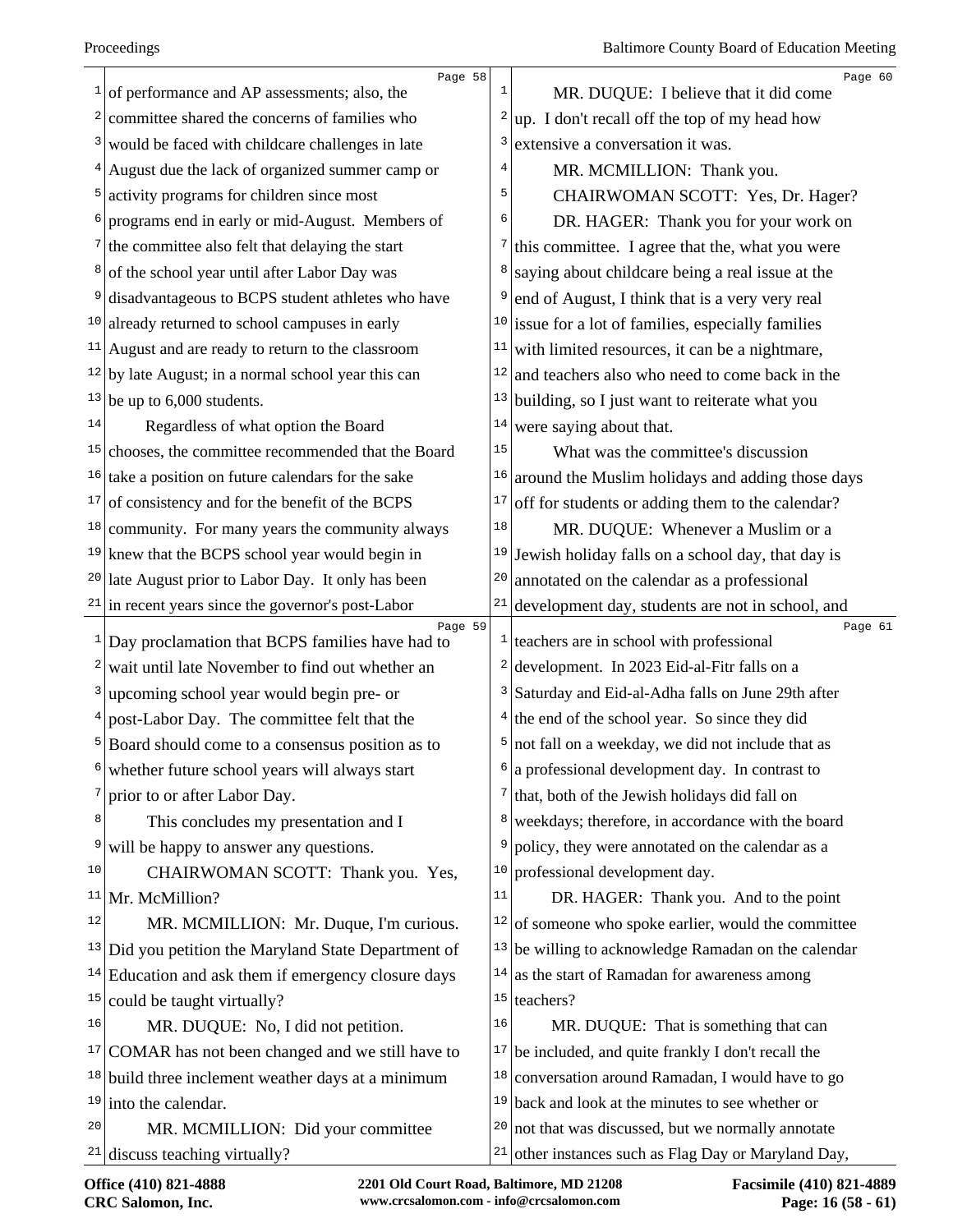|          | Page 62                                                        |              | Page 64                                                                                 |
|----------|----------------------------------------------------------------|--------------|-----------------------------------------------------------------------------------------|
| 1        | which is not a holiday, but it is annotated on                 | $\mathbf{1}$ | recommendation. On May 19, 2014, a motion was                                           |
| 2        | the calendar.                                                  | 2            | made to recommend to the governor a post-Labor                                          |
| 3        | DR. HAGER: Thank you so much.                                  | 3            | Day start date for Maryland public schools. The                                         |
| 4        | CHAIRWOMAN SCOTT: Yes, Ms. Mack?                               | 4            | motion was carried by a vote of 12 votes for the                                        |
| 5        | MS. MACK: Mr. Duque, I'm looking at the                        | 5            | recommendation and three votes against the                                              |
| 6        | pre-Labor Day calendar and I see in June that the              | 6            | recommendation.                                                                         |
|          | $7$ last day of classes for preschool and pre-K is             | 7            | I've emailed the whole Board the pdf of                                                 |
|          | <sup>8</sup> the 13th of June, the last day, all schools close | 8            | the task force final recommendations and                                                |
| 9        | early for students on the 14th, and then the last              | 9            | documents, and so what I would like to know is                                          |
|          | <sup>10</sup> day of classes is the 15th. But when I go to the | 10           | did the committee consider the findings in that                                         |
| 11       | end of that and I look at the emergency closure                | $11\,$       | task force?                                                                             |
|          | $12$ dates, can you help, the dates are all before             | 12           | MR. DUQUE: No, we did not. The                                                          |
|          | $13$ then.                                                     | 13           | proclamation was rescinded and the decision to                                          |
| 14       | MR. DUQUE: I don't think I understand                          | 14           | start pre- or post-Labor Day was reverted back to                                       |
| 15       | your question. The calendar is built                           | 15           | the boards where it had existed prior to the                                            |
| 16       | incorporating the five inclement weather days,                 | 16           | proclamation of the governor as a result of that                                        |
| 17       | and so based on --                                             | 17           | committee.                                                                              |
| 18       | MS. MACK: Oh, okay, so if we don't have                        | 18           | MS. ROWE: Okay, but did the calendar                                                    |
| 19       | inclement weather days --                                      | 19           | committee consider the other issues outlined in                                         |
| 20       | MR. DUQUE: The calendar will be amended                        | 20           | the findings of the task force that resulted in                                         |
|          | $21$ and we'll end earlier.                                    | $21\,$       | their recommendation to the governor? Because                                           |
| 1        | Page 63<br>MS. MACK: So we would end, let's say we             | $\mathbf{1}$ | Page 65<br>their recommendation is a start date of no                                   |
|          | $2$ had none, I presume then we would end on                   | 2            | earlier than September 1st each year.                                                   |
|          | $3$ June 8th?                                                  | 3            | MR. DUQUE: The short answer to your                                                     |
| 4        | MR. DUQUE: Correct, and that's                                 | 4            | question is no.                                                                         |
| 5        | annotated in the calendar. If no emergency                     | 5            | MS. ROWE: Is no, okay, thank you.                                                       |
| 6        | closure days occur, the school year will end for               | 6            | CHAIRWOMAN SCOTT: Any additional                                                        |
| $7\vert$ | students on June 8th of 2023. It's on page five.               | 7            | questions from board members? Yes, Ms. Causey.                                          |
| 8        | MS. MACK: Okay, I jumped from four                             | 8            | I'm sorry, was there somebody on the                                                    |
| 9        | to -- okay, I see that then. So a pre-Labor Day                | 9            | phone?                                                                                  |
| 10       | with no emergency closures would be the 8th.                   | 10           | MS. JOSE: Yes, this is Moalie,                                                          |
| 11       | MR. DUQUE: Correct.                                            | 11           | Ms. Jose.                                                                               |
| 12       | MS. MACK: Okay, thank you for that                             | 12           | CHAIRWOMAN SCOTT: Okay. Go ahead,                                                       |
| 13       |                                                                |              | Ms. Jose.                                                                               |
| 14       | clarification.                                                 | 13           |                                                                                         |
|          | CHAIRWOMAN SCOTT: Are there any other                          | 14           |                                                                                         |
| 15       | questions from board members? Yes, Ms. Rowe?                   | 15           | MS. JOSE: Thank you. So Mr. Duque, you<br>just kind of answered my question, that whole |
| 16       | MS. ROWE: So Mr. Duque, in 2014 the                            | 16           | study that was done has been rescinded and the                                          |
|          | $17$ General Assembly convened a post, a task force to         | 17           | decisions again are laid back to the local school                                       |
|          | $18$ study starting school post-Labor Day and the task         | 18           | boards, correct, to make that decision?                                                 |
|          | $19$ force recommendation was, quote, while the task           | 19           | MR. DUQUE: That's correct.                                                              |
|          | $20$ force considered the recommendations of workers,          | 20           | MS. JOSE: Okay. But that decision, I                                                    |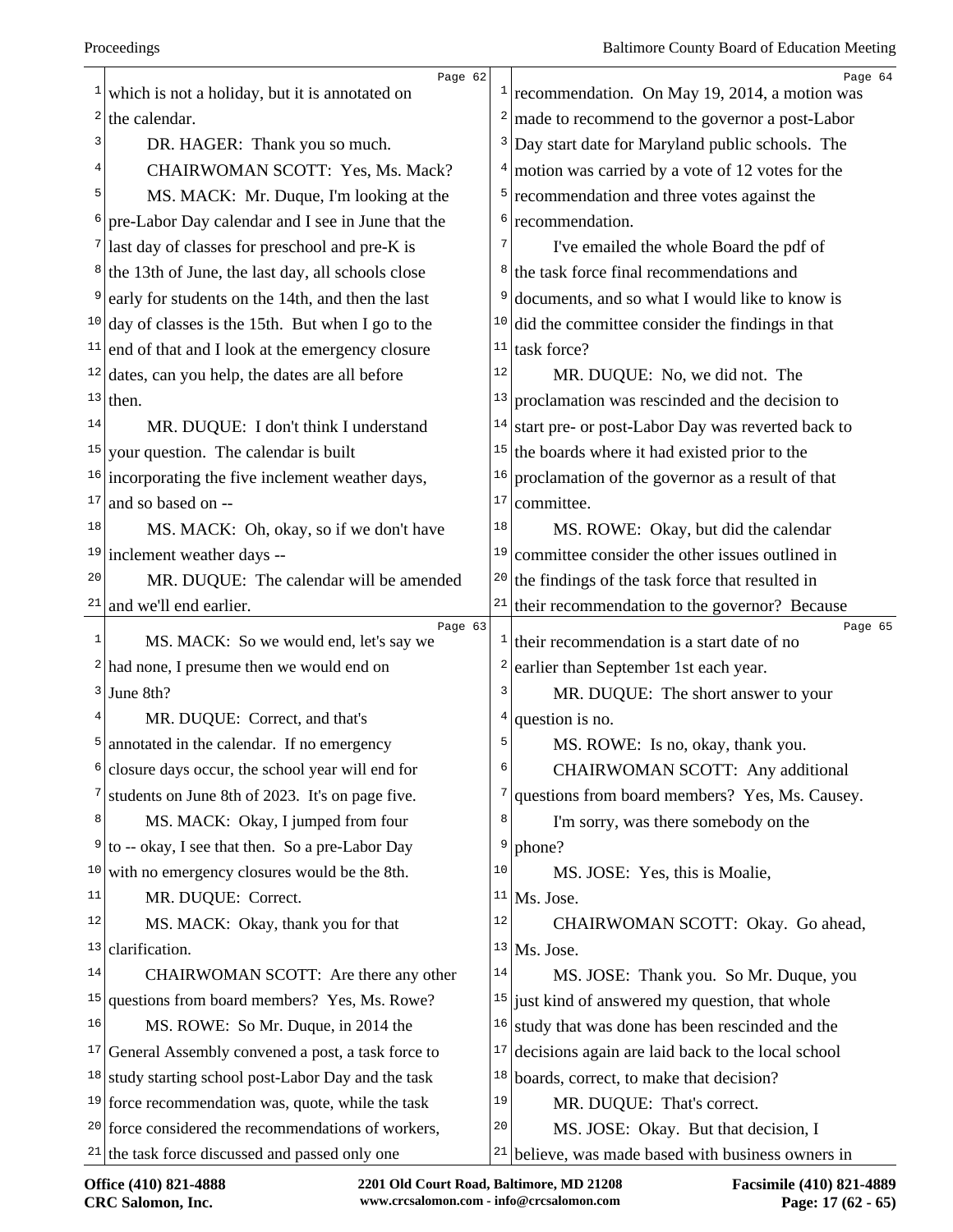| $\mathbf{1}$ | Page 66<br>Ocean City in mind and not really from a whole    | $\mathbf{1}$    | Page 68<br>we do look at other jurisdictions for comparison             |
|--------------|--------------------------------------------------------------|-----------------|-------------------------------------------------------------------------|
| 2            | equitable education point of view, and also every            | 2               | purposes at times, but I don't recall that we                           |
| 3            | school system differs based on local conditions.             | 3               | actually took that into consideration when we                           |
| 4            | My question I guess is in terms of the Ramadan               | 4               | were developing the two options.                                        |
| 5            | holiday and Eid-al-Fitr, was that something that             | 5               | MS. CAUSEY: Okay, thank you. The Board                                  |
| 6            | will be changing every calendar year, because it             |                 | <sup>6</sup> received an email from a teacher stakeholder that          |
| 7            | just seems to be the lunar calendar, so was that             |                 | 7 indicated that Anne Arundel, Carroll and Harford                      |
| 8            | included in there?                                           | 8               | County have adopted post-Labor Day starts. Is                           |
| 9            | MR. DUQUE: It was not, and as I said                         | 9               | that something that you could confirm for the                           |
| 10           | previously, I don't recall if actually Ramadan               | 10 <sub>1</sub> | Board?                                                                  |
| 11           | was discussed at the calendar committee meetings,            | $11\,$          | MR. DUQUE: Certainly.                                                   |
|              | $12$ I would have to go back and consult the minutes         | 12              | MS. CAUSEY: Okay, thank you. And one                                    |
| 13           | to refresh my memory, but I believe that your                | 13              | of the other issues is you mentioned the                                |
| 14           | observation relative to the shifting of the start            | 14              | athletics and there's approximately 6,000                               |
| 15           | of Ramadan and the end of Ramadan is correct,                | 15              | students involved in that. Who sets the athletic                        |
| 16           | that it's based on the lunar calendar.                       | 16              | calendar for when students start?                                       |
| 17           | MS. JOSE: Okay, thank you.                                   | 17              | MR. DUQUE: I would believe it would be                                  |
| 18           | CHAIRWOMAN SCOTT: Thank you.                                 | 18              | the athletic department, there, usually the                             |
| 19           | Ms. Causey?                                                  | 19              | students come back either for tryouts or for                            |
| 20           | MS. CAUSEY: Thank you, Madam Chair.                          | 20              | starting practice for the fall sports. There are                        |
| 21           | Thank you, Mr. Duque, and I appreciate the                   | 21              | quite a few fall sports, not just football, which                       |
| $\mathbf{1}$ | Page 67<br>efforts of everyone on the calendar committee and |                 | Page 69<br>$\frac{1}{2}$ accounts for the large number of students that |
| 2            | the committee that works for a long time trying              | 2               | are returning to campus in early August, and I                          |
| 3            | to get this right. I also appreciate your                    | 3               | don't know the exact date of when they actually                         |
| 4            | comments on the issue of the Board with the                  | 4               | return, and I would think that that probably                            |
| 5            | superintendent's recommendations and discussions             |                 | $5$ fluctuates from year to year.                                       |
| 6            | with staff coming to a consensus for consistency.            | 6               | MS. CAUSEY: So the athletics start is                                   |
| 7            | I would ask, have the other adjacent districts,              | 7               | up to the county, it's not up to the state?                             |
| 8            | because we know some of our teachers live in                 | 8               | MR. DUQUE: I believe so, but I would                                    |
| 9            | other districts, been considered, Anne Arundel,              |                 | $9$ have to confirm that.                                               |
| 10           | Carroll and Harford?                                         | $10$            | MS. CAUSEY: Okay, thank you, that's                                     |
| 11           | MR. DUQUE: Have been considered in what                      |                 | $11$ helpful.                                                           |
| 12           | respect?                                                     | $1\,2$          | DR. WILLIAMS: Madam Chair, the athletic                                 |
| 13           | MS. CAUSEY: In the calendar committee's                      | 13              | schedule is up to the state, the MPSSAA, I                              |
| 14           | decisions.                                                   | 14              | believe I said that correctly, is the Maryland                          |
| 15           | MR. DUQUE: No, we normally just look                         | 15              | organization for athletics, they work                                   |
| 16           | from our perspective, we don't really pay                    | 16              | collectively with all the athletic directors of                         |
| 17           | attention to whether or not the adjacent                     | 17              | every school system.                                                    |
|              | $18$ jurisdictions start at a pre or a post. And             | 18              | And I do, because I have the mic, I want                                |
| 19           | also, it's been, the calendar committees do not              |                 | $19$ to remind the Board, we amended what we provided                   |
| 20           | meet at the same time, and calendars are not                 | 20              | you based on your feedback that we provide a pre-                       |
| 21           | posted at the same time. Just out of interest,               | 21              | and post-Labor Day. We were not looking at other                        |
|              |                                                              |                 |                                                                         |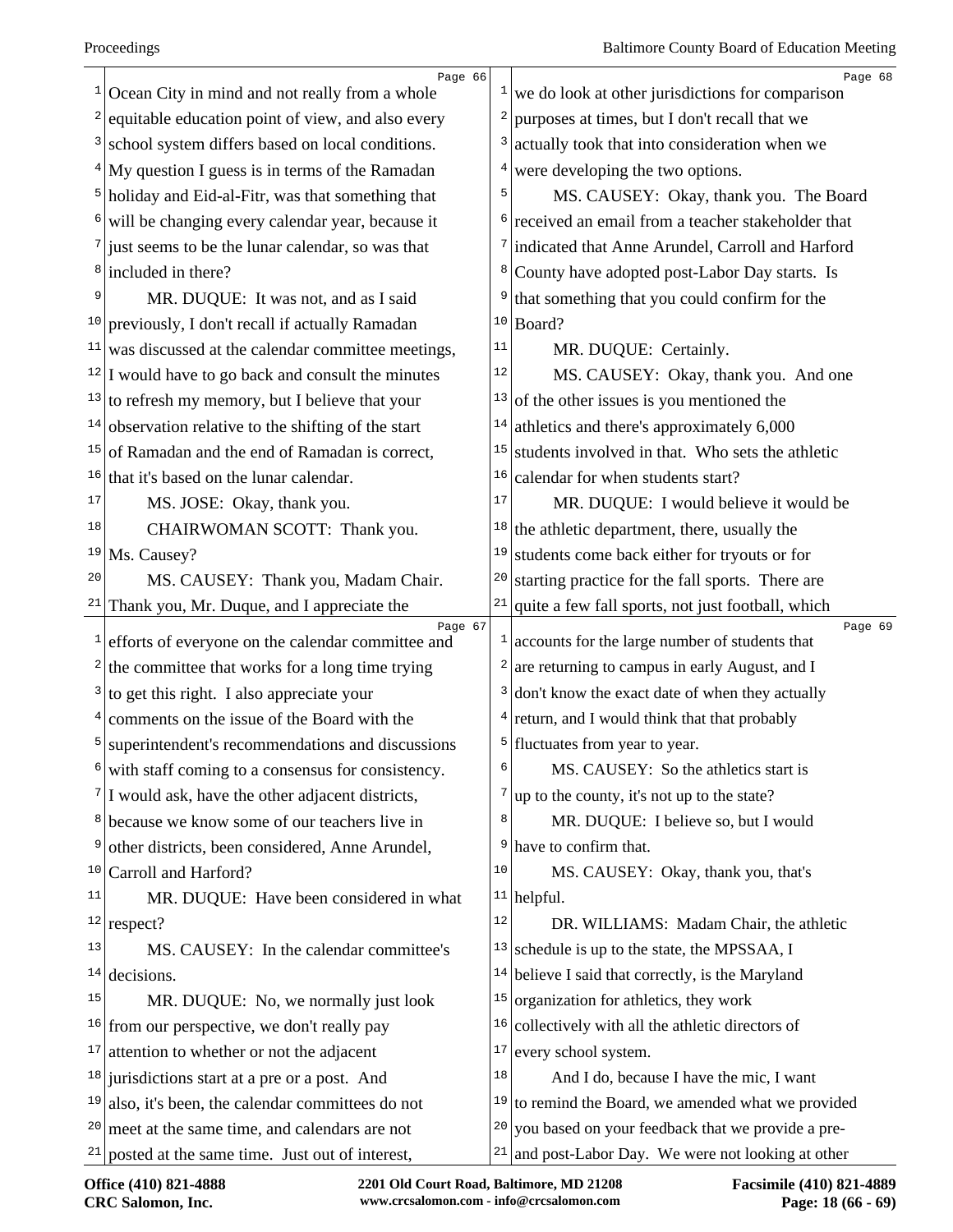|    | Page 70                                               |        | Page 72                                                                    |
|----|-------------------------------------------------------|--------|----------------------------------------------------------------------------|
|    | systems but really meeting your needs. When we        |        | $\frac{1}{1}$ however, where the decision is made based on                 |
|    | used to make one recommendation thanks to             | 2      | forecasts the evening before, and the reason I'm                           |
|    | $3$ Mr. Duque, we decided based on pre-pandemic       | 3      | saying that is that teachers would need to be                              |
| 4  | conversations, I believe, to provide both a pre       | 4      | prepared not only with lesson plans for remote                             |
| 5  | and post for your determination as to what the        | 5      | instruction but they would also have to insure                             |
|    | calendar would look like. Thank you.                  | 6      | that all of their students would be equipped with                          |
|    | CHAIRWOMAN SCOTT: Thank you for that,                 | 7      | their devices, and then we also have the issues                            |
| 8  | Dr. Williams. I believe Mr. Offerman? No?             | 8      | of hot spots because not all teachers or students                          |
| 9  | Okay. Mr. Thomas.                                     | 9      | for that matter would have a ready access to the                           |
| 10 | MR. THOMAS: Okay. Thank you, and thank                |        | $10$ Internet. So it sounds like it might be an easy                       |
| 11 | you, Ms. Charley-Greene and Mr. Duque for             | 11     | alternative, but there are a lot of other                                  |
| 12 | presenting this. I'm looking at the post-Labor        | 12     | underlying issues that impact the ability of all                           |
|    | $13$ Day calendar, and for June 2023 Juneteenth is on | 13     | students to be engaged on those days in                                    |
| 14 | June 19th of that year, that's a Monday, and it's     | 14     | meaningful instruction.                                                    |
| 15 | marked on the side, there's an asterisk next to       | 15     | MR. THOMAS: Okay. And I, when we                                           |
| 16 | Juneteenth for June 20th. So my question is, if       | 16     | proposed I think the 21-22 school calendar I had                           |
|    | $17$ the school year is extended until June 22nd for  | $17\,$ | brought up a question about professional                                   |
|    | $18$ the post-Labor Day schedule, then we would have  | 18     | development and our teachers who are of Muslim                             |
| 19 | off school for June 19th for Juneteenth, so would     | 19     | and Jewish faith, would they be missing                                    |
| 20 | that affect the course of the school year and         | 20     | professional development, and you said that there                          |
| 21 | make the end date be the 23rd of June?                | 21     | would be opportunities for teachers to make up                             |
| 1  | Page 71<br>MR. DUQUE: I believe there's been no       |        | Page 73<br>$\frac{1}{1}$ those professional development opportunities that |
| 2  | decision, at least that I'm aware of, as to the       | 2      | they have. However, there has been multiple                                |
| 3  | observance of Juneteenth. If Juneteenth were to       | 3      | instances and multiple communications to the                               |
|    | $4$ be observed, then the school year would be        | 4      | Board where special educators and their fellow                             |
| 5  | extended to Friday, the 23rd.                         | 5      | staff members where a special educator is not                              |
| 6  | MR. THOMAS: Okay. Is Juneteenth a                     | 6      | able to work on their IEPs or prepare for their                            |
| 7  | statewide holiday or a federal holiday?               | 7      | lessons because they are observing their faith on                          |
| 8  | MR. DUQUE: I believe that it is not.                  | 8      | those days off. So is it possible for us to have                           |
| 9  | MR. THOMAS: Okay. Thank you. My other                 | 9      | off of school completely and to have a complete                            |
| 10 | question goes back to one of Mr. McMillion's          | 10     | -- thank you, and to have a complete day off and                           |
| 11 | questions about possibly having virtual               | 11     | schedule professional development days for other                           |
| 12 | instruction during snow days. With that               | 12     | days? Would that extend the school year more, if                           |
| 13 | possibility, or is that a possibility I guess is      | 13     | so, would that cause any problems?                                         |
| 14 | my first question.                                    | 14     | MR. DUQUE: Well, it wouldn't cause any                                     |
| 15 | MR. DUQUE: I would have to go ahead and               | 15     | problems other than it would impact the number of                          |
| 16 | pursue that with MSDE to see whether or not they      | 16     | teacher days. The Board convened, the PRC, the                             |
| 17 | would accept it as a school day. The problem          | 17     | policy review committee undertook a study to                               |
| 18 | with remote instruction on an inclement weather       | 18     | determine how to address the Muslim and the                                |
|    | $19$ day is that sometimes the decision to close      | 19     | Jewish holidays, and at that time the                                      |
| 20 | schools is not made until early morning hours of      | 20     | recommendation by the Board was made that these                            |
|    | $21$ the day of closure. There are occasions,         |        | $21$ holidays would be professional development days,                      |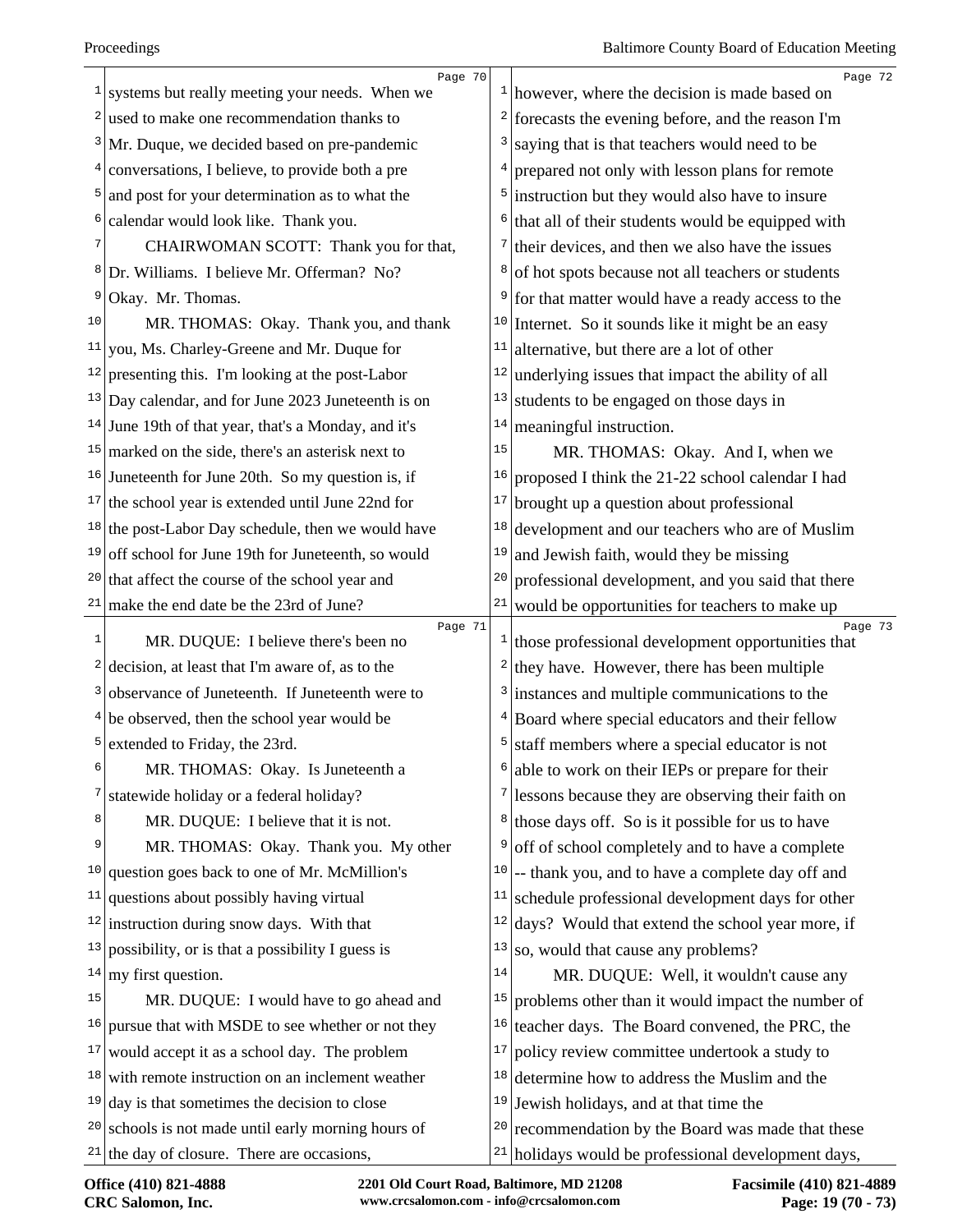|    | Page 74                                                                    |                  | Page 76                                                                                            |
|----|----------------------------------------------------------------------------|------------------|----------------------------------------------------------------------------------------------------|
|    | $\frac{1}{1}$ that students would be off but that teachers                 | $\mathbf{1}$     | programs are usually done by mid-August to late                                                    |
|    | $2 \vert$ would be in the schoolhouses with professional                   |                  | <sup>2</sup> August. The ability to end the school year                                            |
|    | $3$ development. Again, that would be a decision                           |                  | $\frac{3}{2}$ earlier obviously is an advantage to a pre-Labor                                     |
|    | $4$ that the Board would have to make prior to the                         | 4                | Day start.                                                                                         |
|    | $5$ PRC coming to the decision that impacts the                            | 5                | The post-Labor Day, it affords families                                                            |
| 6  | calendars that we are presenting today. In                                 | $6 \mid$         | the additional, the ones that can take advantage                                                   |
|    | previous calendars, we have been closed on the                             | 7                | of the additional time to extend their summer                                                      |
|    | <sup>8</sup> Jewish holidays, and then the question of equity              | 8                | holiday. One of the disadvantages of the post                                                      |
| 9  | with the Muslim holidays arose and the Board took                          | 9                | obviously is that the possibility of extending                                                     |
|    | $10$ the position that they would become professional                      |                  | $10$ later into June is a reality.                                                                 |
|    | $11$ development days for teachers and students would                      | 11               | CHAIRWOMAN SCOTT: Thank you.                                                                       |
|    | $12$ be off so that students could be with their                           | 12               | MR. THOMAS: Okay, thank you so much,                                                               |
|    | $13$ families to celebrate the holidays.                                   | 13               | Mr. Duque and Ms. Charley-Greene.                                                                  |
| 14 | The master agreement allows staff to                                       | 14               | CHAIRWOMAN SCOTT: I wanted to, I did a                                                             |
|    | <sup>15</sup> take two religious holidays, paid holidays in                | 15               | quick search, and just let you know that                                                           |
|    | $16$ addition to their urgent personal business, so                        |                  | $16$ President Biden signed the Juneteenth bill                                                    |
|    | $17$ they have a total of five that they can use for                       | 17               | creating a new federal holiday commemorating the                                                   |
|    | $18$ religious purposes. And I think that also played                      | 18               | end of slavery in the United States, so it is a                                                    |
|    | $19$ into the decision that the PRC came to when they                      |                  | $19$ federal holiday, so I just wanted to come on and                                              |
| 20 | made the recommendation that those days be                                 | 20               | say that. Yes, Ms. Pasteur?                                                                        |
| 21 | professional development days.                                             | 21               | MS. PASTEUR: Thank you. Mr. Duque,                                                                 |
|    |                                                                            |                  |                                                                                                    |
| 1  | Page 75                                                                    |                  | Page 77                                                                                            |
| 2  | MR. THOMAS: Thank you, and do you know<br>when that PRC decision was made? | $\left  \right $ | $\frac{1}{x}$ we've talked about the impact on students, but                                       |
| 3  | MR. DUQUE: I want to say possibly six,                                     | 3                | tell us what the impact or the differences are,                                                    |
| 4  | seven years ago.                                                           | 4                | because that is a question that has come up from<br>some of our staff in terms of days. I tried    |
| 5  | MR. THOMAS: Okay. As a new board I ask                                     | 5                |                                                                                                    |
|    | that we at some point reconsider that and look                             | 6                | counting, okay, that didn't work well, just                                                        |
|    | $7$ into that at a future PRC. And I know I only                           | 7                | trying to figure out or making sure that teachers<br>and staff are getting pretty much equitable   |
|    | <sup>8</sup> have a few seconds left, so can you please                    | 8                | numbers of days off in the summer, because we                                                      |
| 9  | describe some of the benefits to the pre-Labor                             | 9                | want them to come back refreshed and happy as                                                      |
|    | $10$ Day school year and some of the benefits to the                       | 10               |                                                                                                    |
| 11 | post-Labor Day school year?                                                | 11               | well. You've done a great job with the Jewish<br>days and all of that; how does that look in terms |
| 12 | MR. DUQUE: I think I addressed some of                                     | 12               | of staff?                                                                                          |
| 13 | them in my comments. The committee felt that a                             | 13               | MR. DUQUE: Obviously if the school year                                                            |
| 14 | pre-Labor Day start would allow students to be in                          | 14               | ends later in the summer and starts earlier in                                                     |
|    | $15$ seats an additional we can prior to the                               | 15               | the fall, and I'll use fall, obviously the summer                                                  |
|    | $16$ administration of assessments. They felt that a                       | 16               | break is shorter. If it ends earlier in the                                                        |
| 17 | pre-Labor Day start would be more beneficial to                            | 17               | summer, the school year ends earlier in June and                                                   |
|    | $18$ families, a large number of families within the                       | 18               | starts at the end of August, I'm not sure how                                                      |
|    | $19$ school system who would have limited resources                        | 19               | that compares with the number of days because I                                                    |
| 20 | and don't have the ability to keep their students                          | 20               | really didn't, to be quite honest, I've never                                                      |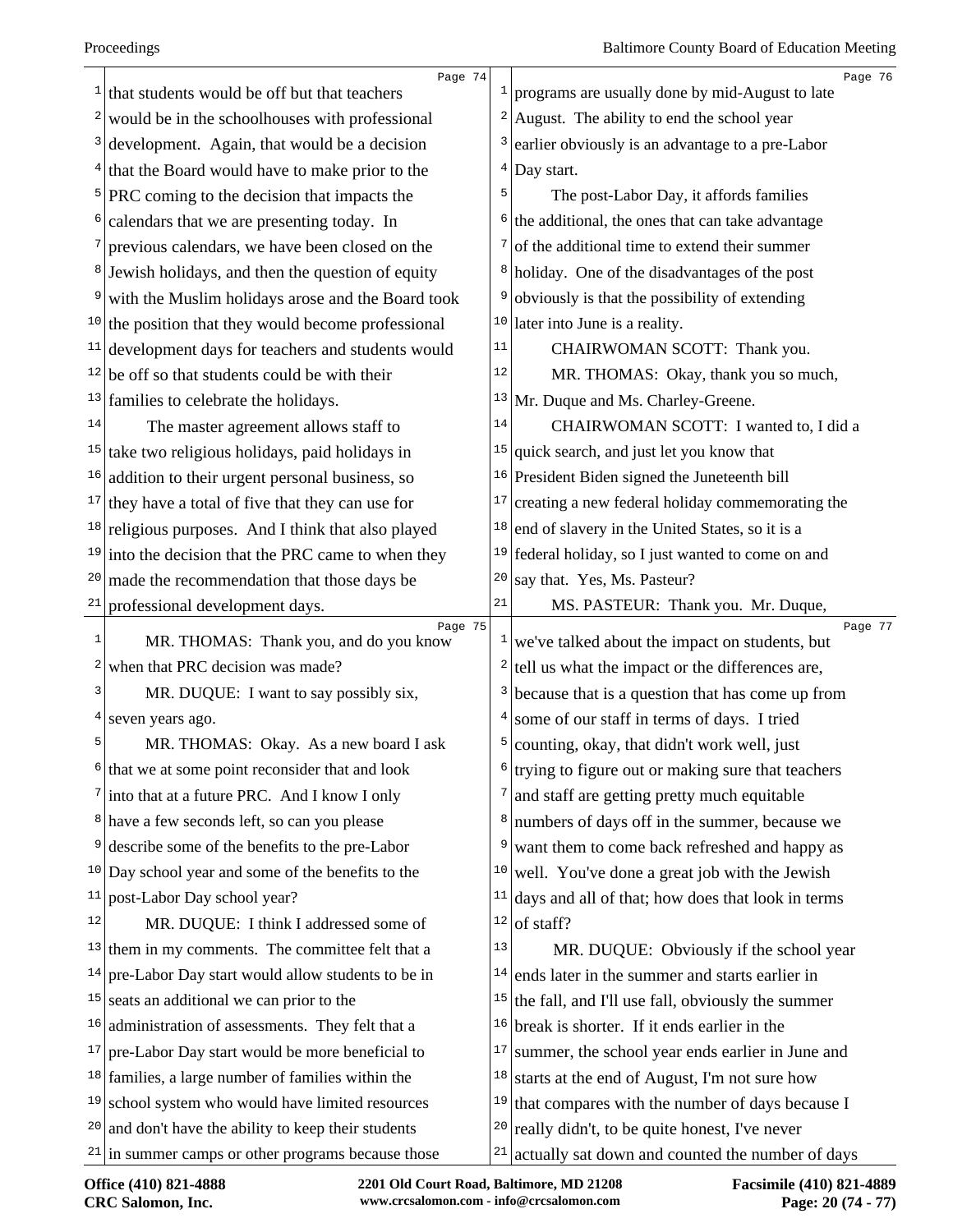|        | Page 78                                                              |              | Page 80                                                  |
|--------|----------------------------------------------------------------------|--------------|----------------------------------------------------------|
|        | $\frac{1}{1}$ that comprised the summer break.                       | 1            | start school before Labor Day as they are                |
| 2      | MS. PASTEUR: And I did try to do that                                | 2            | attending to their competitions, and so I think          |
|        | <sup>3</sup> but it became sort of an obstacle so I stopped.         | 3            | that that's something that needs to be considered        |
| 4      | Thank you.                                                           | 4            | and it has been important in the past.                   |
| 5      | CHAIRWOMAN SCOTT: Thank you. Any other                               | 5            | Agriculture is one of the largest industries in          |
| 6      | questions or comments? Oh yes, Ms. Rowe?                             | 6            | the state of Maryland and when we're talking             |
| 7      | MS. ROWE: I just wanted to clarify                                   | 7            | about having children having the opportunities to        |
|        | <sup>8</sup> something about the religious holidays, because I       | 8            | be college and career ready, it's important to           |
| 9      | remember when they became the professional                           | 9            | expand awareness and exposure around those               |
|        | $10$ development days instead and the reason is                      | 10           | industries that are growing where there is               |
|        | $11$ because when the school system gives a religious                | 11           | opportunity.                                             |
|        | $12$ holiday off, it is not because it's a religious                 | 12           | MR. DUQUE: Ms. Causey, I took your                       |
|        | $13$ holiday, it is because the only way you can give                | 13           | previous comments around the agricultural                |
|        | $14$ a religious holiday off from school is either if                | 14           | programs to heart and I tried to determine               |
|        | $15$ it's a COMAR holiday which is mandated in state                 | 15           | exactly how many BCPS students participated in           |
|        | $16$ law, or if having school on that holiday -- what                | 16           | the Maryland State Fair, and I'm not totally sure        |
| 17     | was that?                                                            | 17           | of the total validity of this number because we          |
| 18     | UNIDENTIFIED SPEAKER: You have 30                                    | 18           | don't have any formal participation through BCPS,        |
| 19     | seconds.                                                             | 19           | the students participate through associated 4-H          |
| 20     | MS. ROWE: So that holiday, you would                                 | 20           | programs or as a result of perhaps summer                |
|        | $21$ end up with such an attendance vacancy that it is               | 21           | employment on a farm or actually working on their        |
|        | Page 79<br>$\frac{1}{1}$ the attendance that's the justification for | $\mathbf{1}$ | Page 81<br>own farm. The total number of students that I |
| 2      | closing the schools, not the religion.                               | 2            | was able to confirm was seven.                           |
| 3      | CHAIRWOMAN SCOTT: Thank you, Ms. Rowe.                               | 3            | I also tried to determine how many                       |
| 4      | Any other questions? Yes?                                            | 4            | students are actually in the agricultural                |
| 5      | MS. CAUSEY: Thank you, Madam Chair.                                  | 5            | program, and unfortunately I did not have that           |
| 6      | And I do want to thank Dr. Hager and Mr. Thomas                      | 6            | number before coming to the board meeting.               |
|        | $\frac{7}{1}$ and Ms. Rowe for their questions and comments          | 7            | MS. CAUSEY: Okay, thank you for that                     |
|        | <sup>8</sup> regarding equity for our Muslim and Jewish              | 8            | effort. I can assure you from attending some of          |
| 9      | teachers and communities, and students. I also                       | 9            | the shows and competitions that it is more than          |
| 10     | wanted to point out that for, in support of a                        | 10           | that, but I do not have the number for the               |
| 11     | post-Labor Day start, one of the benefits is that                    | 11           | agricultural program but anyway, thank you for           |
|        | $12$ our students that are involved in agricultural                  |              | $12$ that.                                               |
|        | $13$ endeavors have, they're engaged countywide.                     | 13           | The last question I had is, were any                     |
|        | $14$ Hereford High School has a special program in                   | 14           | surveys of staff considered?                             |
|        | $15$ agriculture, but there are other students who are               | 15           | MR. DUQUE: Not in this iteration of the                  |
|        | $16$ involved countywide and they have -- excuse me?                 | 16           | committee. However, TABCO had indicated that its         |
| $17\,$ | CHAIRWOMAN SCOTT: 30 seconds.                                        | 17           | constituency based on its last survey were in            |
| 18     | MS. CAUSEY: Oh, thank you. And they                                  | 18           | favor of a pre-Labor Day start.                          |
|        | $19$ have culminating competitions at the Maryland                   | 19           | MS. CAUSEY: Okay, thank you, and a                       |
|        | $20$ State Fair, and we've heard regularly from the                  | 20           | survey of students?                                      |
|        | $21$ agricultural community that it is a hardship to                 | 21           | CHAIRWOMAN SCOTT: That's time,                           |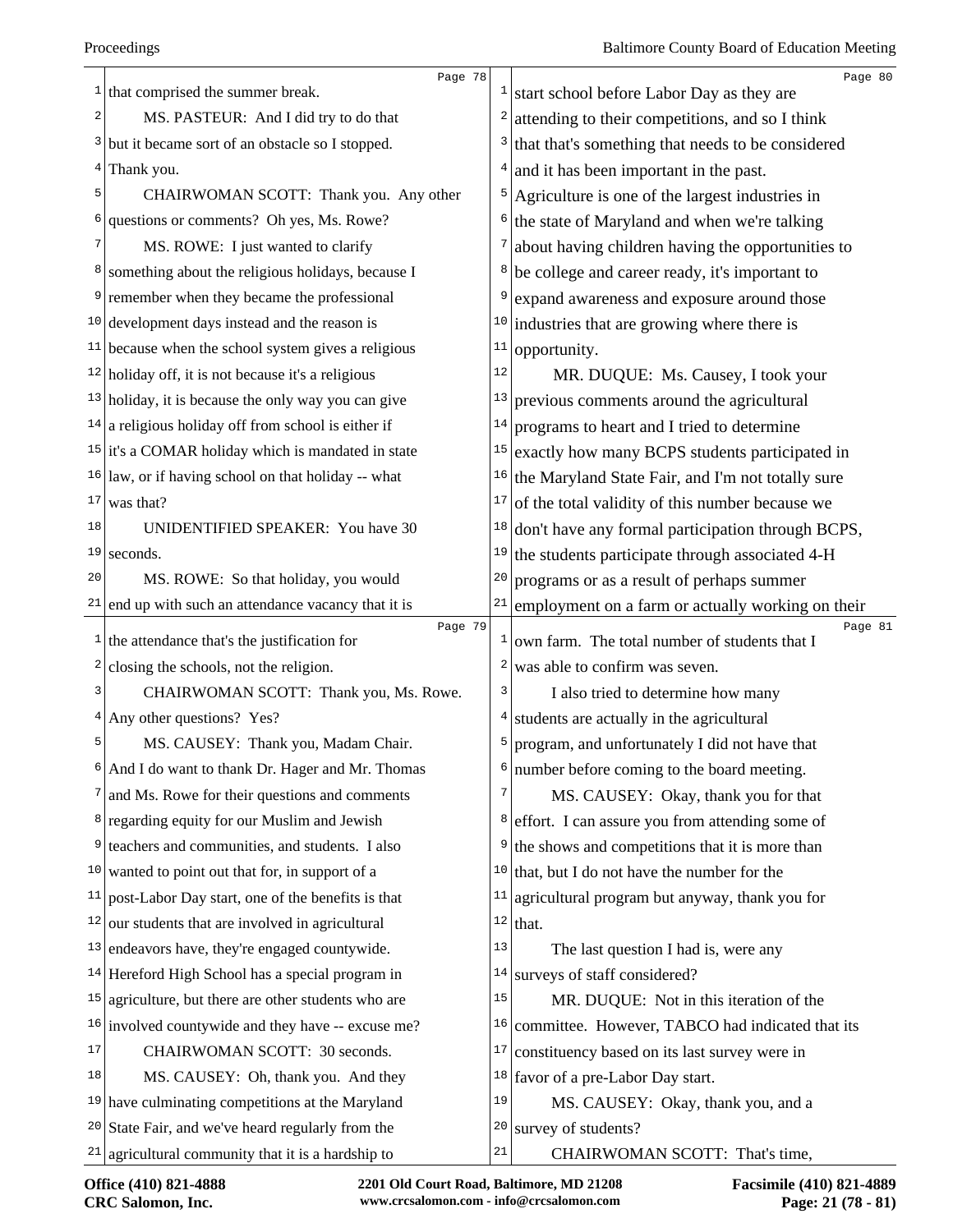|                | Page 82<br>$1$ Ms. Causey. Thank you. We next have a question  | 1                 | Page 84<br>school system. It's like the month of June folks   |
|----------------|----------------------------------------------------------------|-------------------|---------------------------------------------------------------|
|                | $2$ from Ms. Jose.                                             | 2                 | are like can we just end this school year, so                 |
| 3              | MS. JOSE: Thank you, Ms. Scott. So                             | 3                 | we've had these conversations each year, but the              |
|                | $4$ Mr. Duque, just to clarify, you just said that we          | 4                 | reality is it's the optics, it's something that               |
|                | $5$ have over 111,000 children in the school system            | 5                 | happens with Memorial Day and then graduations                |
|                | and you could only verify seven of them                        | 6                 | are happening, and it feels like the year is                  |
|                | $\frac{7}{2}$ participating in the agricultural program, did I | 7                 | coming to a close. So sometimes put your parent               |
|                | $8$ hear that right?                                           | 8                 | hat on, sometimes if you're an educator put your              |
| 9              | MR. DUQUE: Yes. What I was able to                             | 9                 | educator hat on, and so I, it's interesting. I                |
| 10             | glean from contacting the CTE program, that they               | 10                | thank you, Mr. Duque, for sharing the perspective             |
| 11             | were aware of seven students who had actually                  | 11                | of TABCO here. Folks are tired, folks are tired               |
| 12             | participated in the State Fair. They caveated                  | 12                | by the time it gets to June 1st.                              |
|                | $13$ that by saying there might be more, however since         | 13                | So in essence, we will constantly look                        |
|                | $14$ they are not affiliated with BCPS or their                | 14                | at the assessment schedule and we will plan                   |
|                | $15$ participation is not through BCPS sponsorship             | 15                | accordingly in terms of local as well as state,               |
| 16             | that there might be more, and they really had no               | 16                | and then we have multiple national assessments                |
| 17             | way at this point in time to provide me with a                 | 17                | that we can plan either way, so thank you for                 |
|                | $18 \text{ more complete number, although I have asked them}$  | 18                | that question.                                                |
| 19             | to see if they could go ahead and verify                       | 19                | CHAIRWOMAN SCOTT: Ms. Mack?                                   |
| 20             | additional participation.                                      | 20                | MR. MCMILLION: Mr. Duque, prior to                            |
| 21             | MS. JOSE: Okay, thank you. So that                             |                   | $21$ being on the Board I thought that school always          |
|                | Page 83                                                        |                   | Page 85                                                       |
| 2              | doesn't even break into the one percent of the                 | $\mathbf{1}$<br>2 | started after Labor Day because my kids always                |
|                | 111,000 children.                                              |                   | started after Labor Day. Now granted, my                      |
| 3              | The next question is to Dr. Williams.                          | 3                 | youngest child is 32. When did it change?                     |
|                | $4$ Standardized testing happens at the same time              |                   | <sup>4</sup> Because you said for many many years we have had |
| $\overline{5}$ | across the country, and so does a pre-Labor Day                |                   | $5$ a pre-Labor Day start and you know, for                   |
|                | start in your experience and knowledge since                   |                   | $6$ consistency's sake we need to look at maybe               |
|                | $\frac{7}{2}$ you've been doing this, does that impact kids    | 7                 | getting back to that, but do you have any                     |
|                | $\frac{8}{3}$ trying to prepare for those tests, in particular |                   | <sup>8</sup> historical data to say when it moved away from a |
| 9              | SAT and AP testing which will determine, you                   | 9                 | post-Labor Day?                                               |
|                | $10$ know, college acceptance, is that something that          | 10                | MR. DUQUE: I don't, and I don't recall                        |
| 11             | you're aware of happening one way or the other?                | 11                | when the proclamation actually took place. I                  |
| 12             | DR. WILLIAMS: Well, thank you,                                 | 12                | know that when I came to BCPS in 2010, the                    |
|                | $13$ Ms. Jose, you raise an interesting point about            | 13                | calendar was a pre-Labor Day calendar and it was              |
| 14             | the standardized tests outside of the state of                 | 14                | a pre-Labor Day calendar for numerous years up to             |
|                | $15$ Maryland, there are fixed times such as the SAT           | 15                | that proclamation. I would have to find the date              |
| 16             | multiple times. And so again, we want to bring                 | 16                | of the proclamation and once that proclamation                |
| 17             | based on the request from the Board both a pre                 | $17\,$            | took effect then we had to go to a post-Labor Day             |
| 18             | and post. But I just have to say as a former                   | 18                | and then that lasted for a few years, and then                |
| 19             | teacher, and all the former teachers that are on               |                   | $19$ the decision was made to allow the decision to           |
| 20             | the Board, and parents, something happens after                |                   | $20$ revert back to the local boards.                         |
|                | $21$ Memorial Day in the school system, in every               | 21                | And the reason I was involved in the                          |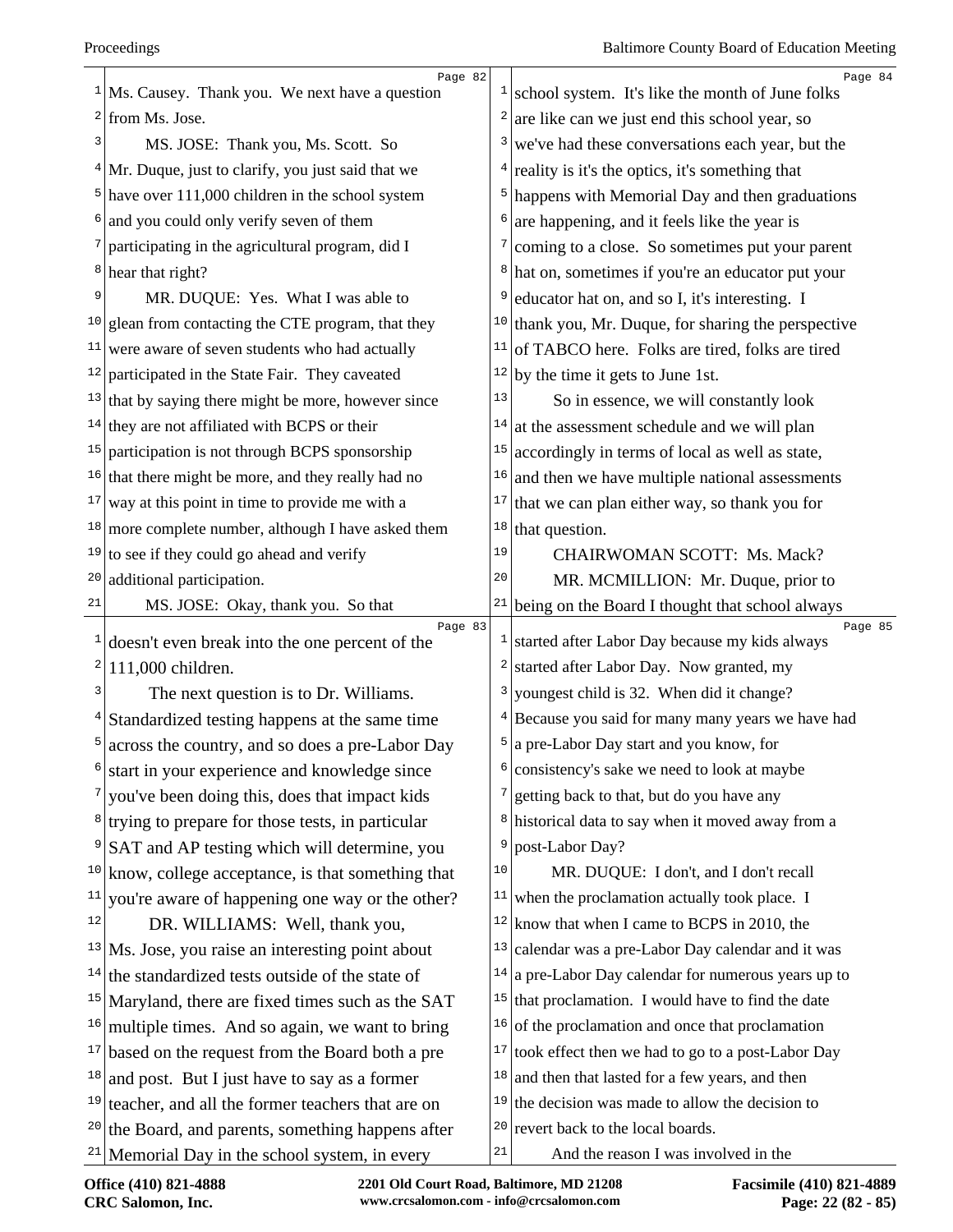|    | Page 86                                                     |        | Page 88                                                             |
|----|-------------------------------------------------------------|--------|---------------------------------------------------------------------|
| 1  | calendars was because I would sit down with TABCO           | 2      | $1$ reader.                                                         |
| 2  | and the unions to discuss the development of the            |        | CHAIRWOMAN SCOTT: Okay, thank you for                               |
| 3  | calendar and to get their input in preparation              | 3<br>4 | that. Mr. McMillion?                                                |
|    | $4$ for the calendar committee.                             |        | MR. MCMILLION: Mr. Duque, based on my                               |
| 5  | MS. MACK: I don't want you to go back                       | 5      | experience as a teacher, it appeared to me that                     |
| 6  | and check anything, but I just clearly remember             | 6      | the longer the school year extended into June the                   |
| 7  | as a new board member thinking I don't ever                 | 7      | lower the school-wide attendance was. Did your                      |
|    | <sup>8</sup> recall as a parent having an option, we always | 8      | committee look at systemwide attendance in June?                    |
|    | went back after Labor Day, but I can't even sit             | 9      | MR. DUQUE: No, we didn't get into that                              |
|    | $10$ here and tell you what year my kids graduated so       |        | <sup>10</sup> kind of detail.                                       |
|    | $11$ I can't even make that connection, so you don't        | 11     | MR. MCMILLION: Thank you.                                           |
|    | $12$ need to check, but I did want to point that out,       | 12     | CHAIRWOMAN SCOTT: Thank you. Any                                    |
|    | $13$ at some point it was, for all three of my kids         | 13     | additional questions? No? Okay. Thank you both                      |
| 14 | always post-Labor Day.                                      | 14     | very much for your presentation.                                    |
| 15 | MR. DUQUE: There was prior to 2010, and                     | 15     | All right. And the next item on the                                 |
|    | $16$ I don't know how long prior to 2010, there was,        | 16     | agenda is the report on the opening of schools,                     |
| 17 | because I was told anecdotally that BCPS started            | 17     | and for that I call on Dr. Williams, Ms. Byers,                     |
| 18 | post-Labor Day.                                             | 18     | Dr. Jones, Dr. Roberts and Ms. Tillman.                             |
| 19 | MS. MACK: That's what I thought.                            | 19     | DR. ROBERTS: Good evening, Chair Scott,                             |
| 20 | MR. DUQUE: And then we went to a                            | 20     | Vice Chair Henn, Dr. Williams, and members of the                   |
| 21 | pre-Labor Day start, and I use 2010 because that            |        | $21$ Board. This evening we are happy to bring                      |
| 1  | Page 87<br>was my entry into the school system, and for     |        | Page 89<br>$\frac{1}{2}$ forward to you an update on the opening of |
| 2  | numerous years after that, at least five, it was            | 2      | schools for the 2021-2022 school year. Joining                      |
| 3  | always a pre-Labor Day start until the                      | 3      | me this evening are Mrs. Christina Byers,                           |
|    | proclamation.                                               | 4      | community superintendent for the central zone,                      |
| 5  |                                                             |        |                                                                     |
| 6  | MS. MACK: Okay, thank you.                                  | 6      | $5$ Dr. Racquel Jones, community superintendent for                 |
| 7  | CHAIRWOMAN SCOTT: Thank you.                                | 7      | the west zone, and Mrs. Lauren Tillman, principal                   |
| 8  | Mr. Offerman?                                               | 8      | of Scotts Branch Elementary School. Next slide                      |
| 9  | MR. OFFERMAN: Ms. Scott, when will we                       | 9      | please.                                                             |
| 10 | vote on this?                                               |        | On August 30th, 2021, we happily                                    |
|    | CHAIRWOMAN SCOTT: It's not today.                           | 10     | welcomed back approximately 105,000 students to                     |
| 11 | Dr. Williams, do we have a date?                            | 11     | the school for in-person learning. For many of                      |
| 12 | DR. WILLIAMS: Mr. Duque, would you                          | 12     | our students this was the first time in school                      |
| 13 | check the calendar? I think it's coming back in             | 13     | for the first time back since March of 2020. Our                    |
|    | $14$ November.                                              | 14     | school-based staff and families experienced a                       |
| 15 | CHAIRWOMAN SCOTT: First of November.                        | 15     | wide range of emotions, from excitement to                          |
| 16 | MR. DUQUE: I know it's in November, I                       | 16     | curiosity regarding the start of the school year.                   |
| 17 | think the first meeting in November.                        | 17     | The work of our school leaders and their staff                      |
| 18 | CHAIRWOMAN SCOTT: First meeting in                          | 18     | cannot be emphasized enough, and this evening the                   |
|    | $19$ November.                                              | 19     | purpose of this presentation is to give you the                     |
| 20 | MR. DUQUE: So this is first reader, and                     | 20     | insight into how schools and those who support                      |
|    | $21$ then there's public comment and then third             | 21     | them opened our schools in an unprecedented time.                   |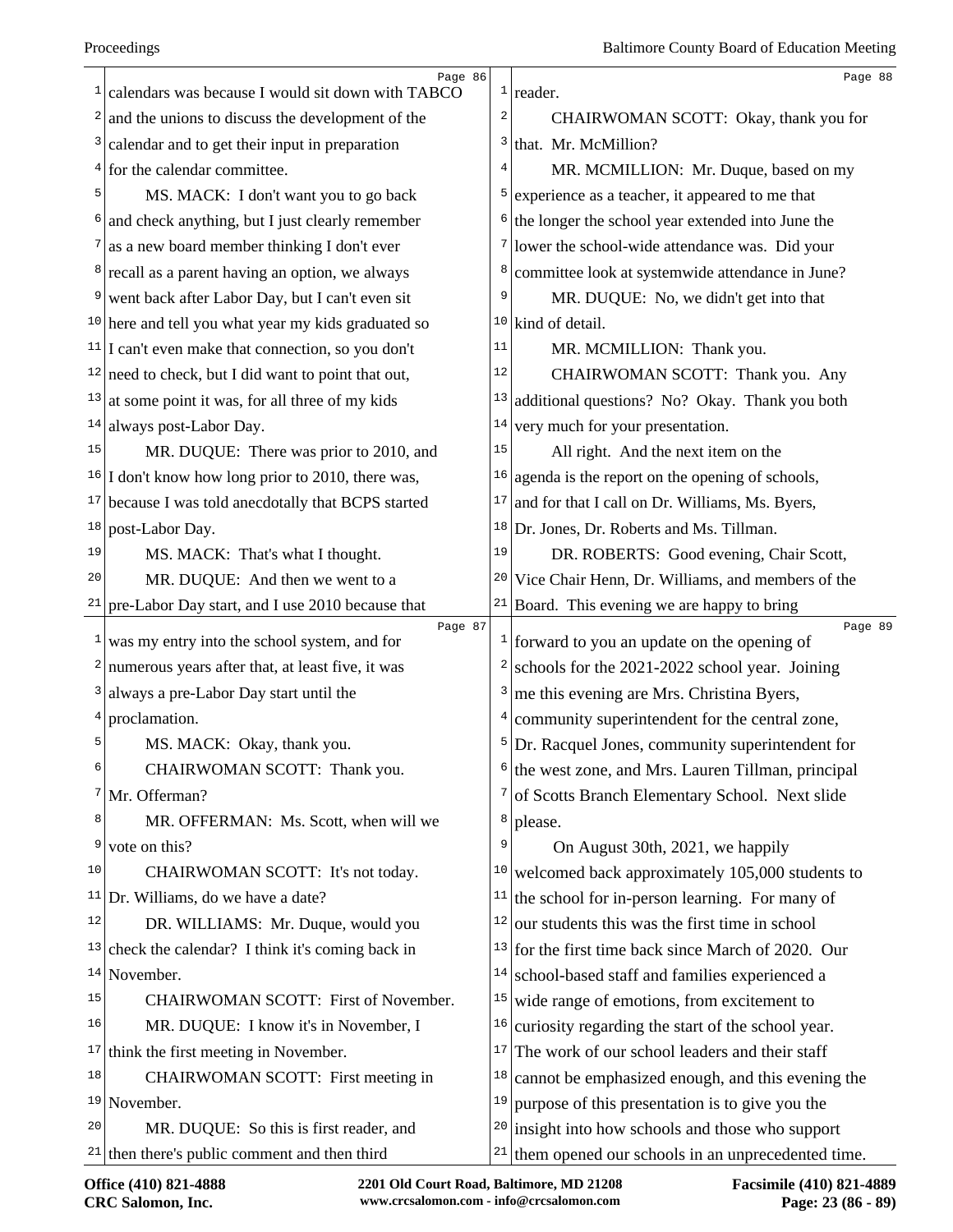| $\mathbf{1}$ | Page 90<br>Mrs. Byers will now share some brief information | $\mathbf{1}$ | Page 92<br>DR. JONES: Good evening. During the                             |
|--------------|-------------------------------------------------------------|--------------|----------------------------------------------------------------------------|
| 2            | regarding support offered to schools for the                |              | first week of schools the Division of School                               |
|              | opening of this school year. Next slide please.             | 3            | Support and Achievement had an incredible                                  |
|              | MS. BYERS: So thank you, Dr. Roberts,                       | 4            | opportunity to visit all 175 schools and                                   |
| 5            | and good evening, everyone. This graphic                    | 5            | programs. In alignment with our school support                             |
| 6            | represents the core work of the Division of                 | 6            | model we observed the instructional program,                               |
|              | School Support and Achievement, and it is                   | 7            | specifically the implementation of                                         |
|              | grounded in research from the University of                 | 8            | social-emotional learning and our new curriculum.                          |
| 9            | Washington Center for Educational Leadership. In            | 9            | Our school leaders, staff, students and families                           |
| 10           | supporting our schools during the opening of                | 10           | spent time getting to know one another, creating                           |
| 11           | schools, the Division of School Support and                 | 11           | spaces and conditions for social and emotional                             |
| 12           | Achievement worked with individual school                   |              | $12$ learning including class meetings, hosting                            |
| 13           | leadership teams to prepare our leaders and their           | 13           | extended homerooms and implementing conscious                              |
| 14           | schools for the start of the school year.                   | 14           | discipline at the elementary PBIS and restorative                          |
| 15           | Throughout the summer leaders in schools were               | 15           | practices.                                                                 |
| 16           | meeting with their leadership teams in order to             | 16           | These visits gave us an opportunity to                                     |
| 17           | conduct instructional planning and preparation,             | 17           | really witness the awesome power of teamwork                               |
| 18           | as well as preparation to meet the                          | 18           | within our schools. Our principals, our                                    |
| 19           | social-emotional needs of our students.                     | 19           | assistant principals, our teacher leaders and all                          |
| 20           | Our team worked directly with schools to                    |              | $20$ of our staff, including paraprofessionals and the                     |
| 21           | develop their school progress plans. Our school             | 21           | office staff, really chipped in to make sure that                          |
| 1            | Page 91<br>progress plans really ground the work for our    |              | Page 93<br>$\frac{1}{2}$ opening of schools was a planned event for all of |
| 2            | schools in terms of professional learning and               | 2            | our students. Our DSSA team had the wonderful                              |
| 3            | building capacity of our staff. Additionally,               | 3            | opportunity to also step in and chip in as it                              |
| 4            | our school project plans are designed to                    |              | $4$ related to carpool lines, helping out in the                           |
| 5            | ameliorate the persistent and widening gaps that            | 5            | cafeteria and really just meeting with the                                 |
| 6            | exist, specifically for our underserved                     |              | $6$ instructional leadership team and teachers.                            |
|              | populations. All of our schools have posted a               | 7            | Although we are only in, I believe it's                                    |
| 8            | snapshot of their school progress plan on their             |              | <sup>8</sup> the fifth week of school, we've also had some                 |
| 9            | website.                                                    |              | <sup>9</sup> incredible opportunities to observe curriculum                |
| 10           | The Division of School Support and                          | 10           | and some grade instruction which we're very proud                          |
| 11           | Achievement also created data monitoring founders           | 11           | of. Our principals, our assistant principals,                              |
|              | $12$ for our principals to assist them in utilizing         | 12           | our teachers, our paraprofessionals, office                                |
| 13           | data in order to diagnose gaps and assess student           | 13           | staff, students, families, everyone in the                                 |
|              | $14$ achievement and performance as they work through       | 14           | community should be commended for the tremendous                           |
| 15           | our curriculum. Additionally, we supported our              |              | $15$ work that they've put in already into this year,                      |
| 16           | schools for opening with regard to staffing their           |              | $16$ and we are very excited about this opportunity to                     |
| 17           | schools and insuring that the facilities were               | 17           | have one of our principals provide us an inside                            |
|              | $18$ ready for the safe and secure return of all of         |              | $18$ look into the great work that is occurring.                           |
| 19           | our students. At this time Dr. Jones is going to            | 19           | Lauren Tillman is here with us, some of                                    |
| 20           | share information regarding the first week of               | 20           | you may be familiar with her as it relates to her                          |
|              | $21$ school. Next slide please.                             | 21           | work and her commitment to equity in our school                            |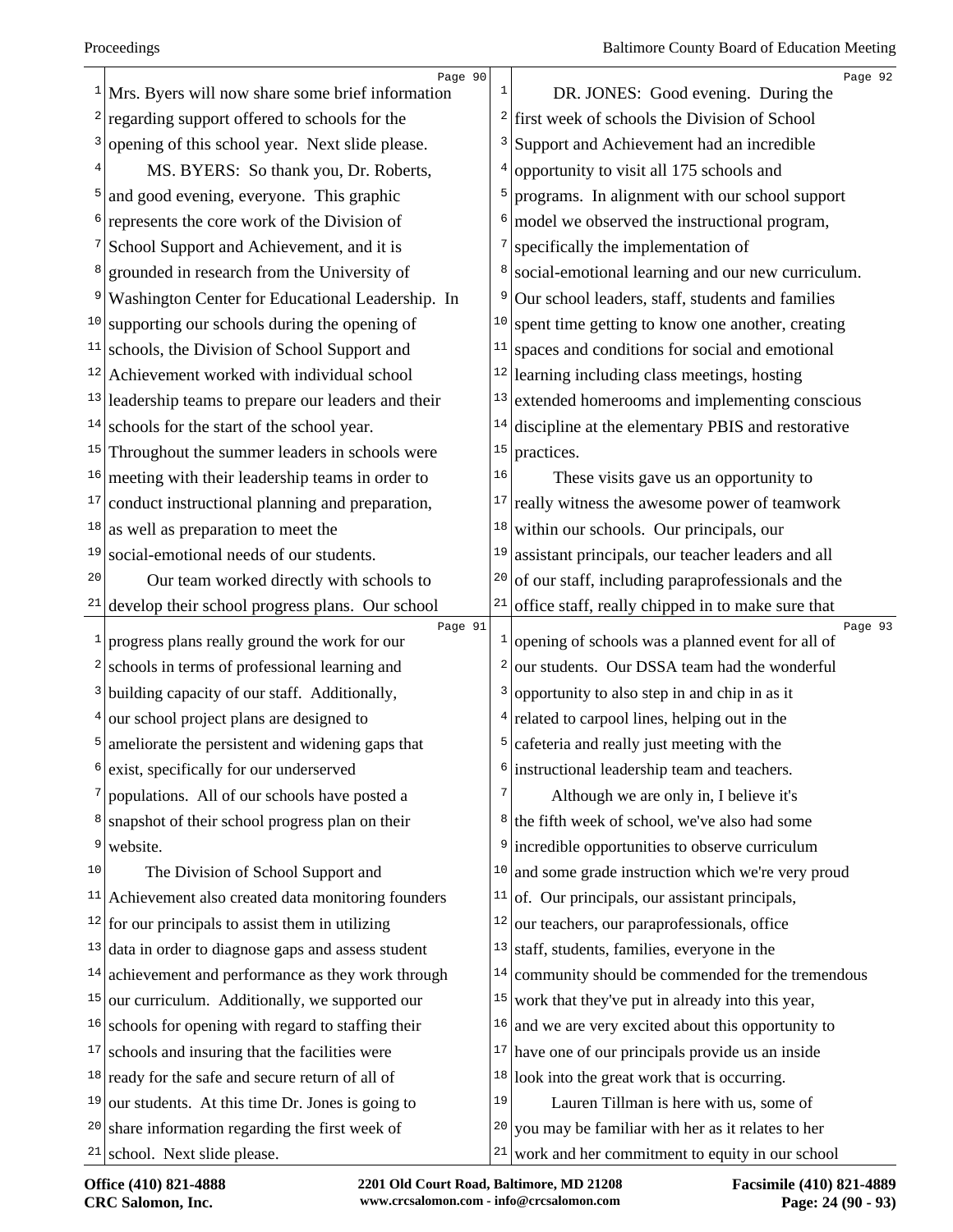|                 | Page 94                                                              |                  | Page 96                                                                                          |
|-----------------|----------------------------------------------------------------------|------------------|--------------------------------------------------------------------------------------------------|
| 1               | system, but at this time we'll turn it over to                       |                  | spent this time examining data on the                                                            |
| 2               | you, Lauren, thank you.                                              | 2                | comprehensive needs of our children.                                                             |
| 3               | MS. TILLMAN: Thank you, Dr. Jones.                                   | 3                | We realized that mathematics and                                                                 |
| $\vert 4 \vert$ | Good evening, Chairwoman Scott, Vice Chairwoman                      | 4                | reading, although critical, don't outweigh our                                                   |
|                 | <sup>5</sup> Henn, Superintendent Williams, esteemed members         | 5                | responsibilities to address mental health                                                        |
|                 | $6$ of the Board and BCPS staff. My name is Lauren                   | 6                | concerns, food and housing insecurities, and to                                                  |
| 7               | Tillman and I am the proud west zone principal of                    | 7                | increase family engagement, all the while                                                        |
|                 | <sup>8</sup> Scotts Branch Elementary School. As a fifth year        | 8                | addressing the full child and the academic needs.                                                |
| 9               | principal, it is my honor and my privilege to                        | 9                | Truly our greatest enjoyment in the                                                              |
|                 | $10$ have this time with all of you, and I'm grateful                | 10               | early weeks has been reconnecting with students.                                                 |
| 11              | to stand amongst my amazing principals and                           | 11               | Fear is real for our students, our staff and                                                     |
| 12              | assistant principal colleagues to share our                          | 12               | frankly myself as we face the realities                                                          |
| 13              | opening of the 2021-2022 school year. We are                         | 13               | associated with the pandemic, but we rise every                                                  |
| 14              | back and we are ready.                                               | 14               | day to address the needs of all children, and                                                    |
| 15              | I know that I share this work with all                               | 15               | refuse to let what we learned during tough times                                                 |
| 16              | of my administrator colleagues across the school                     | 16               | go to waste. The challenges are not easy, the                                                    |
| 17              | system and I'm honored to be one of the 176                          | 17               | days are long, nothing is perfect, but our work                                                  |
| 18              | principals charting a course for high student                        | 18               | is equity infused and we remain resolute in our                                                  |
| 19              | achievement each and every day.                                      | 19               | purpose of excellence over everything.                                                           |
| 20              | The staff and students of Scotts Branch                              | $20$             | At the beginning of the school year we                                                           |
| $21 \mid$       | send you their greetings this evening, and                           | 21               | received our superintendent's charge, a charge to                                                |
|                 | Page 95<br>reminded me before I left to join you a phrase            |                  | Page 97<br>$\frac{1}{2}$ lead our schools through the continued process of                       |
|                 | $2$ that we live by as a school family. If you stay                  | $\left  \right $ | recovery, healing and rebuilding. We stood                                                       |
|                 | $3$ ready you don't have to get ready. These opening                 | $\vert$ 3        | ready, we prepared our schools for opening in our                                                |
|                 | $4$ weeks have been no different. We have always                     |                  | new normal with our health and safety measures in                                                |
| 5               | believed that preparation for the what ifs keeps                     | 5                | place, our building service and facilities teams                                                 |
|                 | us prepared for the what is. I can't tell you                        | 6                | deployed enhanced safety protocols in support of                                                 |
|                 | $\frac{7}{\text{how}}$ much our educators have anticipated welcoming | 7                | students and staff, and we thank them.                                                           |
| $8 \mid$        | back the buzz in the hallways, the roaring of the                    | 8                | The visuals that you see on the screen I                                                         |
| 9               | school buses, the productive classroom chatter,                      | 9                |                                                                                                  |
| 10              | and best of all the smiling faces behind the                         | 10               | must say, represent merely a fraction of who we<br>are and how we operate at Scotts Branch, from |
| 11              | masks of who we do this work for across this                         | 11               | celebrating the Men of Excellence as role models                                                 |
| 12              |                                                                      | 12               | for our young male scholars to creating                                                          |
| 13              | great system.                                                        | 13               |                                                                                                  |
| 14              | What a time it's been. I take a deeper                               | 14               | collectively a mural during teacher pre-service                                                  |
| 15              | breath when I say that because what a year we've                     | 15               | week, to our first, second and third-year teacher                                                |
|                 | been through. On March 16th, 2020, access to                         |                  | cohorts and developing our Aspiring Leaders                                                      |
| 16              | learning as we knew it was taken from us. We                         | 16               | pipeline. Our mural is much more than a piece of                                                 |
| 17              | shape shifted to a virtual world but what we know                    | 17               | art, it represents the rich traditions built at                                                  |
| 18              | about resiliency is that we all qualify for it,                      | 18               | the Branch around teamwork, collaboration, the                                                   |
| 19              | we just need apply. It is clear that missing                         | 19               | beauty of diversity, the various cultural                                                        |
|                 | $20$ in-person learning for a year does create new and               | 20               | backgrounds and our love for Baltimore. We had                                                   |
|                 | $21$ additional challenges for all of us, but we've                  |                  | <sup>21</sup> the honor of hosting Dr. Williams and his team,                                    |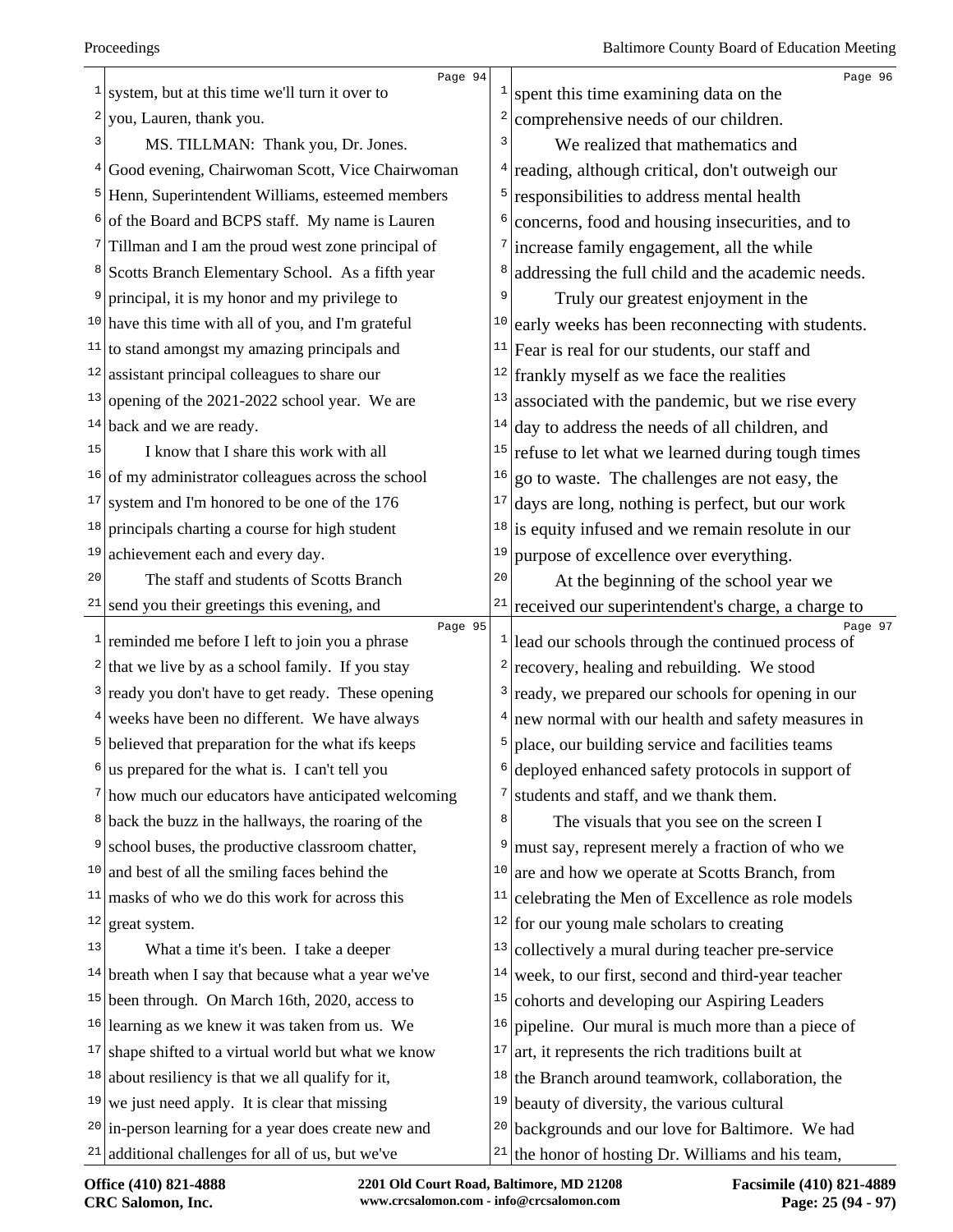| $\mathbf{1}$  | Page 98                                                                   |    | Page 100                                                   |
|---------------|---------------------------------------------------------------------------|----|------------------------------------------------------------|
|               | County Executive Olszewski and his team, our own                          |    | scrutinize our data and ultimately keep student            |
|               | <sup>2</sup> BCPS board members, Madam Speaker of the House               |    | achievement paramount?                                     |
|               | $3$ Adrienne Jones and her staff, union leadership                        | 3  | The poster that you see to the right of                    |
|               | $4$ and so many more on the first day of school.                          |    | $4$ the screen can be found all over our building, to      |
|               | <sup>5</sup> Indeed, special and supportive does not alone                |    | <sup>5</sup> help keep that collaborative vision alive and |
|               | $6$ describe how our team felt that day. Next slide                       |    | running. Today in terms of student performance             |
| $7\vert$      | please.                                                                   | 7  | we are seeing improved results in data based on            |
| 8             | At Scotts Branch we're doing things a                                     |    | changes in teacher beliefs, mindset shifts,                |
| 9             | little bit differently to address access to                               |    | pacing for performance, and strengthening our              |
|               | $10$ instructional challenges. As we keep our                             | 10 | expectations. As an educational leader I love              |
|               | $11$ systemwide four priorities in mind, to accelerate                    |    | $11$ hearing stories about wins for students, but          |
|               | $12$ learning, insure social-emotional wellness,                          |    | $12$ ultimately the ending of the story should tell me     |
|               | $13$ increase data literacy and uphold a standard of                      |    | $13$ how we got it done. At Scotts Branch our how is       |
| 14            | excellence, our school chose to specifically                              |    | $14$ high energy team building and anticipating            |
| 15            | uphold priority four this year upon our return by                         | 15 | learning experiences by designing classroom                |
| 16            | crafting a standard of excellence.                                        | 16 | spaces that accommodate every learner. We design           |
| 17            | To start, we wanted to approach                                           | 17 | professional learning experiences using a                  |
| 18            | education itself differently. We had to change                            | 18 | differentiated cohort approach and place                   |
| 19            | the narrative, excellence over everything is our                          | 19 | classroom teachers in university model learning            |
|               | <sup>20</sup> rallying cry but it didn't come without tough               | 20 | groups. We're heavily focused on developing                |
| 21            | conversations and reflections on who we are both                          |    | $21$ leaders within our building and a system of           |
|               | Page 99<br>$\frac{1}{2}$ individually and as a staff. Our leadership team |    | Page 101<br>support for all teachers, as an administrative |
|               | $2$ found the word excellence had become a loosely                        |    | $2$ team we are their biggest cheerleaders.                |
| $\frac{3}{ }$ | used word that we hadn't truly defined. It was                            |    | To increase data literacy our staff                        |
|               |                                                                           |    | development teacher created workbooks that not             |
| 5             | $4$ certainly our expectation but hadn't quite become                     |    |                                                            |
|               | our true north, we needed a common language, we                           |    | only provide grade level teams ongoing access but          |
|               | needed to standardize what excellence meant at                            |    | $6$ provide a comprehensive overview of student            |
| 7             | the Branch.                                                               |    | achievement for identified student groups. The             |
| 8             | So this summer we held a leadership                                       | 8  | work books identify gaps and opportunities to              |
| 9             | retreat to truly define what excellence meant to                          | 9  | accelerate our standards so that we may adjust             |
| 10            | us. Dr. Morrow joined us to refine our vision                             | 10 | our instructional practices. We use our data               |
| 11            | and mission for the year in order to bring our                            | 11 | workbooks in during grade level planning in                |
| 12            | school progress plan to life. It started with                             | 12 | collaboration with data monitoring calendars in            |
| 13            | vulnerability in data and our relentless pursuit                          | 13 | order to --                                                |
| 14            | for opportunity and access for all student                                | 14 | CHAIRWOMAN SCOTT: One moment, excuse                       |
| 15            | groups. If you know us, you know that our equity                          |    | $15$ me. Board members who are on the phone, would         |
| 16            | work moves freely throughout our building and we                          | 16 | you please put your phone on mute, because we're           |
| 17            | provide space to have tough conversations. We                             |    | $17$ hearing you. Thank you. Apologies.                    |
| 18            | use an inquiry model to pose questions such as                            | 18 | MS. TILLMAN: No problem. We use our                        |
| 19            |                                                                           |    |                                                            |
|               | what would high performance feel and look like at                         |    | $19$ data workbooks during grade level planning in         |
|               | $20$ Scotts Branch, how would equity live and breathe                     | 20 | collaboration with data monitoring calendars in            |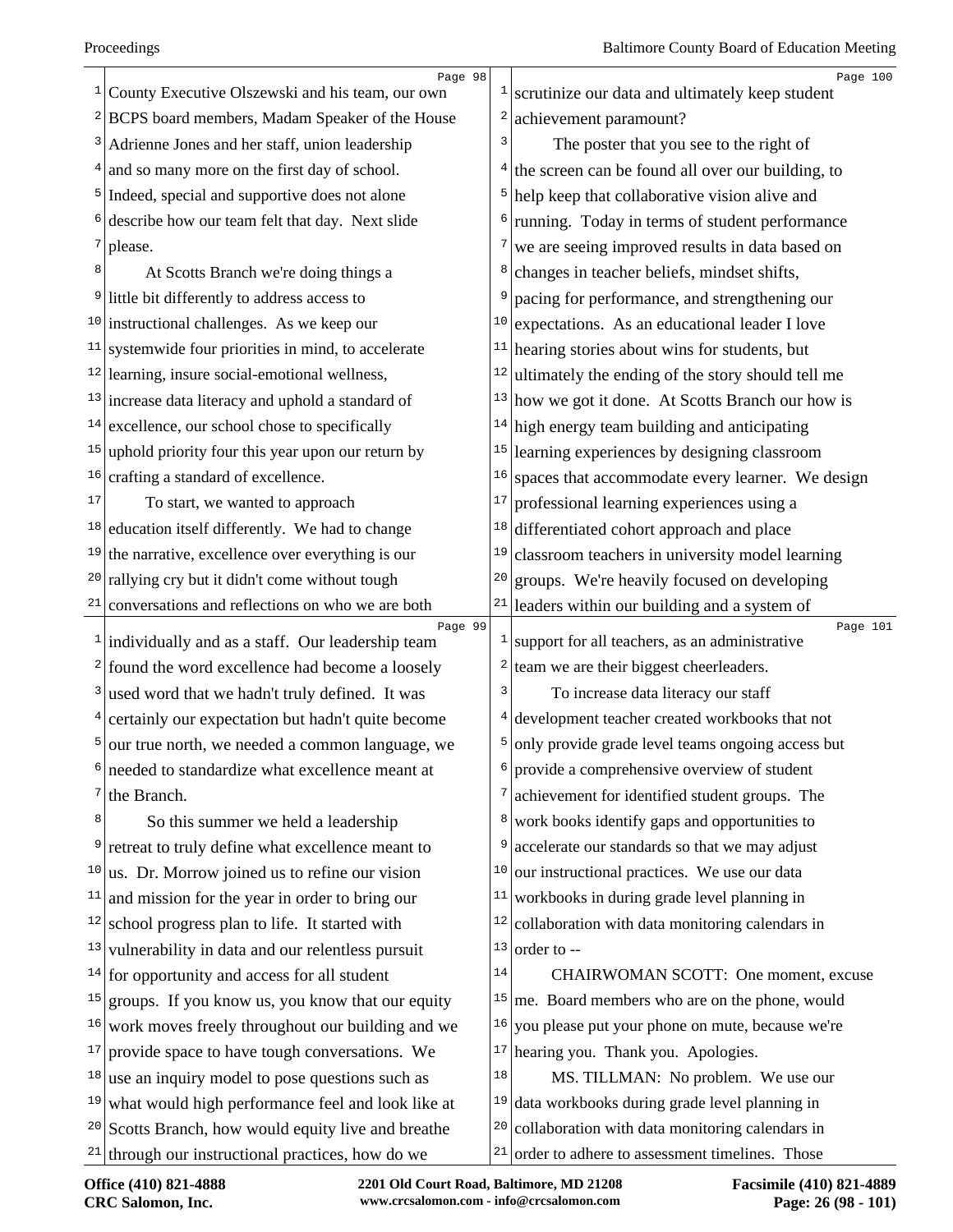|           | Page 102                                                       |                | Page 104                                          |
|-----------|----------------------------------------------------------------|----------------|---------------------------------------------------|
|           | $\frac{1}{2}$ must be done, but we have the right people in    | $\mathbf{I}$   | healing, recovering and rebuilding. They're       |
| 2         | place to do so.                                                | 2              | present at board meetings and are active          |
| 3         | In closing, the backbone of our school                         | 3              | participants in many of community events and      |
| 4         | continues to be our strong bond with our                       | $\overline{4}$ | meetings. So you have seen them regularly.        |
| 5         | community. We appreciate the work they do in                   | 5              | The next group has joined us tonight and          |
|           | partnership with us from local organizations to                | 6              | they serve as the principal coach and supervisor  |
|           | neighborhood churches, such as the Maryland Food               | 7              | and they spend hours in schools working along     |
| 8         | Bank, Good Shepherd COGIC, Downtown Locker Room,               | 8              | with our principals instructional leadership team |
| 9         | Always Reading LLC, Zeta Phi Beta sorority, Main               | 9              | as a thought partner. They are usually the first  |
|           | <sup>10</sup> Street Mental Health, and so many more who       | 10             | call when there is a question or concern from a   |
|           | $11$ provide resources such as food, backpacks,                | 11             | principal, and can coach, counsel and provide     |
|           | $12$ clothes and books. It's particularly memorable            | 12             | assistance associated with many topics and issues |
|           | $13$ for our teachers to make a connection with                | 13             | in a school building. So tonight I've asked our   |
|           | $14$ Superintendent Williams at the Foundation                 | 14             | executive directors to be present, I will name    |
|           | $15$ Exchange. In just the first month of school our           | 15             | them alphabetical.                                |
| 16        | community partners have supported over 300                     | 16             | We have Ms. Melissa DiDonato, west zone           |
| T.V       | students directly, so I thank you, Dr. Morrow and              | 17             | elementary, please stand.                         |
|           | $18$ Dr. Jones for not only serving as my executive            | 18             | (Applause.)                                       |
|           | <sup>19</sup> leadership but as partners with Scotts Branch. I | 19             | We have Dr. Sharonda Gregory, central             |
| 20        | appreciate the opportunity to share our journey                | 20             | zone elementary.                                  |
| 21        | with all of you. For those of you who visited us               | 21             | (Applause.)                                       |
| 1         | Page 103<br>on the first day of school, come back and see us   | $\mathbf{1}$   | Page 105<br>Kyria Joseph, west zone secondary.    |
| 2         | again, and for those who have not had a chance to              | $\overline{c}$ | (Applause.)                                       |
| 3         |                                                                | 3              | Dr. Heidi Miller, central zone                    |
| 4         | come out and see us, our doors and our hearts are              | $\overline{4}$ |                                                   |
| 5         | always open.                                                   | 5              | elementary.                                       |
| 6         | At this time I would like to turn it                           | 6              | (Applause.)                                       |
|           | over to Superintendent Williams. Thank you.                    | 7              | Dr. Adrienne Morrow, west zone                    |
| 8         | (Applause.)                                                    | 8              | elementary.                                       |
| 9         | DR. WILLIAMS: So I would like to                               | 9              | (Applause.)                                       |
|           | commend the leadership of Principal Lauren                     | 10             | Dr. Jennifer Mullinax, east zone                  |
| 10 <br>11 | Tillman and the staff at Scotts Branch Elementary              | 11             | elementary, special schools and several secondary |
| 12        | School. She is one of 176 dedicated and data                   | 12             | schools.                                          |
|           | driven principals in our school system.                        | 13             | (Applause.)                                       |
| 13        | First I would like to acknowledge our                          |                | Mr. Samuel Mustipher, central zone                |
|           | $14$ three community superintendents, Ms. Christina            | 14             | secondary.                                        |
| 15        | Byers, Dr. Racquel Jones and Dr. George Roberts,               | $15$           | (Applause.)                                       |
| 16        | for their oversight, yes.                                      | 16             | Eric Wilson, east zone elementary and             |
| 17        | (Applause.)                                                    | 17             | several secondary.                                |
| 18        | For their oversight and leadership of                          | 18             | (Applause.)                                       |
| 19        | our executive directors, our school leadership                 | 19             | I would like for them to stand so we can          |
| 20        | teams and our communities. Their coaching of our               | 20             | all see them as one unit.                         |
| 21        | executive directors was evident as we are                      | $2\sqrt{1}$    | (Applause.)                                       |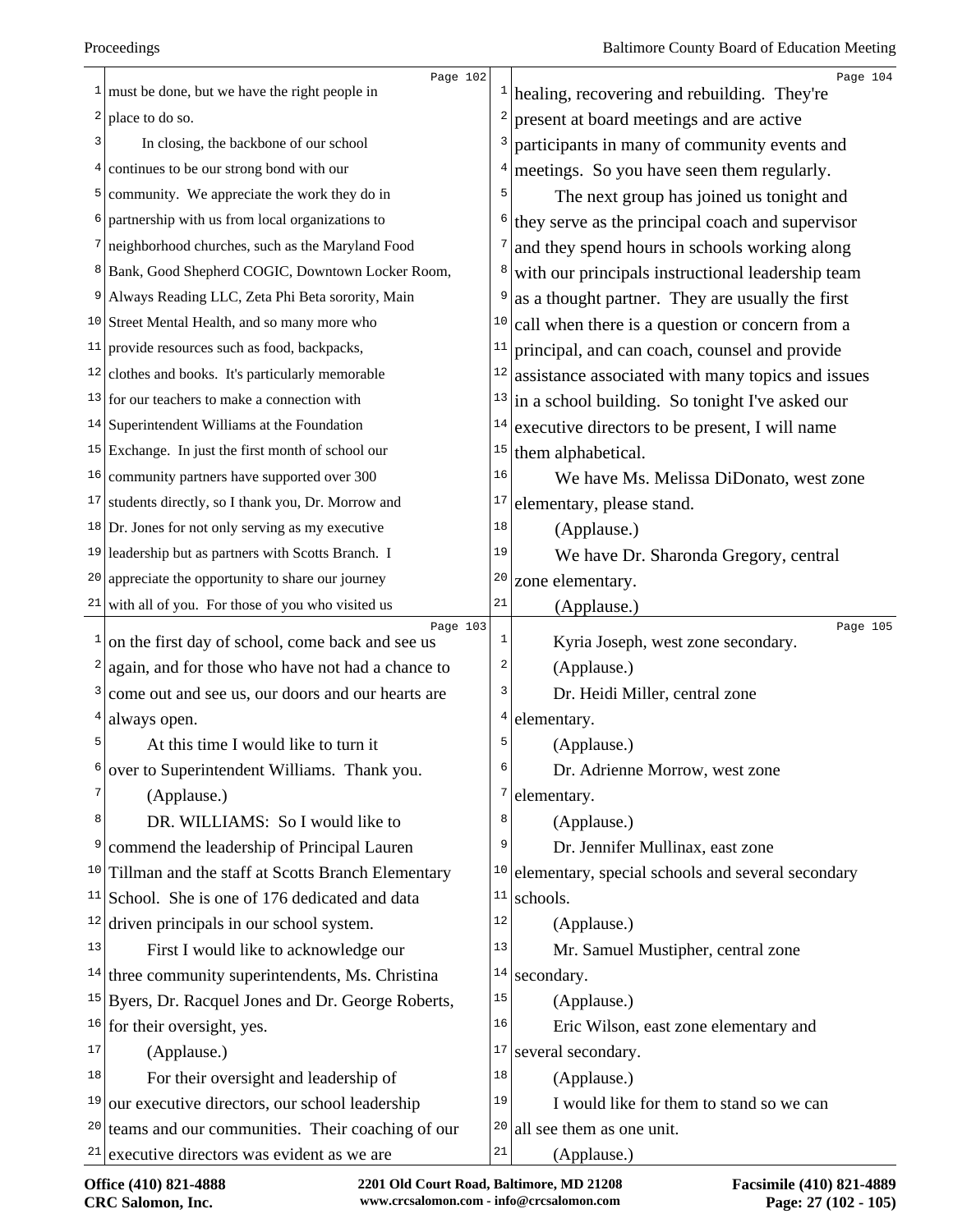| $\mathbf 1$ | Page 106<br>So with them and our community                    |    | Page 108<br>$\frac{1}{2}$ everyone understand how important those children |
|-------------|---------------------------------------------------------------|----|----------------------------------------------------------------------------|
| 2           | superintendents they provide the support whether              |    | $2 \vert$ are, not just in what you do but what you said,                  |
|             | it's instructional or non-instructional issues.               |    | $3$ Dr. Williams, on the first day about that                              |
|             | They support our principals, our leadership                   |    | $4$ building that sits in front of it, it's not what                       |
| 5           | teams. Again, I've watched them with my own eyes              | 5  | goes on inside, it's making those children and                             |
|             | interact with school leadership, long hours and               | 6  | the community believe they are worthwhile based                            |
|             | dealing with all kinds of issues, including what              | 7  | on what they see around them. So thank you,                                |
| 8           | I heard the other day about a bird issue at a                 | 8  | thank you for that presentation.                                           |
|             | particular elementary school. I would like to                 | 9  | CHAIRWOMAN SCOTT: Thank you. Okay, the                                     |
| 10          | acknowledge their work for assisting our                      |    | $10$ next item on the agenda is the update on the                          |
| 11          | principals with the opening of school and                     | 11 | efficiency review and for that I call on                                   |
| 12          | providing guidance to our principals and their                |    | $12$ Dr. Williams.                                                         |
| 13          | teams where needed. Our community                             | 13 | DR. WILLIAMS: I still feel based on                                        |
| 14          | superintendents and executive directors have                  | 14 | what was just presented, board members, it is                              |
| 15          | worked tirelessly to support our schools and our              | 15 | always good to hear from our leadership, so                                |
| 16          | school leadership, so I would like to say                     | 16 | again, I just want to thank Principal Tillman.                             |
| 17          | personally, thank you for all that you have done              | 17 | Principal Tillman, you may leave so you rest and                           |
| 18          | and continue to do for our schools, and                       | 18 | go home and be prepared for tomorrow, and your                             |
| 19          | particularly for our school principals, assistant             | 19 | team, I think you have some folks here?                                    |
| 20          | principals and school leadership teams, so thank              | 20 | (Applause.)                                                                |
| 21          | you for being here tonight.                                   | 21 | Thank you. So this evening, good                                           |
| $1\,$       | Page 107<br>(Applause.)                                       |    | Page 109<br>$\frac{1}{2}$ evening, Board Chair Scott, Vice Chair Henn and  |
| 2           | CHAIRWOMAN SCOTT: Thank you all so                            |    | members of the Board. Tonight I present update                             |
| 3           | much. Are there any questions from board members              | 3  | number one of a clear path forward, our system                             |
| 4           | or discussion? No? Yes, Ms. Pasteur.                          |    | plan to address the needs outlined in the Public                           |
| 5           | MS. PASTEUR: I just want to thank all                         | 5  | Works operational efficiency review. Our plan                              |
| 6           | of you and I especially want to thank Ms. Tillman             | 6  | will be aligned with the Blueprint for Maryland's                          |
|             | because what they're doing at Scotts Branch is                |    | $\frac{7}{1}$ Future with the goal of positioning Baltimore                |
| 8           | critical, it's the way we should be moving, and               | 8  | County Public Schools as a premier school system.                          |
| 9           | the conversation that we had earlier inspired by              | 9  | My team and I will regularly update our board,                             |
|             | $10$ Ms. Scott's question goes to the heart of where          | 10 | our community and Team BCPS during this time of                            |
| 11          | we should be and what we should be doing, because             | 11 | change. Our partnership is critical to insuring                            |
| 12          | the reality if you know Scotts Branch, look it                |    | $12$ high quality services to our students, our staff                      |
| 13          | up, it has been traditionally for way too long                | 13 | and families of Baltimore County. Next slide                               |
|             | $14$ the underachieving model, so listen carefully, go        |    | $14$ please.                                                               |
|             | <sup>15</sup> back and pay attention to what Ms. Tillman said | 15 | As part of our effort to recover,                                          |
|             | $16$ tonight. It is setting a new paradigm about              | 16 | rebuild and heal, we must acknowledge our current                          |
| 17          | excellence. She named the pieces, this is where               | 17 | state, have frank dialogue about our path                                  |
|             | $18$ we're going and we need to be processing it and          |    | $18$ forward, and collaboratively create the climate                       |
| 19          | staying positive. So I want to thank you,                     | 19 | and conditions necessary for collective healing.                           |
|             | $20$ Ms. Tillman and the team that is working with you        |    | $20$ Since my last report my team and I have met with                      |
|             | $21$ to make Scotts Branch excellent and to make              |    | $21$ principals, visited schools, spoken with staff                        |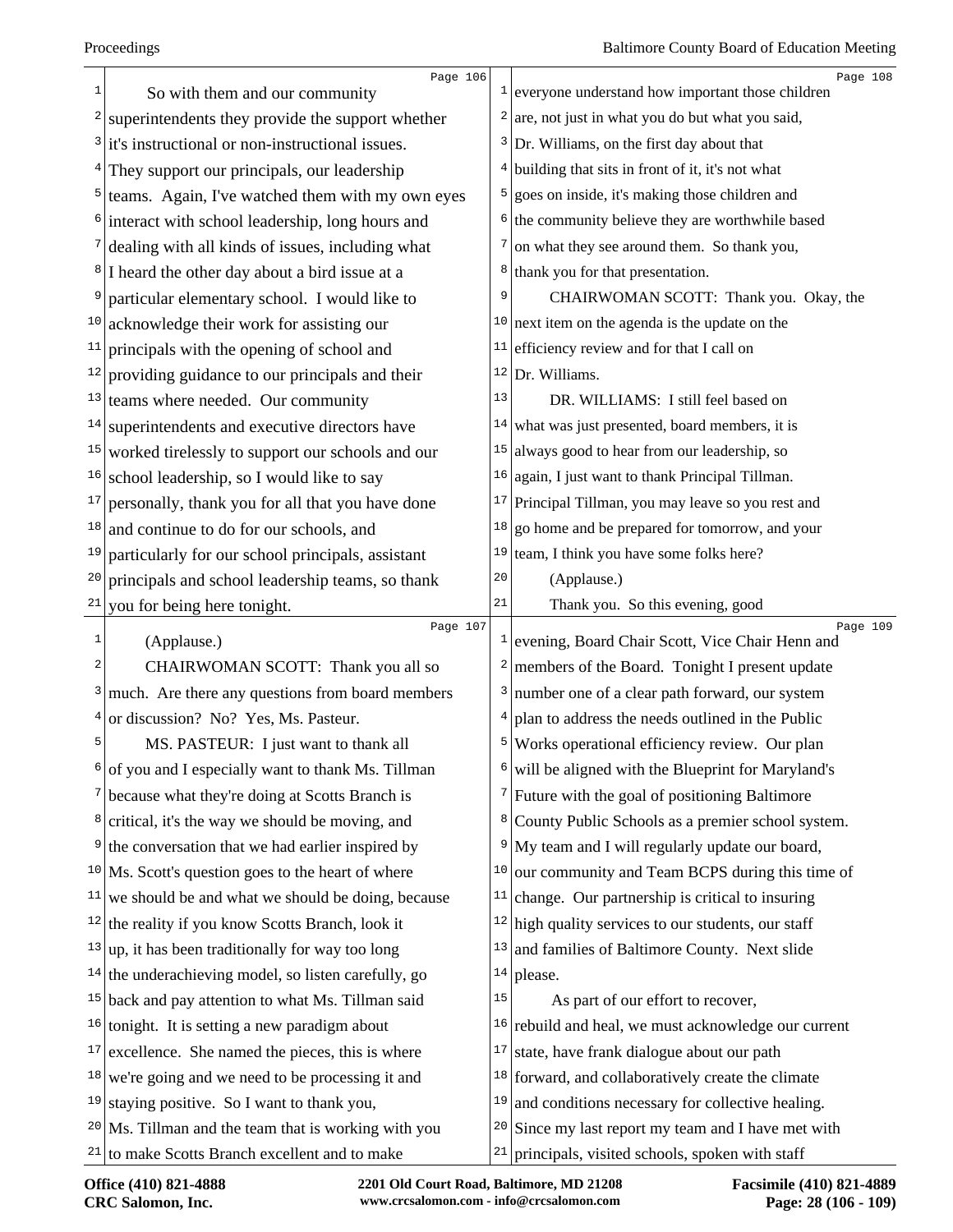|              | Page 110                                             |    | Page 112                                                       |
|--------------|------------------------------------------------------|----|----------------------------------------------------------------|
|              | and engaged with union presidents through weekly     |    | $\frac{1}{2}$ recommendations, identify priorities and chart a |
|              | check-ins and monthly sessions. In each of these     | 2  | course for implementation of next steps.                       |
| 3            | venues I've asked two questions, two simple          | 3  | Two, blueprint review team. Our                                |
| 4            | questions, how are you, and what do you need. I      |    | $4$ blueprint review team will be co-led by division           |
| 5            | appreciate your candor. What you hear tonight        |    | $5$ executive director and director. This team will            |
|              | incorporates much of what was shared with me.        | 6  | receive and review recommendations from division               |
| 7            | Next slide.                                          | 7  | workgroups to ensure alignment with Blueprint for              |
| 8            | So to insure that we are on the same                 | 8  | Maryland's Future for possible revisions and                   |
|              | page, on September 14th I committed to the           | 9  | upgrades.                                                      |
|              | $10$ following: Significant cost savings focused on  | 10 | And three, stakeholder workgroup. Our                          |
| 11           | operational efficiency. Identified savings will      | 11 | stakeholder workgroup will be co-led by division               |
| 12           | draw from report recommendations and align with      | 12 | executive director and director. Membership will               |
| 13           | the Blueprint for Maryland's Future.                 | 13 | consist of union presidents, representatives from              |
| 14           | A reorganization of central office staff             | 14 | all unions, PTA and other stakeholder parent                   |
|              | $15$ to ensure the effective and efficient provision | 15 | groups, SGA student councils. This workgroup                   |
| 16           | of services to schools that is respectful of the     | 16 | will be tasked with identifying the desired end                |
| 17           | expertise and talent of dedicated members of Team    | 17 | user experience. They will review                              |
| 18           | BCPS.                                                | 18 | recommendations from division workgroups and                   |
| 19           | And third, a comprehensive and                       | 19 | provide feedback. Next slide please.                           |
| 20           | collaborative plan to improve staff morale,          | 20 | So simply put, the division workgroups                         |
| 21           | communication and stakeholder satisfaction.          |    | $21$ identify implementation priorities and submit a           |
| $\mathbf{1}$ | Page 111                                             |    | Page 113<br>plan to the blueprint review team to ensure        |
| 2            | Development of this plan will include union          | 2  | alignment with Maryland's Blueprint for the                    |
| 3            | presidents, executive directors, PTA and student     |    |                                                                |
|              | leadership.                                          |    | <sup>3</sup> Future, and the stakeholder group will ensure     |
| 5            | Based on a preliminary review, cost                  | 5  | that these changes meet the needs of Team BCPS.                |
|              | savings range from six million to \$7 million in     | 6  | Next slide.                                                    |
|              | one year, totaling minimum of 30 to \$35 million     |    | We will begin this process by sending                          |
|              | over five years.                                     |    | division workgroup invitations and hosting                     |
| 8            | The next two slides will detail our                  | 8  | stakeholder membership applications the week of                |
|              | process for convening and engaging with              | 9  | October 4th, and conducting facilitated training               |
| 10           | multi-stakeholder groups to work across              | 10 | during the weeks of October 11th and                           |
| 11           | divisions. Next slide please.                        |    | $11$ October 18th. Meetings will begin the week of             |
| 12           | So a 759-page review of our system                   |    | $12$ October 25th, they will occur biweekly and be             |
|              | $13$ requires a balanced and studied approach for    | 13 | scheduled for 60 to 90 minutes in duration. All                |
| 14           | successful implementation.                           | 14 | meetings will include an agenda and action notes.              |
| 15           | Number one, division workgroups. Each                |    | $15$ I will continue to present detailed monthly               |
| 16           | division workgroup will be assigned to one or        | 16 | updates to the Board. Next slide.                              |
| 17           | more chapters of the report. An equity               | 17 | So the recommendation to reorganize the                        |
| 18           | specialist and executive director, division          |    | <sup>18</sup> BCPS organizational structure was based on an    |
| 19           | executive director, will co-facilitate meetings      | 19 | analysis of peer districts identified by Public                |
| 20           | with a representative group of staff from that       |    | $20$ Works LLC. Careful review of those                        |
|              | $21$ division. Their work will be to review          | 21 | organizational charts revealed superintendent                  |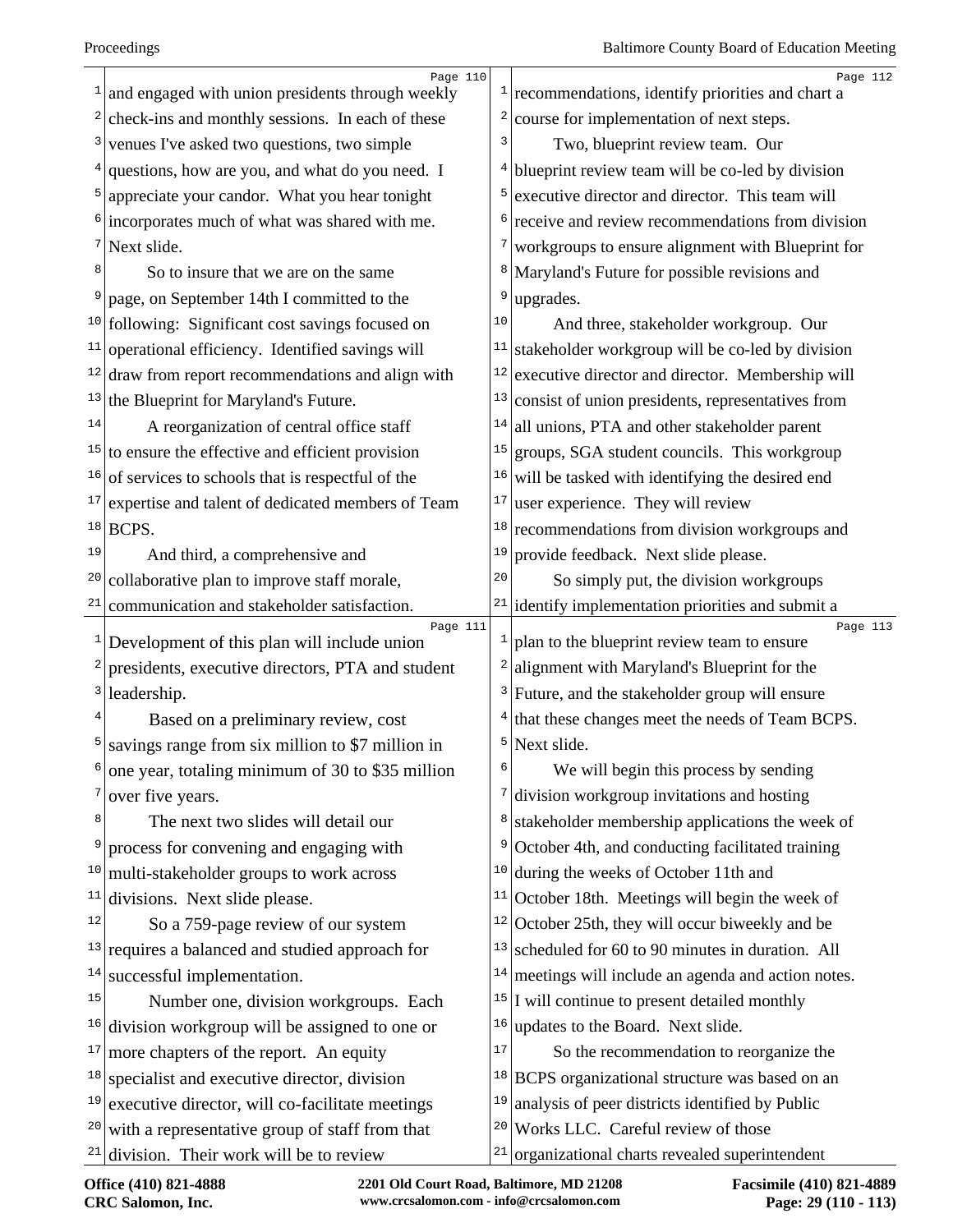| current structure has 11. After reorganization,<br>communications team. These data will be used to<br>2<br>2<br>$3$ the direct reports will be reduced to eight. The<br>create a plan that addresses identified gaps.<br>3<br>The plan of course will be shared with the Board<br>$4$ chart before you adopts the creation of a deputy<br>$\overline{4}$<br>in October. Next slide.<br>$5$ superintendent, chief of schools, a chief<br>5 <br><sup>6</sup> financial officer and chief information officer,<br>While some of the work outlined in the<br>6<br>as recommended by Public Works LLC. As you know,<br>report is tied to budget cycles and hinges on<br>7  <br>$7\vert$<br><sup>8</sup> we are bound by the Board of Education policies<br>position management, we have heard loud and clear<br>8<br>that there are needs to be met right now.<br>and superintendent rules for hiring. Next step<br>9<br>9<br>$10$ in the hiring process includes reclassification<br>Wherever we can, we are engaging in interim<br>10 <br>of current positions, working with position<br>problem solving steps, so thank you school<br>11<br>11<br>$12$ management on newly created positions and<br>leaders, staff and families for sharing your<br>12 <br>$13$ undergoing a position review at the ERC, the ERC<br>13<br>concerns around transportation, technology and<br>$14$ stands for expenditure review committee, in order<br>14<br>payroll.<br>$15$ to post and fill these positions. My October<br>15<br>To address the transportation shortage<br>$16$ update will include additional details regarding<br>we will continue to conduct job fairs and explore<br>16<br>the reporting structure. Next slide please.<br>17<br>adjustments to compensation to better attract<br>17 <br>staff. In the interest of transparency we are<br>So the efficiency review recommends that<br>18<br>18<br>$19$ BCPS address climate, work environment and morale<br>creating a data dashboard to track and report<br>19<br>of staff. It further states that the division of<br>on-time arrivals and communication.<br>20<br>20<br>21<br>organizational effectiveness should use the<br>21 <br>In response to technology needs we will<br>Page 115<br>$\mathbf{1}$<br>survey results to create a comprehensive plan<br>collect data on our ticket completion response<br>1<br>$\mathbf{2}$<br>that addresses climate and morale. Based on my<br>time and rate. Principals, principals, thank you<br>2<br>for sharing the need for a top ten report focused<br>conversations with staff and families, I know<br>3<br>$\vert$ 3<br>cheat sheet. In addition to developing this<br>$4$ that we have a very real customer service<br>problem. We know that climate and morale issues<br>5<br>cheat sheet we will develop optional training<br>5<br>erode our effectiveness and directly impact<br>sessions during the second week of October. We<br>student achievement. If we don't take care of<br>will also through position management explore<br>7<br>additional centralized support for schools.<br>our team then our students don't receive our very<br>8<br>8<br>best. With that in mind, we are crafting a<br>9<br>And in the area of payroll we will<br>9<br>10<br>multifaceted comprehensive plan focused on<br>monitor customer service response rates and<br>10<br>11<br>explore new technologies and contracted service<br>engagement, wellness and appreciation.<br>11<br>12<br>Union leaders were invited to<br>to improve efficiencies. Next slide please.<br>12 | Page 114                                            | Page 116                                     |
|-------------------------------------------------------------------------------------------------------------------------------------------------------------------------------------------------------------------------------------------------------------------------------------------------------------------------------------------------------------------------------------------------------------------------------------------------------------------------------------------------------------------------------------------------------------------------------------------------------------------------------------------------------------------------------------------------------------------------------------------------------------------------------------------------------------------------------------------------------------------------------------------------------------------------------------------------------------------------------------------------------------------------------------------------------------------------------------------------------------------------------------------------------------------------------------------------------------------------------------------------------------------------------------------------------------------------------------------------------------------------------------------------------------------------------------------------------------------------------------------------------------------------------------------------------------------------------------------------------------------------------------------------------------------------------------------------------------------------------------------------------------------------------------------------------------------------------------------------------------------------------------------------------------------------------------------------------------------------------------------------------------------------------------------------------------------------------------------------------------------------------------------------------------------------------------------------------------------------------------------------------------------------------------------------------------------------------------------------------------------------------------------------------------------------------------------------------------------------------------------------------------------------------------------------------------------------------------------------------------------------------------------------------------------------------------------------------------------------------------------------------------------------------------------------------------------------------------------------------------------------------------------------------------------------------------------------------------------------------------------------------------------------------------------------------------------------------------------------------------------------------------------------------------------------------------------------------------------------------------------------------------------------------------------------------------------------------------------------------------------------------------------------------------------------------------------------------------------------------------------------------------------------------------------------------------------------|-----------------------------------------------------|----------------------------------------------|
|                                                                                                                                                                                                                                                                                                                                                                                                                                                                                                                                                                                                                                                                                                                                                                                                                                                                                                                                                                                                                                                                                                                                                                                                                                                                                                                                                                                                                                                                                                                                                                                                                                                                                                                                                                                                                                                                                                                                                                                                                                                                                                                                                                                                                                                                                                                                                                                                                                                                                                                                                                                                                                                                                                                                                                                                                                                                                                                                                                                                                                                                                                                                                                                                                                                                                                                                                                                                                                                                                                                                                                         | direct reports range from eight to 14, our          | effectiveness in collaboration with the      |
|                                                                                                                                                                                                                                                                                                                                                                                                                                                                                                                                                                                                                                                                                                                                                                                                                                                                                                                                                                                                                                                                                                                                                                                                                                                                                                                                                                                                                                                                                                                                                                                                                                                                                                                                                                                                                                                                                                                                                                                                                                                                                                                                                                                                                                                                                                                                                                                                                                                                                                                                                                                                                                                                                                                                                                                                                                                                                                                                                                                                                                                                                                                                                                                                                                                                                                                                                                                                                                                                                                                                                                         |                                                     |                                              |
|                                                                                                                                                                                                                                                                                                                                                                                                                                                                                                                                                                                                                                                                                                                                                                                                                                                                                                                                                                                                                                                                                                                                                                                                                                                                                                                                                                                                                                                                                                                                                                                                                                                                                                                                                                                                                                                                                                                                                                                                                                                                                                                                                                                                                                                                                                                                                                                                                                                                                                                                                                                                                                                                                                                                                                                                                                                                                                                                                                                                                                                                                                                                                                                                                                                                                                                                                                                                                                                                                                                                                                         |                                                     |                                              |
|                                                                                                                                                                                                                                                                                                                                                                                                                                                                                                                                                                                                                                                                                                                                                                                                                                                                                                                                                                                                                                                                                                                                                                                                                                                                                                                                                                                                                                                                                                                                                                                                                                                                                                                                                                                                                                                                                                                                                                                                                                                                                                                                                                                                                                                                                                                                                                                                                                                                                                                                                                                                                                                                                                                                                                                                                                                                                                                                                                                                                                                                                                                                                                                                                                                                                                                                                                                                                                                                                                                                                                         |                                                     |                                              |
|                                                                                                                                                                                                                                                                                                                                                                                                                                                                                                                                                                                                                                                                                                                                                                                                                                                                                                                                                                                                                                                                                                                                                                                                                                                                                                                                                                                                                                                                                                                                                                                                                                                                                                                                                                                                                                                                                                                                                                                                                                                                                                                                                                                                                                                                                                                                                                                                                                                                                                                                                                                                                                                                                                                                                                                                                                                                                                                                                                                                                                                                                                                                                                                                                                                                                                                                                                                                                                                                                                                                                                         |                                                     |                                              |
|                                                                                                                                                                                                                                                                                                                                                                                                                                                                                                                                                                                                                                                                                                                                                                                                                                                                                                                                                                                                                                                                                                                                                                                                                                                                                                                                                                                                                                                                                                                                                                                                                                                                                                                                                                                                                                                                                                                                                                                                                                                                                                                                                                                                                                                                                                                                                                                                                                                                                                                                                                                                                                                                                                                                                                                                                                                                                                                                                                                                                                                                                                                                                                                                                                                                                                                                                                                                                                                                                                                                                                         |                                                     |                                              |
|                                                                                                                                                                                                                                                                                                                                                                                                                                                                                                                                                                                                                                                                                                                                                                                                                                                                                                                                                                                                                                                                                                                                                                                                                                                                                                                                                                                                                                                                                                                                                                                                                                                                                                                                                                                                                                                                                                                                                                                                                                                                                                                                                                                                                                                                                                                                                                                                                                                                                                                                                                                                                                                                                                                                                                                                                                                                                                                                                                                                                                                                                                                                                                                                                                                                                                                                                                                                                                                                                                                                                                         |                                                     |                                              |
|                                                                                                                                                                                                                                                                                                                                                                                                                                                                                                                                                                                                                                                                                                                                                                                                                                                                                                                                                                                                                                                                                                                                                                                                                                                                                                                                                                                                                                                                                                                                                                                                                                                                                                                                                                                                                                                                                                                                                                                                                                                                                                                                                                                                                                                                                                                                                                                                                                                                                                                                                                                                                                                                                                                                                                                                                                                                                                                                                                                                                                                                                                                                                                                                                                                                                                                                                                                                                                                                                                                                                                         |                                                     |                                              |
|                                                                                                                                                                                                                                                                                                                                                                                                                                                                                                                                                                                                                                                                                                                                                                                                                                                                                                                                                                                                                                                                                                                                                                                                                                                                                                                                                                                                                                                                                                                                                                                                                                                                                                                                                                                                                                                                                                                                                                                                                                                                                                                                                                                                                                                                                                                                                                                                                                                                                                                                                                                                                                                                                                                                                                                                                                                                                                                                                                                                                                                                                                                                                                                                                                                                                                                                                                                                                                                                                                                                                                         |                                                     |                                              |
|                                                                                                                                                                                                                                                                                                                                                                                                                                                                                                                                                                                                                                                                                                                                                                                                                                                                                                                                                                                                                                                                                                                                                                                                                                                                                                                                                                                                                                                                                                                                                                                                                                                                                                                                                                                                                                                                                                                                                                                                                                                                                                                                                                                                                                                                                                                                                                                                                                                                                                                                                                                                                                                                                                                                                                                                                                                                                                                                                                                                                                                                                                                                                                                                                                                                                                                                                                                                                                                                                                                                                                         |                                                     |                                              |
|                                                                                                                                                                                                                                                                                                                                                                                                                                                                                                                                                                                                                                                                                                                                                                                                                                                                                                                                                                                                                                                                                                                                                                                                                                                                                                                                                                                                                                                                                                                                                                                                                                                                                                                                                                                                                                                                                                                                                                                                                                                                                                                                                                                                                                                                                                                                                                                                                                                                                                                                                                                                                                                                                                                                                                                                                                                                                                                                                                                                                                                                                                                                                                                                                                                                                                                                                                                                                                                                                                                                                                         |                                                     |                                              |
|                                                                                                                                                                                                                                                                                                                                                                                                                                                                                                                                                                                                                                                                                                                                                                                                                                                                                                                                                                                                                                                                                                                                                                                                                                                                                                                                                                                                                                                                                                                                                                                                                                                                                                                                                                                                                                                                                                                                                                                                                                                                                                                                                                                                                                                                                                                                                                                                                                                                                                                                                                                                                                                                                                                                                                                                                                                                                                                                                                                                                                                                                                                                                                                                                                                                                                                                                                                                                                                                                                                                                                         |                                                     |                                              |
|                                                                                                                                                                                                                                                                                                                                                                                                                                                                                                                                                                                                                                                                                                                                                                                                                                                                                                                                                                                                                                                                                                                                                                                                                                                                                                                                                                                                                                                                                                                                                                                                                                                                                                                                                                                                                                                                                                                                                                                                                                                                                                                                                                                                                                                                                                                                                                                                                                                                                                                                                                                                                                                                                                                                                                                                                                                                                                                                                                                                                                                                                                                                                                                                                                                                                                                                                                                                                                                                                                                                                                         |                                                     |                                              |
|                                                                                                                                                                                                                                                                                                                                                                                                                                                                                                                                                                                                                                                                                                                                                                                                                                                                                                                                                                                                                                                                                                                                                                                                                                                                                                                                                                                                                                                                                                                                                                                                                                                                                                                                                                                                                                                                                                                                                                                                                                                                                                                                                                                                                                                                                                                                                                                                                                                                                                                                                                                                                                                                                                                                                                                                                                                                                                                                                                                                                                                                                                                                                                                                                                                                                                                                                                                                                                                                                                                                                                         |                                                     |                                              |
|                                                                                                                                                                                                                                                                                                                                                                                                                                                                                                                                                                                                                                                                                                                                                                                                                                                                                                                                                                                                                                                                                                                                                                                                                                                                                                                                                                                                                                                                                                                                                                                                                                                                                                                                                                                                                                                                                                                                                                                                                                                                                                                                                                                                                                                                                                                                                                                                                                                                                                                                                                                                                                                                                                                                                                                                                                                                                                                                                                                                                                                                                                                                                                                                                                                                                                                                                                                                                                                                                                                                                                         |                                                     |                                              |
|                                                                                                                                                                                                                                                                                                                                                                                                                                                                                                                                                                                                                                                                                                                                                                                                                                                                                                                                                                                                                                                                                                                                                                                                                                                                                                                                                                                                                                                                                                                                                                                                                                                                                                                                                                                                                                                                                                                                                                                                                                                                                                                                                                                                                                                                                                                                                                                                                                                                                                                                                                                                                                                                                                                                                                                                                                                                                                                                                                                                                                                                                                                                                                                                                                                                                                                                                                                                                                                                                                                                                                         |                                                     |                                              |
|                                                                                                                                                                                                                                                                                                                                                                                                                                                                                                                                                                                                                                                                                                                                                                                                                                                                                                                                                                                                                                                                                                                                                                                                                                                                                                                                                                                                                                                                                                                                                                                                                                                                                                                                                                                                                                                                                                                                                                                                                                                                                                                                                                                                                                                                                                                                                                                                                                                                                                                                                                                                                                                                                                                                                                                                                                                                                                                                                                                                                                                                                                                                                                                                                                                                                                                                                                                                                                                                                                                                                                         |                                                     |                                              |
|                                                                                                                                                                                                                                                                                                                                                                                                                                                                                                                                                                                                                                                                                                                                                                                                                                                                                                                                                                                                                                                                                                                                                                                                                                                                                                                                                                                                                                                                                                                                                                                                                                                                                                                                                                                                                                                                                                                                                                                                                                                                                                                                                                                                                                                                                                                                                                                                                                                                                                                                                                                                                                                                                                                                                                                                                                                                                                                                                                                                                                                                                                                                                                                                                                                                                                                                                                                                                                                                                                                                                                         |                                                     |                                              |
|                                                                                                                                                                                                                                                                                                                                                                                                                                                                                                                                                                                                                                                                                                                                                                                                                                                                                                                                                                                                                                                                                                                                                                                                                                                                                                                                                                                                                                                                                                                                                                                                                                                                                                                                                                                                                                                                                                                                                                                                                                                                                                                                                                                                                                                                                                                                                                                                                                                                                                                                                                                                                                                                                                                                                                                                                                                                                                                                                                                                                                                                                                                                                                                                                                                                                                                                                                                                                                                                                                                                                                         |                                                     |                                              |
|                                                                                                                                                                                                                                                                                                                                                                                                                                                                                                                                                                                                                                                                                                                                                                                                                                                                                                                                                                                                                                                                                                                                                                                                                                                                                                                                                                                                                                                                                                                                                                                                                                                                                                                                                                                                                                                                                                                                                                                                                                                                                                                                                                                                                                                                                                                                                                                                                                                                                                                                                                                                                                                                                                                                                                                                                                                                                                                                                                                                                                                                                                                                                                                                                                                                                                                                                                                                                                                                                                                                                                         |                                                     |                                              |
|                                                                                                                                                                                                                                                                                                                                                                                                                                                                                                                                                                                                                                                                                                                                                                                                                                                                                                                                                                                                                                                                                                                                                                                                                                                                                                                                                                                                                                                                                                                                                                                                                                                                                                                                                                                                                                                                                                                                                                                                                                                                                                                                                                                                                                                                                                                                                                                                                                                                                                                                                                                                                                                                                                                                                                                                                                                                                                                                                                                                                                                                                                                                                                                                                                                                                                                                                                                                                                                                                                                                                                         |                                                     |                                              |
|                                                                                                                                                                                                                                                                                                                                                                                                                                                                                                                                                                                                                                                                                                                                                                                                                                                                                                                                                                                                                                                                                                                                                                                                                                                                                                                                                                                                                                                                                                                                                                                                                                                                                                                                                                                                                                                                                                                                                                                                                                                                                                                                                                                                                                                                                                                                                                                                                                                                                                                                                                                                                                                                                                                                                                                                                                                                                                                                                                                                                                                                                                                                                                                                                                                                                                                                                                                                                                                                                                                                                                         |                                                     | Page 117                                     |
|                                                                                                                                                                                                                                                                                                                                                                                                                                                                                                                                                                                                                                                                                                                                                                                                                                                                                                                                                                                                                                                                                                                                                                                                                                                                                                                                                                                                                                                                                                                                                                                                                                                                                                                                                                                                                                                                                                                                                                                                                                                                                                                                                                                                                                                                                                                                                                                                                                                                                                                                                                                                                                                                                                                                                                                                                                                                                                                                                                                                                                                                                                                                                                                                                                                                                                                                                                                                                                                                                                                                                                         |                                                     |                                              |
|                                                                                                                                                                                                                                                                                                                                                                                                                                                                                                                                                                                                                                                                                                                                                                                                                                                                                                                                                                                                                                                                                                                                                                                                                                                                                                                                                                                                                                                                                                                                                                                                                                                                                                                                                                                                                                                                                                                                                                                                                                                                                                                                                                                                                                                                                                                                                                                                                                                                                                                                                                                                                                                                                                                                                                                                                                                                                                                                                                                                                                                                                                                                                                                                                                                                                                                                                                                                                                                                                                                                                                         |                                                     |                                              |
|                                                                                                                                                                                                                                                                                                                                                                                                                                                                                                                                                                                                                                                                                                                                                                                                                                                                                                                                                                                                                                                                                                                                                                                                                                                                                                                                                                                                                                                                                                                                                                                                                                                                                                                                                                                                                                                                                                                                                                                                                                                                                                                                                                                                                                                                                                                                                                                                                                                                                                                                                                                                                                                                                                                                                                                                                                                                                                                                                                                                                                                                                                                                                                                                                                                                                                                                                                                                                                                                                                                                                                         |                                                     |                                              |
|                                                                                                                                                                                                                                                                                                                                                                                                                                                                                                                                                                                                                                                                                                                                                                                                                                                                                                                                                                                                                                                                                                                                                                                                                                                                                                                                                                                                                                                                                                                                                                                                                                                                                                                                                                                                                                                                                                                                                                                                                                                                                                                                                                                                                                                                                                                                                                                                                                                                                                                                                                                                                                                                                                                                                                                                                                                                                                                                                                                                                                                                                                                                                                                                                                                                                                                                                                                                                                                                                                                                                                         |                                                     |                                              |
|                                                                                                                                                                                                                                                                                                                                                                                                                                                                                                                                                                                                                                                                                                                                                                                                                                                                                                                                                                                                                                                                                                                                                                                                                                                                                                                                                                                                                                                                                                                                                                                                                                                                                                                                                                                                                                                                                                                                                                                                                                                                                                                                                                                                                                                                                                                                                                                                                                                                                                                                                                                                                                                                                                                                                                                                                                                                                                                                                                                                                                                                                                                                                                                                                                                                                                                                                                                                                                                                                                                                                                         |                                                     |                                              |
|                                                                                                                                                                                                                                                                                                                                                                                                                                                                                                                                                                                                                                                                                                                                                                                                                                                                                                                                                                                                                                                                                                                                                                                                                                                                                                                                                                                                                                                                                                                                                                                                                                                                                                                                                                                                                                                                                                                                                                                                                                                                                                                                                                                                                                                                                                                                                                                                                                                                                                                                                                                                                                                                                                                                                                                                                                                                                                                                                                                                                                                                                                                                                                                                                                                                                                                                                                                                                                                                                                                                                                         |                                                     |                                              |
|                                                                                                                                                                                                                                                                                                                                                                                                                                                                                                                                                                                                                                                                                                                                                                                                                                                                                                                                                                                                                                                                                                                                                                                                                                                                                                                                                                                                                                                                                                                                                                                                                                                                                                                                                                                                                                                                                                                                                                                                                                                                                                                                                                                                                                                                                                                                                                                                                                                                                                                                                                                                                                                                                                                                                                                                                                                                                                                                                                                                                                                                                                                                                                                                                                                                                                                                                                                                                                                                                                                                                                         |                                                     |                                              |
|                                                                                                                                                                                                                                                                                                                                                                                                                                                                                                                                                                                                                                                                                                                                                                                                                                                                                                                                                                                                                                                                                                                                                                                                                                                                                                                                                                                                                                                                                                                                                                                                                                                                                                                                                                                                                                                                                                                                                                                                                                                                                                                                                                                                                                                                                                                                                                                                                                                                                                                                                                                                                                                                                                                                                                                                                                                                                                                                                                                                                                                                                                                                                                                                                                                                                                                                                                                                                                                                                                                                                                         |                                                     |                                              |
|                                                                                                                                                                                                                                                                                                                                                                                                                                                                                                                                                                                                                                                                                                                                                                                                                                                                                                                                                                                                                                                                                                                                                                                                                                                                                                                                                                                                                                                                                                                                                                                                                                                                                                                                                                                                                                                                                                                                                                                                                                                                                                                                                                                                                                                                                                                                                                                                                                                                                                                                                                                                                                                                                                                                                                                                                                                                                                                                                                                                                                                                                                                                                                                                                                                                                                                                                                                                                                                                                                                                                                         |                                                     |                                              |
|                                                                                                                                                                                                                                                                                                                                                                                                                                                                                                                                                                                                                                                                                                                                                                                                                                                                                                                                                                                                                                                                                                                                                                                                                                                                                                                                                                                                                                                                                                                                                                                                                                                                                                                                                                                                                                                                                                                                                                                                                                                                                                                                                                                                                                                                                                                                                                                                                                                                                                                                                                                                                                                                                                                                                                                                                                                                                                                                                                                                                                                                                                                                                                                                                                                                                                                                                                                                                                                                                                                                                                         |                                                     |                                              |
|                                                                                                                                                                                                                                                                                                                                                                                                                                                                                                                                                                                                                                                                                                                                                                                                                                                                                                                                                                                                                                                                                                                                                                                                                                                                                                                                                                                                                                                                                                                                                                                                                                                                                                                                                                                                                                                                                                                                                                                                                                                                                                                                                                                                                                                                                                                                                                                                                                                                                                                                                                                                                                                                                                                                                                                                                                                                                                                                                                                                                                                                                                                                                                                                                                                                                                                                                                                                                                                                                                                                                                         |                                                     |                                              |
| 13<br>13<br>participate in this work on September 13th to<br>As we are all well aware, there is a                                                                                                                                                                                                                                                                                                                                                                                                                                                                                                                                                                                                                                                                                                                                                                                                                                                                                                                                                                                                                                                                                                                                                                                                                                                                                                                                                                                                                                                                                                                                                                                                                                                                                                                                                                                                                                                                                                                                                                                                                                                                                                                                                                                                                                                                                                                                                                                                                                                                                                                                                                                                                                                                                                                                                                                                                                                                                                                                                                                                                                                                                                                                                                                                                                                                                                                                                                                                                                                                       |                                                     |                                              |
| 14<br>share ideas during our next week after<br>staffing shortage across the nation. We continue<br>14                                                                                                                                                                                                                                                                                                                                                                                                                                                                                                                                                                                                                                                                                                                                                                                                                                                                                                                                                                                                                                                                                                                                                                                                                                                                                                                                                                                                                                                                                                                                                                                                                                                                                                                                                                                                                                                                                                                                                                                                                                                                                                                                                                                                                                                                                                                                                                                                                                                                                                                                                                                                                                                                                                                                                                                                                                                                                                                                                                                                                                                                                                                                                                                                                                                                                                                                                                                                                                                                  |                                                     |                                              |
| 15<br>collaborating with their membership. Next slide.<br>15<br>to host job fairs to attract high quality                                                                                                                                                                                                                                                                                                                                                                                                                                                                                                                                                                                                                                                                                                                                                                                                                                                                                                                                                                                                                                                                                                                                                                                                                                                                                                                                                                                                                                                                                                                                                                                                                                                                                                                                                                                                                                                                                                                                                                                                                                                                                                                                                                                                                                                                                                                                                                                                                                                                                                                                                                                                                                                                                                                                                                                                                                                                                                                                                                                                                                                                                                                                                                                                                                                                                                                                                                                                                                                               |                                                     |                                              |
| applicants. In order to increase retention and<br>16<br>The efficiency report recommends the<br>16                                                                                                                                                                                                                                                                                                                                                                                                                                                                                                                                                                                                                                                                                                                                                                                                                                                                                                                                                                                                                                                                                                                                                                                                                                                                                                                                                                                                                                                                                                                                                                                                                                                                                                                                                                                                                                                                                                                                                                                                                                                                                                                                                                                                                                                                                                                                                                                                                                                                                                                                                                                                                                                                                                                                                                                                                                                                                                                                                                                                                                                                                                                                                                                                                                                                                                                                                                                                                                                                      |                                                     |                                              |
| development and implementation of a written<br>17<br>remain competitive and to insure alignment with<br>17                                                                                                                                                                                                                                                                                                                                                                                                                                                                                                                                                                                                                                                                                                                                                                                                                                                                                                                                                                                                                                                                                                                                                                                                                                                                                                                                                                                                                                                                                                                                                                                                                                                                                                                                                                                                                                                                                                                                                                                                                                                                                                                                                                                                                                                                                                                                                                                                                                                                                                                                                                                                                                                                                                                                                                                                                                                                                                                                                                                                                                                                                                                                                                                                                                                                                                                                                                                                                                                              |                                                     |                                              |
| the Blueprint for Maryland's Future, we will<br>strategic communication plan that enhances<br>18<br>18                                                                                                                                                                                                                                                                                                                                                                                                                                                                                                                                                                                                                                                                                                                                                                                                                                                                                                                                                                                                                                                                                                                                                                                                                                                                                                                                                                                                                                                                                                                                                                                                                                                                                                                                                                                                                                                                                                                                                                                                                                                                                                                                                                                                                                                                                                                                                                                                                                                                                                                                                                                                                                                                                                                                                                                                                                                                                                                                                                                                                                                                                                                                                                                                                                                                                                                                                                                                                                                                  |                                                     |                                              |
| transparency. The new director of communication,<br>19<br>conduct a salary study for all unions. We will<br>19                                                                                                                                                                                                                                                                                                                                                                                                                                                                                                                                                                                                                                                                                                                                                                                                                                                                                                                                                                                                                                                                                                                                                                                                                                                                                                                                                                                                                                                                                                                                                                                                                                                                                                                                                                                                                                                                                                                                                                                                                                                                                                                                                                                                                                                                                                                                                                                                                                                                                                                                                                                                                                                                                                                                                                                                                                                                                                                                                                                                                                                                                                                                                                                                                                                                                                                                                                                                                                                          |                                                     |                                              |
| Gboyinde Onijala, is currently leading an<br>20<br>also explore incentives such as no-cost<br>20                                                                                                                                                                                                                                                                                                                                                                                                                                                                                                                                                                                                                                                                                                                                                                                                                                                                                                                                                                                                                                                                                                                                                                                                                                                                                                                                                                                                                                                                                                                                                                                                                                                                                                                                                                                                                                                                                                                                                                                                                                                                                                                                                                                                                                                                                                                                                                                                                                                                                                                                                                                                                                                                                                                                                                                                                                                                                                                                                                                                                                                                                                                                                                                                                                                                                                                                                                                                                                                                        |                                                     |                                              |
|                                                                                                                                                                                                                                                                                                                                                                                                                                                                                                                                                                                                                                                                                                                                                                                                                                                                                                                                                                                                                                                                                                                                                                                                                                                                                                                                                                                                                                                                                                                                                                                                                                                                                                                                                                                                                                                                                                                                                                                                                                                                                                                                                                                                                                                                                                                                                                                                                                                                                                                                                                                                                                                                                                                                                                                                                                                                                                                                                                                                                                                                                                                                                                                                                                                                                                                                                                                                                                                                                                                                                                         | $21$ in-depth review of our methods and will assess | fingerprinting and signing bonuses to reduce |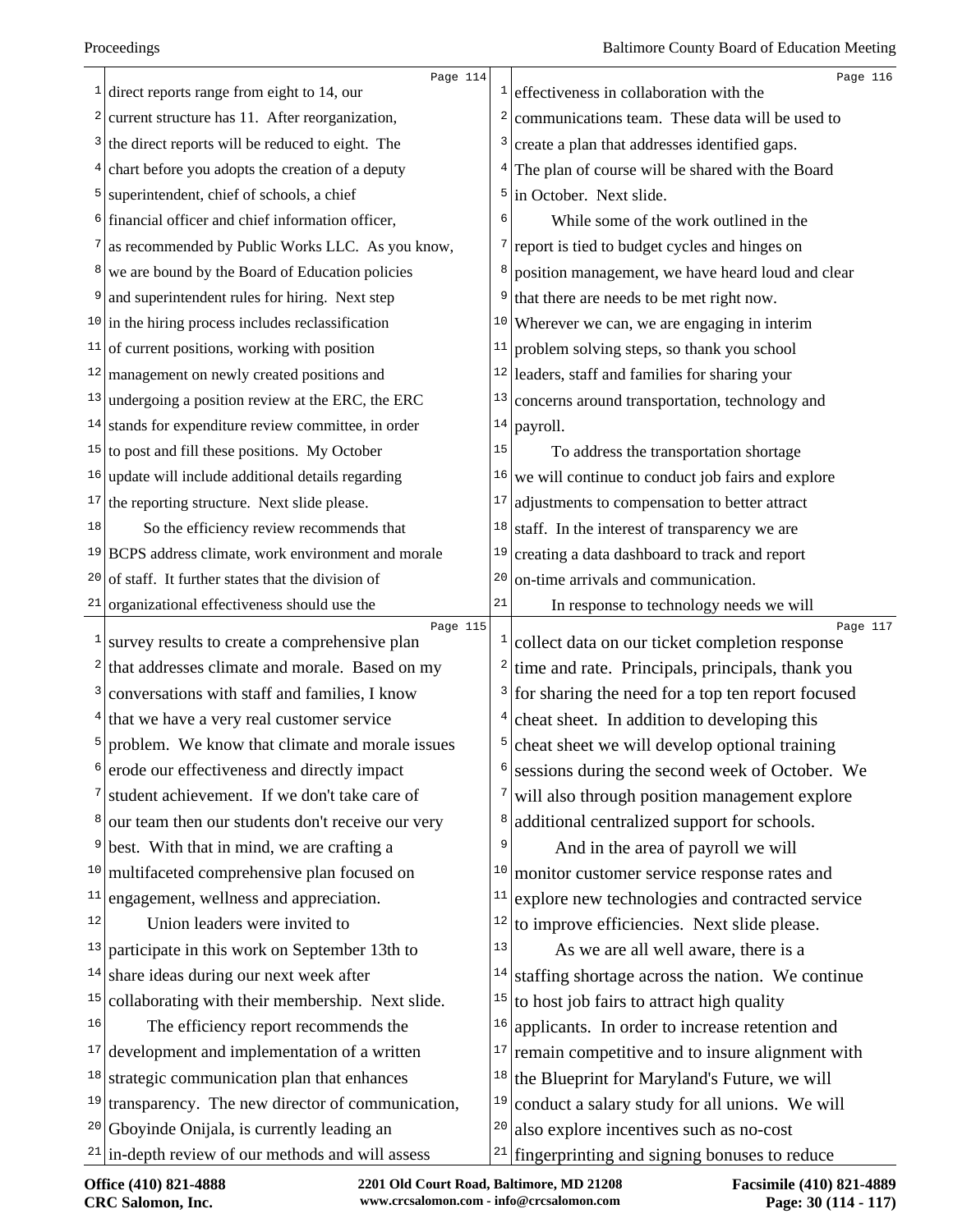|    | Page 118<br>$1$ barriers for our support proceed professionals. |                | Page 120<br>$\frac{1}{x}$ we need to make this work, everyone has a seat at |
|----|-----------------------------------------------------------------|----------------|-----------------------------------------------------------------------------|
|    | $2 \vert$ In the area of certification we will create           |                | <sup>2</sup> the table. It is important that we do not, do                  |
|    | <sup>3</sup> dedicated opportunities to address staff concerns  | 3              | not become distracted or divided by the noise.                              |
| 4  | and report our progress. Next slide.                            | 4              | Thank you so much for your continued support and                            |
| 5  | As excited as we have been to welcome                           | 5              | engagement in this work.                                                    |
| 6  | students back to in-person learning, we                         | 6              | CHAIRWOMAN SCOTT: Thank you,                                                |
|    | acknowledge that this represents a period of                    |                | $7$ Dr. Williams. Are there any questions from board                        |
|    | adjustment. For an example, our current ninth                   | 8              | members? Yes, Ms. Mack?                                                     |
|    | graders were last in full-time school in seventh                | 9              | MS. MACK: Thank you, Dr. Williams, for                                      |
|    | $10 \text{ grad}$ . While the virtual learning environment      |                | <sup>10</sup> that update. One of the big issues that Public                |
|    | $11$ from last year makes it difficult to accurately            | 11             | Works pointed out was the staffing deficiencies                             |
|    | $12$ compare year-to-year data, we know that there is           |                | $12$ in HR. I don't have the slide, but did you speak                       |
| 13 | concern about some student behaviors. So that we                | 13             | to that at all, about filling some of those                                 |
|    | $14$   all have a clear picture, we will collect and            | 14             | positions in the early parts of your plan?                                  |
|    | $15$ report data and explore community partnerships to          | 15             | DR. WILLIAMS: So my plan talked about                                       |
|    | $16$ support our students and families. We will also            |                | $16$ having our groups, a stakeholder group to look                         |
|    | $17$ maintain our focus on social-emotional learning            | 17             | and every recommendation and finding and to make                            |
|    | $18$ in schools. Many members of Team BCPS have                 | 18             | some recommendations, and if you're referring to                            |
|    | $19$ helped to support contact tracing efforts. In              | 19             | that chapter, there were several findings and                               |
| 20 | many cases our nurses have led this charge and we               | 20             | recommendations regarding HR, particularly around                           |
|    | $21$ appreciate them. In order to support all                   | 21             | the technology, so I talked about technology as                             |
|    | Page 119<br>$1$ involved including nurses, health assistants,   | $\mathbf{1}$   | Page 121<br>well as other means of support.                                 |
|    | $2$ clerical and other staff, we are continuing to              | $\overline{c}$ | MS. MACK: But I remember reading that                                       |
|    | $3$ provide additional compensation to staff for                | 3              | that was the one area, there were a lot of areas                            |
|    | $4$ overtime. We're also hiring contract nurses                 | 4              | where they recommended cuts, but I believe HR, I                            |
|    | $5$ and/or contact tracers to support schools. So               | 5              | believe the report said were woefully                                       |
| 6  | thank you principals and assistant principals for               | 6              | understaffed, so that will be part of the                                   |
|    | <sup>7</sup> being the front facing representative of Team      | 7              | conversation also?                                                          |
|    | <sup>8</sup> BCPS for your communities. We know that the        | 8              | DR. WILLIAMS: That will be a part of my                                     |
|    | <sup>9</sup> ongoing pandemic has created new challenges for    | 9              | update.                                                                     |
|    | $10$ you and your teams. As you deliver messages and            | $10$           | MS. MACK: And will the job descriptions                                     |
|    | $11$ insure the safety of all of our students, we               |                | $11$ include required and desired skills for each of                        |
|    | $12$ definitely appreciate your leadership. Next                | 12             | the eight report positions reporting directly to                            |
|    | $13$ slide.                                                     | 13             | you be provided to the Board as you advertise                               |
| 14 | While we engage in our valid and steady                         | 14             | those jobs or fill those jobs?                                              |
|    | $15$ approach to respond to the efficiency review, our          | 15             | DR. WILLIAMS: I don't see why not.                                          |
|    | $16$ day-to-day work continues. Teaching and                    | 16             | MS. MACK: Okay, thank you. And then I                                       |
|    | $17$  learning, data literacy, social-emotional                 | 17             | didn't have the slide. Was there a division of                              |
|    | $18$ wellness and the standard of excellence remain             | 18             | IT as one of the eight direct reports?                                      |
|    | $19$ our focus areas. As we meet with stakeholders we           | 19             | DR. WILLIAMS: Yes. So one of the                                            |
|    | $20$ will tend to do the right now while we address             | 20             | slides reference, I believe it's slide seven, so                            |
|    | $21$ the future. As a system we have everything that            | 21             | chief informational officer.                                                |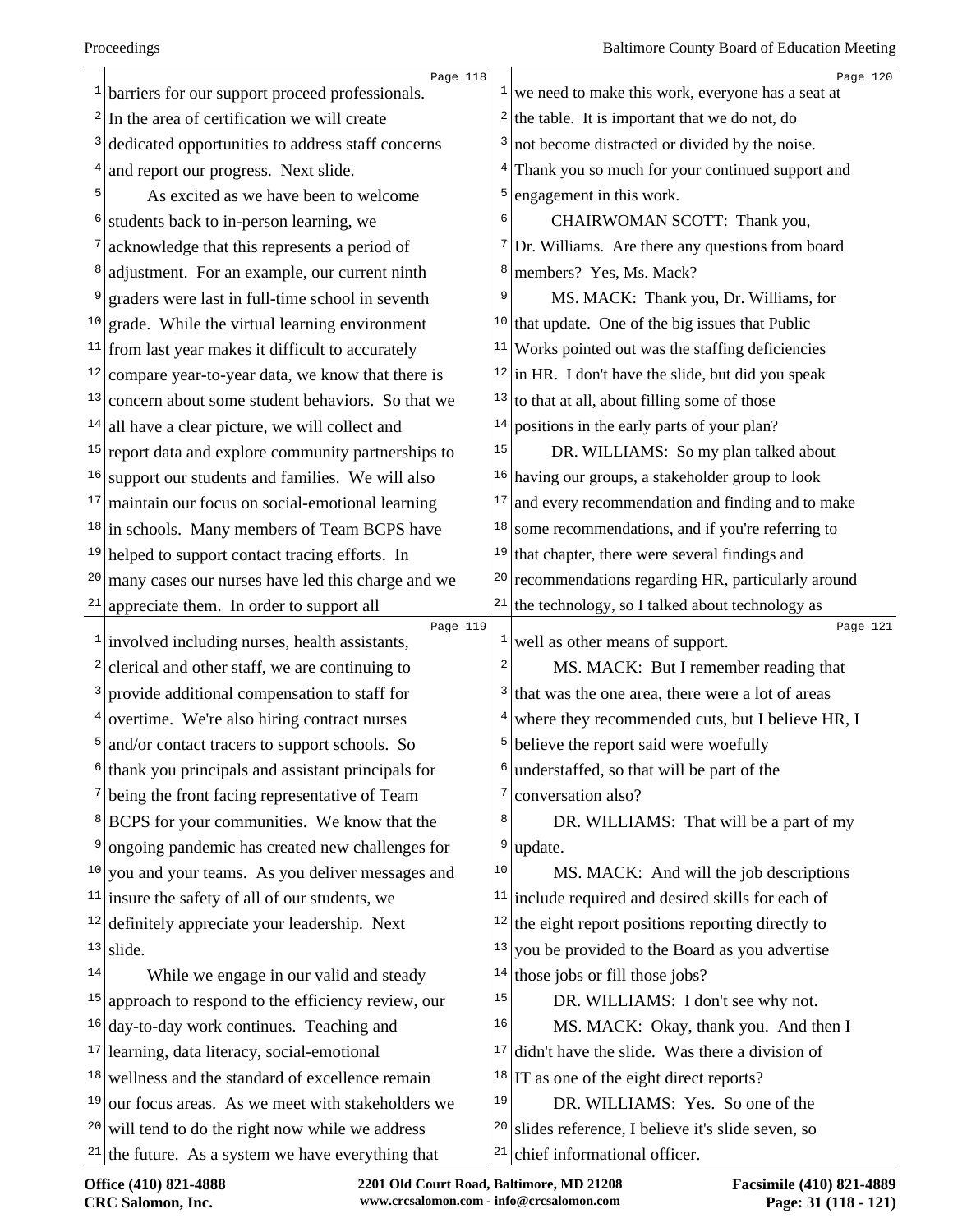|               | Page 122                                                    |    | Page 124                                                               |
|---------------|-------------------------------------------------------------|----|------------------------------------------------------------------------|
| 1             | MS. MACK: Oh, okay. We don't have                           |    | $1$ the internal audit department receive an                           |
| $\frac{2}{ }$ | them, so I didn't see that. Thank you, those are            |    | $2$ invitation to join the division workgroup?                         |
| 3             | my questions.                                               | 3  | DR. WILLIAMS: On, absolutely.                                          |
| 4             | DR. WILLIAMS: Was it not posted on the                      | 4  | MR. MCMILLION: Thank you.                                              |
| 5             | screen? Oh, we will be happy to share that.                 | 5  | DR. WILLIAMS: I just want to clarify,                                  |
| 6             | MS. MACK: Okay, thank you.                                  |    | $6$ though Mr. McMillion didn't say this, this was an                  |
| 7             | DR. WILLIAMS: No problem.                                   | 7  | efficiency review and not an audit, I think                            |
| 8             | MS. MACK: That's what I'm looking for.                      |    | $8$ Ms. Barr would appreciate me clarifying the                        |
| 9             | DR. WILLIAMS: I had your undivided                          | 9  | difference.                                                            |
| 10            | attention since you didn't have it.                         | 10 | CHAIRWOMAN SCOTT: Okay. Any additional                                 |
| 11            | MS. MACK: You did, I see it now but I                       |    | $11$ questions? None? Okay. Thank you,                                 |
| 12            | couldn't remember seeing it, so thank you.                  |    | $12$ Dr. Williams.                                                     |
| 13            | CHAIRWOMAN SCOTT: Mr. McMillion?                            | 13 | The next item on the agenda is the                                     |
| 14            | MR. MCMILLION: Dr. Williams, I                              |    | $14$ report on the 2021-2022 student performance                       |
| 15            | understand that the ship has sailed on the                  |    | $15$ report, and for that I call on Dr. Williams and                   |
| 16            | efficiency review. However, did you and your                |    | $16$ Dr. Wheatley-Phillip.                                             |
| 17            | staff forward a rebuttal to Dr. Cox based upon              | 17 | DR. WHEATLEY-PHILLIP: Good evening,                                    |
| 18            | the outcomes of her organizational review?                  |    | <sup>18</sup> Board Chair Scott, Vice Chair Henn,                      |
| 19            | DR. WILLIAMS: I don't know if I would                       |    | $19$ Superintendent Dr. Williams and members of the                    |
| 20            | classify as a rebuttal. We were given the                   |    | $20$ Board and the community. Tonight we will present                  |
| 21            | opportunity to respond based on some of their               | 21 | our annual student performance report as aligned                       |
| $\mathbf{1}$  | Page 123<br>recommendations and findings, and if you go and |    | Page 125<br>$\frac{1}{x}$ with The Compass, our strategic action plan. |
|               | $2$ look at the 759 pages you will see some of my           |    | $2$ Joining me tonight are Mr. Kevin Connelly,                         |
|               | $3$ responses are in there maybe questioning                |    | <sup>3</sup> executive director for performance management and         |
|               | $4$ something or seeking clarity. But at this point         |    | assessment, and Dr. Eric Minus, executive                              |
|               | $5$ they have completed their work, it is now upon us       | 5  | director, research and data analytics. Next                            |
|               | to take that and make this our work.                        |    | slide please.                                                          |
| 7             | MR. MCMILLION: Okay. Secondly,                              | 7  | The Compass commitment established                                     |
| 8             | considering the internal audit department falls             |    | <sup>8</sup> targets and goals for continuos growth and                |
| 9             | under the Board of Education's umbrella of                  | 9  | achievement. The metrics and targets for our                           |
| 10            | responsibilities, is that department included in            | 10 | learning accountability and results Compass                            |
| 11            | your reorganization?                                        | 11 | commitments are predictive of college                                  |
| 12            | DR. WILLIAMS: That department is                            | 12 | perseverance, college readiness, and present                           |
| 13            | included in the recommendations from Public Works           | 13 | benchmarks for access, opportunity and the                             |
|               | $14$ LLC.                                                   |    | $14$ achievement across school levels. The Compass                     |
| 15            | MR. MCMILLION: Specifically under what                      |    | $15$ allows us to focus on and prioritize the needs of                 |
| 16            | category?                                                   | 16 | students. When developing the strategic plan it                        |
| 17            | DR. WILLIAMS: I believe it's under                          | 17 | was essential to keep the end in mind, which is                        |
|               | $18$ finance, I want to say chapter four but we can         |    | $18$ to graduate students who are ready for college,                   |
| 19            | give, I don't have the document in front of me to           | 19 | career, the military and trade. From this goal                         |
| 20            | give you the exact chapter.                                 | 20 | critical benchmarks and transition points were                         |
| 21            | MR. MCMILLION: Okay. And lastly, will                       |    | $21$ identified to provide insight as to whether                       |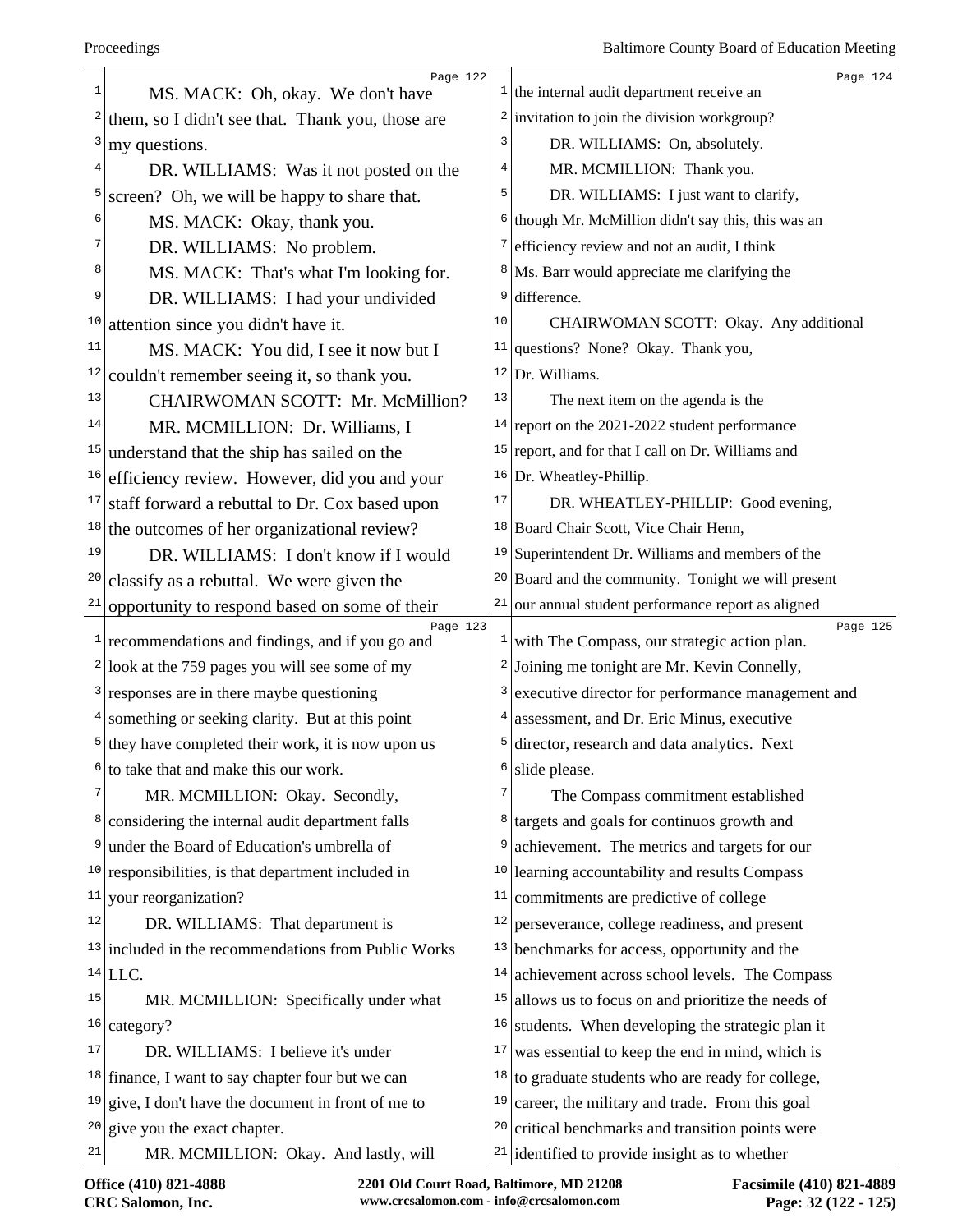| 1             | Page 126<br>students are on predictive pathways for college  |                | Page 128<br>$\frac{1}{1}$ standards-based and norm reference assessments |
|---------------|--------------------------------------------------------------|----------------|--------------------------------------------------------------------------|
| 2             | and career readiness. As you can see, we set                 |                | $2$ such as math, PSAT and AP. Additionally, CTE                         |
| 3             | forth a trajectory that would at critical                    | 3              | certification exams are used to understand                               |
| $\frac{4}{ }$ | junctures allow us to assess our progress towards            | 4              | student mastery compared to industry benchmarks                          |
| 5             | students being ready for college, career or                  | $\overline{5}$ | or standards. Dr. Eric Minus will share with you                         |
|               | service. On the next slide Mr. Connelly will                 | $6 \mid$       | information regarding the BCPS dashboard and                             |
|               | provide an overview of the MSDE early fall                   | 7              | student data. Next slide please.                                         |
| 8             | assessments. Next slide please.                              | 8              | DR. MINUS: Thank you, Mr. Connelly and                                   |
| 9             | MR. CONNELLY: Thank you,                                     |                | good evening, everyone. As part of Dr. Williams'                         |
| 10            | Dr. Wheatley-Phillip. In order to meet federal               | 10             | and Team BCPS's commitment to transparency, the                          |
| 11            | testing mandates, the U.S. Department of                     | 11             | school profile dashboard has been publicly                               |
|               | $12$ Education allowed MSDE to postpone the 20-21            | 12             | available to all stakeholders since March 2019                           |
| 13            | state assessments until the fall of 2021.                    | 13             | through our bcps.org website. The school profile                         |
|               | $14$ Maryland schools will be administering shortened        | 14             | dashboard which is updated annually provides a                           |
| 15            | versions of the 2021 state assessments in ELA,               | 15             | wealth of information about our schools,                                 |
| 16            | math and science this fall, referred to as the               |                | $16$ including academic achievement, climate and                         |
| 17            | Maryland early fall assessments. Students will               | 17             | demographic data, as well as more operational                            |
|               | $18$ take the test associated with the grade level or        | 18             | information such as operating budget, building                           |
| 19            | course they were enrolled in during the 20-21                | 19             | utilization and the number of teachers. As a                             |
| 20            | school year. We anticipate that results will be              | 20             | complement to the highlights tab there are three                         |
| 21            | available regarding student proficiency by the               | 21             | additional tabs that provide additional academic                         |
| $\mathbf{1}$  | Page 127<br>end of October and standard space reporting by   | $\mathbf{1}$   | Page 129<br>achievement data including MAP for elementary and            |
| $\mathbf{2}$  | December. Due to changes in how test items are               | $\frac{2}{ }$  | middle schools, the Maryland comprehensive                               |
| 3             | scored for the early fall assessment, as well as             | 3              | assessment program or MCAP for elementary, middle                        |
|               | $4$ a lack of a common scale across assessment               |                | $4$ and high schools, as well as PSAT and SAT data                       |
|               | <sup>5</sup> forums, we believe the value of the performance |                | $5$ for high schools. The school profile dashboard                       |
| 6             | data reported is to inform standards-based                   |                | $6$ is available along with the COVID facilities                         |
| 7             | achievement at the system level, and potentially             | 7              | management compass and strategic survey public                           |
| 8             | provide insight into course content and                      | 8              | dashboards available on our bcps.org website.                            |
| 9             | curriculum. Next slide please.                               | 9              | Next slide please.                                                       |
| 10            | MSDE will resume normal administration                       | 10             | And so we are all excited to be back in                                  |
| 11            | times for all state assessments beginning in                 | 11             | our school buildings, and as we move forward in                          |
|               | $12$ December. In addition to these assessments, Team        |                | $12$ the 2021 to 2022 school year, it is important to                    |
|               | $13$ BCPS uses standards-based formative and summative       | 13             | have a baseline to use as a starting point in                            |
| 14            | assessments such as teacher-created tests and                | 14             | measuring student progress. Grounded in our                              |
| 15            | curriculum-based assessments also known as CBAs              | 15             | metrics for The Compass, MAP assessments provide                         |
|               | $16$ to monitor student learning and adjust                  | 16             | us with valuable growth and achievement                                  |
|               | $17$ instruction to meet the needs of students.              | 17             | information. The last MAP assessments given                              |
|               | $18$ Standards-based assessments are administered to         | 18             | before the COVID-19 closures were completed in                           |
| 19            | students in kindergarten through grade 12 across             |                | $19$ February of 2020. The table displays the                            |
| 20            | content areas at regular intervals. Growth and               | 20             | percentage of students who scored at or about the                        |
|               | $21$ achievement over time is measured through               | 21             | 61st percentile, which is our Compass metric, in                         |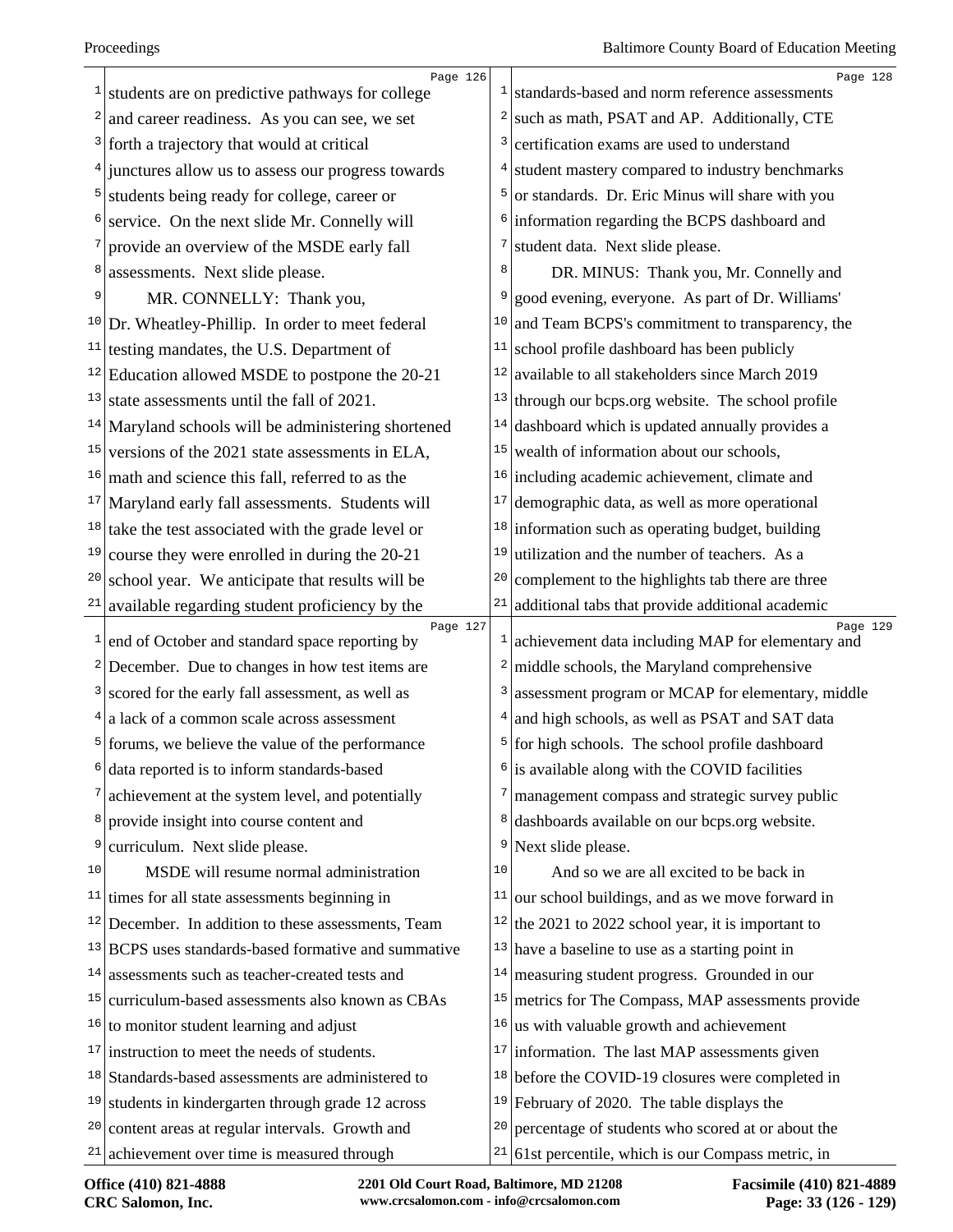| grades K through five in math and reading. This<br>$2$ information is based on students who took the<br>$2$ have an associated MCAP assessment. The course<br>$3$ test in February 2020 and not current student<br>grades were completed prior to updates in grading<br>3<br>enrollment. The information represented in this<br>and reporting implemented at the school level,<br>4 | Page 132                                                                                       |
|-------------------------------------------------------------------------------------------------------------------------------------------------------------------------------------------------------------------------------------------------------------------------------------------------------------------------------------------------------------------------------------|------------------------------------------------------------------------------------------------|
|                                                                                                                                                                                                                                                                                                                                                                                     | $1$   Algebra 1 courses are required for graduation and                                        |
|                                                                                                                                                                                                                                                                                                                                                                                     |                                                                                                |
|                                                                                                                                                                                                                                                                                                                                                                                     |                                                                                                |
|                                                                                                                                                                                                                                                                                                                                                                                     |                                                                                                |
| slide displays data prior to updates in<br>curriculum, professional learning and<br>5<br>5                                                                                                                                                                                                                                                                                          |                                                                                                |
| curriculum, professional development in<br>6                                                                                                                                                                                                                                                                                                                                        | recommendations from the system improvement team.                                              |
| mathematics and ELA, and recommendations from the<br>7<br>7                                                                                                                                                                                                                                                                                                                         | This slide displays the percentage of                                                          |
| system improvement team. After the fall 2021<br>8<br>8                                                                                                                                                                                                                                                                                                                              | students earning an end of course grade of C or                                                |
| $9$ higher for the 20-21 school year. On the far<br>testing we will share this information again<br>9                                                                                                                                                                                                                                                                               |                                                                                                |
| $10$ based on this year's administration of MAP. It<br>$10$ left in blue you can see that 60.8 percent of                                                                                                                                                                                                                                                                           |                                                                                                |
| $11$ students who took English 10 during the 20-21<br>will be important to note that in the fall<br>11                                                                                                                                                                                                                                                                              |                                                                                                |
| $12$ kindergarten students do not participate in MAP<br>$12$ school year earned an end of course grade of C or                                                                                                                                                                                                                                                                      |                                                                                                |
| as they do annually in the state-mandated KRA<br>$13$ higher. Since Algebra 1 can be taken in both<br> 13                                                                                                                                                                                                                                                                           |                                                                                                |
| assessment. MWEA resets MAP norms per industry<br>middle school and high school to complete the<br>14<br>14                                                                                                                                                                                                                                                                         |                                                                                                |
| $15$ graduation requirement, two bars are presented.<br>$15$ standards every five years. All the data                                                                                                                                                                                                                                                                               |                                                                                                |
| presented are based on the May 2020 MWEA norms<br>$16$ In the middle orange bar you can see that 74.7<br>16                                                                                                                                                                                                                                                                         |                                                                                                |
| $17$ for math and reading. The norm study was<br>percent of sixth the through eighth graders<br>17                                                                                                                                                                                                                                                                                  |                                                                                                |
| earned an end of course grade of C or higher in<br>$18$ completed prior to COVID-19 and the norms were<br>18                                                                                                                                                                                                                                                                        |                                                                                                |
| $19$ not adjusted following the COVID-19 closures.<br>19                                                                                                                                                                                                                                                                                                                            | the 20-21 school year, compared to 45.6 percent                                                |
| of students in grades nine through 12.<br>$20$ Mr. Connelly will now share with you additional<br>20                                                                                                                                                                                                                                                                                |                                                                                                |
| $21$ information about student performance. Next<br>21<br>It's important to note that we as a                                                                                                                                                                                                                                                                                       |                                                                                                |
| Page 131<br>$\mathbf{1}$<br>slide please.                                                                                                                                                                                                                                                                                                                                           | Page 133<br>$\frac{1}{2}$ system deliberately chose to set our baseline as                     |
| MR. CONNELLY: Thank you, Dr. Minus.<br>2                                                                                                                                                                                                                                                                                                                                            | <sup>2</sup> the percentage of students earning a C or higher                                  |
| on these critical courses because we are<br>$3$ For students in grades six through eight who took<br>3                                                                                                                                                                                                                                                                              |                                                                                                |
| $4$ the MAP assessments in February of 2020, 30.8<br>4                                                                                                                                                                                                                                                                                                                              | committed to raising the bar for all students and                                              |
| percent of those students scored at or above the<br>5<br>5                                                                                                                                                                                                                                                                                                                          | preparing them for success in college, career or                                               |
| $6$ service. Dr. Wheatley-Phillip will share with<br>61st percentile in math and 37.9 nine scored at<br>6                                                                                                                                                                                                                                                                           |                                                                                                |
| or above the 61st percentile in reading. The<br>7<br>7                                                                                                                                                                                                                                                                                                                              | you updates of our cross-divisional plans. Next                                                |
| data displayed is prior to updates in curriculum,<br>$8$ slide please.<br>8                                                                                                                                                                                                                                                                                                         |                                                                                                |
| 9<br>professional development in mathematics and ELA,<br>9                                                                                                                                                                                                                                                                                                                          | DR. WHEATLEY-PHILLIP: Thank you,                                                               |
|                                                                                                                                                                                                                                                                                                                                                                                     | $10$ Mr. Connelly. The Compass articulates our vision                                          |
| 10                                                                                                                                                                                                                                                                                                                                                                                  |                                                                                                |
| and recommendations from the system improvement<br>11                                                                                                                                                                                                                                                                                                                               |                                                                                                |
| $11$ team. In December we will provide achievement<br>and purpose, and strategic actions to raise the<br>12                                                                                                                                                                                                                                                                         |                                                                                                |
| data for reading and mathematics for students in<br>$12$ bar, close gaps and prepare all students for the<br>13                                                                                                                                                                                                                                                                     |                                                                                                |
| grades one through eight based on our fall 2021                                                                                                                                                                                                                                                                                                                                     | $13$ future. Our commitment to continuous improvement                                          |
| $14$ MAP assessments. Next slide please.<br>15                                                                                                                                                                                                                                                                                                                                      | $14$ rooted in Board Policy and Superintendent's Rule                                          |
| Just as we were using MAP data to<br>16<br>$16 \vert$                                                                                                                                                                                                                                                                                                                               | $15$ 3170 is operationalized across the system through                                         |
| provide a baseline for our students in grades one<br>17<br>17                                                                                                                                                                                                                                                                                                                       | school progress plans and office progress plans                                                |
| through eight, we have identified end of course<br>which are all aligned with our strategic plan.<br>18                                                                                                                                                                                                                                                                             |                                                                                                |
| <sup>18</sup> Goals, metrics and targets provide focused<br>grades to gauge where our students are in terms<br>19<br>19                                                                                                                                                                                                                                                             |                                                                                                |
| of being on track for graduation, since research<br>$20$ has shown that course grades are an important<br>20                                                                                                                                                                                                                                                                        | progress monitoring. School and office teams<br>engage in a comprehensive needs assessment and |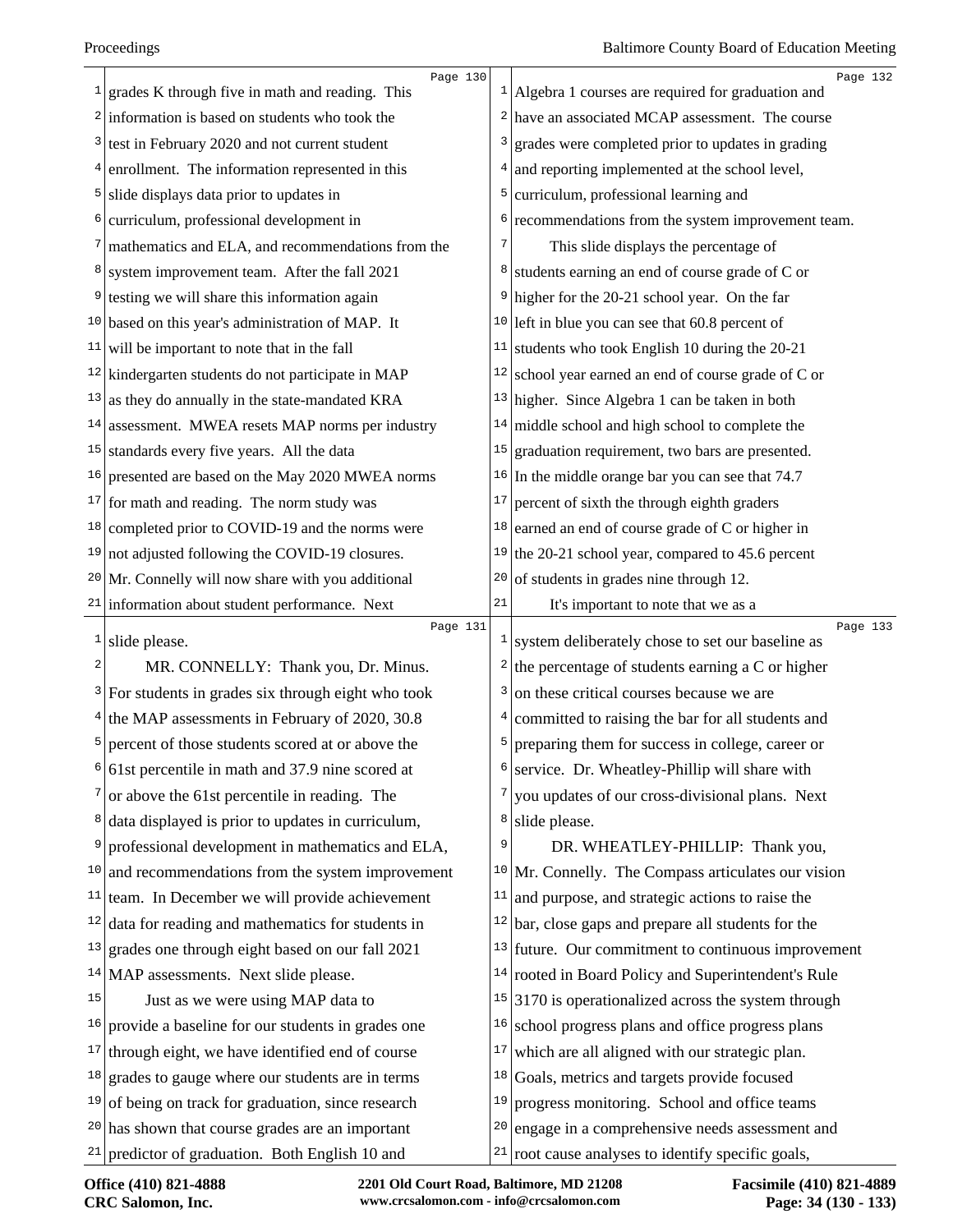|    | Page 134<br>$\frac{1}{1}$ design action steps to drive intentional        | $\mathbf{1}$   | Page 136<br>instructional core team, and the implementation    |
|----|---------------------------------------------------------------------------|----------------|----------------------------------------------------------------|
|    | $2$ improvement and engage in professional learning                       | 2              | of new curriculum initiatives in ELA and                       |
|    | $3$ to promote success. Continuous improvement                            | 3              | mathematics.                                                   |
|    | $4$ efforts function to promote growth and equitable                      | $\overline{4}$ | We thank you for the opportunity to                            |
|    | <sup>5</sup> outcomes while preparing all students for                    | 5              | present this information. At this time                         |
| 6  | college, career and service. Professional                                 | 6              | Dr. Williams will provide closing comments.                    |
|    | $\frac{7}{2}$ learning is an integral component of our work and           |                | $7$ Dr. Williams?                                              |
|    | <sup>8</sup> is imbedded in our school progress plans and                 | 8              | DR. WILLIAMS: Next slide please. So                            |
| 9  | office progress plans. The teaching and learning                          | 9              | this slide represents the overall plan to have                 |
|    | $10$ team leads the focused effort to operationalize                      | 10             | regular updates to the Board of Education on                   |
|    | $11$ the teaching and learning framework throughout                       | 11             | several data points reflecting student                         |
|    | $12$ our school system's instructional program support                    | 12             | achievement. Some of these reports and                         |
| 13 | and services. Systemwide needs are researched by                          | 13             | discussions may be appropriate during your                     |
|    | $14$ the system improvement team workgroups who                           | 14             | committee meetings where there may be sufficient               |
|    | $15$ propose action plans to improve outcomes while                       | 15             | time to drill down or conduct a work session                   |
| 16 | the instructional core team provides                                      | 16             | regarding a particular data point.                             |
| 17 | differentiated scaffolds of support to specific                           | 17             | In addition, the schedule needs to be                          |
| 18 | schools across the school system.                                         | 18             | fluid because of the availability of data points               |
| 19 | To further support student growth and                                     | 19             | and the data analysis as we may need to compare                |
| 20 | achievement, at the school and classroom levels                           | 20             | ourselves to other school systems, the state                   |
| 21 | the ongoing assessment of learning is taking                              | 21             | average and national average. We have                          |
|    | Page 135<br>$\frac{1}{2}$ place before, during and after instruction, and | 1              | Page 137<br>tentatively planned out these student achievement  |
|    | $2$ adjustments to support students are made                              | 2              | reports and updates to the Board for this current              |
| 3  | accordingly. The analysis of these data will                              | 3              | school year.                                                   |
|    | $4$ ensure that realtime data are used to inform                          | 4              | Also, I would like to bring to your                            |
|    | $5$ instruction. Next slide please.                                       | 5              | attention that we align these reports and/or                   |
| 6  | Throughout the 21-22 school year Team                                     |                | $\frac{1}{2}$ updates to your board goals. Clearly the reports |
|    | <sup>7</sup> BCPS will continue to provide regular updates on             | 7              | on student achievement are aligned with the                    |
|    | <sup>8</sup> how our students are progressing. Some of these              | 8              | outcomes of focus area number one of The Compass,              |
| 9  | upcoming reports include MAP for fall and winter                          | 9              | Our Pathway to Excellence, learning                            |
|    | $10$ and advanced placement, to name a few. These                         | 10             | accountability and results. You have additional                |
| 11 | reports are available on the BCPS Team reports                            | 11             | goals associated with the other focus areas of                 |
|    | $12$ using the links that you see on this slide. New                      | 12             | our strategic plan and these updates and reports               |
|    | $13$ reports will be uploaded throughout the year as                      | 13             | are not reflected on this slide.                               |
|    | $14$ data become available. Next slide please.                            | 14             | In addition, there were other topics                           |
| 15 | As a team, we look forward to providing                                   | 15             | that you offered during the agenda setting.                    |
| 16 | you with updates on systemic continuous                                   | 16             | These goals and these suggested topics are all                 |
|    | $17$ improvement and so our next steps include a focus                    | 17             | used during our agenda setting with the board                  |
|    | $18$ on continuous improvement through using data to                      | 18             | leadership or the board leadership biweekly                    |
|    | $19$ inform, implementation of the recommendations by                     | 19             | meetings.                                                      |
|    | $20$ the school improvement team workgroups, continued                    | 20             | A passage from Data Quality Campaign                           |
|    | $21$ collaborative support to schools by the                              |                | $21$ Resource entitled From Hammer to Flashlight, a            |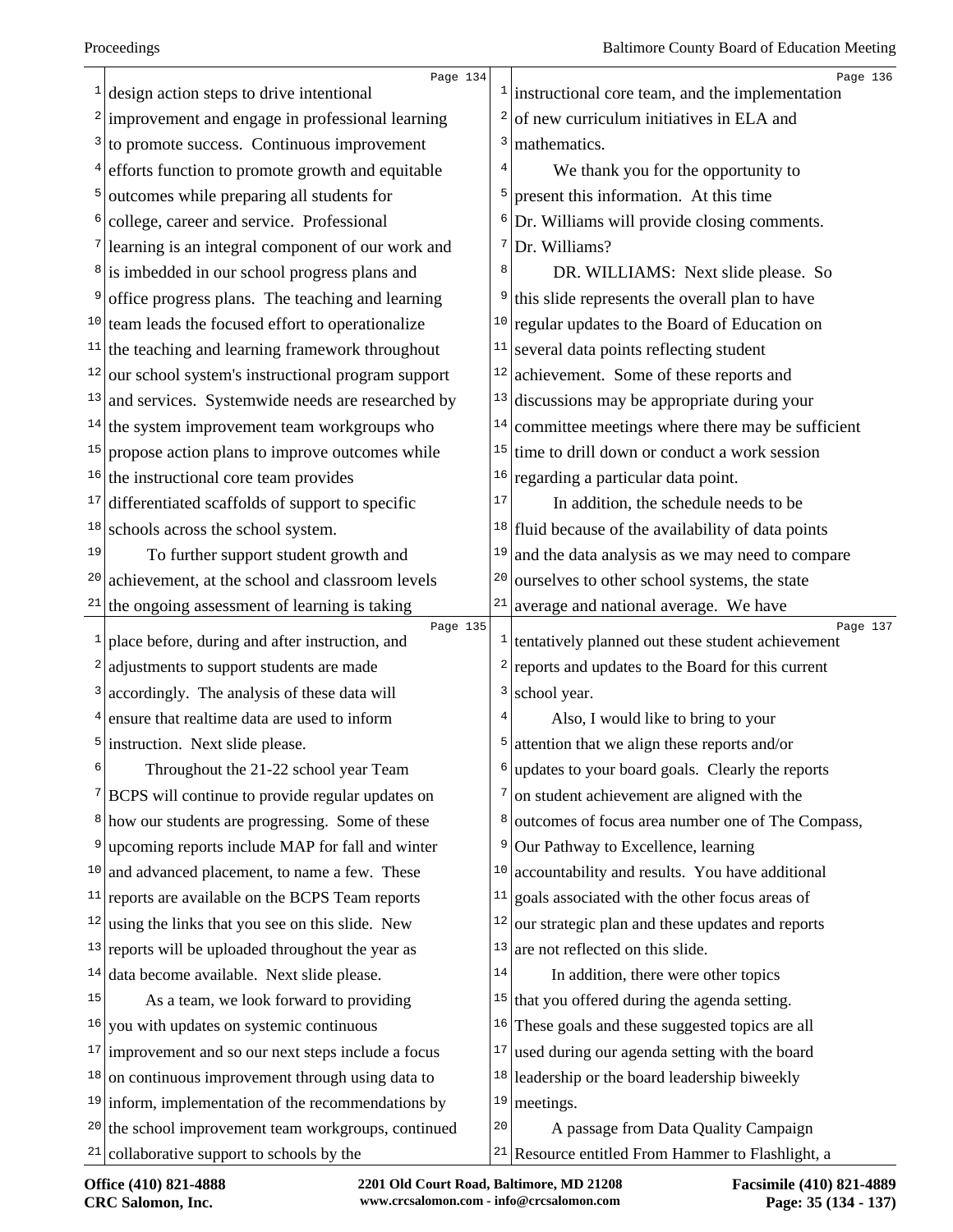|    | Page 138                                                      |                         | Page 140                                               |
|----|---------------------------------------------------------------|-------------------------|--------------------------------------------------------|
|    | Decade of Data in Education, that passage reads               | $\mathbf{1}$            | students are making a difference.                      |
|    | as follows: Data itself does not improve                      | $\overline{a}$          | Also, a big shout out to the wonderful                 |
| 3  | teaching and learning. Too often in education                 | 3                       | students that I get to meet and interact during        |
|    | data is seen as a hammer, a tool of                           | $\overline{4}$          | my visits at schools.                                  |
| 5  | accountability to assure that targets are being               | 5                       | These collaborative efforts will yield                 |
|    | met. While accountability is important, blame                 | 6                       | greater success, and we added several structures       |
|    | and shame often follow when results fall short.               | 7                       | to gather these practices of continuous                |
|    | Shifting this paradigm and moving beyond                      | 8                       | improvement, you heard some of them today, the         |
|    | accountability opens the door to a vast array of              | 9                       | instructional core team, leadership development        |
| 10 | opportunity to use data as a flashlight, shining              | 10                      | program, the residency model, yearlong                 |
| 11 | a light on what is working and fueling continuous             | 11                      | professional development plans, and system             |
|    | $12$ improvement. The culture of education is                 | 12                      | improvement teams, data literacy and our teaching      |
|    | $13$ beginning to embrace the true potential of data,         | 13                      | and learning team.                                     |
| 14 | not just to comply with requirements but also to              | 14                      | So thank you for this opportunity to                   |
|    | $15$ inform decisions and drive improvement.                  | 15                      | share a few words and I would like to thank all        |
| 16 | It was today that I sat with two of our                       | 16                      | of our central office staff and all the work but       |
| 17 | principals and discussed the data-driven decision             | 17                      | I have to thank DRAA, the staff from the Division      |
| 18 | making when developing a master schedule,                     | 18                      | of Research, Accountability and Assessment for         |
| 19 | enrolling students in advanced, honors, GT or an              | 19                      | their continued work in being the light for the        |
| 20 | AP course, dual enrollment for our early college              | 20                      | system offices and schools, so we thank you,           |
| 21 | access program, and building support for students             |                         | $21$ Board, thank you for this presentation, and thank |
| 1  | Page 139<br>and staff, so thank you to Principal Emily Caster | 1                       | Page 141<br>you, staff.                                |
| 2  | at Sparrows Point High School and Jennifer                    | $\overline{\mathbf{c}}$ | (Applause.)                                            |
| 3  | Gounaris at Sparrows Point Middle School. Thank               | 3                       | CHAIRWOMAN SCOTT: Thank you very much.                 |
| 4  | you to Seventh District Elementary School                     | 4                       | Any discussion or questions from board members?        |
|    | Principal Heather Denmyer for sharing her work                |                         | $5$ Yes, Ms. Rowe? We can't hear you.                  |
|    | with staff regarding curriculum implementation                | 6                       | MS. ROWE: Sorry. So there was a list                   |
|    | and planning, and building the capacity of a                  |                         | $7$ here, it disappeared a second ago. In that list    |
|    | <sup>8</sup> fairly new teacher. Also to principal of         | 8                       | of presentations the Board will get, I didn't see      |
| 9  | Pikesville Middle School, Kalisha Miller,                     | 9                       | anything that looked like information on student       |
| 10 | Southwest Academy Principal April Franklin,                   | 10                      | achievement regarding special education, early         |
| 11 | Scotts Branch Elementary School Principal Lauren              | 11                      | identification and assessment for services or,         |
| 12 | Tillman and Golden Ring Elementary School                     | 12                      | you know, how are we identifying kids early and        |
|    | $13$ Principal Charlene Maul for their work with              | 13                      | what are we doing, how many are we identifying,        |
|    | $14$ hiring male teachers and staff, and in some cases        | 14                      | who are we providing services to, that sort of         |
|    | <sup>15</sup> hiring African American and Latino staff and    |                         | $15$ thing. And I think it's great to know how many    |
| 16 | teachers, and three of these schools are working              |                         | $16$ kids are succeeding but I'd like to know what     |
| 17 | on the MSDE, Maryland State Department of                     | 17                      | we're doing to help the kids who fall outside of       |
| 18 | Education initiative entitled Achieving Academic              |                         | $18$ those percentages to succeed, and that early      |
| 19 | Excellence for Equity for Black Boys. Our                     |                         | $19$ identification and a report on that, or including |
| 20 | principals' instructional leadership, the school              | 20                      | that information in other reports would be great.      |
|    | $21$ culture and climate, and attention to the                | 21                      | DR. WILLIAMS: So if I may respond to                   |
|    |                                                               |                         |                                                        |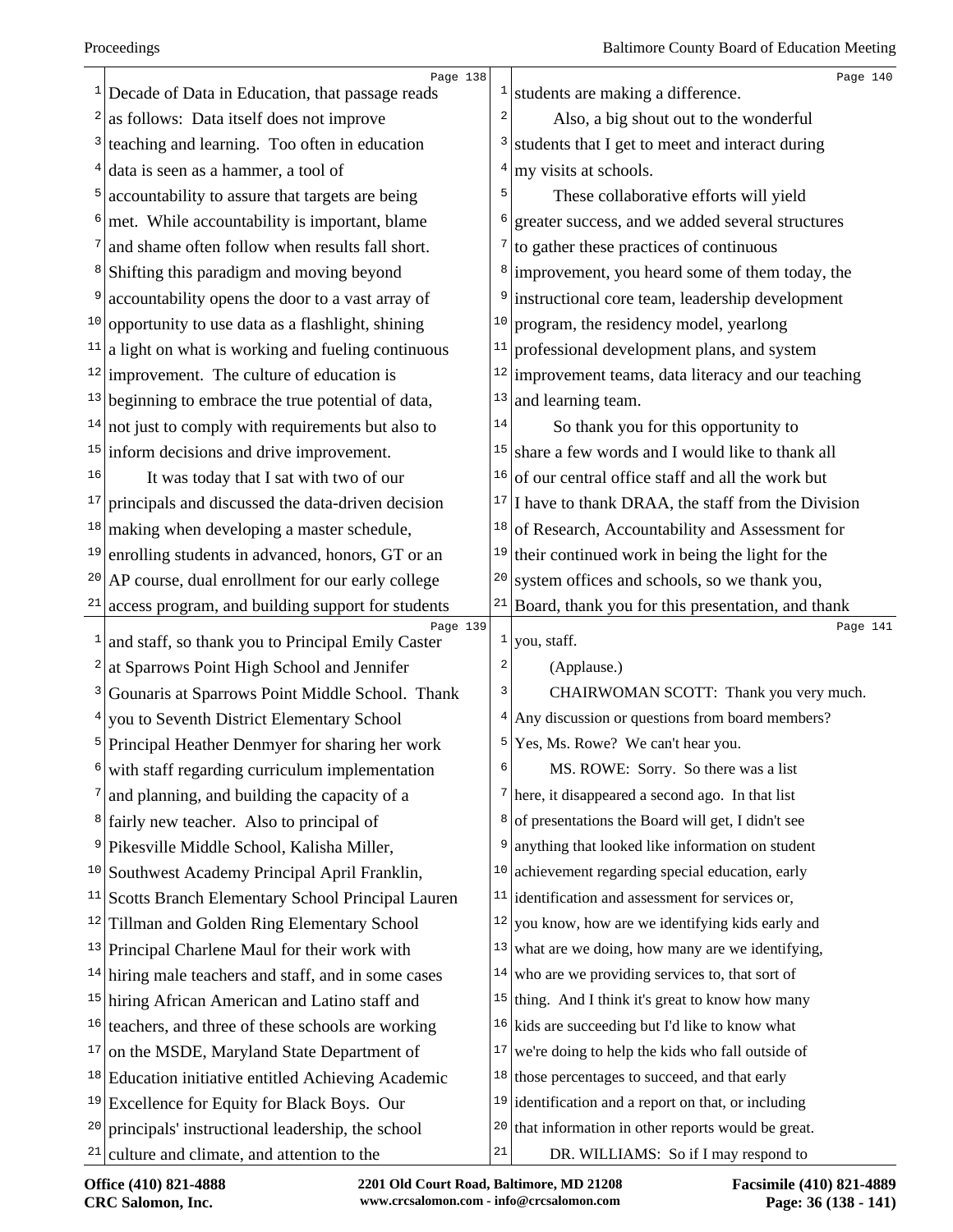| 1            | Page 142                                                   |              | Page 144                                                       |
|--------------|------------------------------------------------------------|--------------|----------------------------------------------------------------|
|              | that, Ms. Rowe, our team is quite aware that we            |              | $\frac{1}{1}$ to schools, what does that look like?            |
| 2            | disaggregate the data, we look at the data in a            | 2            | DR. WHEATLEY-PHILLIP: Thank you so much                        |
| 3            | variety of lenses and that is one of them. So              |              | $3$ for the question. You know, we had members of              |
| 4            | whenever we look at the data we disaggregate the           |              | <sup>4</sup> our Division of School Support and Achievement    |
| 5            | data by race, by gender and any services, and a            |              | $5$ join us tonight, and the work within the                   |
| 6            | part of the curriculum committee, I'm going to             |              | <sup>6</sup> instructional core team really surrounds the work |
| 7            | look to Dr. McComas a little bit, that that                |              | $\frac{7}{1}$ that they engage in as leaders in terms of       |
| 8            | specific topic we're happy to either include that          |              | <sup>8</sup> identifying specific schools, identifying the     |
| 9            | in a committee meeting or bring that to the full           | 9            | needs that exist within the schools, and really                |
|              | $10$ Board, but I just want to reiterate a point.          |              | $10$ developing specific plans to meet the needs of            |
| 11           | Everything we do is somehow touching student               |              | $11$ the leaders and the staff within those schools.           |
| 12           | achievement based on your goals, based on the              |              | $12$ So the instructional core team really brings              |
| 13           | work we've done with retreats, based on the                |              | $13$ together the best of what we offer in BCPS in             |
| 14           | conversation we will draw the available data               |              | $14$ terms of resources, in terms of materials, in             |
| 15           | points, and we mapped out a full year in which             |              | $15$ terms of the best and brightest in terms of our           |
| 16           | we're trying to provide those regular updates to           |              | $16$ minds to really identify schools that are most            |
| 17           | the Board. And it's important that they are                | 17           | critical or at a critical juncture and developing              |
| 18           | affiliated with your board goals because you               | 18           | a plan to really support them.                                 |
| 19           | worked real hard to align those board goals to             | 19           | DR. WILLIAMS: So if I may add to that,                         |
| 20           | the strategic plan.                                        | 20           | so there's the residency model where our teachers              |
| 21           | So like I said, this is not an                             | 21           | are working, our resource teachers are working                 |
| $\mathbf{I}$ | Page 143<br>exhaustive list, there are several topics that | $\mathbf{1}$ | Page 145<br>with other teachers to build their capacity. The   |
| 2            | you raised during this upcoming agenda title               | 2            | instructional core is building the capacity of                 |
| 3            | about future meetings and we will incorporate              | 3            | the school leaders, that may be the principal or               |
| 4            |                                                            |              |                                                                |
| 5            | those ideas as part of the planning that happens           | 5            | the assistant principal in their instructional                 |
|              | biweekly with the board leadership. So I just              |              | team, that they work with our instructional team,              |
| 6            | wanted to make sure that the Board knows we                | 6            | their representative across the district,                      |
| 7            | wanted to display, every time we talk about data           | 7            | curriculum, school side, DRAA, safety, climate,                |
| 8            | we want to show like that checklist that talks             | 8            | et cetera, so it's really building the capacity,               |
| 9            | about these items and so you can see that work is          | 9            | the instructional core team is building the                    |
| 10           | really happening and that we really are talking            | 10           | capacity within the building to sustain progress.              |
| 11           | about student achievement in a variety of ways,            | 11           | So that's the major difference, and I provided an              |
| 12           | whether it's the big meeting, board meeting or             | 12           | update to the Board I want to say when we created              |
| 13           | committee meeting or other types of meetings, for          | 13           | that when I first came. I will be happy to                     |
| 14           | you to really know. And I really appreciate you            | 14           | provide another update to the Board as a                       |
| 15           | all doing that dashboard, to be very clear about           | <b>15</b>    | reference about the instructional core team.                   |
| 16           | what data points we have and how we can make               | 16           | CHAIRWOMAN SCOTT: Thank you.                                   |
| 17           | those data points available to our public. So              | 17           | Additional questions? Oh, so I'll go around.                   |
|              | $18$ thank you.                                            | 18           | Ms. Mack and then Dr. Hager.                                   |
| 19           | MS. ROWE: The only other question I had                    | 19           | MS. MACK: Thank you very much all three                        |
|              | $20$ is, can you just unpack in layman's terms, what       | 20           | of you for the information, I really appreciated               |
|              | $21$ is instructional core team collaborative support      |              | $21$ it, and Dr. Williams, thank you for providing the         |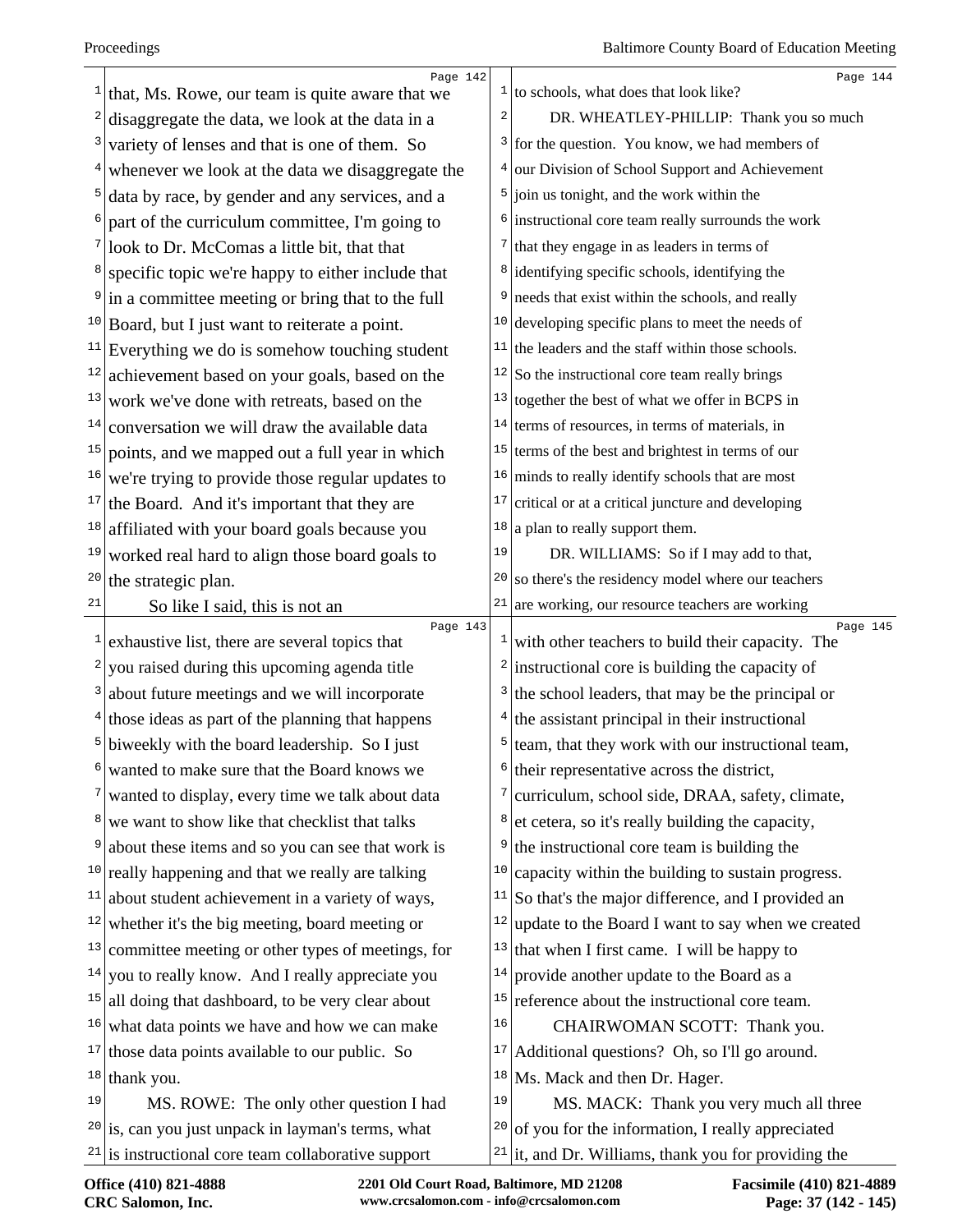|    | Page 146                                                        |                | Page 148                                                      |
|----|-----------------------------------------------------------------|----------------|---------------------------------------------------------------|
|    | updates to the Board. I like that visual so that                | $\mathbf{1}$   | she has not yet achieved grade level proficiency,             |
| 2  | we can track what's going on.                                   | 2              | do we show the growth and the proficiency at the              |
| 3  | Dr. Wheatley-Phillip, in non-COVID times                        | 3              | student level on our report cards?                            |
|    | did we show MAP for winter, spring and fall or                  | $\overline{4}$ | DR. WHEATLEY-PHILLIP: That's a good                           |
|    | did we only show MAP for winter.                                | 5              | question I'm not sure about as it relates to                  |
|    | DR. WHEATLEY-PHILLIP: We actually                               | 6              | report cards. I think what you're describing is               |
|    | display MAP after each administration of it.                    | 7              | along the lines of comments that really provide               |
| 8  | MS. MACK: So you just included winter                           | 8              | greater context to just the written score, the                |
|    | in here as an illustration? I guess as the data                 | 9              | numerical score that you see there, and so I                  |
| 10 | comes, then you would present?                                  |                | $10$ think we would have to circle back and provide           |
| 11 | DR. WILLIAMS: That is correct, they                             | 11             | additional clarity regarding that because report              |
|    | $12$ provided the available data. Remember that we              | 12             | card comments provide more, they tell more of the             |
| 13 | closed in March, so the available data was the                  | 13             | story, and I don't know at this point if that's               |
|    | <sup>14</sup> MAP of the winter of 2020. So what, the typical   | 14             | included as part of the reporting process, but we             |
| 15 | presentation is at the end of the year but they                 | 15             | can certainly get back to you based on Dr.                    |
| 16 | had to say this is the available, the latest data               | 16             | Williams' directive on that question.                         |
| 17 | that we have for MAP.                                           | 17             | MS. MACK: Thank you. And then my last                         |
| 18 | MS. MACK: And when, let's say we get                            | 18             | question which I'm going to try to ask you using              |
|    | $19$ back to normal quickly, will we show all three on          | 19             | a flashlight is, on your slide eight you show                 |
| 20 | the data dashboard or will we only show the most                | 20             | based on a grade of a C or better that 60.8                   |
| 21 | current, like fall, winter and spring?                          | 21             | percent of students show proficiency in ELA 10,               |
| 1  | Page 147<br>DR. WILLIAMS: I think that's something              |                | Page 149<br>but the last MSDE update showed that 33.6 percent |
|    | we can take back and discuss as the team, but I                 | 2              | of our tenth graders were proficient in ELA 10.               |
| 3  | just want to put a pin in what Ms. Mack said.                   | 3              | Can you help me understand the discrepancy?                   |
|    | Back to normal, we have to understand, there's a                |                | DR. WHEATLEY-PHILLIP: So I believe                            |
|    | $\frac{5}{2}$ new normal and so as we are building, as we are   |                | $5$ we're talking about MCAP which is a state                 |
| 6  | recovering, as we are healing, again, we will                   |                | assessment, and what we're listing here are                   |
|    | $\frac{7}{2}$ provide as much data as possible. But to your     | 7              | course grades, so I'm going to defer to                       |
| 8  | point, I think we can have a discussion about how               |                | <sup>8</sup> Mr. Connelly because in terms of assessments he  |
|    | to display the three administrations of MAP. We                 | 9              | really has a strong wheelhouse, but I think we're             |
| 10 | want to provide the update to the Board because                 | 10             | looking at apples and oranges there because one               |
|    | $11$ that's affiliated with one of your goals, how are          | 11             | is talking about MSDE MCAP in terms of a state                |
|    | $12$ the students doing with MAP-R and MAP-M.                   | 12             | assessment and the other one is course grade.                 |
| 13 | MS. MACK: My other question, and I'm                            | 13             | MS. MACK: Can I just add something.                           |
| 14 | not sure if you're the right person, so when                    | 14             | The reason I asked the question is because, and               |
| 15 | parents look at report cards, I'll say                          | 15             | I'm sorry, I don't know which one of you said it,             |
| 16 | specifically for math and reading, is there any                 | 16             | we look at this data to make sure that our                    |
|    | $17$ indication on the report card where the student            | 17             | students are ready for college, career, Army or               |
|    | $18$ is relative to expected grade level achievement?           | 18             | whatever, but when there's that big of a                      |
| 19 | In other words, does the report card indicate                   | 19             | discrepancy, I just wonder if our tests are                   |
|    | $20$ that Lisa has made great improvements this                 | 20             | showing whether or not our children are ready.                |
|    | <sup>21</sup> quarter or this year, however, she has still not, | 21             | MR. CONNELLY: Thank you. The data that                        |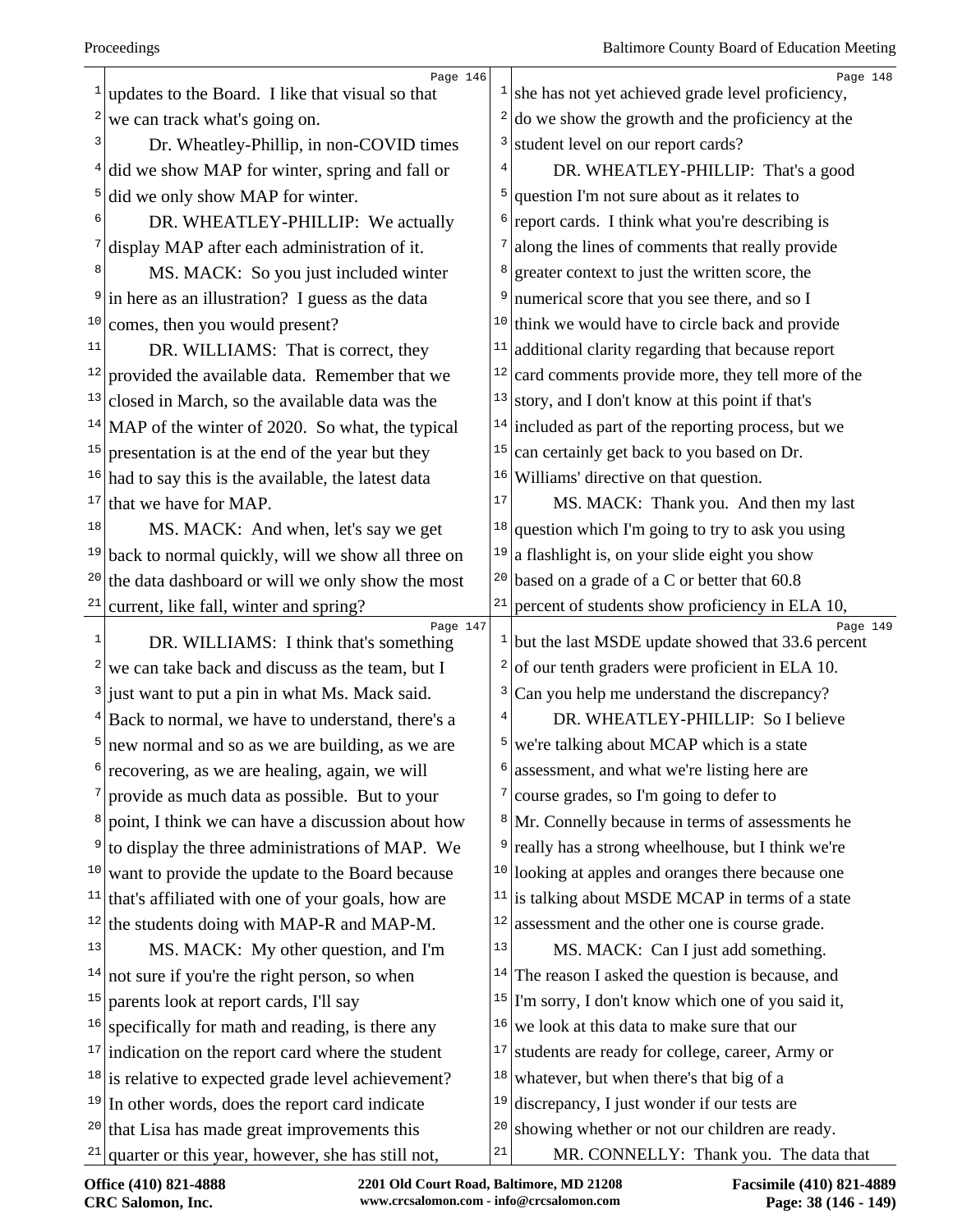|    | Page 150                                                                 |              | Page 152                                                     |
|----|--------------------------------------------------------------------------|--------------|--------------------------------------------------------------|
|    | $1$ we're referencing with MCAP is two years old, we                     | 1            | DR. HAGER: Yes, thank you. Also, the                         |
|    | $2$ did not provide MCAP assessment last spring or                       |              | executive summary in particular is really                    |
|    | $3$ the previous spring, so we're comparing different                    | 3            | helpful, so thank you for that. The choice to                |
|    | $4$ cohorts of students. We also have, ELA 10 is                         | 4            | present a C or better, is that because we don't              |
|    | $5$ tenth graders who completed the tenth grade                          |              | have standardized tests, is that why we chose to             |
|    | $6$ course from 18-19 when you're looking at MCAP                        | 6            | look at grades in those courses last year, was               |
|    | $7$ data. This data represent students who                               | 7            | that the rationale for that?                                 |
| 8  | participate in ELA 10 from ninth through 12th                            | 8            | MR. CONNELLY: We're looking at another                       |
| 9  | grades in the year 2021 so they were different                           |              | data set that is closest to student teaching and             |
|    | $10$ groups of kids that we're comparing, so the data                    |              | <sup>10</sup> learning for outcomes. You know, prior to that |
| 11 | doesn't match to the sets, they're different                             | 11           | we'd have to go back to 18-19 to look at                     |
|    | $12$ cohorts of students.                                                | 12           | standardized norm reference assessments through              |
| 13 | MS. MACK: But that's a 30-point                                          |              | $13$ MCAP.                                                   |
|    | <sup>14</sup> difference. I understand what you're saying but            | 14           | DR. HAGER: And I understand and I                            |
|    | $15$ I also look at data over a five and six-year                        | 15           | again, thank you for your transparency in using              |
| 16 | period and we have been in the 30 percent                                | 16           | that threshold. Will you then provide that same              |
| 17 | proficiency. So I understand, and I know we've                           | 17           | data for the prior year and for this current year            |
|    | $18$ been through a pandemic and their has been                          | 18           | so we can have an apples to apples comparison,               |
|    | $19$ virtual learning, but I'm surprised at the                          | 19           | because it doesn't seem that this has been used              |
| 20 | difference, is what I'll leave it at.                                    | 20           | in the past.                                                 |
| 21 | DR. WILLIAMS: So if I may comment                                        | 21           | MR. CONNELLY: So here's the challenge                        |
|    | Page 151<br><sup>1</sup> regarding that, what's coming to the Board is a | $\mathbf{1}$ | Page 153<br>with the prior year data. We offered pass-fail,  |
|    | $2$ report on college and career readiness and that                      | 2            | so we have a whole set of data that isn't                    |
|    | $3$ will give you a little bit additional                                | 3            | comparable, so we have a smaller sample size.                |
|    | $4$ information. But I would say as we look at a                         |              | But we certainly have moving forward a baseline              |
|    | $5$ particular data point you have to look, I would                      | 5            | now that we can compare it to, which is similar              |
| 6  | recommend the Board look at multiple data points                         |              | $6$ to what we're doing with the MAP data. You know,         |
|    | $\frac{7}{2}$ regarding a cohort of students and then looking            |              | we had to go back to 2020 in the winter to                   |
|    | $\frac{8}{3}$ at how they're progressing. The MAP 10 is a                | 8            | establish a baseline, we'll have a new baseline              |
| 9  | snapshot of what our students have done in tenth                         | 9            | once we complete fall that we'll report in                   |
|    | <sup>10</sup> grade but it doesn't tell the full story as they           |              | $10$ December, and then we'll have a growth report           |
| 11 | progress to 11th grade and 12th grade. And so                            |              | $11$ that will come out in March looking at fall to          |
|    | $12$ hence, while we have the list of all the updates,                   | 12           | winter and comparison to grades one through                  |
|    | $13$ that we just want to constantly remind the Board                    |              | $13$ eight.                                                  |
|    | $14$ looking at multiple data points and looking at                      | 14           | DR. HAGER: Okay, and obviously at least                      |
|    | $15$ what we're doing, and I think the report around                     | 15           | one pre-pandemic comparison year would be really             |
| 16 | the college and career readiness, the CTE and the                        |              | $16$ helpful even if it goes back two years, and             |
| 17 | college credit may build a better understanding                          |              | $17$ honestly I forgot about the pass-fail situation.        |
|    | $18$ about data points, multiple data points.                            |              | $18$ And then if the data shows that almost 40 percent       |
| 19 | MS. MACK: Thank you all.                                                 | 19           | of kids got a D or an E, what happens if you get             |
| 20 | CHAIRWOMAN SCOTT: Thank you.                                             | 20           | $ a D$ or an E, do you repeat, or is a D passing?            |
|    | $21$ Dr. Hager?                                                          | $2\sqrt{1}$  | MR. CONNELLY: So a D is passing so                           |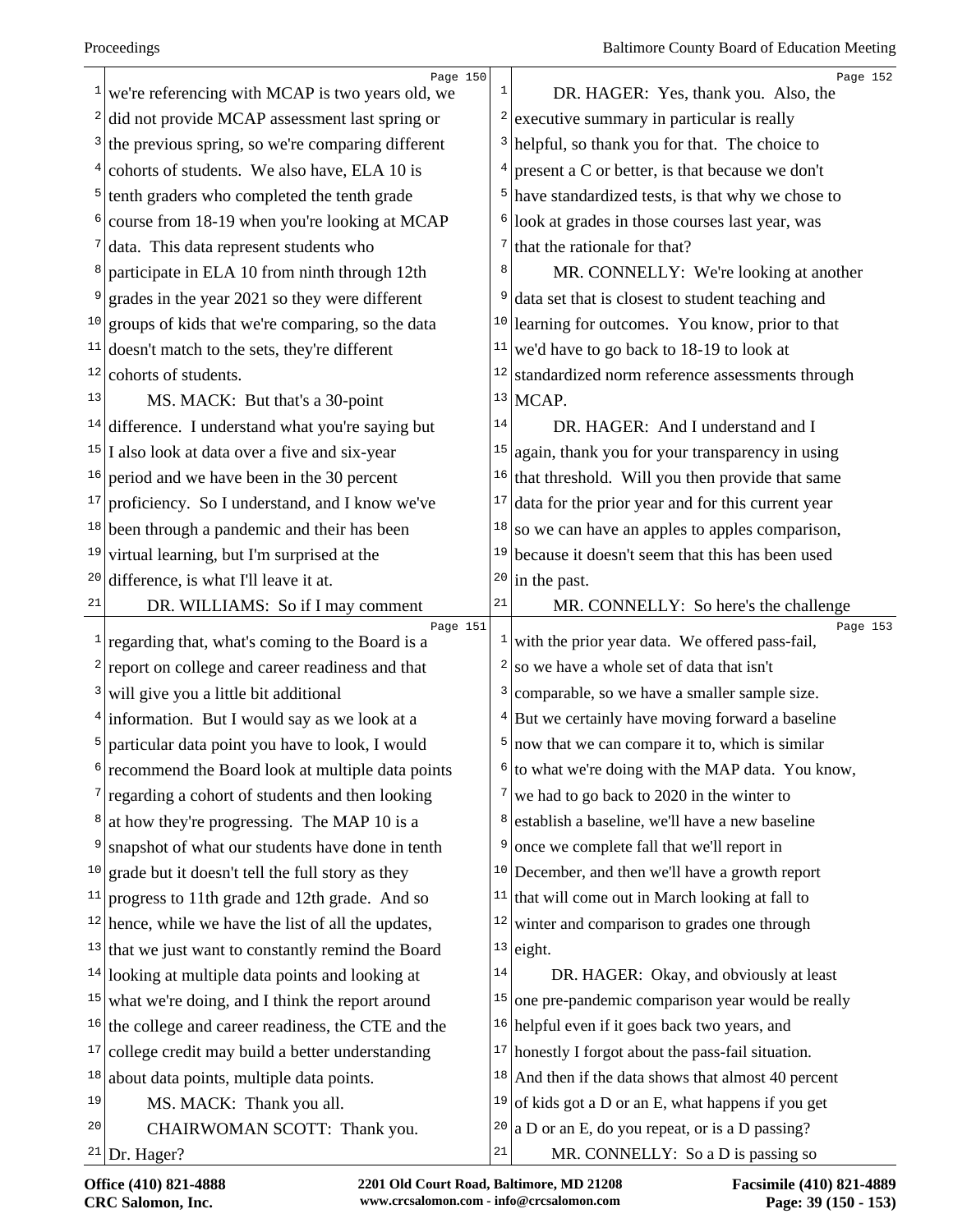|              | Page 154<br>$\frac{1}{1}$ students can pass the course with a D. If it's a |                | Page 156<br>$\frac{1}{1}$ for the strategic plan, one of the discussions we |
|--------------|----------------------------------------------------------------------------|----------------|-----------------------------------------------------------------------------|
|              | $2 $ graduation course such as the ones we selected                        | 2              | had as a group was really about establishing a                              |
|              | $3$ here for English 10 or Algebra 1, students would                       | 3              | high bar, and prior to the launching of The                                 |
|              | $4$ also have to pass the associated assessment.                           | 4              | Compass that bar was at the 50th percentile.                                |
|              | <sup>5</sup> Because of the global pandemic the state has                  | 5              | When we developed our trajectory and started                                |
|              | $6$ waived the passing of assessments, which requires                      | 6              | looking at cohorts of kids and back mapping it so                           |
|              | $7$ a 725 for graduation but a 750 for proficiency                         | 7              | that we're comparing MCAP performance with                                  |
|              | <sup>8</sup> for the last two cohorts of exiting students.                 | 8              | students who are at or above the 50th percentile,                           |
| 9            | DR. HAGER: Okay, thank you.                                                | 9              | what we found was that that threshold was too                               |
| 10           | DR. WILLIAMS: Just to add to that,                                         | 10             | low, students were correlating to roughly a                                 |
|              | $11$ you're correct in saying that D is a passing and                      | 11             | proficiency level between a two and a three. So                             |
|              | $12$ you will earn a credit, hence why we looked at a                      | 12             | when we raised up to high average which was that                            |
|              | $13$ C or higher.                                                          | 13             | 61st percentile, we are now looking at predicting                           |
| 14           | CHAIRWOMAN SCOTT: It looks like we have                                    | 14             | students who are approaching standards or better,                           |
|              | $15$ a question from Ms. Jose, who's on the phone.                         | 15             | so that was the difference in why that was, that                            |
|              | <sup>16</sup>   Ms. Jose, are you there? If you're there, you're           | 16             | shift happened, and how we raised the bar. I'm                              |
|              | $17$ on mute and we cannot hear you.                                       | 17             | sorry, say that again?                                                      |
| 18           | MS. JOSE: Can you hear me now?                                             | 18             | MS. ROWE: So then like threes or fours?                                     |
| 19           | CHAIRWOMAN SCOTT: We can hear you now.                                     | 19             | MR. CONNELLY: Well, approaching or                                          |
|              | $20$ We could hear you. Okay, we can come back to                          | 20             | greater.                                                                    |
|              | $21$ Ms. Jose. Did anyone else have any questions?                         | 21             | MS. ROWE: Okay.                                                             |
| $\mathbf{1}$ | Page 155<br>Yes, Ms. Rowe?                                                 | $\mathbf{1}$   | Page 157<br>CHAIRWOMAN SCOTT: Thank you. Ms. Jose,                          |
| 2            | MS. ROWE: I would just like to know, so                                    | $\overline{c}$ | are you back with us?                                                       |
|              | <sup>3</sup> we had MCAP for PARCC, so if you got a four or a              | 3              | MS. JOSE: Yes. Can you hear me now?                                         |
|              | $4$ five on a PARCC, do we know what percentage of                         | 4              | CHAIRWOMAN SCOTT: We certainly can,                                         |
|              | $5$ students taking the MAP test equals that level,                        | 5              | yes. Please go ahead.                                                       |
|              | <sup>6</sup> like what percentile do you have to be, do we                 | 6              | MS. JOSE: All right, thank you.                                             |
|              | correlate the percentiles with MAP with the                                |                | $7$ Dr. Williams, thank you for this presentation and                       |
|              | <sup>8</sup> numbering score on the state assessment?                      |                | $8 \vert$ I get your point about data as a flashlight and                   |
| 9            | DR. WHEATLEY-PHILLIP: So I think I'll                                      | 9              | not a hammer, but the schools that you are                                  |
| 10           | ask Mr. Connelly to share, but the MAP really are                          | 10             | flashlighting, we've already been aware of these                            |
| 11           | norm reference tests so you look at a common                               | 11             | schools for a long time, the Featherbed Lane                                |
| 12           | group of students within the same range to really                          | 12             | Elementary, Deep Creek Elementary School,                                   |
| 13           | use the MAP data. MCAP is looking at center                                | 13             | Colgate, Dundalk, Riverview, the list goes on.                              |
| 14           | space so it's really two different things in                               | 14             | What specific, now that the light is out there,                             |
| 15           | terms of a group of students that represent, I                             | 15             | what specific action item is being taken?                                   |
|              | $16$ don't want to say cohort but they're norm                             | 16             | Because that should be the core of our goal as a                            |
|              | $17$ referenced as being within the same age, within                       | 17             | Board is what is being done to specifically move                            |
|              | $18$ the same grade, whereas MCAP is looking at a                          | 18             | these schools up to where they are performing as                            |
| 19           | particular standard at which they're performing,                           | 19             | well as some of our better performing schools.                              |
| 20           | so I think they're a little bit different, right?                          | 20             | And these are some of our most marginalized                                 |
| 21           | MR. CONNELLY: So as we were lifting up                                     |                | $21$ impoverished children, so for me I want to hear                        |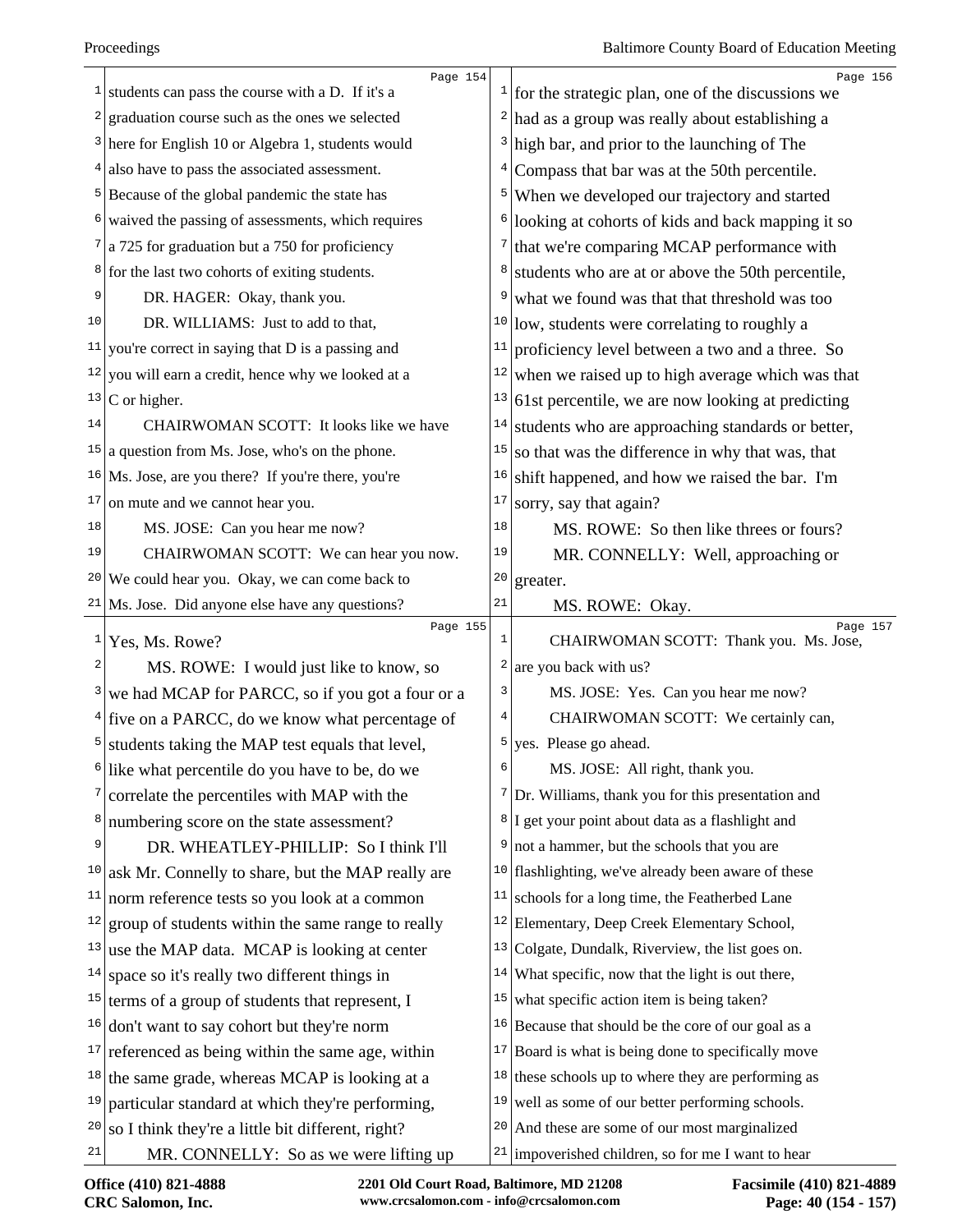|    | Page 158                                                       |    | Page 160                                                               |
|----|----------------------------------------------------------------|----|------------------------------------------------------------------------|
| 1  | something specific, what's being done and what                 |    | <sup>1</sup> said shared with the conversation I had with              |
|    | are the metrics that are going to be used to                   |    | $2$ Principal Gounaris, that whole time in which she                   |
| 3  | measure that and see there's improvement, are                  | 3  | spends with her staff to plan, and to do a                             |
|    | $4$ they going to be taking things from some of our            | 4  | curriculum study, and to understand what's in the                      |
|    | $5$ high performing schools, what are we doing right           | 5  | curriculum and then plan accordingly, that is                          |
|    | over there and what could we implement here? And               |    | $6$ kind of foundational 101, then what's happening                    |
|    | sometimes not, the same action might not be                    |    | $\frac{7}{\text{ln}}$ the classroom with the implementation and        |
|    | applicable, but I did not specifically hear                    | 8  | assessments. So what I think we can do when we                         |
| 9  | anything in terms of action items if you could,                | 9  | do our reports, we can talk about what does that                       |
| 10 | you know, explain that to me. Thank you.                       |    | <sup>10</sup> look like or feel like in the classroom through          |
| 11 | DR. WILLIAMS: Well, I think, you know,                         | 11 | the lens of a student, through the lens of the                         |
|    | $12$ I could spend a whole evening responding to that          | 12 | staff and through the lens of a parent, and I                          |
|    | $13$ because there's several points. I think the               | 13 | think we have a lot of data points that we can do                      |
|    | $14$ first big point is updating our strategic plan            | 14 | that through those three lenses.                                       |
| 15 | and having a metric to determine where schools                 | 15 | CHAIRWOMAN SCOTT: Thank you. Yes,                                      |
|    | $16$ fall in terms of several data points, and then            | 16 | Ms. Pasteur?                                                           |
|    | $17$ the schools working with school leadership, the           | 17 | MS. PASTEUR: I think that you mentioned                                |
| 18 | parent leadership, high schools working with and               | 18 | committees. I do think that some of the                                |
|    | $19$ middle schools working with their councils to             | 19 | questions that are being asked can be impacted by                      |
|    | $20$ look at what they can do to really support                | 20 | the work that we do in our committees. I'm                             |
|    | $21$ student achievement in that building. And so you          |    | $21$ hearing a lot of things like the last couple of                   |
| 1  | Page 159<br>heard a little bit today when we looked at         |    | Page 161<br>$\frac{1}{2}$ questions that will certainly come up in the |
| 2  | opening of schools to highlight what's happening               | 2  | curriculum committee, and I think about Ms. Mack                       |
|    | at Scotts Branch, but in all honesty, it's really              | 3  | who has particularly about professional                                |
|    | developing that roadmap which the community                    |    | $4$ development and how we're going to do all of the                   |
| 5  | superintendents talked about, is the school                    | 5  | things that need to be done in terms of that, but                      |
| 6  | progress plan. So where we're trying, we have to               |    | $\frac{1}{2}$ certainly with Ms. Tillman's comments and the            |
|    | look at each school, look at where they are and                | 7  | things we've heard tonight, in committee we can                        |
| 8  | map out how we want to get to these data points                |    | <sup>8</sup> see how we massage or maneuver even some of the           |
| 9  | or these targets within a multiyear plan. And so               | 9  | resources that are being presented so that they                        |
| 10 | we did not give that specific information but                  |    | $10$ can, going back to Ms. Jose's question, they can                  |
| 11 | we're happy to always incorporate what this will               | 11 | be directly aligned with what schools, particular                      |
| 12 | look like at the schoolhouse. So all these data                | 12 | schools are doing so that, and I hope I'm,                             |
|    | $13$ points, we can give the analysis of what we look          |    | $13$ Ms. Mack, particularly to you that I'm making                     |
|    | $14$ like with other systems across the state, across          | 14 | sense, that instead of it looking like we're just                      |
|    | $15$ the nation if those data points are available,            | 15 | getting materials just willy-nilly fashion, that                       |
|    | $16$ but then what I hear you say, then what does that         |    | $16$ we in fact can attach them to the work that's                     |
| 17 | look like with implementation? There will be                   | 17 | being done at some of our more specific schools,                       |
| 18 | 175, soon 176 different plans because every                    |    | $18$ just as Ms. Tillman designed and laid out                         |
| 19 | school is different.                                           |    | $19$ tonight, and I think as you continue on with your                 |
| 20 | You said something that's interesting.                         | 20 | plan, we'll see how it's almost going to be like                       |
|    | <sup>21</sup>  Looking at resources, a lot of it is time. As I |    | $21$ a puzzle, and some of these things are going to                   |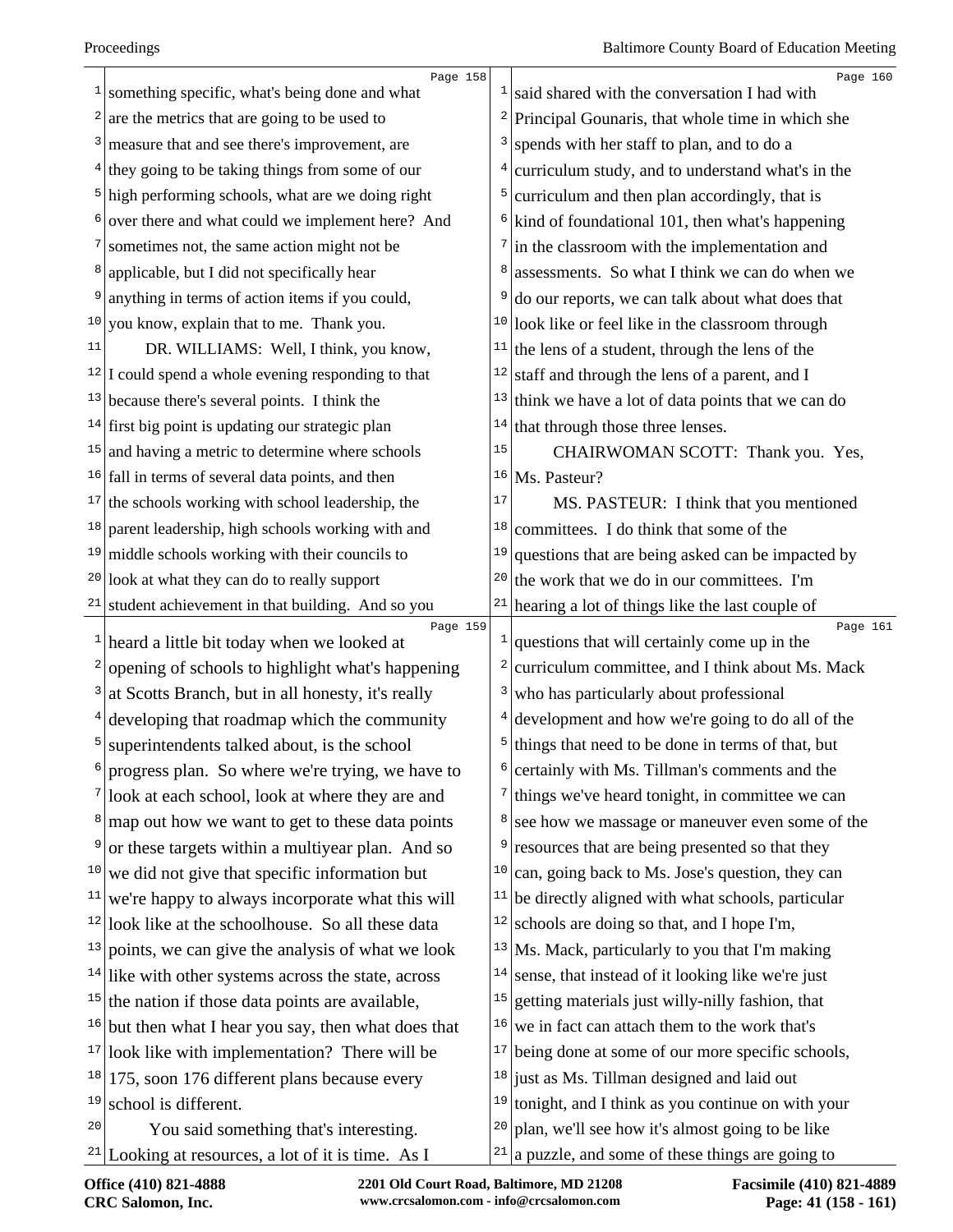| 1  | Page 162<br>be dropped in. So our committees are going to be     |    | Page 164<br>$\frac{1}{2}$ and so there may be that desire and I'll work     |
|----|------------------------------------------------------------------|----|-----------------------------------------------------------------------------|
| 2  | very very important in terms of addressing some                  |    | through the appropriate channel if that's the                               |
| 3  | of those. Do you think I'm on track?                             | 3  | case if it's about policy. But the point is to                              |
|    | DR. WILLIAMS: I think you are. I also                            |    | $4$ really show what we look like, be transparent and                       |
| 5  | would look to the team about our executive                       |    | then this last conversation, what that may look                             |
| 6  | summaries, there may be something that we could                  | 6  | like at certain schools or what we're doing                                 |
|    | incorporate. But again to your point, the                        |    | $\frac{7}{1}$ through the lens of the student, through the lens             |
| 8  | committees are designed where you can kind of                    | 8  | of the student and the parent.                                              |
| 9  | drill down and really spend some time in                         |    | MS. CAUSEY: Thank you, because I wanted                                     |
|    | $10$ understanding, but this is good feedback so thank           |    | $10$ to dovetail with that, the report on the grading                       |
| 11 | you.                                                             | 11 | and implementation is not until June, and what I                            |
| 12 | CHAIRWOMAN SCOTT: Thank you.                                     | 12 | wondered about is if you or staff could describe                            |
| 13 | Additional comments or questions? Yes,                           | 13 | the timeline issues in terms of any changes that                            |
| 14 | Ms. Causey?                                                      | 14 | would need to be made to policy or even                                     |
| 15 | MS. CAUSEY: Thank you, Madam Chair. I                            | 15 | superintendent's rules related to agreements with                           |
| 16 | just wanted to thank you, Dr. Williams, and                      | 16 | our bargaining units, of when they need to                                  |
| 17 | Dr. Wheatley-Phillip and team, that was really                   | 17 | understand changes that are coming.                                         |
| 18 | very helpful to understand, and we know there's                  | 18 | DR. WILLIAMS: Well, this based on my                                        |
| 19 | so many difficulties with what's happened in the                 |    | $19$ recommendations to the Board, if you approve an                        |
| 20 | pandemic and the changes that it's brought in                    | 20 | update about the implementation of grading and                              |
| 21 | terms of waivers of assessments and impacting the                |    | $21$ reporting, if we find after this first year that                       |
| 1  | Page 163<br>grading and all that.                                |    | Page 165<br>$\frac{1}{1}$ that may not be the most appropriate time then we |
| 2  | I did want to go to, and I thank you,                            |    | will make some recommendation. But since we, to                             |
| 3  | Dr. Williams, for the timeline of when the                       |    | $3 \vert \text{my understanding we have not had this type of}$              |
|    | $4$ reports are coming out, and I wanted to also ask             |    | presentation about the implementation of grading                            |
| 5  | about, the report on attendance is in February                   | 5  | and reporting and collecting that feedback, I'm                             |
| 6  | 2022 and we've talked about the Board's role, you                |    | $6$ not sure if we do need to move that time but                            |
|    | $\frac{7}{\text{km}}$ know, over a number of meetings. So in the |    | again, it's about implementation of our manual,                             |
|    | <sup>8</sup> reports that are coming, will there be              |    | and that's the kind of feedback we want to hear                             |
| 9  | recommendations to the Board in terms of                         | 9  | and if there's some changes we will work with the                           |
| 10 | modifying policy to align with any                               |    | $10$ respective office and our stakeholders to try to                       |
| 11 | superintendent's rule changes you might want to                  | 11 | get some changes if it's going to impact the                                |
| 12 | make, and then of course resources and programs                  |    | $12$ upcoming school year.                                                  |
|    | $13$ that the Board would support, whether it's                  | 13 | MS. CAUSEY: Okay, thank you, because I                                      |
|    | $14$ through budgeting or supporting specific                    |    | $14$ really liked how you were talking about it being                       |
| 15 | programs?                                                        | 15 | a predictor. Excuse me?                                                     |
| 16 | DR. WILLIAMS: So I'm not able to answer                          | 16 | CHAIRWOMAN SCOTT: You have 30 seconds.                                      |
|    | $17$ that question. It would be more than likely                 | 17 | MS. CAUSEY: Thank you. And I also                                           |
| 18 | looking at what we're doing with the,                            |    | $18$ liked how you put, that it was part of the                             |
|    | $19$ implementation and/or it may be just good                   | 19 | updates in grading and reporting, curriculum,                               |
| 20 |                                                                  |    | <sup>20</sup> professional development and the recommendation               |
|    | professional learning, or a good opportunity to                  |    |                                                                             |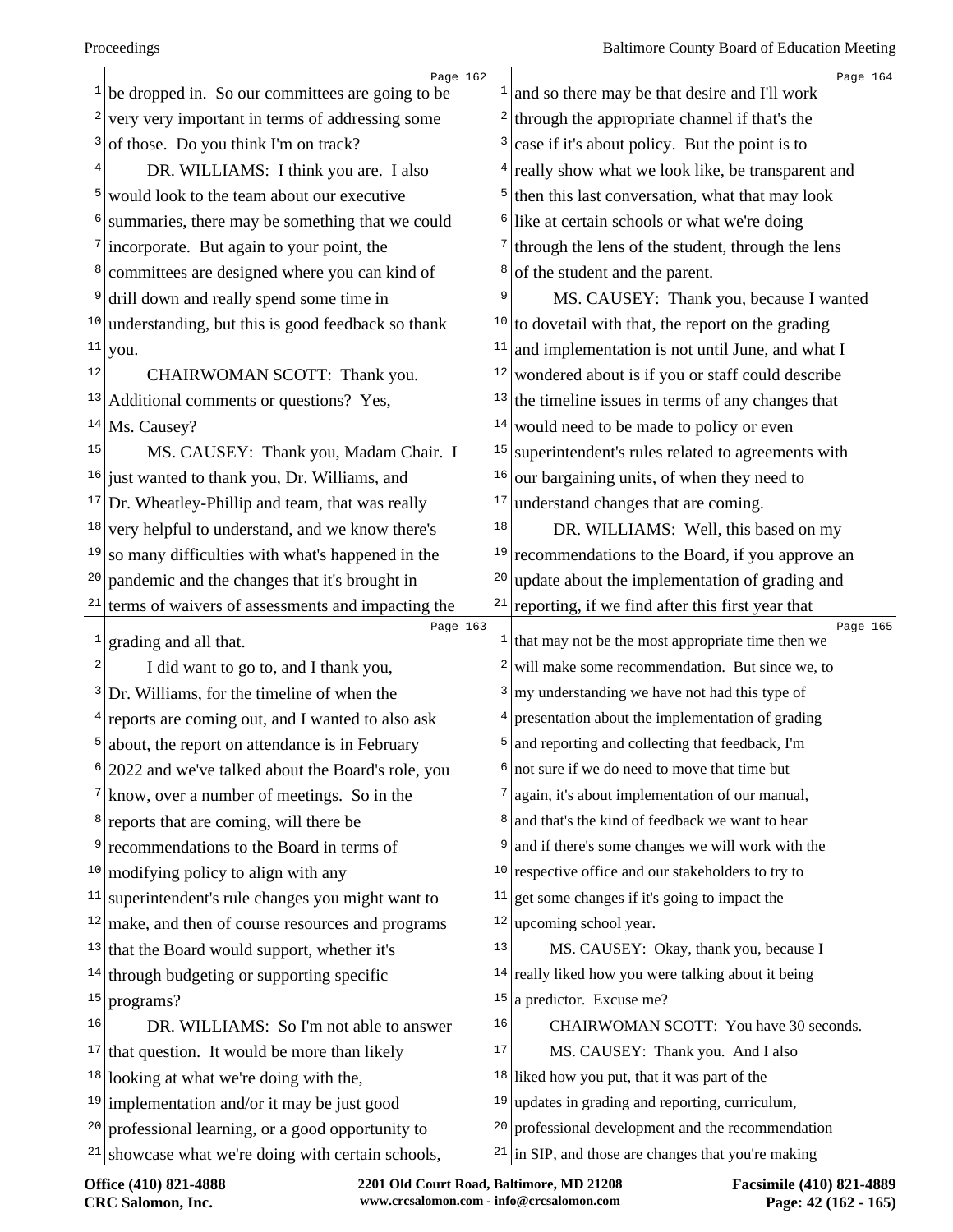|    | Page 166<br>$\frac{1}{1}$ that the Board is with you on, with the board |    | Page 168<br>$\frac{1}{1}$ full Board to understand it and for our         |
|----|-------------------------------------------------------------------------|----|---------------------------------------------------------------------------|
| 2  | goals and improving The Compass, so it's great to                       |    | $2$ constituents to know what's out there, because it                     |
| 3  | see that those are going to be the future                               |    | $3$ is a critical time in a child's life where we                         |
|    | $4$ impacters on our student achievement, so I                          |    | $4$ have an opportunity to make a change. So if we                        |
| 5  | appreciate it.                                                          | 5  | could get some information on that, it would be                           |
| 6  | CHAIRWOMAN SCOTT: Thank you. Any other                                  |    | $6$ helpful.                                                              |
| 7  | questions? No, okay. Thank you all very much                            | 7  | CHAIRWOMAN SCOTT: Thank you. Next we                                      |
|    | $8$ for the presentation.                                               |    | <sup>8</sup> have Mr. McMillion.                                          |
| 9  | So the next item on the agenda are                                      | 9  | MR. MCMILLION: As chair of the internal                                   |
|    | $10$ information items, which includes the report on                    |    | $10$ audit committee we meet on Tuesday, October 19th                     |
| 11 | summer learning programs, revised                                       |    | <sup>11</sup> from 4:30 to six o'clock virtually. I do not                |
|    | $12$ Superintendent's Rules 3800, 4104, 5130, 5210 and                  |    | $12$ have any agenda items. Thank you.                                    |
|    | $13 5600$ , and the Southeast Area Education Advisory                   | 13 | CHAIRWOMAN SCOTT: Thank you. Next is                                      |
|    | $14$ Council meeting minutes of June 14th, 2021.                        |    | $14$ Ms. Jose.                                                            |
| 15 | The next item on the agenda is board                                    | 15 | MS. JOSE: Thank you, Ms. Scott. The                                       |
|    | $16$ committee updates and agenda items for future                      |    | $16$ building and contracts committee will be meeting                     |
| 17 | board meetings, and we'll start with Ms. Rowe.                          | 17 | on Monday, October 11th at five p.m., the day                             |
| 18 | MS. ROWE: So, I would really just, it's                                 |    | $18$ before the board meeting. I also want to remind                      |
|    | $19$ not an agenda item, like more information about                    |    | $19$ board members that the Summit Park Elementary                        |
|    | $20$ how we advertise our birth to five programs to                     |    | <sup>20</sup> School preliminary design presentation will also            |
|    | $21$ families with birth to five children, because                      | 21 | be presented prior to the building and contracts                          |
|    | Page 167<br>$1$ those early assessment tools are very important         |    | Page 169<br><sup>1</sup> committee on Monday at 4:30, and I have no items |
| 2  | and there are many times I talk to people in the                        | 2  | to add. Thank you, good night.                                            |
| 3  | community who don't know that those service even                        | 3  | CHAIRWOMAN SCOTT: Thank you. Next is                                      |
|    | $4$ exist, and so I think that if we could have some                    |    | $4$ Ms. Henn.                                                             |
|    | $5$ collaboration with pediatricians, with daycare                      | 5  | VICE CHAIR HENN: Thank you. The budget                                    |
| 6  | centers or people who know that birth to five                           |    | $\frac{1}{2}$ committee will he meeting on Wednesday, October             |
| 7  | exists, that that could be helpful.                                     |    | $\frac{7}{20}$ th. We last met on the 22nd of this month, had             |
| 8  | CHAIRWOMAN SCOTT: Thank you. Next is                                    |    | $\frac{8}{9}$ a very useful and productive meeting. We'd like             |
| 9  | Ms. Causey.                                                             | 9  | to thank Mr. Sarris and Mr. Tantleff for their                            |
| 10 | MS. CAUSEY: Thank you. I have provided                                  | 10 | preparation on state reporting. It was a good                             |
| 11 | a number of inputs before and I appreciate the                          | 11 | step towards the committee's goals of                                     |
| 12 | performance updates being provided to us by                             | 12 | benchmarking BCPS's expenditures against other                            |
|    | $13$ Dr. Williams, so I'm not going to add anything at                  | 13 | school systems and a very helpful overview of                             |
|    | $14$ this time.                                                         | 14 | state reporting. And the budget committee                                 |
| 15 | CHAIRWOMAN SCOTT: Thank you. Next we                                    | 15 | discussed at their next meeting beginning                                 |
|    | <sup>16</sup> have Ms. Mack.                                            | 16 | discussion of the budgeting process and timeline,                         |
| 17 | MS. MACK: I would just like to support                                  | 17 | so that will be discussed for adding to our next                          |
|    | $18$ Ms. Rowe's request for birth to five information                   |    | $18$ meeting on October 20th. And I have no agenda                        |
| 19 | as I get to see it in action every week, and I                          |    | $19$ items to add at this time, Madam Chair, thank                        |
|    | $20$ see the difference that it's making in a child's                   |    | $20$ you.                                                                 |
|    | $21$ life, and I think it would be beneficial for the                   | 21 | CHAIRWOMAN SCOTT: Thank you. Next is                                      |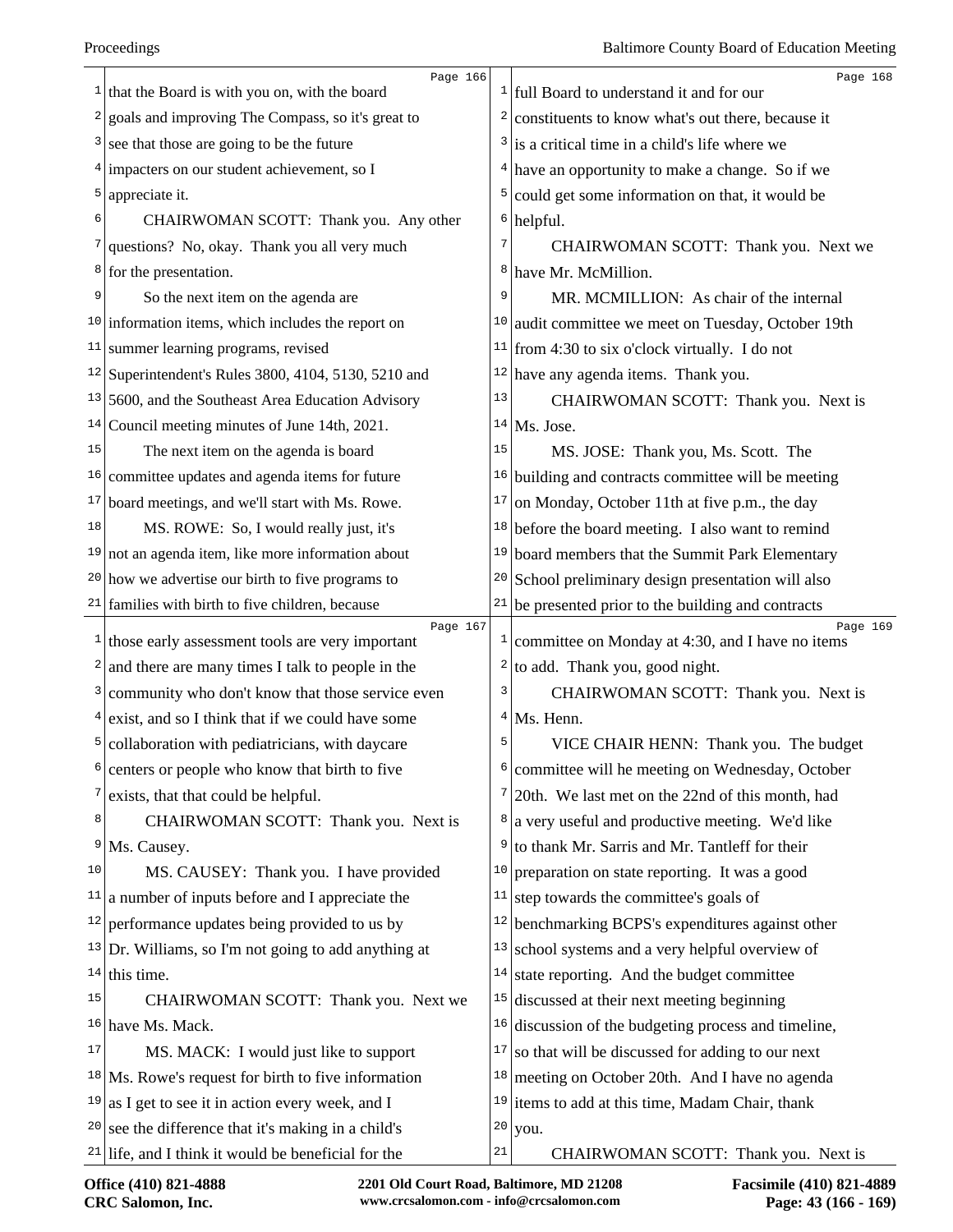|    | Page 170<br>$1$ Mr. Thomas.                               | $\frac{1}{2}$ | Page 172<br>would offer up an item to discuss regarding                 |
|----|-----------------------------------------------------------|---------------|-------------------------------------------------------------------------|
| 2  | MR. THOMAS: Thank you. I just want to                     | 2             | currently where we stand with various school                            |
| 3  | thank my fellow members of the Policy Review              | 3             | construction projects, basically a school                               |
| 4  | Committee for a great first PRC meeting last              | 4             | construction update, and that's all. Thank you.                         |
|    | <sup>5</sup> Monday. I also want to say I'm excited to be | 5             | CHAIRWOMAN SCOTT: Thank you. And I                                      |
|    | serving as the vice chair of the legislative              | 6             | will go and I will give an update. We had our                           |
|    | committee with our first meeting coming up with           | 7             | equity committee, our next equity meeting will be                       |
|    | Ms. Pasteur soon and Ms. Henn.                            |               | <sup>8</sup> October 21st and our next PRC meeting will be              |
| 9  | And I don't know if this is the proper                    | 9             | October 18th.                                                           |
| 10 | way to request this, but at the next policy               | 10            | And at our equity meeting, we just                                      |
|    | <sup>11</sup> review committee meeting I would like us to |               | $11$ basically looked at the Board of Education equity                  |
|    | $12$ review the policy that Mr. Duque mentioned           |               | $12$ resolution and an accompanying graphic which we                    |
| 13 | earlier when discussing the calendar. Thank you.          | 13            | are working on, the establishment of an equity                          |
| 14 | CHAIRWOMAN SCOTT: Thank you. Next is                      | 14            | advisory council and also looking at gifted and                         |
|    | $15$ Mr. Offerman.                                        | 15            | talented, what barriers there are, the changing                         |
| 16 | MR. OFFERMAN: I would like to piggyback                   |               | $16$ data and looking at what our desired end will be,                  |
| 17 | on what many members have said before, I would            | 17            | so I think we're doing some really exciting                             |
|    | $18$ like to see a report on what we do with all our      | 18            | things on that new committee. And it was                                |
|    | $19$ K-5, particularly in terms of trying to increase     | 19            | Mr. Thomas's first meeting with us, so you're so                        |
|    | $20$ the number of students who are able to qualify       | 20            | welcome.                                                                |
|    | $21$ for the pre-K program. I have nothing else,          | 21            | And also we had PRC where we went over                                  |
|    | Page 171<br>$1$ thank you.                                |               | Page 173<br>$\frac{1}{2}$ various policies, board officers, chair, vice |
| 2  | CHAIRWOMAN SCOTT: Thank you,                              | 2             | chair duties, and a whole lot of different other                        |
| 3  | Mr. Offerman. Next we have Ms. Pasteur. Okay.             | 3             | policies, financial disclosures, and we also went                       |
|    | She's the chair of curriculum, who's the vice             | 4             | over board officers elections and terms, and so                         |
|    | chair of the curriculum committee, is there any           | 5             | that will come up later. And so I don't have any                        |
| 6  | update?                                                   |               | $6$ updates or anything else to add.                                    |
|    | MR. OFFERMAN: Me. I'm the first chair,                    | 7             | Okay. And the last item on the agenda                                   |
| 8  | and I don't have the date in front of me.                 |               | <sup>8</sup> is announcements. The Board's next meeting will            |
| 9  | CHAIRWOMAN SCOTT: I didn't know if                        | 9             | be held on Tuesday, October 12th at 6:30 p.m.                           |
| 10 | there was anything new.                                   | 10            | The public hearing on the proposed 2022-2023                            |
| 11 | MR. OFFERMAN: No, no updates, thank                       | 11            | school calendar will be held during the public                          |
|    | $12$ you.                                                 | 12            | comment portion of this meeting. Information on                         |
| 13 | CHAIRWOMAN SCOTT: Thank you.                              | 13            | how to register to speak will be on the Board's                         |
| 14 | Dr. Hager?                                                | 14            | website under participation by the public. As                           |
| 15 | DR. HAGER: I didn't have any agenda                       | 15            | always, the board welcomes written testimony                            |
| 16 | items but I echo the zero to five as a                    | 16            | which can be sent to boe@bcps.org. So we thank                          |
| 17 | conversation that's a really important one.               | 17            | you for joining us tonight, and the meeting is                          |
| 18 | That's it.                                                | 18            | now adjourned.                                                          |
| 19 | CHAIRWOMAN SCOTT: Thank you.                              | 19            | (Meeting adjourned.)                                                    |
| 20 | Mr. Kuehn?                                                | 20            |                                                                         |
| 21 | MR. KUEHN: Thank you, Ms. Scott. I                        | 21            |                                                                         |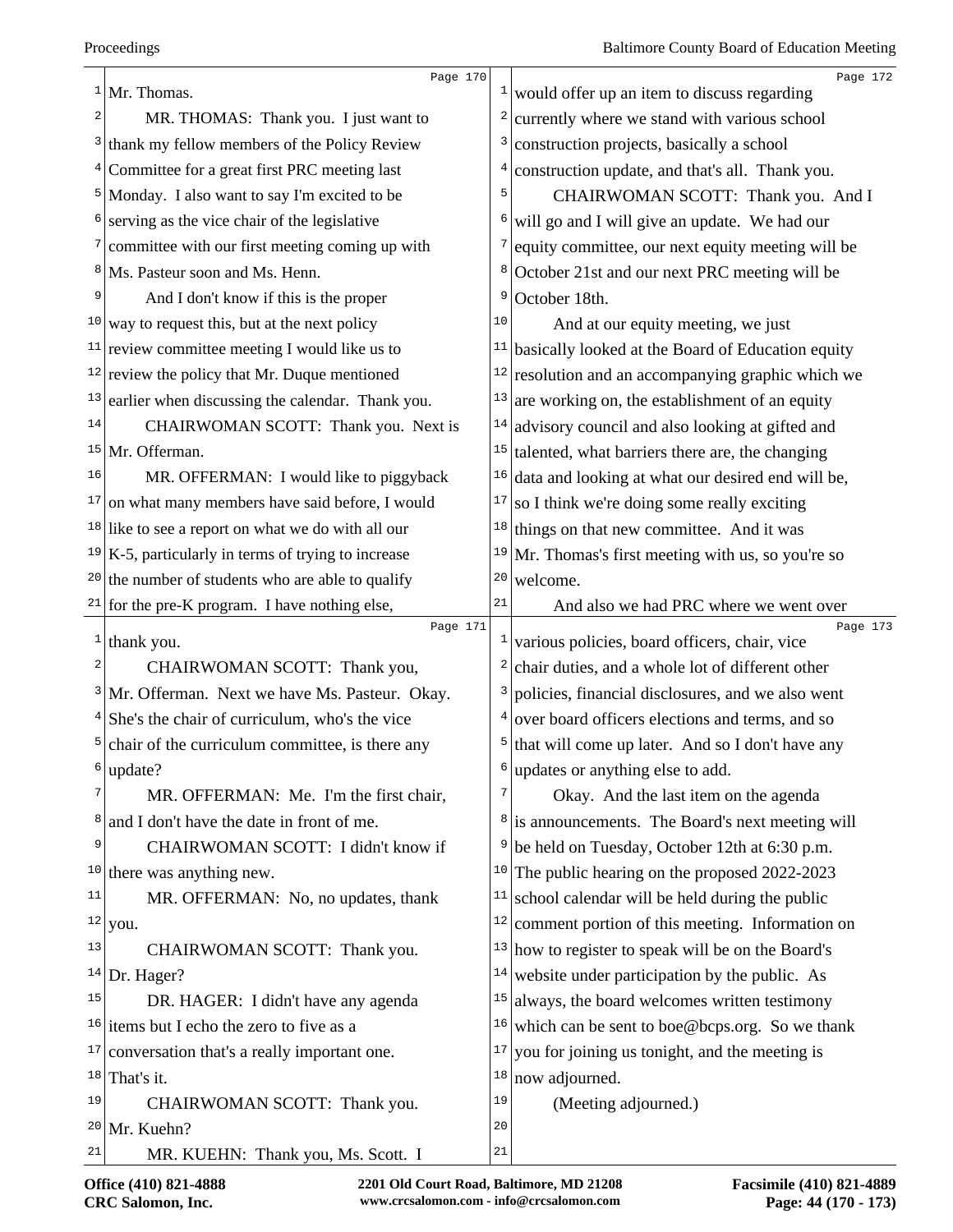|                | Page 174                                             |  |
|----------------|------------------------------------------------------|--|
|                | $1$ STATE OF MARYLAND.                               |  |
|                | <sup>2</sup> BALTIMORE COUNTY: SS                    |  |
| 3              |                                                      |  |
| $\overline{4}$ | I, Paul A. Gasparotti, a Notary Public in and        |  |
|                | $5$ for the State of Maryland, Baltimore County, do  |  |
|                | $6$ hereby certify that the foregoing is a true and  |  |
| 7              | accurate transcription of the recording to the       |  |
|                | $\frac{8}{1}$ best of my ability.                    |  |
| 9              | I further certify that I am not of counsel to        |  |
|                | $10$ any of the parties nor in any way interested in |  |
|                | $11$ the outcome of these proceedings.               |  |
| $12$           | As witness, my hand and notarial seal this 4th       |  |
|                | $13$ day of October, 2021.                           |  |
| $1\,4$         |                                                      |  |
| 15             |                                                      |  |
| 16             | Paul A. Gasparotti                                   |  |
| 17             |                                                      |  |
| 18             |                                                      |  |
| 19             |                                                      |  |
| 20             |                                                      |  |
| 21             |                                                      |  |
|                |                                                      |  |
|                |                                                      |  |
|                |                                                      |  |
|                |                                                      |  |
|                |                                                      |  |
|                |                                                      |  |
|                |                                                      |  |
|                |                                                      |  |
|                |                                                      |  |
|                |                                                      |  |
|                |                                                      |  |
|                |                                                      |  |
|                |                                                      |  |
|                |                                                      |  |
|                |                                                      |  |
|                |                                                      |  |
|                |                                                      |  |
|                |                                                      |  |
|                |                                                      |  |
|                |                                                      |  |
|                |                                                      |  |
|                |                                                      |  |
|                |                                                      |  |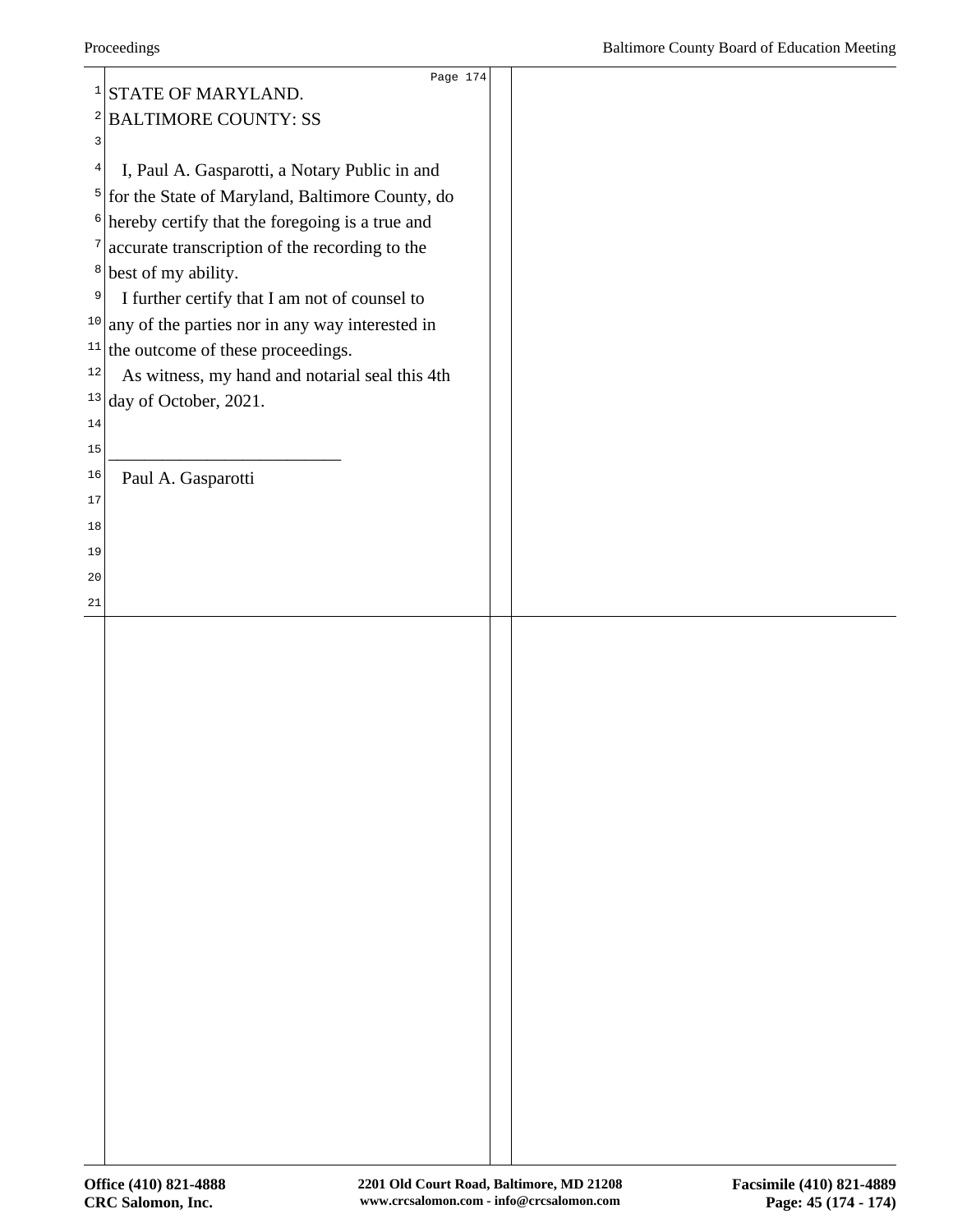| <b>WORD INDEX</b>        | 95:15                         | 2022 129:12                      |                            | < 8 >                        |
|--------------------------|-------------------------------|----------------------------------|----------------------------|------------------------------|
|                          | $17 \quad 3:8 \quad 35:10$    | 163:6                            | < 4 >                      | 8,000 45:13                  |
| $<$ \$ >                 | 173 $4:11, 12$                | 2022-2023 4:4                    | 4:30 168:11                | 80 18:10                     |
| \$35 111:6               | 175 92:4                      | 56:18 57:4                       | 169:1                      | 88 4:6                       |
| $$422$ 41:18             | 159:18                        | 173:10                           | 40 $3:16$ 18:9             | 8th 63:3, 7, 10              |
| 42:8                     | 176 $94:17$                   | 2023 37:11, 12,                  | 153:18                     |                              |
| $$50$ 42:3               | 103:11 159:18                 | 14 61:2 63:7                     | 400 18:17                  | < 9                          |
| $$7$ 111:5               | 18 $26:16$                    | 70:13                            | 4104 166:12                | $9 \t3:5$                    |
| $$95$ 41:21              | 18-19 150:6                   | 20th 41:19                       | 43 $3:17$                  | $9/22/2021$ 20:16            |
|                          | 152:11                        | 70:16 169:7, 18                  | 45.6 132:19                | 90 113:13                    |
| < 0                      | 18th 113:11                   | 21-22 72:16                      | 46 $3:18$                  | 9th 57:10                    |
| 01 38:20                 | 172:9                         | 135:6                            | 49 $3:19$                  |                              |
| 030 38:21                | 19 $64:1$                     | <b>21st</b> $34:8$               | <b>4-H</b> 80:19           | $\langle A \rangle$          |
| 080 38:21                | 1949 34:2                     | 37:12 172:8                      | 4th 23:2 113:9             | ability $72:12$              |
|                          | 1963 33:11                    | $22 \quad 3:10$                  | 174:12                     | 75:20 76:2                   |
| < 1>                     | 1965 33:11                    | 22-23 35:21                      |                            | 174:8                        |
| 1 $132:1, 13$            | 1999 35:12                    | 57:12, 16                        | < 5 >                      | <b>able</b> 18:19            |
| 154:3                    | 19th 70:14, 19                | 22nd 70:17                       | 5 $3:2, 3$                 | 28:20 31:9                   |
| $10$ 131:21              | 168:10                        | 169:7                            | 50 $42:7$                  | 73:6 81:2 82:9               |
| 132:11 148:21            | <b>1st</b> 65:2 84:12         | $23 \quad 37:11$                 | 50th 156:4, 8              | 163:16 170:20                |
| 149:2 150:4, 8           |                               | <b>23rd</b> $41:6$               | 5130 166:12                | absolutely $124:3$           |
| 151:8 154:3              | < 2 >                         | 70:21 71:5                       | 52 $4:2$                   | Abstain 55:15                |
| 101 160:6                | $20$ 3:9 36:11                | $24$ 21:1                        | 5210 166:12                | abuse $40:18$                |
| 105,000 89:10            | 51:9                          | 25 3:11 38:20                    | 55 $4:3$                   | academic 96:8                |
| 109 $4:7$                | 2003 47:7                     | 250 18:16                        | 56 $4:5$                   | 128:16,21                    |
| 11 3:6 27:16             | 2006 33:2                     | 25th 113:12                      | 5600 166:13                | 139:18                       |
| 114:2                    | 2010 85:12                    | 28 1:12 37:14                    |                            | <b>Academy</b>               |
| 111,000 82:5             | 86:15, 16, 21                 | 28th 5:5 6:1                     | < 6 >                      | 139:10                       |
| 83:2                     | 2014 29:11                    | $29 \quad 3:12$                  | 6 $3:4$                    | accelerate                   |
| 11th 113:10              | 63:16 64:1                    | 29th 61:3                        | 6,000 $58:13$              | 98:11 101:9                  |
| 151:11 168:17            | 2017 41:19                    |                                  | 68:14                      | accept 71:17                 |
| 12 27:16 64:4            | 20177 42:2                    | < 3 >                            | 6:30 173:9                 | acceptance                   |
| 127:19 132:20            | 2018 41:15                    | 30 78:18 79:17                   | 60 113:13                  | 83:10                        |
| 124 $4:8$                | 2019 128:12                   | 111:6 150:16                     | 60.8 132:10                | $access$ 21:20               |
| 12th 150:8               | 2020 89:13                    | 165:16                           | 148:20                     | $31:3$ 72:9                  |
| 151:11 173:9             | 95:15 129:19                  | <b>30.8</b> 131:4                | <b>61st</b> 129:21         | 95:15 98:9                   |
| 13.5 $42:1$              | 130:3, 16 131:4               | <b>300</b> 18:17                 | 131:6, 7 156:13            | 99:14 101:5<br>125:13 138:21 |
| 131 35:4<br>13th 62:8    | 146:14 153:7<br>2021 1:12 5:5 | 102:16<br><b>30-point</b> 150:13 | 6301 57:9                  | accommodate                  |
|                          | 57:10 89:9                    | <b>30th</b> 89:9                 | 67 38:9<br><b>6th</b> 21:7 | 100:16                       |
| 115:13<br>14 $3:7$ 114:1 | 126:13, 15                    | <b>30-year</b> $42:5$            |                            |                              |
| 143 35:4                 | 129:12 130:8                  | 3170 133:15                      | < 7 >                      | accompanying<br>172:12       |
| 14th 62:9                | 131:13 150:9                  | 32 3:13 85:3                     | 725 154:7                  | accountability               |
| 110:9 166:14             | 166:14 174:13                 | 33.6 $149:1$                     | $73 \t5:17$                | 125:10 137:10                |
| 15 $51:8$ $52:15$        | $20-21$ 126:12,               | 34 $5:17$                        | <b>74.7</b> 132:16         | 138:5, 6, 9                  |
| 15th 42:18               | 19 132:9, 11, 19              | 35 $3:14$                        | 750 154:7                  | 140:18                       |
| 62:10                    | 2021-2022                     | 37.9 131:6                       | 759 123:2                  | $accounts$ 42:4              |
| 166 $4:9,10$             | 53:12 89:2                    | 38 3:15 41:3                     | <b>759-page</b> 111:12     | 69:1                         |
| 16th 57:10               | 94:13 124:14                  | 3800 166:12                      |                            | $accurate$ 174:7             |
|                          |                               |                                  |                            |                              |
|                          |                               |                                  |                            |                              |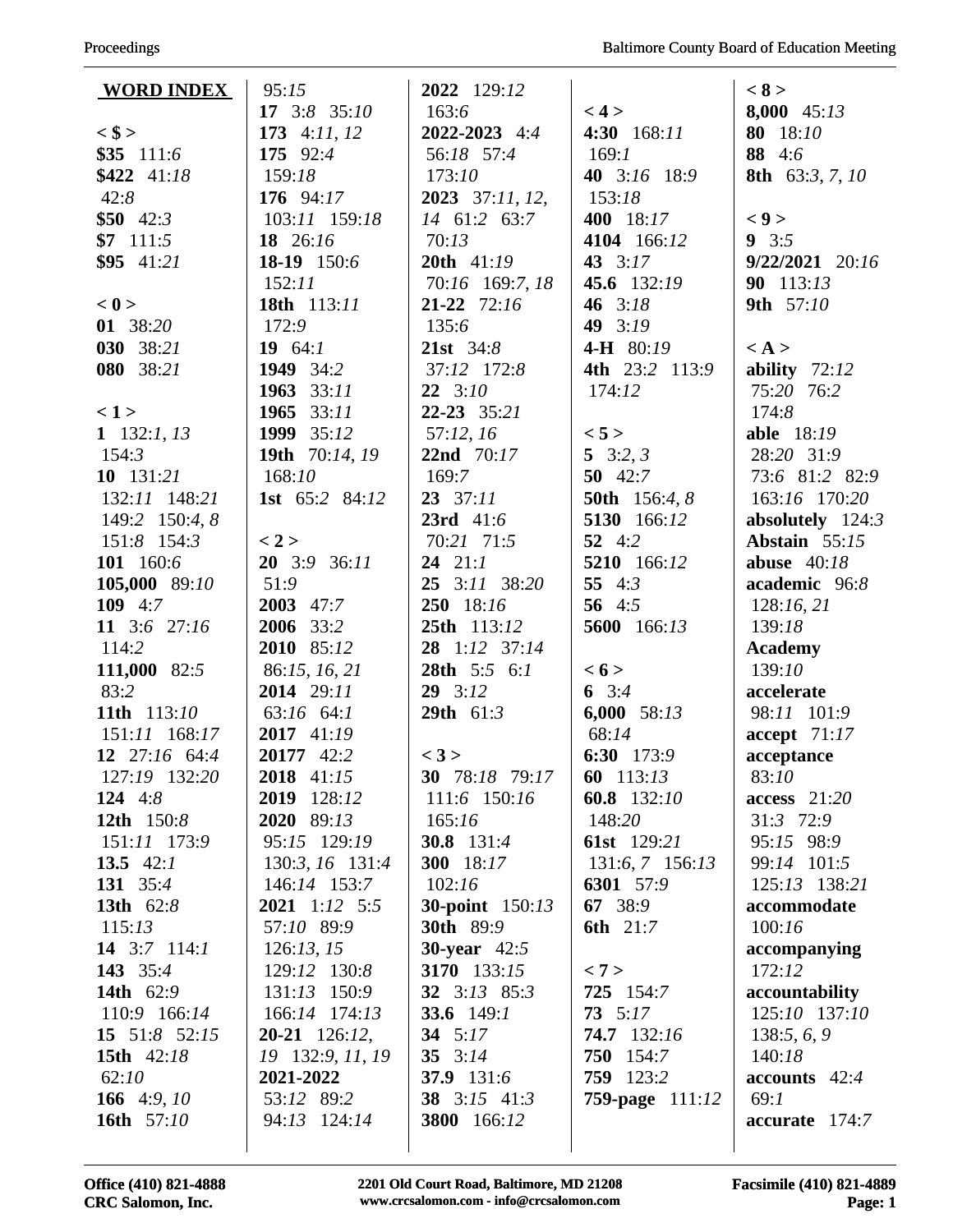| Proceedings |
|-------------|
|-------------|

| accurately           | addition $34:20$    | administration        | 16, 19 168:12        | allows $74:14$        |
|----------------------|---------------------|-----------------------|----------------------|-----------------------|
| 118:11               | 48:13 49:6          | 20:17 21:6            | 169:18 171:15        | 125:15                |
| achieved 48:16       | 74:16 117:4         | $22:5$ 57:21          | 173:7                | alongside $24:11$     |
| 148:1                | 127:12 136:17       | 75:16 127:10          | ago 42:21 75:4       | alphabetical          |
| <b>Achievement</b>   | 137:14              | 130:10 146:7          | 141:7                | 104:15                |
| 90:7, 12 91:11,      | additional          | administrations       | agree $60:7$         | altered $33:3$        |
| 14 92:3 94:19        | 57:20 65:6          | 147:9                 | agreed $36:20$       | alternative           |
| 100:2 101:7          | 75:15 76:6, 7       | <b>Administrative</b> | agreement            | 72:11                 |
| 115:7 125:9, 14      | 82:20 88:13         | 3:6 11:10, 14         | 44:21 53:5, 11       | amazing $94:11$       |
| 127:7,21             | 95:21 114:16        | $13:1$ $101:1$        | 74:14                | ameliorate $91:5$     |
| 128:16 129:1,        | 117:8 119:3         | administrator         | agreements           | amend $6:16$          |
| 16 131:11            | 124:10 128:21       | 94:16                 | 164:15               | amended 62:20         |
| 134:20 136:12        | 130:20 137:10       | adopted 44:7          | agricultural         | 69:19                 |
| 137:1, 7 141:10      | 145:17 148:11       | 68:8                  | 79:12, 21 80:13      | American 19:9         |
| 142:12 143:11        | 151:3 162:13        | adopts $114:4$        | 81:4, 11 82:7        | 39:20 139:15          |
| 144:4 147:18         | <b>Additionally</b> | Adrienne 98:3         | agriculture          | <b>Amick</b> 3:11     |
| 158:21 166:4         | 91:3, 15 128:2      | 105:6                 | 79:15 80:5           | 25:18, 19, 20         |
| <b>Achieving</b>     | additions 6:2       | advanced              | ahead $31:21$        | analyses 133:21       |
| 139:18               | 33:9, 11            | 135:10 138:19         | 65:12 71:15          | analysis 113:19       |
| acknowledge          | address $15:11$ ,   | advantage $76:3$ ,    | 82:19 157:5          | 135:3 136:19          |
| $61:13$ $103:13$     | 19 22:8 73:18       | 6                     | aide 29:18           | 159:13                |
| 106:10 109:16        | 96:5, 14 98:9       | advertise             | aides $31:9$         | analyst 12:2          |
| 118:7                | 109:4 114:19        | 121:13 166:20         | $\lim_{24:10}$       | analytics 125:5       |
| acquiring 39:6       | 116:15 118:3        | advice 14:15          | Alaska $42:7$        | and/or $119:5$        |
| Act 8:12 40:8        | 119:20              | 43:18,21              | Algebra $132:1$ ,    | 137:5 163:19          |
| acting $12:15$       | addressed 75:12     | advisor $21:11$       | 13 154:3             | Anderson 9:5,         |
| 20:4                 | addresses           | <b>Advisory</b>       | align $110:12$       | 6, 13, 16, 19         |
| Action 4:2           | $16:13$ 33:21       | 166:13 172:14         | 137:5 142:19         | Andracchi             |
| 25:3 45:9 46:5       | 115:2 116:3         | advocate $24:11$ ,    | 163:10               | 11:20 12:7            |
| 52:20 53:7, 10       | addressing          | 21 49:21 50:1         | aligned 109:6        | anecdotally           |
| 113:14 125:1         | 96:8 162:2          | aerosol 38:12         | 124:21 133:17        | 86:17                 |
| 134:1, 15            | adhere 101:21       | <b>affect</b> 17:15   | 137:7 161:11         | Angela $3:16$         |
| 157:15 158:7, 9      | adjacent 67:7,      | 25:7 70:20            | alignment 92:5       | 40:20, 21             |
| 167:19               | 17                  | affiliated 41:2       | 112:7 113:2          | anger $41:9$          |
| actions 133:11       | adjourned           | 43:13 82:14           | 117:17               | <b>Anne</b> 67:9 68:7 |
| active $43:12$       | 173:18, 19          | 142:18 147:11         | alive $100:5$        | annotate $61:20$      |
| 104:2                | Adjournment         | afford $57:20$        | allegiance $5:6$ ,   | annotated             |
| activities $23:13$ , | 4:12                | affords 76:5          | 10                   | 60:20 61:9            |
| 18                   | adjust $101:9$      | <b>African</b> 139:15 | Allegiance/Mom       | $62:1$ $63:5$         |
| activity $58:5$      | 127:16              | age 155:17            | ent $3:3$            | <b>Announcements</b>  |
| actual $33:12$       | adjusted 130:19     | Agenda $3:4$          | <b>Alliance</b> 32:9 | $4:11$ 173:8          |
| add $6:8, 9, 15,$    | adjustment          | $4:10$ 5:21 6:1,      | 46:20 47:3           | annual $41:20$        |
| 17, 21 48:12         | 118:8               | 3, 9, 15, 17, 21      | allotted 18:11       | 124:21                |
| 144:19 149:13        | adjustments         | $8:10$ $9:3,4$        | allow $17:1$         | annually              |
| 154:10 167:13        | 116:17 135:2        | 11:10 52:20           | 75:14 85:19          | 128:14 130:13         |
| 169:2, 19 173:6      | administered        | 55:2 56:17            | 126:4                | answer 59:9           |
| added 55:2           | 127:18              | 88:16 108:10          | allowed $15:11$ ,    | 65:3 163:16           |
| 140:6                | administering       | 113:14 124:13         | 15 126:12            | answered $65:15$      |
| adding $60:16$ ,     | 126:14              | 137:15,17             | allowing $14:21$     | anticipate            |
| 17 169:17            |                     | 143:2 166:9, 15,      |                      |                       |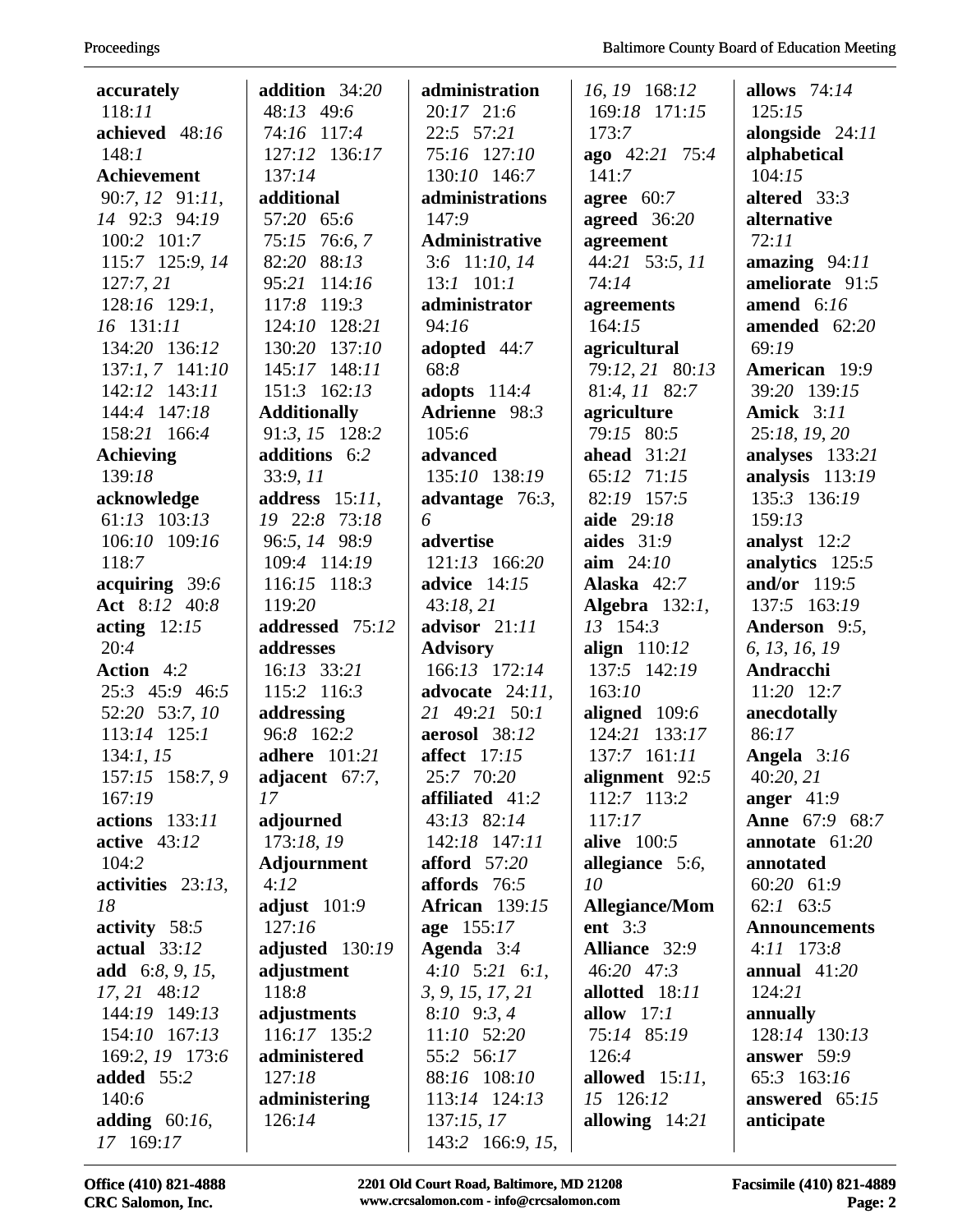| 126:20              | appreciates        | arts $34:5$        | associated         | availability       |
|---------------------|--------------------|--------------------|--------------------|--------------------|
| anticipated 95:7    | 21:2               | artwork 30:6       | 80:19 96:13        | 136:18             |
| anticipating        | appreciation       | Arundel 67:9       | 104:12 126:18      | available          |
| 100:14              | 115:11             | 68:7               | 132:2 137:11       | 126:21 128:12      |
| anyway 81:11        | approach 98:17     | aside 30:16        | 154:4              | $129:6, 8$ 135:11, |
| AP 58:1 83:9        | 100:18 111:13      | 49:4               | <b>Associates</b>  | 14 142:14          |
| 128:2 138:20        | 119:15             | asked 22:10        | 12:13              | 143:17 146:12,     |
| <b>Apologies</b>    | approaching        | 42:16 82:18        | <b>Association</b> | 13, 16 159:15      |
| 101:17              | 156:14, 19         | 104:13 110:3       | 19:10 32:8         | Avenue $34:3$      |
| apologize $6:18$    | appropriate        | 149:14 160:19      | associations       | average $136:21$   |
| apparent $23:12$    | $14:18$ 16:3       | asking $46:13$     | 46:21              | 156:12             |
| appearance          | 19:11 21:6         | Aspiring 97:15     | assure 81:8        | aware 71:2         |
| 36:5                | 44:6 53:7          | <b>Assembly</b>    | 138:5              | 82:11 83:11        |
| appeared 88:5       | 136:13 164:2       | $40:10$ 63:17      | asterisk 70:15     | $117:13$ $142:1$   |
| applaud $24:3$      | 165:1              | assess $91:13$     | astonishing 48:1   | 157:10             |
| Applause 11:18      | approval $11:14$   | 115:21 126:4       | athletes 58:9      | awareness 23:4     |
| 12:8, 18 25:15      | 45:4 48:10         | assessing $21:11$  | athletic 24:15     | 61:14 80:9         |
| 49:11 52:5          | 55:5               | assessment         | 36:7 68:15, 18     | awesome 92:17      |
| 103:7,17            | approve $9:21$     | 84:14 101:21       | 69:12, 16          |                    |
| 104:18, 21          | 12:21 45:10        | 125:4 127:3, 4     | athletics 68:14    | $<$ B $>$          |
| 105:2, 5, 8, 12,    | 53:9 164:19        | 130:14<br>129:3    | 69:6, 15           | <b>back</b> 30:21  |
| 15, 18, 21 107:1    | approved 8:10      | 132:2 133:20       | attach 161:16      | 31:19 39:7         |
| 108:20 141:2        | approves 44:2      | 134:21 140:18      | attend 15:1        | 60:12 61:19        |
| apples $149:10$     | approximately      | 141:11 149:6,      | 38:9               | 64:14 65:17        |
| 152:18              | 41:21 68:14        | 12 150:2 154:4     | attendance         | 68:19<br>66:12     |
| applicable          | 89:10              | 155:8 167:1        | 78:21 79:1         | 71:10 77:9         |
| 158:8               | <b>April</b> 37:12 | assessments        | 88:7, 8 163:5      | 85:7, 20 86:5, 9   |
| applicants          | 139:10             | 58:1 75:16         | attended 21:1      | 87:13 89:10, 13    |
| 117:16              | Arabic 22:6        | 84:16 126:8, 13,   | attending 80:2     | 94:14 95:8         |
| applications        | architectural      | $15, 17$ 127:11,   | 81:8               | $103:1$ $107:15$   |
| 113:8               | 34:1, 4, 9         | 12, 14, 15, 18     | attention 24:16    | 118:6 129:10       |
| apply $32:20$       | archivist 32:5     | 128:1 129:15,      | 67:17 107:15       | 146:19 147:2, 4    |
| 95:19               | Area 20:13, 14     | 17 131:4, 14       | 122:10 137:5       | 148:10, 15         |
| appointee           | 21:2, 6, 8, 19     | 149:8 152:12       | 139:21             | 152:11 153:7,      |
| 11:19 12:9          | 22:2, 3 117:9      | 154:6 160:8        | attorneys 40:11    | 16 154:20          |
| appointees 8:17     | 118:2 121:3        | 162:21             | attract $116:17$   | 156:6 157:2        |
| appointment         | 137:8 166:13       | assets $41:19$     | 117:15             | 161:10             |
| 8:14                | areas $24:13$      | assigned $18:13$   | <b>audit</b> 123:8 | backbone $102:3$   |
| <b>Appointments</b> | 119:19 121:3       | 111:16             | $124:1, 7$ 168:10  | background         |
| 3:6 11:10, 14       | 127:20 137:11      | assignment $8:14$  | auditorium 34:5    | 46:17              |
| 13:1                | arenas 38:7        | assist $91:12$     | August 58:4, 11,   | backgrounds        |
| appreciate          | arguing $35:7$     | assistance         | 12, 20 60:9        | 97:20              |
| 14:16 66:21         | <b>Army</b> 149:17 | 104:12             | 69:2 76:2          | backpacks          |
| 67:3 102:5, 20      | <b>arose</b> 74:9  | assistant $92:19$  | 77:18 89:9         | 102:11             |
| 110:5 118:21        | array 138:9        | 93:11 94:12        | authority $40:1$ , | balanced $111:13$  |
| 119:12 124:8        | $arrivals$ 116:20  | 106:19 119:6       | 8, 12 43:20        | <b>BALTIMORE</b>   |
| 143:14 166:5        | art 97:17          | 145:4              | 46:4               | 1:2 $5:4, 9$ 12:1  |
| 167:11              | articulates        | assistants 119:1   | authorized         | 15:21 16:15        |
| appreciated         | 133:10             | assisting $106:10$ | 43:17              | 22:17 25:12        |
| 145:20              |                    |                    |                    | 32:6 40:5          |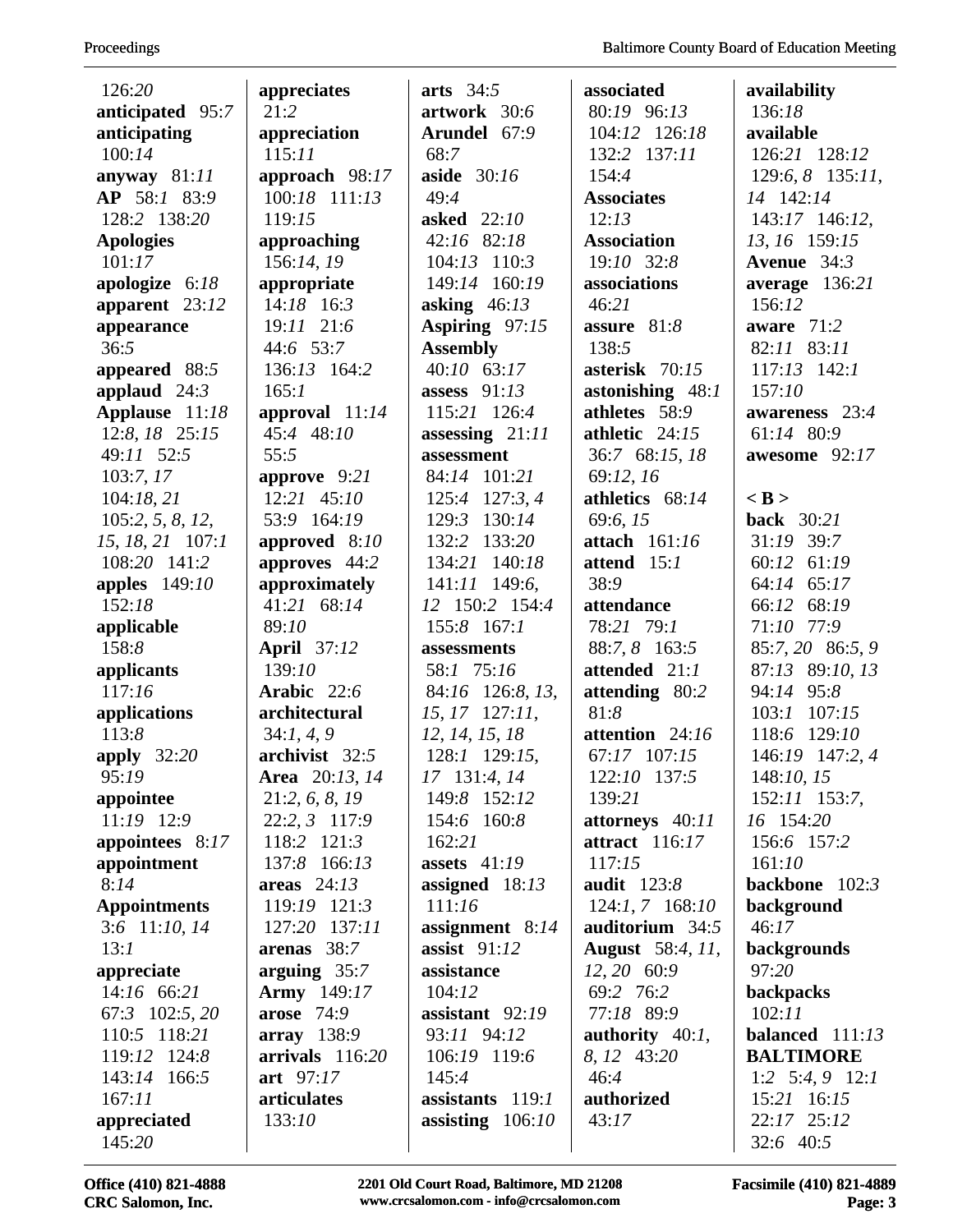| $41:12, 16$ 42:6    | 18 82:14, 15               | <b>benefits</b> $41:5$ , | <b>BOARD</b> 1:1, 8   | boardroom                  |
|---------------------|----------------------------|--------------------------|-----------------------|----------------------------|
| 43:16 44:14         | 85:12 86:17                | 13, 17, 18 42:17         | $2:1, 3$ 4:3, 10      | 25:10                      |
| 47:3, 13, 14        | 94:6 98:2                  | 43:3 44:16, 18           | 5:4, 13, 14 6:5       | boards $64:15$             |
| 51:19 97:20         | 109:10 110:18              | 45:21 75:9, 10           | $8:11$ $9:3,8$        | 65:18 85:20                |
| $109:7, 13$ 174:2,  | 113:4, 18                  | 79:11                    | $11:13$ 14:14, 16,    | <b>Board's</b> 9:9         |
| 5                   | 114:19 118:18              | <b>Bergman</b> $3:12$    | 20 15:3, 5, 7, 11,    | 16:19 46:13                |
| <b>Bank</b> 102:8   | 119:8 127:13               | 29:8,9                   | 18 16:17, 19, 21      | 163:6 173:8, 13            |
| <b>bar</b> 132:16   | 128:6 135:7, 11            | <b>best</b> 17:17        | $17:2, 9$ $21:5$      | <b>body</b> $24:10$        |
| 133:4, 12 156:3,    | 144:13                     | 31:5 95:10               | $22:4$ $23:1, 5$      | boe@bcps.org               |
| 4, 16               | bcps.org $16:19$           | 115:9 144:13,            | 26:14 28:6            | 16:18 173:16               |
| bargaining          | 128:13 129:8               | 15 174:8                 | 32:8 36:20            | <b>bond</b> $102:4$        |
| 8:20 44:20          | <b>BCPS's</b> 128:10       | <b>Beta</b> 102:9        | $42:12, 15$ $43:15,$  | bonuses $117:21$           |
| 164:16              | 169:12                     | better 36:4              | $16, 21$ 44:2, 5, 8,  | booklets 42:17             |
| <b>Barr</b> 124:8   | <b>BCSC</b> 3:10           | 42:6 48:21               | 13, 14 45:4, 5, 9,    | <b>books</b> 101:8         |
| barriers 118:1      | 25:12                      | 116:17 148:20            | 13, 20 46:5           | 102:12                     |
| 172:15              | beautiful 30:6             | 151:17 152:4             | $47:1, 2$ $49:15$     | <b>bottom</b> $48:9$       |
| bars $132:15$       | beauty $97:19$             | 156:14 157:19            | 52:8 53:5 55:3,       | <b>bound</b> $114:8$       |
| based $32:15$       | becoming 45:6              | beverage $12:12$ ,       | 5 56:21 57:2, 8,      | boundaries 40:9            |
| 44:4 57:18          | beginning                  | 14                       | 11, 13 58:14, 15      | box $39:7$                 |
| 62:17 65:21         | 96:20 127:11               | <b>Beverly</b> 3:8       | 59:5 61:8             | <b>Boys</b> 139:19         |
| 66:3, 16 69:20      | 138:13 169:15              | 17:4,7                   | 63:15 64:7            | <b>Branch</b> 89:7         |
| 70:3 72:1           | begs $42:14$               | beyond 18:7              | 65:7 67:4 68:5,       | 94:8, 20 97:10,            |
| 81:17 83:17         | begun $23:8$               | 33:8 138:8               | 10 69:19 73:4,        | 18 98:8 99:7,              |
| 88:4 100:7          | behalf $17:10$             | bias $22:9$              | 16, 20 74:4, 9        | 20 100:13                  |
| 108:6, 13 111:4     | 25:11 46:18                | bias-free $39:1$         | 75:5 81:6             | 102:19 103:10              |
| 113:18 115:2        | behavior 16:4              | <b>Biden</b> 76:16       | 83:17, 20 84:21       | 107:7, 12, 21              |
| 122:17,21           | behavioral                 | $big$ 120:10             | 86:7 88:21            | 139:11 159:3               |
| 130:2, 10, 16       | 26:20                      | 140:2 143:12             | 94:6 98:2             | <b>break</b> 77:16         |
| $131:13$ $142:12$ , | behaviors                  | 149:18 158:14            | 101:15 104:2          | 78:1 83:1                  |
| 13 148:15, 20       | 118:13                     | biggest $101:2$          | 107:3 108:14          | breath $95:14$             |
| 164:18              | beliefs $100:8$            | <b>bill</b> 76:16        | 109:1, 2, 9           | breathe $99:20$            |
| baseline $129:13$   | believe $45:12$            | <b>bird</b> $106:8$      | 113:16 114:8          | breathes 39:10             |
| 131:16 133:1        | 60:1 65:21                 | <b>birth</b> 166:20,     | 116:4 120:7           | <b>Bresler</b> 52:21       |
| 153:4,8             | 66:13 68:17                | 21 167:6, 18             | 121:13 123:9          | 53:1,9                     |
| <b>Bash</b> 3:9, 14 | 69:8, 14 70:4, 8           | <b>bit</b> $31:19$       | 124:18,20             | <b>brief</b> $52:9$ $90:1$ |
| 20:11 35:18         | $71:1, 8$ 93:7             | 46:16 98:9               | 133:14 136:10         | brightest $144:15$         |
| basically $172:3$ , | 108:6 121:4, 5,            | $142:7$ $151:3$          | 137:2, 6, 17, 18      | bring $11:13$              |
| 11                  | 20 123:17                  | 155:20 159:1             | $140:21$ $141:4,8$    | 24:16 57:3                 |
| <b>Bayview</b> 12:5 | 127:5 149:4                | biweekly                 | 142:10, 17, 18,       | 83:16 88:21                |
| <b>BCPS</b> $5:16$  | <b>believed</b> 95:5       | 113:12 137:18            | 19 143:5, 6, 12       | 99:11 137:4                |
| $12:11$ $17:15$     | benchmarking               | 143:5                    | 145:12,14             | 142:9                      |
| $21:14$ 26:1        | 169:12                     | <b>Black</b> 139:19      | 146:1 147:10          | brings $12:1$              |
| 28:6 29:11          | benchmarks                 | blame $138:6$            | 151:1, 6, 13          | 144:12                     |
| 31:19, 20 33:14,    | 125:13,20                  | blocking $38:11$         | 157:17 163:9,         | broad $38:6$               |
| 18 39:15, 17, 18    | 128:4                      | <b>blue</b> 132:10       | 13 164:19             | 48:16                      |
| $41:3, 5$ $42:21$   | beneficial                 | <b>Blueprint</b>         | 166:1, 15, 17         | broadcast 5:16             |
| 44:10, 12 45:9,     | 75:17 167:21               | 109:6 110:13             | 168:1, 18, 19         | brought $72:17$            |
| 15, 18 49:16        | <b>benefit</b> $38:3, 6$ , | 112:3, 4, 7              | $172:11$ $173:1, 4$ , | 162:20                     |
| 53:11 58:9, 17,     | 10, 12 39:2                | $113:1, 2$ 117:18        | 15                    | <b>Brousaides</b> 53:2     |
| 19 59:1 80:15,      | 58:17                      |                          | <b>BoardDocs</b> 9:3  |                            |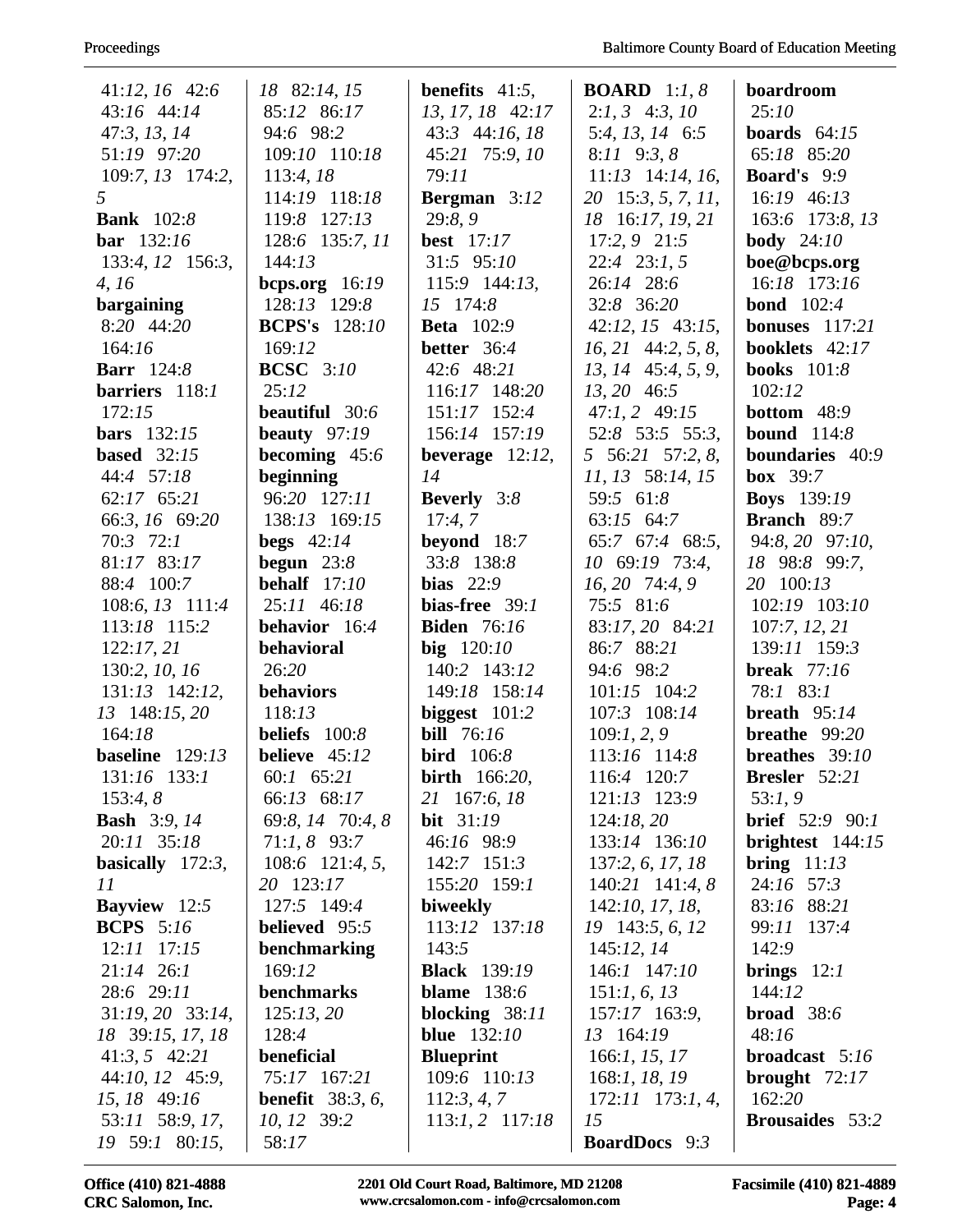| <b>Bryan</b> $3:18$    | 9, 12 59:19            | Carroll $67:10$          | certification        | 170:14 171:2, 9,        |
|------------------------|------------------------|--------------------------|----------------------|-------------------------|
| 46:9                   | 60:17, 20 61:9,        | 68:7                     | 118:2 128:3          | 13, 19 172:5            |
| <b>Budget</b> $12:3$   | $13\quad 62:2, 6, 15,$ | case $164:3$             | certify 174:6, 9     | challenge               |
| 21:9 28:10             | 20 63:5 64:18          | caseload 18:17           | cetera $145:8$       | 152:21                  |
| 43:20 44:3, 4          | 66:6, 7, 11, 16        | cases 118:20             | Chair $2:3,4$        | challenged              |
| 116:7 128:18           | 67:1, 13, 19           | 139:14                   | 7:16 9:7 11:12       | 29:19                   |
| 169:5, 14              | 68:16 70:6, 13         | <b>Caster</b> 139:1      | 13:19 20:13          | challenges              |
| <b>Budgeting</b> 28:4  | 72:16 85:13, 14        | <b>Castle</b> 12:15      | 53:1 54:8 56:2       | 20:20 23:15             |
| 163:14 169:16          | 86:3, 4 87:13          | category $123:16$        | 57:1, 6, 7 66:20     | 31:21 58:3              |
| <b>build</b> $19:1$    | 170:13 173:11          | cause 73:13, 14          | 69:12 79:5           | 95:21 96:16             |
| 59:18 145:1            | calendars              | 133:21                   | 88:19, 20 109:1      | 98:10 119:9             |
| 151:17                 | 58:16 67:20            | caused 41:8              | 124:18 162:15        | chance $45:19$          |
| building $22:20$       | 74:6, 786:1            | Causey $2:5$             | 168:9 169:5, 19      | 103:2                   |
| $27:18$ 33:3, 6, 8,    | 101:12,20              | $7:7, 8$ 10:9, 10        | $170:6$ $171:4, 5$ , | change $6:5, 7$         |
| $13 \quad 34:2, 6$     | <b>California</b>      | 13:5, 10, 11             | $7 \quad 173:1,2$    | $45:1$ 85:3             |
| 35:15 48:12            | 29:13,20               | 52:10 53:20, 21          | chairperson          | 98:18 109:11            |
| 60:13 91:3             | Call 3:2 5:3           | 55:14, 15 65:7           | 41:1                 | 168:4                   |
| 97:5 99:16             | 9:5 11:11              | 66:19, 20 67:13          | <b>CHAIRWOMA</b>     | changed 59:17           |
| 100:4, 14, 21          | 52:15, 21 56:19        | 68:5, 12 69:6,           | N $5:2, 3$ 6:11,     | changes 6:2             |
| 104:13 108:4           | 88:17 104:10           | 10 79:5, 18              | $13, 20$ 7:3 8:7,    | 24:18 33:5, 7           |
| 128:18 138:21          | 108:11 124:15          | 80:12 81:7, 19           | 9 9:6, 12, 14, 17,   | 100:8 113:4             |
| 139:7 145:2, 8,        | called 26:17           | 82:1 162:14, 15          | 20 10:4 11:7, 9      | 127:2 162:20            |
| 9, 10 147:5            | camp $58:4$            | 164:9 165:13,            | $12:20$ 13:4, 6      | 163:11 164:13,          |
| 158:21 168:16,         | Campaign               | 17 167:9, 10             | 14:10, 12 20:10      | 17 165:9, 11, 21        |
| 21                     | 137:20                 | caveated 82:12           | $22:13$ $25:16$      | changing $45:16$        |
| buildings $47:16$      | camps $75:21$          | <b>CBAs</b> 127:15       | $29:7$ 32:1          | 66:6 172:15             |
| 48:15 129:11           | campus 69:2            | CDC 39:14, 18            | 35:17 37:20          | <b>Channel</b> $5:17$   |
| building's $34:10$     | campuses 58:10         | Cedar $34:3$             | 40:19 43:9           | 164:2                   |
| built $62:15$          | candor $110:5$         | celebrate 74:13          | 46:8 49:12           | chapter $120:19$        |
| 97:17                  | capacity $91:3$        | celebrating              | 52:6, 11, 13, 18     | 123:18,20               |
| burned $26:2$          | $139:7$ $145:1, 2$ ,   | 97:11                    | 53:8, 15 54:20       | chapters $111:17$       |
| bus $21:11$            | 8, 10                  | Center 12:6              | 55:1, 7, 9 56:14,    | charge $96:21$          |
| buses $95:9$           | carbon $39:12$         | 90:9 155:13              | 16 59:10 60:5        | 118:20                  |
| <b>Business</b> 4:2, 3 | card 147:17, 19        | centers 167:6            | 62:4 63:14           | <b>Charlene</b>         |
| 65:21 74:16            | 148:12                 | <b>Central</b> $20:13$ , | 65:6, 12 66:18       | 139:13                  |
| buy $22:5$             | cards 147:15           | 14 21:2, 8, 19           | 70:7 76:11, 14       | <b>Charley-Greene</b>   |
| buying $47:19$         | 148:3,6                | 22:3 27:19               | 78:5 79:3, 17        | 56:19, 21 70:11         |
| buzz $95:8$            | care 27:15             | $31:11$ 89:4             | 81:21 84:19          | 76:13                   |
| <b>Byers</b> 88:17     | 44:10 45:7, 16         | $104:19$ $105:3$ ,       | 87:6, 10, 15, 18     | chart $112:1$           |
| 89:3 90:1, 4           | 115:7                  | 13 110:14                | 88:2, 12 94:4        | 114:4                   |
| 103:15                 | career 80:8            | 140:16                   | 101:14 107:2         | charting $94:18$        |
|                        | 125:19 126:2, 5        | centralized              | 108:9 120:6          | charts $113:21$         |
| $<$ C $>$              | 133:5 134:6            | 117:8                    | $122:13$ $124:10$    | chatter 95:9            |
| <b>CAEAC</b> 3:9       | 149:17 151:2,          | Century 34:8             | $141:3$ $145:16$     | <b>cheat</b> $117:4, 5$ |
| cafeteria 33:20        | 16                     | certain $163:21$         | 151:20 154:14,       | check 86:6, 12          |
| 93:5                   | <b>Careful</b> 113:20  | 164:6                    | $19$ 157:1, 4        | 87:13                   |
| Calendar 4:5           | carefully $107:14$     | Certainly 68:11          | 160:15 162:12        | check-ins $110:2$       |
| 35:21 36:1, 12,        | caring $29:5$          | 99:4 148:15              | 165:16 166:6         | checklist 143:8         |
| 13, 17 37:2, 7,        | carpool $93:4$         | 153:4 157:4              | 167:8, 15 168:7,     | cheerleaders            |
| 15 56:18 57:3,         | carried 64:4           | 161:1, 6                 | 13 169:3, 21         |                         |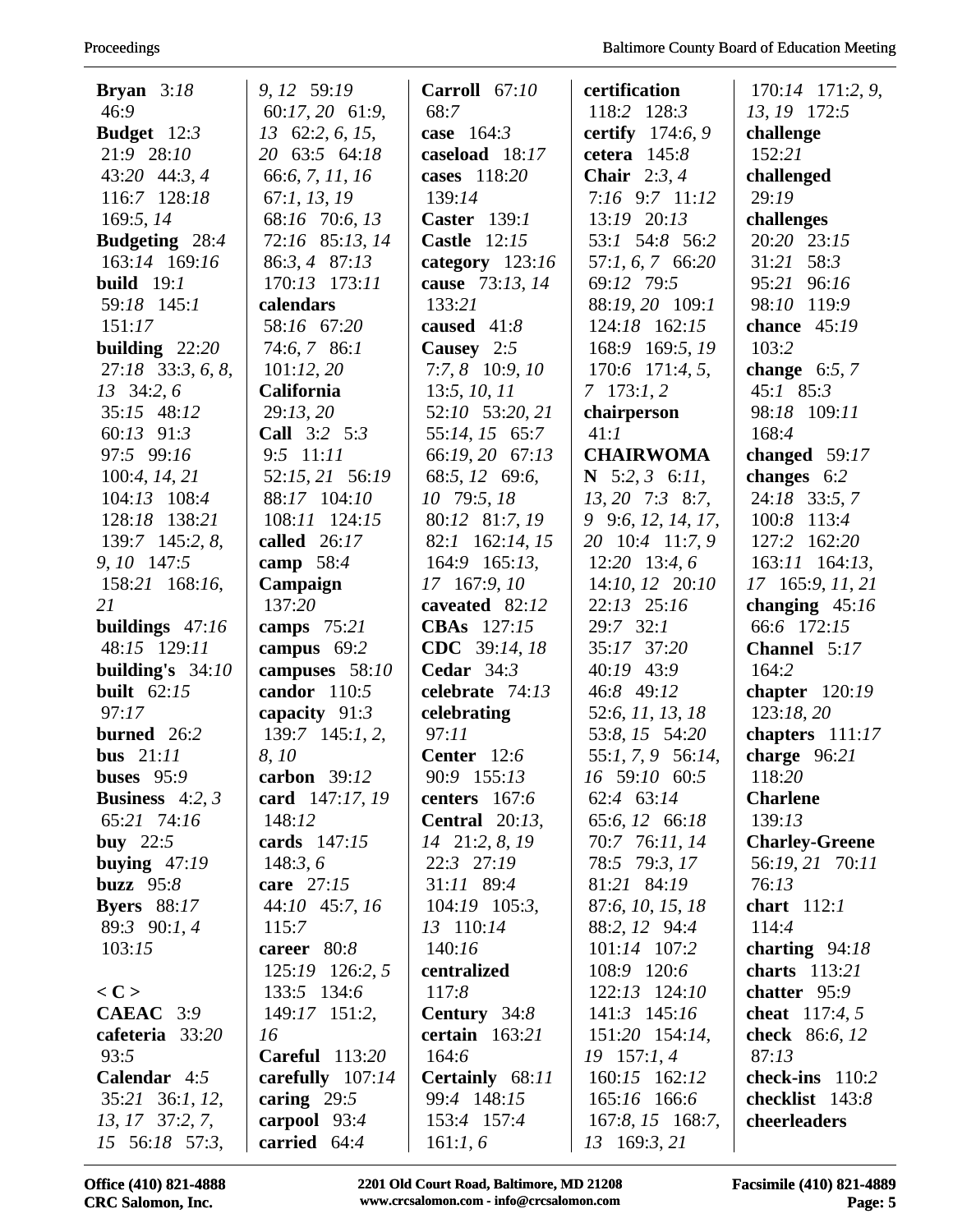| 101:2              | 82:4 124:5            | 111:19                | coming $67:6$         | 166:16 168:10,    |
|--------------------|-----------------------|-----------------------|-----------------------|-------------------|
| Cheryl 2:12        | clarifying $124:8$    | <b>COGIC</b> 102:8    | 74:5 81:6 84:7        | 16 169:1, 6, 14   |
| chief 114:5, 6     | clarity $123:4$       | cohort 100:18         | $87:13$ 151:1         | 170:4, 7, 11      |
| 121:21             | 148:11                | 151:7 155:16          | 163:4, 8 164:17       | 171:5 172:7, 18   |
| child 29:17        | class $92:12$         | cohorts $97:15$       | 170:7                 | committees        |
| 40:18 85:3         | classes $20:3$        | 150:4, 12 154:8       | commemorating         | 67:19 160:18,     |
| 96:8               | 26:18, 19 27:7        | 156:6                 | 76:17                 | 20 162:1, 8       |
| childcare 58:3     | 62:7,10               | co-led 112:4, 11      | commend 103:9         | committee's       |
| 60:8               | <b>Classification</b> | Colgate $157:13$      | commended             | 60:15 67:13       |
| children 30:2,     | 11:17,21              | collaborating         | 93:14                 | 169:11            |
| $11, 12, 16$ 31:2, | classify $122:20$     | 22:20 115:15          | <b>Comment</b> 3:7    | common 33:21      |
| $3, 15$ $32:11$    | classroom 25:2        | collaboration         | 14:13, 21 15:20       | 99:5 127:4        |
| 39:19 40:17        | 49:18 58:11           | 97:18 101:12,         | 25:17 52:7            | 155:11            |
| 50:9 51:10         | 95:9 100:15, 19       | 20 116:1 167:5        | 87:21 150:21          | communication     |
| 58:5 80:7 82:5     | 134:20 160:7,         | collaborative         | 173:12                | 21:19 110:21      |
| 83:2 96:2, 14      | 10                    | 100:5 110:20          | commenting            | 115:18, 19        |
| 108:1, 5 149:20    | clear $20:1$          | 135:21 140:5          | 16:14                 | 116:20            |
| 157:21 166:21      | 28:2 39:3             | 143:21                | comments              | communications    |
| children's 30:9    | 95:19 109:3           | collaboratively       | $16:17$ 17:1          | 22:1 73:3         |
| child's 167:20     | 116:8 118:14          | 109:18                | 67:4 75:13            | 116:2             |
| 168:3              | 143:15                | colleagues            | 78:6 79:7             | communities       |
| Chinese 22:6       | clearly $19:10$       | 26:15 94:12, 16       | 80:13 136:6           | 18:2 $24:1, 9$    |
| chip $93:3$        | 86:6 137:6            | collect 117:1         | 148:7, 12 161:6       | 79:9 103:20       |
| chipped $92:21$    | clerical 119:2        | 118:14                | 162:13                | 119:8             |
| choice 28:3        | clerks $20:4$         | collecting 165:5      | <b>Commission</b>     | community         |
| 152:3              | Climate $19:15$       | collective 8:20       | 32:7 47:10            | 14:15 32:7, 9     |
| chooses 58:15      | 109:18 114:19         | 109:19                | 48:10                 | 35:9, 14 38:3     |
| chose 42:20        | 115:2, 5 128:16       | collectively          | commissioner          | 46:13, 20, 21     |
| 44:12 57:13        | 139:21 145:7          | 22:21 69:16           | 32:6, 17              | 48:17 49:8        |
| 98:14 133:1        | clock $16:8$          | 97:13                 | commitment            | 51:7, 11 58:18    |
| 152:5              | close $62:8$          | College 47:6          | 20:6 93:21            | 79:21 89:4, 5     |
| Christian $2:14$   | 71:19 84:7            | 80:8 83:10            | 125:7 128:10          | 93:14 102:5, 16   |
| Christina 89:3     | 133:12                | 125:11, 12, 18        | 133:13                | 103:14 104:3      |
| 103:14             | Closed 4:2            | $126:1, 5$ 133:5      | commitments           | $106:1, 13$ 108:6 |
| churches 102:7     | $8:12$ $9:1$ $15:4$   | 134:6 138:20          | 125:11                | 109:10 118:15     |
| <b>CIP</b> 33:17   | 52:20 53:4, 10        | $149:17$ 151:2,       | committed             | 124:20 159:4      |
| circle 148:10      | 74:7 146:13           | 16, 17                | 110:9 133:4           | 167:3             |
| circumstances      | <b>closest</b> 152:9  | <b>COMAR</b> 59:17    | <b>Committee</b>      | comparable        |
| 24:17              | closing $79:2$        | 78:15                 | $4:10$ $23:1, 3, 4$ , | 153:3             |
| circumvented       | 102:3 136:6           | <b>Comcast</b> $5:16$ | 6, 7, 36:1, 12        | compare $42:17$   |
| 45:17              | closure $59:14$       | come 31:19            | 57:9, 13, 18          | 118:12 136:19     |
| citizen $32:11$    | 62:11 63:6            | $32:9$ 59:5 60:1,     | 58:2, 7, 15 59:4,     | 153:5             |
| 39:21              | 71:21                 | 12 68:19 76:19        | 20 60:7 61:12         | compared          |
| citizens $14:17$   | closures $63:10$      | 77:3, 9 98:20         | 64:10, 17, 19         | 38:13 41:20       |
| City $66:1$        | 129:18 130:19         | $103:1, 3$ 153:11     | 66:11 67:1, 2         | 128:4 132:19      |
| claims $41:21$     | <b>clothes</b> 102:12 | $154:20$ $161:1$      | 73:17 75:13           | compares $77:19$  |
| clarification      | coach 104:6, 11       | 173:5                 | 81:16 86:4            | comparing         |
| 63:13              | coaching $103:20$     | <b>comes</b> 25:6     | 88:8 114:14           | 150:3, 10 156:7   |
| clarify $78:7$     | co-facilitate         | 146:10                | 136:14 142:6, 9       |                   |
|                    |                       |                       | $143:13$ 161:2, 7     |                   |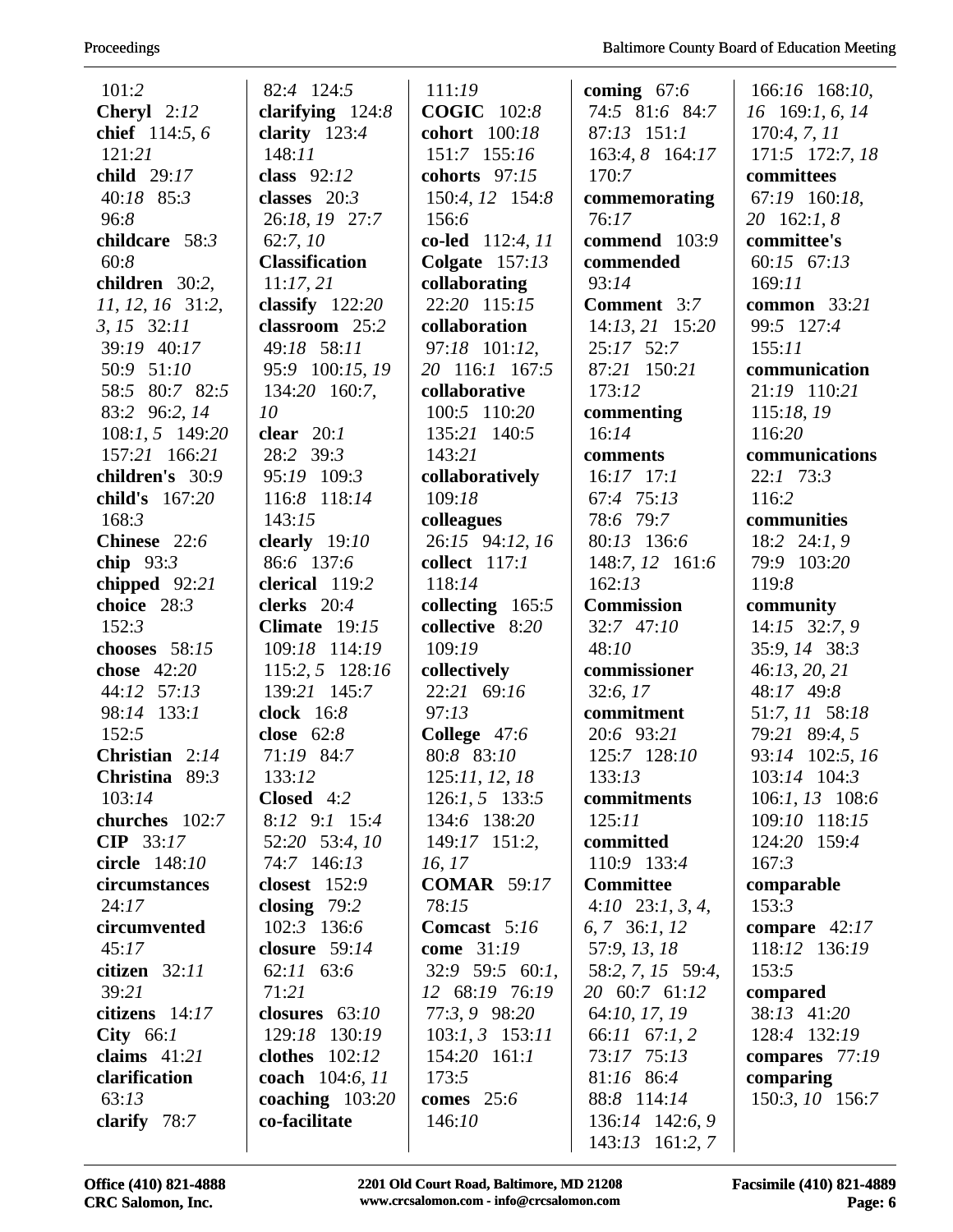| comparison        | <b>Conclusion</b>      | consistency           | continuously       | Council $20:14$ , |
|-------------------|------------------------|-----------------------|--------------------|-------------------|
| 68:1 152:18       | 39:20                  | 36:16 50:13           | 51:1               | 15 22:18 24:10    |
| 153:12, 15        | conditions 66:3        | 58:17 67:6            | contract 44:9      | 166:14 172:14     |
| Compass $12:13$   | 92:11 109:19           | consistency's         | 119:4              | councils $112:15$ |
| 125:1, 7, 10, 14  | conduct $5:18$         | 85:6                  | contracted         | 158:19            |
| 129:7, 15, 21     | 8:20 14:20             | consistent 50:16      | 117:11             | counsel 20:2      |
| 133:10 137:8      | 16:5 90:17             | constantly            | contracting        | 104:11 174:9      |
| 156:4 166:2       | 116:16 117:19          | 19:16 84:13           | 39:8               | counseling        |
| compensated       | 136:15                 | 151:13                | contracts          | 18:21 19:13       |
| 26:5              | conducting             | constituency          | 168:16,21          | counselor         |
| compensation      | 113:9                  | 81:17                 | contrast 61:6      | 18:16 19:5, 9     |
| $8:15$ 43:4 45:3  | confirm $53:7$         | constituents          | contribute         | counselors        |
| 116:17 119:3      | 55:4 68:9 69:9         | 168:2                 | $34:10$ $35:1$     | $17:21$ 18:6, 9,  |
| competitions      | 81:2                   | constituted 43:3      | contributing       | 15, 18 19:6, 12,  |
| 79:19 80:2        | confusion 19:4         | constitutional        | 46:14              | 15, 20 20:2       |
| 81:9              | <b>Congratulations</b> | 40:11                 | control 38:2       | counted 77:21     |
| competitive       | 12:6,19                | construction          | controversy        | counting $77:5$   |
| 117:17            | connection             | 49:3 172:3, 4         | 33:2               | country $83:5$    |
| complement        | 51:11 86:11            | consult 66:12         | convened 57:10     | <b>COUNTY</b> 1:2 |
| 128:20            | 102:13                 | consultation          | 63:17 73:16        | 5:5, 9 12:2       |
| complete 25:3     | Connelly 125:2         | 32:16                 | convening 111:9    | $16:1, 15$ 22:17  |
| 73:9, 10 82:18    | 126:6, 9 128:8         | contact 118:19        | conversation       | 23:14 24:6        |
| 132:14 153:9      | 130:20 131:2           | 119:5                 | 60:3 61:18         | 25:12 32:5, 6,    |
| completed         | 133:10 149:8,          | contacting            | 107:9 121:7        | 21 40:5 41:12,    |
| 35:12 123:5       | 21 152:8, 21           | 82:10                 | 142:14 160:1       | 16 42:6 43:16,    |
| 129:18 130:18     | 153:21 155:10,         | contained 41:18       | 164:5 171:17       | 18, 19 44:3, 14   |
| 132:3 150:5       | 21 156:19              | contaminants          | conversations      | 46:7 47:3, 13,    |
| completely 73:9   | conscious 92:13        | 39:11                 | 70:4 84:3          | 14, 15 48:4, 7    |
| completion        | consensus              | contaminated          | 98:21 99:17        | 51:19 68:8        |
| 117:1             | 35:14 48:16            | 39:9                  | 115:3              | 69:7 98:1         |
| compliance $27:1$ | 59:5 67:6              | <b>content</b> 127:8, | cope $19:1$        | 109:8, 13 174:2,  |
| compliant 29:18   | consent 9:9            | 20                    | core 90:6          | 5                 |
| comply 138:14     | 40:2,16                | context $148:8$       | 134:16 136:1       | county's $42:3$   |
| component         | consider 6:9           | continue              | 140:9 143:21       | countywide        |
| 134:7             | 8:21 57:11             | 106:18 113:15         | 144:6, 12 145:2,   | 25:8 79:13, 16    |
| comprehensive     | 64:10, 19              | 116:16 117:14         | 9, 15 157:16       | couple $160:21$   |
| 48:5 49:5 96:2    | <b>Consideration</b>   | 135:7 161:19          | <b>Coronavirus</b> | course 15:12      |
| 101:6 110:19      | $3:4$ 6:1 55:3         | Continued 4:1         | 38:20              | 70:20 94:18       |
| 115:1, 10 129:2   | 57:15 68:3             | 97:1 120:4            | correct 7:2        | 112:2 116:4       |
| 133:20            | considerations         | 135:20 140:19         | $30:2$ 63:4, 11    | 126:19 127:8      |
| comprised 78:1    | 57:19                  | continues $102:4$     | 65:18, 19 66:15    | 131:17,20         |
| concern $23:21$   | considered             | 119:16                | $146:11$ $154:11$  | 132:2, 8, 12, 18  |
| 47:11 104:10      | 44:7 63:20             | continuing            | correctly $69:14$  | 138:20 149:7,     |
| 118:13            | 67:9, 11 80:3          | 119:2                 | correlate 155:7    | $12$ 150:6 154:1, |
| concerns 14:18    | 81:14                  | continuos 125:8       | correlating        | 2 163:12          |
| 58:2 96:6         | considering            | continuous            | 156:10             | courses $132:1$   |
| 116:13 118:3      | 123:8                  | 50:16 133:13          | cost $110:10$      | 133:3 152:6       |
| conclude 16:9     | consist 112:13         | 134:3 135:16,         | 111:4              | covenants $47:20$ |
| concludes $52:7$  |                        | 18 138:11             | costs $41:21$      | coverages $42:18$ |
| 59:8              |                        | 140:7                 | 42:17              |                   |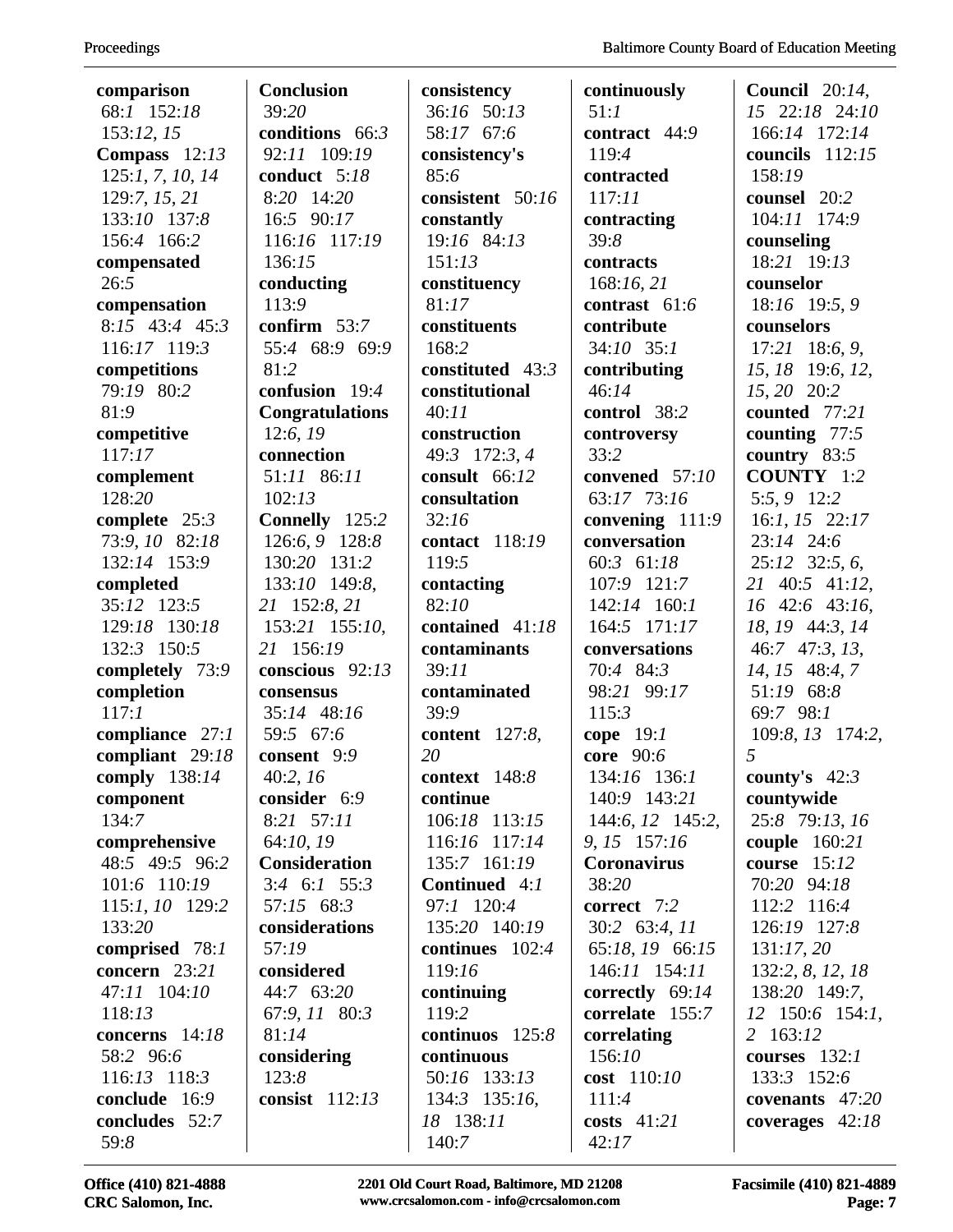| covering $20:3$    | 79:19               | 118:12, 15             | 94:19 96:14        | deficiencies        |
|--------------------|---------------------|------------------------|--------------------|---------------------|
| coverings 38:15    | cultivating $24:8$  | 119:17 125:5           | 98:4, 6 103:1      | 36:2 120:11         |
| <b>COVID</b> 129:6 | cultural $97:19$    | 127:6 128:7, 17        | 106:8 108:3        | define 99:9         |
| COVID-19           | culture 138:12      | $129:1, 4$ 130:5,      | 168:17 174:13      | defined 99:3        |
| 24:14 39:15        | 139:21              | 15 131:8, 12, 15       | Dayana $3:12$      | definitely          |
| 129:18 130:18,     | curiosity 89:16     | 135:3, 4, 14, 18       | 29:8               | 119:12              |
| 19                 | curious $59:12$     | 136:11, 16, 18,        | daycare 167:5      | definitive 38:5     |
| <b>COVID-safe</b>  | current 32:12       | 19 137:20              | days 18:20         | degree $47:4$       |
| 23:17              | 47:2 109:16         | 138:1, 2, 4, 10,       | $37:3$ $50:3$      | delayed $45:3$      |
| coworker 26:6      | 114:2, 11 118:8     | 13 140:12              | 59:14, 18 60:16    | delaying 35:6       |
| coworkers          | 130:3 137:2         | 142:2, 4, 5, 14        | 62:16, 19 63:6     | 58:7                |
| $27:13$ $28:5$     | 146:21 152:17       | 143:7, 16, 17          | 71:12 72:13        | delegate $32:8$     |
| Cox 122:17         | currently 48:21     | 146:9, 12, 13, 16,     | 73:8, 11, 12, 16,  | delegation 19:5     |
| craft $23:17$      | 49:19 115:20        | 20 147:7               | 21 74:11, 20, 21   | deliberately        |
| crafting $98:16$   | 172:2               | 149:16, 21             | 77:4, 8, 11, 19,   | 133:1               |
| 115:9              | curriculum          | 150:7, 10, 15          | 21 78:10 96:17     | <b>delist</b> 32:18 |
| create $51:16$     | 91:15 92:8          | 151:5, 6, 14, 18       | day-to-day         | deliver 27:20       |
| 95:20 109:18       | 93:9 127:9          | 152:9, 17 153:1,       | 30:21 119:16       | 119:10              |
| $115:1$ 116:3      | 130:6 131:8         | 2, 6, 18 155:13        | dealing $106:7$    | demands 37:2        |
| 118:2              | 132:5 136:2         | 157:8 158:16           | Deborah 20:19      | demographic         |
| created 18:7       | 139:6 142:6         | 159:8, 12, 15          | decade $49:16$     | 128:17              |
| 91:11 101:4        | 145:7 160:4, 5      | 160:13 172:16          | 138:1              | demolish 48:11      |
| 114:12 119:9       | 161:2 165:19        | data-driven            | <b>December</b>    | demotion 8:15       |
| 145:12             | 171:4,5             | 138:17                 | 127:2, 12          | <b>Demski</b> 20:19 |
| creates $51:15$    | curriculum-         | <b>date</b> $9:3$ 64:3 | 131:11 153:10      | Denmyer 139:5       |
| creating $76:17$   | <b>based</b> 127:15 | 65:1 69:3              | decided $70:3$     | <b>Department</b>   |
| 92:10 97:12        | customer $115:4$    | 70:21 85:15            | decision $42:14$   | 19:13 26:6          |
| 116:19             | 117:10              | 87:11 171:8            | 64:13 65:18, 20    | 29:13 59:13         |
| creation 114:4     | cuts $121:4$        | dated $41:6$           | 71:2, 19 72:1      | 68:18 123:8, 10,    |
| Creator 39:21      | cycles $116:7$      | dates $62:12$          | 74:3, 5, 19 75:2   | 12 124:1            |
| credit 151:17      |                     | <b>David</b> 11:19     | 85:19 138:17       | 126:11 139:17       |
| 154:12             | $<$ D $>$           | day 18:13 26:2         | decisions 28:6     | dependent           |
| Creek 157:12       | $D-1$ 10:1          | $27:16$ 31:4, 5, 6     | 65:17 67:14        | 28:21               |
| crises 27:10, 12,  | $D-3$ 10:1          | 37:6, 8, 11 50:2       | 138:15             | depiction $34:5$    |
| 14                 | damages $40:15$     | 57:14, 16, 19          | declined 37:9      | deployed 97:6       |
| crisis $26:12$     | dangerous           | 58:8, 20 59:1, 4,      | dedicate 28:17     | depression 27:5     |
| critical 96:4      | 39:13               | $7\,60:19,21$          | dedicated          | deputy $114:4$      |
| 107:8 109:11       | dashboard           | 61:6, 10, 21           | 28:18 103:11       | describe 75:9       |
| 125:20 126:3       | 116:19 128:6,       | 62:6, 7, 8, 10         | 110:17 118:3       | 98:6 164:12         |
| 133:3 144:17       | 11, 14 129:5        | 63:9, 18 64:3,         | deep 51:6, 11      | describing          |
| 168:3              | 143:15 146:20       | 14 68:8 69:21          | 157:12             | 148:6               |
| cross-divisional   | dashboards          | 70:13, 18 71:17,       | deeper $95:13$     | descriptions        |
| 133:7              | 129:8               | 19, 21 73:10           | default $43:7$     | 121:10              |
| crowded 27:2       | data $20:4$ 85:8    | 75:10, 11, 14, 17      | 45:8 46:1          | design $33:13$ ,    |
| 38:7               | $91:11, 13$ 96:1    | 76:4, 5 79:11          | defaulted 41:7     | 14, 19 36:13        |
| cry $98:20$        | 98:13 99:13         | 80:1 81:18             | <b>defer</b> 149:7 | $100:16$ 134:1      |
| <b>CTE</b> 82:10   | $100:1, 7$ 101:3,   | 83:5, 21 84:5          | deferences         | 168:20              |
| 128:2 151:16       | 10, 12, 19, 20      | 85:1, 2, 5, 9, 13,     | 36:14              | designated          |
| culminating        | 103:11 116:2,       | 14, 17 86:9, 14,       | deferred $43:3$    | 15:10               |
|                    | 19 117:1            | 18, 21 87:3            |                    |                     |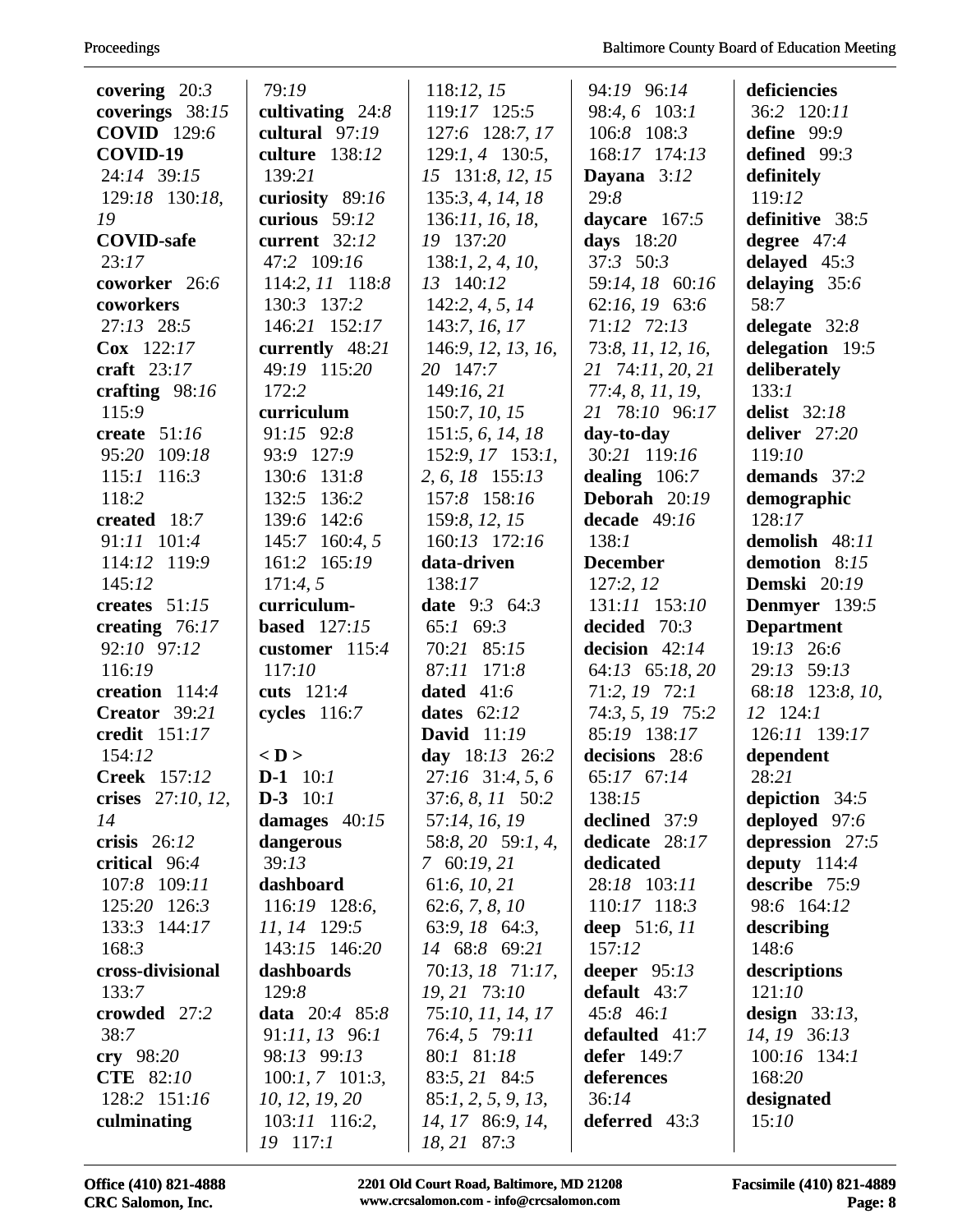| designation       | difference            | 20:4 92:14           | 144:4                          | 128:5, 8, 9                   |
|-------------------|-----------------------|----------------------|--------------------------------|-------------------------------|
| 33:3 34:19        | 124:9 140:1           | disclaimers 39:6     | divisions 111:11               | 131:2 133:6, 9                |
| 35:1              | 145:11 150:14,        | disclosures          | document                       | 136:6, 7, 8                   |
| designed 26:9     | 20 156:15             | 173:3                | 123:19                         | 141:21 142:7                  |
| 34:18 38:17       | 167:20                | discrepancy          | documents                      | 144:2, 19                     |
| 44:3 91:4         | differences 77:2      | 149:3, 19            | 43:14 64:9                     | 145:18,21                     |
| 161:18 162:8      | different 50:14       | discuss $8:13$       | doing $18:13$                  | 146:3, 6, 11                  |
| designing $34:16$ | 95:4 150:3, 9,        | 17:11 59:21          | 21:3 28:17                     | 147:1 148:4, 15               |
| 100:15            | 11 155:14, 20         | 86:2 147:2           | 29:4 31:5 83:7                 | 149:4 150:21                  |
| desire $164:1$    | 159:18, 19            | 172:1                | 98:8 107:7, 11                 | $151:21$ $152:1$ ,            |
| desired $112:16$  | 173:2                 | discussed 61:20      | 141:13,17                      | 14 153:14                     |
| 121:11 172:16     | differentiated        | 63:21 66:11          | 143:15 147:12                  | 154:9, 10 155:9               |
| despite 19:12     | 100:18 134:17         | 138:17 169:15,       | 151:15 153:6                   | 157:7 158:11                  |
| detail 88:10      | differently 98:9,     | 17                   | 158:5 161:12                   | 162:4, 16, 17                 |
| 111:8             | 18                    | discussing           | 163:18,21                      | 163:3, 16                     |
| detailed 113:15   | differs $66:3$        | 170:13               | 164:6 172:17                   | 164:18 167:13                 |
| details $114:16$  | difficult 118:11      | discussion $10:5$    | dollars $39:16$ .              | 171:14, 15                    |
| determination     | difficulties          | 13:6 53:16           | 19 41:14                       | <b>DRAA</b> 140:17            |
| 70:5              | 162:19                | 55:10 60:15          | donate $29:3$                  | 145:7                         |
| determine         | difficulty 21:20      | 107:4 141:4          | <b>door</b> 138:9              | drained $30:10$               |
| 43:17 73:18       | 22:1                  | 147:8 169:16         | doors $103:3$                  | draw 110:12                   |
| 80:14 81:3        | diligently 23:9       | discussions          | dovetail 164:10                | 142:14                        |
| 83:9 158:15       | dioxide $39:13$       | 67:5 136:13          | <b>Downtown</b>                | drill 136:15                  |
| develop $48:5$    | direct $18:21$        | 156:1                | 102:8                          | 162:9                         |
| 90:21 117:5       | $114:1, 3$ $121:18$   | dismayed $34:12$     | Dr $3:9, 14$ 6:2,              | drive $134:1$                 |
| developed 44:5    | directive 148:16      | display $143:7$      | 4 8:2, 3 11:2, 3,              | 138:15                        |
| 156:5             | directly 90:20        | 146:7 147:9          | 11, 12 12:21                   | driven $103:12$               |
| developing        | 102:17 115:6          | displayed 131:8      | $14:5, 6$ 20:1, 12,            | droplets 38:11                |
| 68:4 97:15        | 121:12 161:11         | displays $129:19$    | 13 35:19 54:15,                | dropped $162:1$               |
| 100:20 117:4      | Director $11:15$      | 130:5 132:7          | 16 56:9, 10                    | <b>DSSA</b> 93:2              |
| 125:16 138:18     | 12:10, 12, 14, 16     | dispute 16:2         | $57:1, 7$ 60:5, 6              | dual 138:20                   |
| 144:10, 17        | 111:18,19             | disrupts $16:5$      | $61:11$ $62:3$                 | due $41:13$ 58:4              |
| 159:4             | 112:5, 12             | distinctive $34:1$ , | 69:12 70:8                     | 127:2                         |
| development       | 115:19 125:3, 5       | $\overline{4}$       | 79:6 83:3, 12                  | Dulaney 46:15                 |
| $60:21$ 61:2, 6,  | directors 17:9        | distracted 120:3     | 87:11, 12 88:17,               | Dundalk $157:13$              |
| 10 72:18, 20      | 69:16 103:19,         | district $29:19$     | 18, 19, 20 89:5                | <b>Duque</b> $36:5, 8$        |
| 73:1, 11, 21      | 21 104:14             | 139:4 145:6          | 90:4 91:19                     | 37:9, 13, 17                  |
| 74:3, 11, 21      | 106:14 111:2          | districts $67:7,9$   | 92:1 94:3                      | 56:20 57:5, 6                 |
| 78:10 86:2        | disadvantageous       | 113:19               | 97:21 99:10                    | 59:12, 16 60:1,               |
| $101:4$ $111:1$   | 58:9                  | diversity $23:3$     | 102:17,18                      | 18 61:16 62:5,                |
| 115:17 130:6      | disadvantages         | 97:19                | 103:8, 15                      | $14, 20$ 63:4, $11,$          |
| 131:9 140:9, 11   | 76:8                  | divided $120:3$      | $104:19$ $105:3, 6$ ,          | 16 64:12 65:3,                |
| 161:4 165:20      | disaggregate          | Division $19:14$     | 9 108:3, 12, 13                | 14, 19 66:9, 21               |
| devices $72:7$    | 142:2,4               | 90:6, 11 91:10       | 120:7, 9, 15                   | $67:11, 15$ $68:11,$          |
| diagnose $91:13$  | disappeared           | 92:2 111:15, 16,     | 121:8, 15, 19                  | 17 69:8 70:3,                 |
| dialogue $109:17$ | 141:7                 | 18, 21 112:4, 6,     | 122:4, 7, 9, 14,               | $11 \quad 71:1, 8, 15$        |
| Dickens 21:18     | disappointed<br>48:18 | 11, 18, 20 113:7     | 17, 19 123:12,                 | 73:14 75:3, 12                |
| <b>DiDonato</b>   |                       | 114:20 121:17        | 17 124:3, 5, 12,               | 76:13, 21 77:13               |
| 104:16            | discipline $8:15$     | 124:2 140:17         | 15, 16, 17, 19<br>125:4 126:10 | 80:12 81:15<br>82:4, 9 84:10, |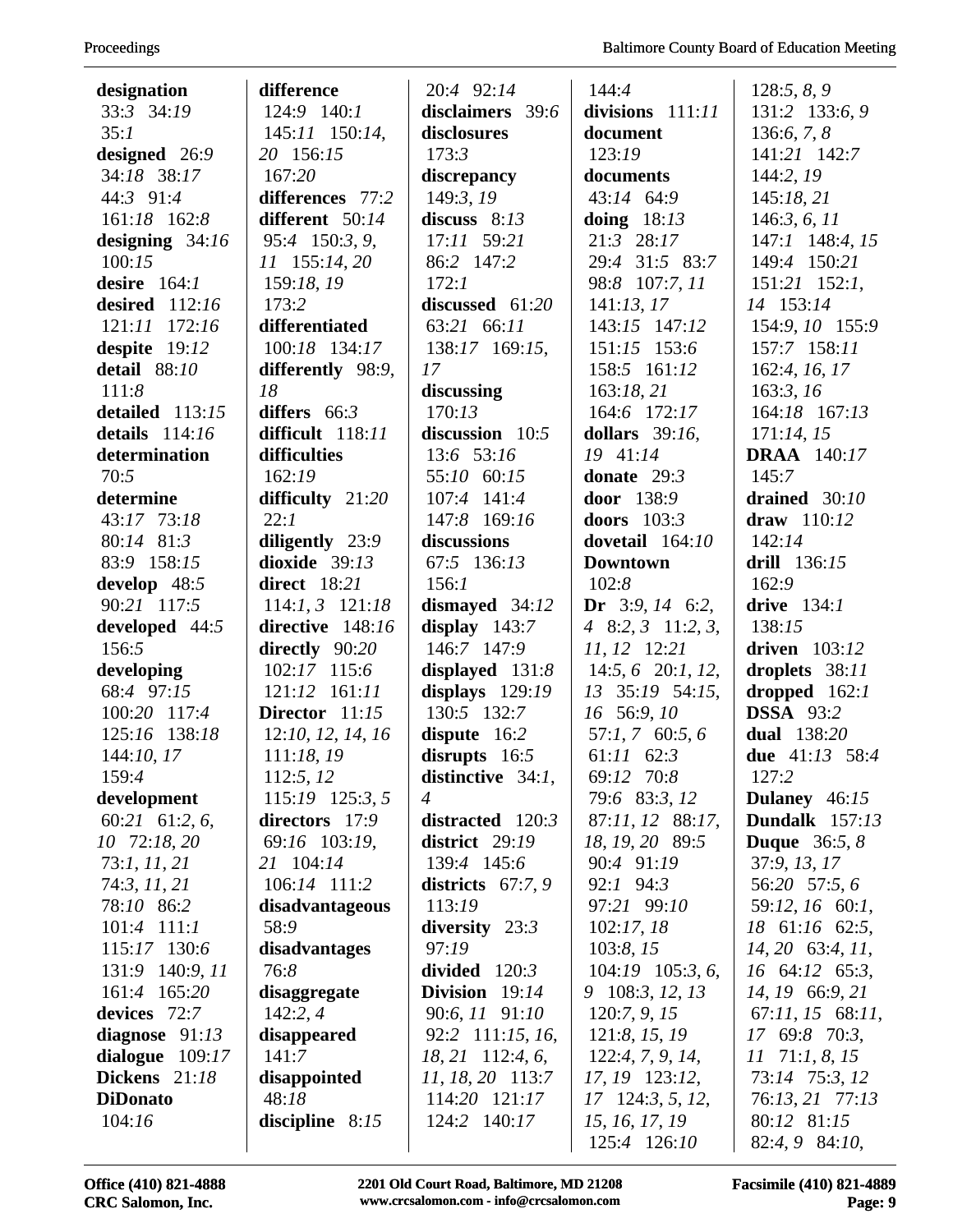| 20 85:10 86:15,   | <b>Educational</b>  | <b>ELA</b> 126:15  | encouraged       | <b>Equal</b> 35:20    |
|-------------------|---------------------|--------------------|------------------|-----------------------|
| 20 87:12, 16, 20  | 20:14, 15 31:16     | 130:7 131:9        | 51:4             | 36:18, 21 37:1,       |
| 88:4, 9 170:12    | 43:19 90:9          | 136:2 148:21       | encouragement    | $\overline{4}$        |
| duration $113:13$ | 100:10              | 149:2 150:4, 8     | 50:17            | equality 35:20        |
| duties $18:14$    | <b>Education's</b>  | elderly $43:6$     | endeavors 79:13  | 37:18                 |
| 19:11 173:2       | 123:9               | elected 17:1       | ends 26:4        | equals $37:1, 2$      |
| <b>duty</b> 18:10 | educator 49:18      | elections 173:4    | 77:14, 16, 17    | 155:5                 |
|                   | 73:5 84:8, 9        | electronic 15:8    | energy $100:14$  | equipped 72:6         |
| E >               | educators           | element 50:18      | engage $119:14$  | equitable 66:2        |
| E-1 $13:2$        | $17:18$ 26:1        | <b>Elementary</b>  | 133:20 134:2     | 77:7 134:4            |
| eager $19:21$     | 29:15 30:18         | $17:8$ 48:7 49:1,  | 144:7            | equity $23:3$         |
| Earlier 8:11      | 41:4 42:20          | 17, 20 50:9        | engaged $72:13$  | 51:17 74:8            |
| 47:9 53:4 55:2    | 50:1, 14 73:4       | 89:7 92:14         | 79:13 110:1      | 79:8 93:21            |
| 61:12 62:21       | 95:7                | 94:8 103:10        | engagement       | 96:18 99:15, 20       |
| 65:2 76:3         | effect 85:17        | 104:17,20          | 35:14 96:7       | 111:17 139:19         |
| 77:14, 16, 17     | effective 39:4      | 105:4, 7, 10, 16   | 115:11 120:5     | 172:7, 10, 11, 13     |
| 107:9 170:13      | 110:15              | $106:9$ 129:1, 3   | engaging $20:21$ | <b>ERC</b> 114:13     |
| early 58:6, 10    | effectiveness       | 139:4, 11, 12      | 111:9 116:10     | <b>Eric</b> 105:16    |
| 62:9 69:2         | 114:21 115:6        | 157:12 168:19      | English 29:12    | 125:4 128:5           |
| 71:20 96:10       | 116:1               | elements 33:7      | 131:21 132:11    | Erin $2:7$            |
| 120:14 126:7,     | efficiencies        | 34:1, 10           | 154:3            | erode 115:6           |
| 17 127:3          | 117:12              | eligible $44:15$ , | enhanced 97:6    | <b>ESPDC</b> 17:12,   |
| 138:20 141:10,    | Efficiency 4:7      | 20                 | enhances         | 14                    |
| $12, 18$ 167:1    | 108:11 109:5        | email 16:17        | 115:18           | especially            |
| earn 154:12       | 110:11 114:18       | 22:11 68:6         | enjoyed 30:7     | 24:13 60:10           |
| earned 132:12,    | 115:16 119:15       | emailed 64:7       | enjoyment 96:9   | 107:6                 |
| 18                | 122:16 124:7        | emails $21:21$     | enrolled 126:19  | <b>ESPs</b> 26:19, 21 |
| earning $132:8$   | efficient 110:15    | embrace 138:13     | enrolling 138:19 | 28:4,5                |
| 133:2             | efficiently 5:18    | emergency          | enrollment       | essence 48:8          |
| ears 30:14        | <b>effort</b> 19:12 | 59:14 62:11        | 42:19 130:4      | 84:13                 |
| east 105:9, 16    | 35:21 81:8          | 63:5,10            | 138:20           | essential $125:17$    |
| easy 72:10        | 109:15 134:10       | <b>Emily</b> 139:1 | ensure 110:15    | establish $153:8$     |
| 96:16             | efforts $67:1$      | emotional          | 112:7 113:1, 3   | established           |
| echo 47:8         | 118:19 134:4        | 19:19 26:20        | 135:4            | 125:7                 |
| 171:16            | 140:5               | 27:21 92:11        | ensuring $20:6$  | establishing          |
| economic $39:15$  | Eid-al-Adha         | emotions 89:15     | enter $50:9$     | 156:2                 |
| <b>EDUCATION</b>  | $37:14$ 61:3        | empathy $23:16$    | entire $18:1$    | establishment         |
| 1:1 $5:4, 9, 13$  | Eid-al-Fitr         | emphasized         | 50:12            | 172:13                |
| 14:20 15:21       | 37:12 61:2          | 89:18              | entitled 137:21  | esteemed 94:5         |
| $16:15, 20$ 17:8  | 66:5                | employee 15:20     | 139:18           | et 145:8              |
| 22:4 31:3, 7, 14  | eight $114:1, 3$    | $16:14$ 41:5       | entity $41:8$    | evaluation 8:16       |
| 36:5, 14, 20      | 121:12,18           | employees 8:17     | entrance $34:3$  | 36:10                 |
| 42:13 43:15, 16   | 131:3, 13, 17       | 40:5 44:15, 18,    | entry 20:4 87:1  | Evans $3:13$          |
| 44:14 57:2        | 148:19 153:13       | 20 45:15           | environment      | $32:2, 3, 4$ 47:9     |
| 59:14 66:2        | eighth $132:17$     | employment         | 38:17, 19        | evening $5:2$ , 19    |
| 98:18 114:8       | either 34:16        | 8:14 42:21         | 114:19 118:10    | 8:11 9:6 17:6         |
| 126:12 136:10     | 68:19 78:14         | 80:21              | environmental    | 20:12 22:15           |
| 138:1, 3, 12      | 84:17 142:8         | encounter 24:11    | 23:3 24:18       | 25:14 29:9            |
| 139:18 141:10     | either/or $28:3$    | encourage          | 25:2             | 32:3 46:10            |
| 166:13 172:11     |                     | $15:16$ 16:1       |                  | 49:14 52:4            |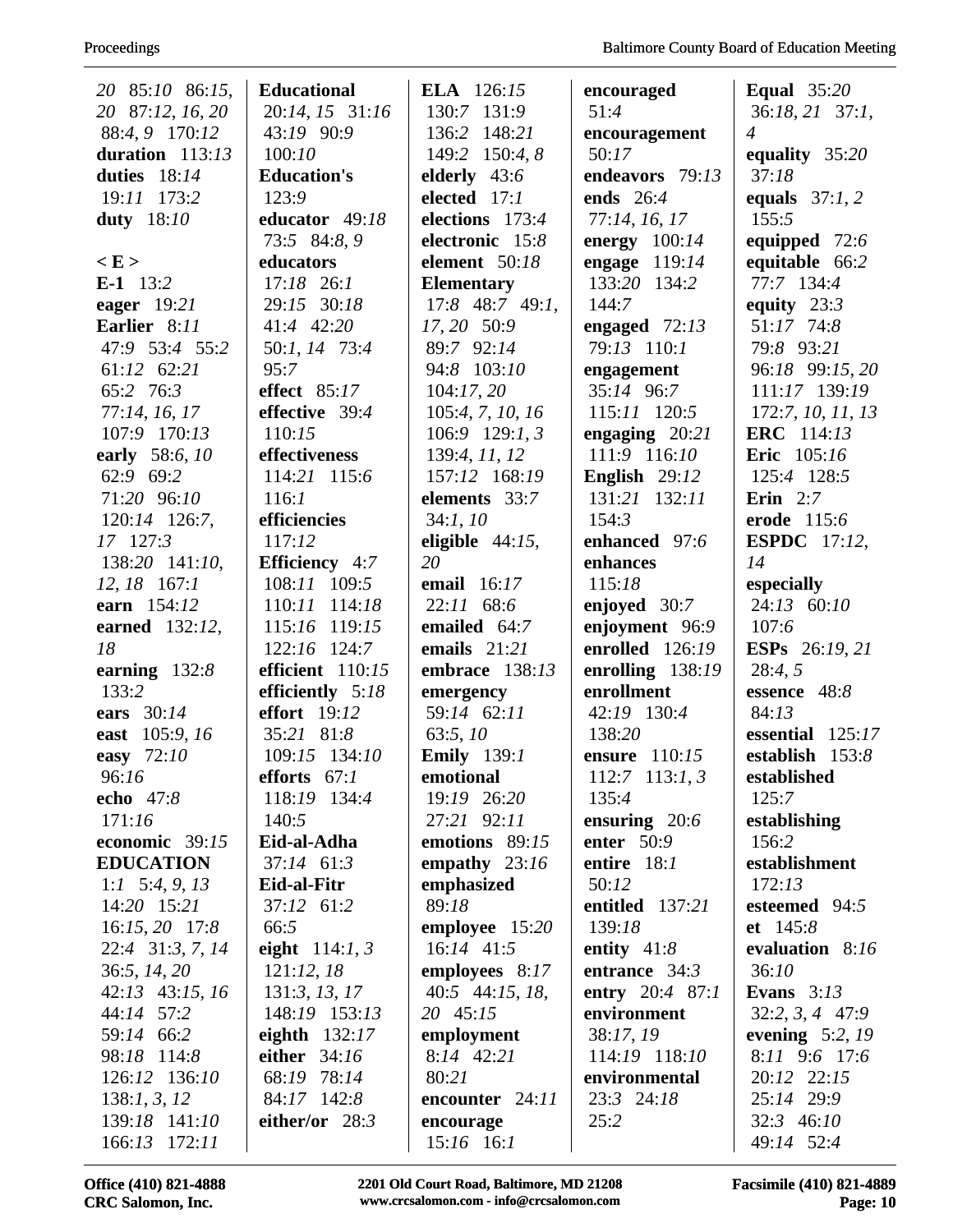| $53:3, 5$ $55:3$ | $106:14$ 111:2,      | explore $21:14$     | families 18:1         | fill $17:16$         |
|------------------|----------------------|---------------------|-----------------------|----------------------|
| 56:21 57:3,6     | 18, 19 112:5, 12     | $116:16$ 117:7,     | 51:12 58:2            | 114:15 121:14        |
| 72:2 88:19, 21   | 125:3, 4 152:2       | 11, 20 118:15       | 59:1 60:10            | filling $120:13$     |
| 89:3, 18 90:5    | 162:5                | exposure 80:9       | 74:13 75:18           | filter $38:21$       |
| 92:1 94:4, 21    | executive-           | <b>extend</b> 73:12 | 76:5 89:14            | final $64:8$         |
| 108:21 109:1     | appointed 32:5       | 76:7                | 92:9 93:13            | finance $44:3$       |
| 124:17 128:9     | exhausted 26:1       | extended 70:17      | 109:13 115:3          | 123:18               |
| 158:12           | 30:10                | 71:5 88:6           | 116:12 118:16         | financial 21:11      |
| evening's $15:5$ | exhaustive           | 92:13               | 166:21                | 114:6 173:3          |
| event $93:1$     | 143:1                | extending 76:9      | family $29:5$         | <b>find</b> $31:8,9$ |
| events $23:19$   | Exhibit 13:2         | extensive $60:3$    | 95:2 96:7             | 59:2 85:15           |
| 24:15 104:3      | <b>Exhibits</b> 10:1 | exterior 33:5       | far $42:6$ 132:9      | 164:21               |
| everybody 29:9   | exist 91:6           | 34:6, 21            | farm $80:21$          | finding $120:17$     |
| 31:20            | 144:9 167:4          | extols 45:18        | 81:1                  | findings $64:10$ ,   |
| evidence 36:8    | existed $64:15$      | eyes 106:5          | <b>Farsi</b> 22:7     | 20 120:19            |
| evident 103:21   | existing 16:2        |                     | fashion $161:15$      | 123:1                |
| exacerbated      | 33:10                | $\langle F \rangle$ | favor 57:16           | fingerprinting       |
| 24:14            | exists 38:5          | face 23:14          | 81:18                 | 117:21               |
| exact $69:3$     | 167:7                | 24:9 38:15          | fear 41:9 96:11       | FiOS $5:17$          |
| 123:20           | exit 43:7            | 96:12               | feasibility           | first $5:21$         |
| exactly 48:20    | exiting $154:8$      | faced $58:3$        | 34:14 35:2            | 11:19 17:2, 12       |
| 80:15            | expand $25:4$        | faces $18:3$        | feasible 35:5         | $23:1$ $25:17$       |
| examining $96:1$ | 80:9                 | 95:10               | Featherbed            | 37:6, 11 41:8        |
| example 50:9     | expanded 49:7        | facilitated 113:9   | 157:11                | 45:6 46:1, 17        |
| 118:8            | expectation          | facilities 91:17    | features $34:4, 7$ ,  | 71:14 87:15, 17,     |
| exams $128:3$    | 43:1 99:4            | 97:5 129:6          | 21                    | 18, 20 89:12, 13     |
| exceed 40:12     | expectations         | facing $20:20$      | February              | 91:20 92:2           |
| excellence       | 100:10               | 27:12, 13 119:7     | 129:19 130:3          | 97:14 98:4           |
| 96:19 97:11      | expected 147:18      | fact 42:5 43:5      | 131:4 163:5           | $102:15$ 103:1,      |
| 98:14, 16, 19    | expenditure          | 47:16 161:16        | federal 71:7          | 13 104:9 108:3       |
| 99:2, 6, 9       | 114:14               | factor $44:16$      | 76:17, 19             | 145:13 158:14        |
| 107:17 119:18    | expenditures         | <b>Fair</b> 79:20   | 126:10                | 164:21 170:4, 7      |
| 137:9 139:19     | 169:12               | 80:16 82:12         | feedback 69:20        | 171:7 172:19         |
| excellent 107:21 | expensive $35:4$     | fairly $139:8$      | 112:19 162:10         | fiscal $12:2$        |
| <b>Exchange</b>  | experience 12:4      | fairs 116:16        | 165:5, 8              | 42:2,9               |
| 102:15           | 31:16 32:15          | 117:15              | <b>feel</b> 99:19     | Fischer 3:18         |
| excited 93:16    | 36:11 83:6           | faith $72:19$       | 108:13 160:10         | 46:9,10              |
| 118:5 129:10     | 88:5 112:17          | 73:7                | feels $84:6$          | fitting $23:11$      |
| 170:5            | experienced          | fall 23:9, 17       | fellow $23:13$        | five $26:16$         |
| excitement       | 20:16 35:11          | 61:5, 7 68:20,      | 73:4 170:3            | $62:16$ $63:7$       |
| 89:15            | 89:14                | 21 77:15 126:7,     | <b>felt</b> 58:7 59:4 | 74:17 87:2           |
| exciting $23:11$ | experiences          | 13, 16, 17 127:3    | 75:13, 16 98:6        | $111:7$ 130:1, 15    |
| 172:17           | 100:15,17            | 130:8, 11           | fewer $15:12$         | 150:15 155:4         |
| excuse $40:18$   | expertise $110:17$   | 131:13 135:9        | field $47:5$          | 166:20, 21           |
| 79:16 101:14     | expired 16:11        | 138:7 141:17        | fifth $28:14$         | 167:6, 18            |
| 165:15           | explain $158:10$     | 146:4, 21 153:9,    | 50:11 93:8            | 168:17 171:16        |
| executive 22:21  | explanation          | 11 158:16           | 94:8                  | <b>fixed</b> 83:15   |
| $34:13$ 98:1     | 37:10                | falls $60:19$       | figure $30:19$        | flag $5:7$ 61:21     |
| 102:18 103:19,   |                      | $61:2, 3$ 123:8     | 31:7 77:6             |                      |
| 21 104:14        |                      | familiar 93:20      |                       |                      |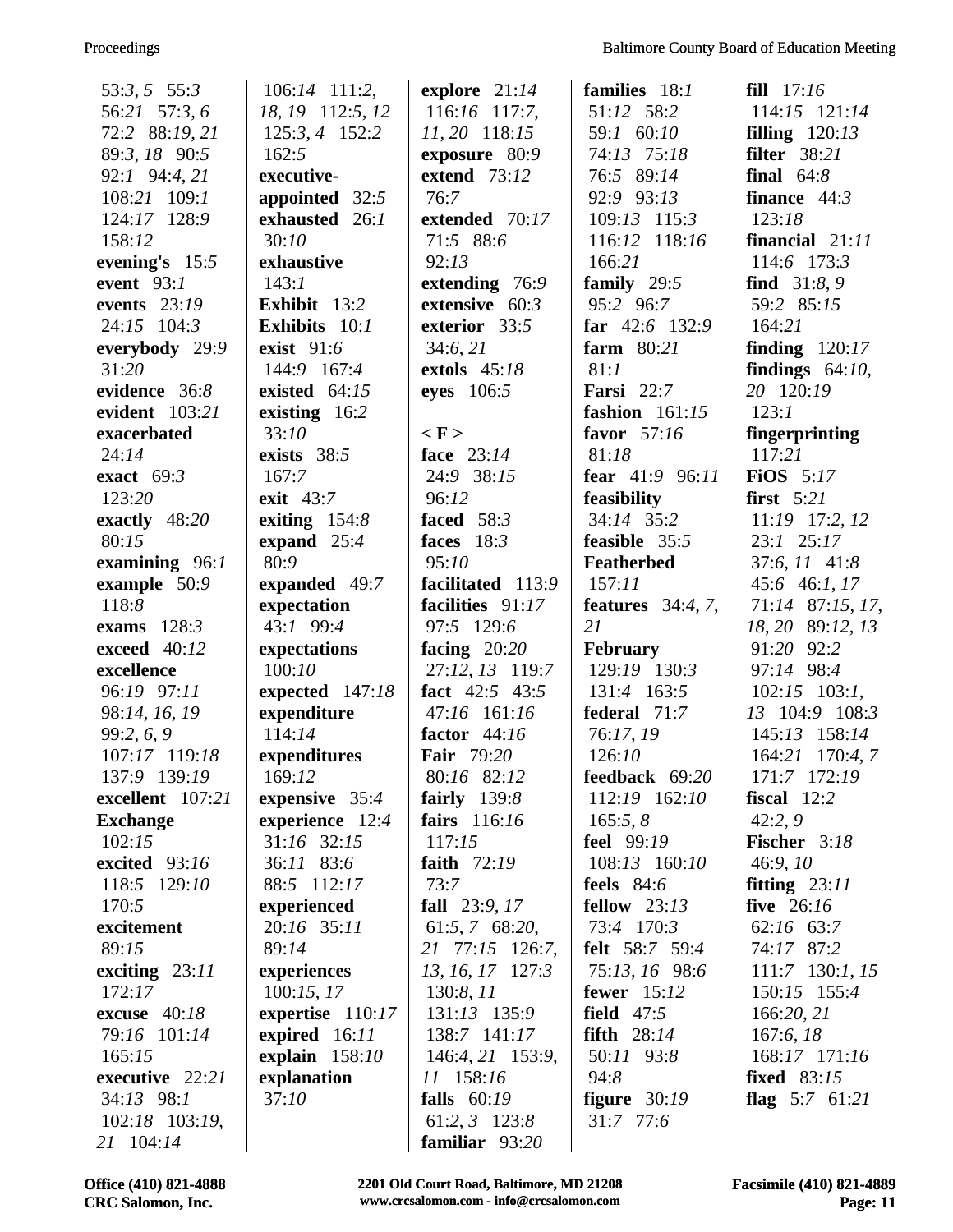| Flashlight                  | 48:6 49:1              | full-time 118:9     | give 18:3 27:6             | 29:9 32:3            |
|-----------------------------|------------------------|---------------------|----------------------------|----------------------|
| 137:21 138:10               | 83:18, 19              | fully 28:21         | 78:13 89:19                | 35:21 46:10          |
| 148:19 157:8                | forth 11:13            | function 50:5       | 123:19,20                  | 49:14 52:4           |
| flashlighting               | 30:21 57:3             | 134:4               | 151:3 159:10,              | 56:21 57:6           |
| 157:10                      | 126:3                  | fund $41:17$        | 13 172:6                   | 88:19 90:5           |
| flew $29:13$                | forthcoming            | 42:3,10             | given $39:15$              | 92:1 94:4            |
| fluctuates 69:5             | 42:19                  | funded $42:6$       | 40:12 122:20               | 102:8 108:15,        |
| fluid 136:18                | forum $15:19$          | funding $41:13$     | 129:17                     | 21 124:17            |
| focus 31:1, 14              | forums $127:5$         | funds $21:15, 17$   | gives $78:11$              | 128:9 148:4          |
| 118:17 119:19               | forward 23:8           | 49:3                | giving $37:17$             | 162:10 163:19,       |
| 125:15 135:17               | 25:2 89:1              | furloughed 28:8     | glean $82:10$              | 20 169:2, 10         |
| 137:8, 11                   | 109:3, 18              | furloughs           | global $45:16$             | Gounaris 139:3       |
| focused 30:20               | 122:17 129:11          | $17:13$ $52:2$      | 154:5                      | 160:2                |
| 100:20 110:10               | 135:15 153:4           | Further 35:5        | go $18:6$ 24:20            | Gover $6:14$         |
| 115:10 117:3                | fosters $51:17$        | 36:13 114:20        | 33:6 50:14                 | 7:5, 7, 9, 11, 13,   |
| 133:18 134:10               | <b>found</b> 9:2 39:2  | 134:19 174:9        | 52:9 61:18                 | 15, 17, 19, 21       |
| Folkoff 3:8                 | 99:2 100:4             | future 19:2         | 62:10 65:12                | $8:2, 4, 6, 8$ 10:7, |
| 17:4, 6, 7                  | 156:9                  | 58:16 59:6          | 66:12 71:15                | 9, 11, 13, 15, 17,   |
| folks $47:17$               | <b>Foundation</b>      | 75:7 109:7          | 82:19 85:17                | $19, 21$ 11:2, 4, 6, |
| 84:1, 11 108:19             | 21:14, 16              | 110:13 112:8        | 86:5 96:16                 | 8 13:8, 10, 12,      |
| follow 138:7                | 102:14                 | 113:3 117:18        | 107:14 108:18              | 14, 16, 18, 20       |
| followed $48:13$ ,          | foundational           | 119:21 133:13       | 123:1 145:17               | 14:1, 3, 5, 7, 9,    |
| 19                          | 160:6                  | 143:3 166:3, 16     | 152:11 153:7               | 11 53:16, 18, 20     |
| following $8:13$            | founders 91:11         |                     | 157:5 163:2                | 54:1, 3, 5, 7, 9,    |
| 9:9 11:13                   | fountains $34:3$       | $\langle G \rangle$ | 172:6                      | 11, 13, 15, 17, 19,  |
| 57:19 110:10                | four $12:1$            | $G-7$ 22:6          | goal 109:7                 | 21 55:11, 12, 14,    |
| 130:19                      | 18:14 36:2             | gain $21:15$        | 125:19 157:16              | 16, 18, 20, 56:1,    |
| follows 138:2               | 63:8 98:11, 15         | gains $35:7$        | goals $44:5$               | 3, 5, 7, 9, 11, 13,  |
| followup 14:19              | 123:18 155:3           | Gallery 12:16       | 125:8 133:18,              | 15                   |
| Food 11:15                  | <b>fours</b> 156:18    | gaps 91:5, 13       | 21 137:6, 11, 16           | government           |
| 12:10, 12, 14               | fraction 97:9          | 101:8 116:3         | 142:12, 18, 19             | $40:1$ $41:12$       |
| 24:19, 20 96:6              | framework              | 133:12              | 147:11 166:2               | governmental         |
| 102:7, 11                   | 134:11                 | <b>Gasparotti</b>   | 169:11                     | 40:14                |
| foolishness                 | frank $109:17$         | $1:21$ 174:4, 16    | goes $71:10$               | governor $64:2$ ,    |
| 30:15                       | <b>Franklin</b> 139:10 | gather $140:7$      | 107:10 108:5               | 16, 21               |
| football 68:21              | frankly $61:17$        | gauge 131:18        | 153:16 157:13              | governor's           |
| force 63:17, 19,            | 96:12                  | Gboyinde            | going $26:7$               | 58:21                |
| 20, 21 64:8, 11,            | <b>free</b> 18:10 27:3 | 115:20              | 27:18, 19 28:8,            | grade $50:11$        |
| 20                          | <b>freely</b> 99:16    | gender $142:5$      | 16, 20 31:17               | 93:10 101:5, 11,     |
| <b>forced</b> 19:16         | Friday $26:16$         | general $25:17$     | 91:19 107:18               | 19 118:10            |
| forecasts 72:2              | 37:12 71:5             | 40:9 50:5           | 142:6 146:2                | 126:18 127:19        |
| foregoing $174:6$           | friends 29:5           | 63:17               | 148:18 149:7               | 132:8, 12, 18        |
| forgot $153:17$             | front 108:4            | generating $42:2$   | $158:2, 4$ 161:4,          | $147:18$ 148:1,      |
| form $22:9$ 45:3            | 119:7 123:19           | George 57:5         | $10, 20, 21$ 162:1         | 20 149:12            |
| formal $80:18$              | 171:8                  | 103:15              | 165:11 166:3               | $150:5$ $151:10$ ,   |
| formative<br>127:13         | fueling 138:11         | getting $39:18$     | 167:13                     | 11 155:18            |
|                             | full $26:12, 13$       | 77:7 85:7           | Golden 139:12              | graders $118:9$      |
| former 30:9<br>$32:16$ 47:1 | 96:8 142:9, 15         | 92:10 161:15        | Good 5:2 9:6<br>17:6 20:12 | 132:17 149:2         |
|                             | 151:10 168:1           | gifted $172:14$     |                            | 150:5                |
|                             |                        | gifts $19:3$        | 22:15 28:16                |                      |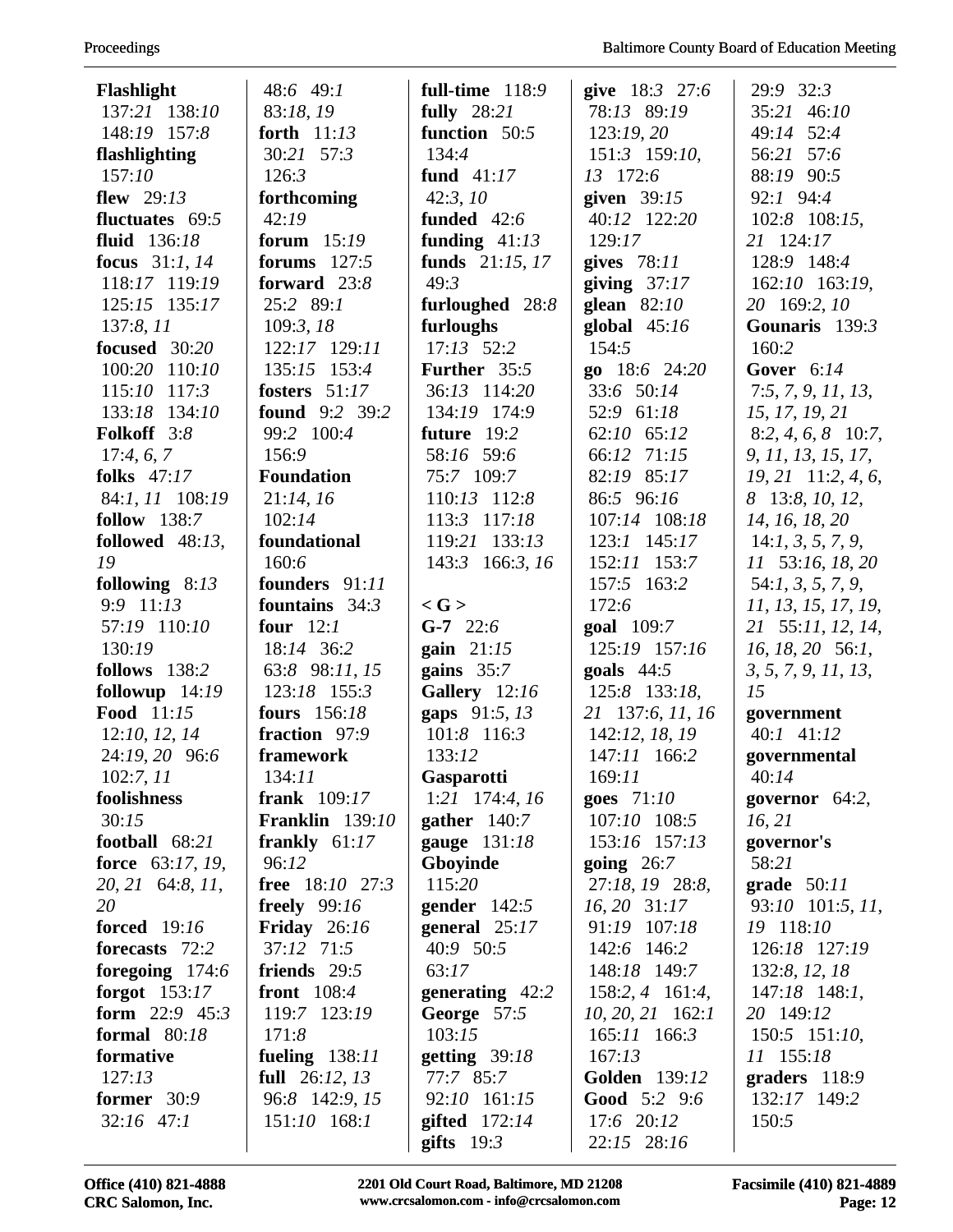| grades $130:1$        | 155:12, 15                    | 143:10 159:2       | 107:10                  | highlights             |
|-----------------------|-------------------------------|--------------------|-------------------------|------------------------|
| 131:3, 13, 16, 18,    | 156:2                         | 160:6              | hearts $103:3$          | 128:20                 |
| 20 132:3, 20          | groups $17:3, 4$              | happens 26:17      | <b>Heather</b> 139:5    | highly $44:17$         |
| 149:7 150:9           | 99:15 100:20                  | 83:4, 20 84:5      | heavily $100:20$        | <b>Hightower</b>       |
| 152:6 153:12          | 101:7 111:10                  | 143:4 153:19       | <b>Heidi</b> 105:3      | 20:19                  |
| grading $132:3$       | 112:15 120:16                 | happily 89:9       | held 5:14               | Hillary 3:19           |
| $163:1$ $164:10$ ,    | 150:10                        | happiness 40:4     | 40:15 99:8              | 49:13, 15              |
| 20 165:4, 19          | growing $80:10$               | happy $59:9$       | 173:9, 11               | hinges $116:7$         |
| graduate $32:13$      | growth $125:8$                | 77:9 88:21         | <b>Hello</b> 25:19      | hire 29:17             |
| 125:18                | 127:20 129:16                 | 122:5 142:8        | 43:11                   | hiring $114:9$ ,       |
| graduated             | 134:4, 19 148:2               | 145:13 159:11      | <b>help</b> 18:7, 19    | 10 119:4               |
| 86:10                 | 153:10                        | <b>hard</b> 22:20  | 19:2 20:7, 8            | 139:14, 15             |
| graduating $47:6$     | GT 138:19                     | 28:5 30:2          | $21:14$ 62:12           | historian 32:4         |
| graduation            | guess $66:4$                  | 142:19             | 100:5 141:17            | historic 32:14         |
| 131:19,21             | 71:13 146:9                   | hardship 79:21     | 149:3                   | 33:9 47:2, 4, 14       |
| 132:1, 15 154:2,      | guidance 106:12               | Harford 67:10      | helped 118:19           | 48:15                  |
| 7                     | guidelines $24:6$             | 68:7               | helpers 17:20           | historical 34:9        |
| graduations           | guys 30:19                    | harm 39:11         | 20:8                    | 85:8                   |
| 84:5                  | 31:18                         | <b>hat</b> 84:8, 9 | helpful $69:11$         | hold $30:3$            |
| grant $36:14$         | <b>GWWO</b> 34:13             | hate $22:9$        | 152:3 153:16            | holiday $60:19$        |
| granted 85:2          | gym $33:20$                   | head $60:2$        | 162:18 167:7            | $62:1$ $66:5$ $71:7$   |
| graphic $90:5$        |                               | <b>heal</b> 109:16 | 168:6 169:13            | 76:8, 17, 19           |
| 172:12                | $\langle H \rangle$           | healing $97:2$     | helping $93:4$          | 78:12, 13, 14, 15,     |
| grateful $94:10$      | <b>Hager</b> 2:7 8:2,         | 104:1 109:19       | <b>Henn</b> 2:4 7:15,   | 16, 20                 |
| great $25:13$         | $3 \quad 11:2, 3 \quad 14:5,$ | 147:6              | 16 9:7 13:18,           | holidays 36:18         |
| 50:8 77:10            | 6 54:15, 16                   | Health $12:4$      | 19 54:7, 8 56:1,        | 60:16 61:7             |
| 93:18 95:12           | 56:9, 10 60:5, 6              | 42:9 44:10, 18     | 2 57:1, 7 88:20         | 73:19, 21 74:8,        |
| 141:15,20             | $61:11$ $62:3$                | 45:2, 7, 16 96:5   | 94:5 109:1              | 9, 13, 15 78:8         |
| 147:20 166:2          | 79:6 145:18                   | 97:4 102:10        | 124:18 169:4, 5         | <b>home</b> 108:18     |
| 170:4                 | $151:21$ $152:1$ ,            | 119:1              | 170:8                   | homecomings            |
| greater $35:13$       | 14 153:14                     | healthcare 38:3    | Hereford 79:14          | 23:19 24:8             |
| 140:6 148:8           | 154:9 171:14,                 | 43:3               | <b>Hetzler</b> 12:9, 17 | homerooms              |
| 156:20                | 15                            | hear $14:14$       | high $23:18$            | 50:15 92:13            |
| greatest 96:9         | hall $27:2$                   | $16:10$ 25:5       | 25:21 26:15             | <b>honest</b> 77:20    |
| Greenwood             | hallways 95:8                 | 82:8 108:15        | $32:12, 20$ $33:1,$     | honestly $153:17$      |
| 30:5                  | <b>Hammer</b>                 | 110:5 141:5        | 11, 13, 16, 20          | honesty $159:3$        |
| greetings 94:21       | 137:21 138:4                  | 154:17, 18, 19,    | 46:15 47:11             | honor $22:16$          |
| <b>Gregory</b> 104:19 | 157:9                         | 20 157:3, 21       | 48:19 49:6              | 94:9 97:21             |
| grit $24:4$           | <b>hand</b> $174:12$          | 158:8 159:16       | 50:4 79:14              | honored 94:17          |
| ground $47:21$        | Handbook 4:3                  | 165:8              | 94:18 99:19             | <b>honors</b> 138:19   |
| 91:1                  | 6:10, 15, 21                  | heard $28:5$       | 100:14 109:12           | <b>hope</b> $25:4, 13$ |
| grounded 90:8         | 55:4, 5                       | 36:10 79:20        | 117:15 129:4, 5         | 161:12                 |
| 129:14                | handling $20:3$               | 106:8 116:8        | 132:14 139:2            | hopeful $35:14$        |
| grounds $32:19$       | <b>Hansen</b> 21:10           | 140:8 159:1        | 156:3, 12 158:5,        | <b>Hopkins</b> $12:5$  |
| 33:4 40:13            | happen $24:5$                 | 161:7              | 18                      | hospitals $21:16$ ,    |
| Group $12:13$         | 31:18 33:15                   | hearing $14:17$    | higher $132:9$ ,        | 17                     |
| 41:2 43:13            | happened $42:8$               | 100:11 101:17      | 13, 18 133:2            | <b>host</b> 117:15     |
| 44:18 50:4            | 156:16 162:19                 | 160:21 173:10      | 154:13                  | hosting $21:8$         |
| 104:5 111:20          | happening                     | heart $80:14$      | highlight 159:2         | 92:12 97:21            |
| 113:3 120:16          | 83:11 84:6                    |                    |                         |                        |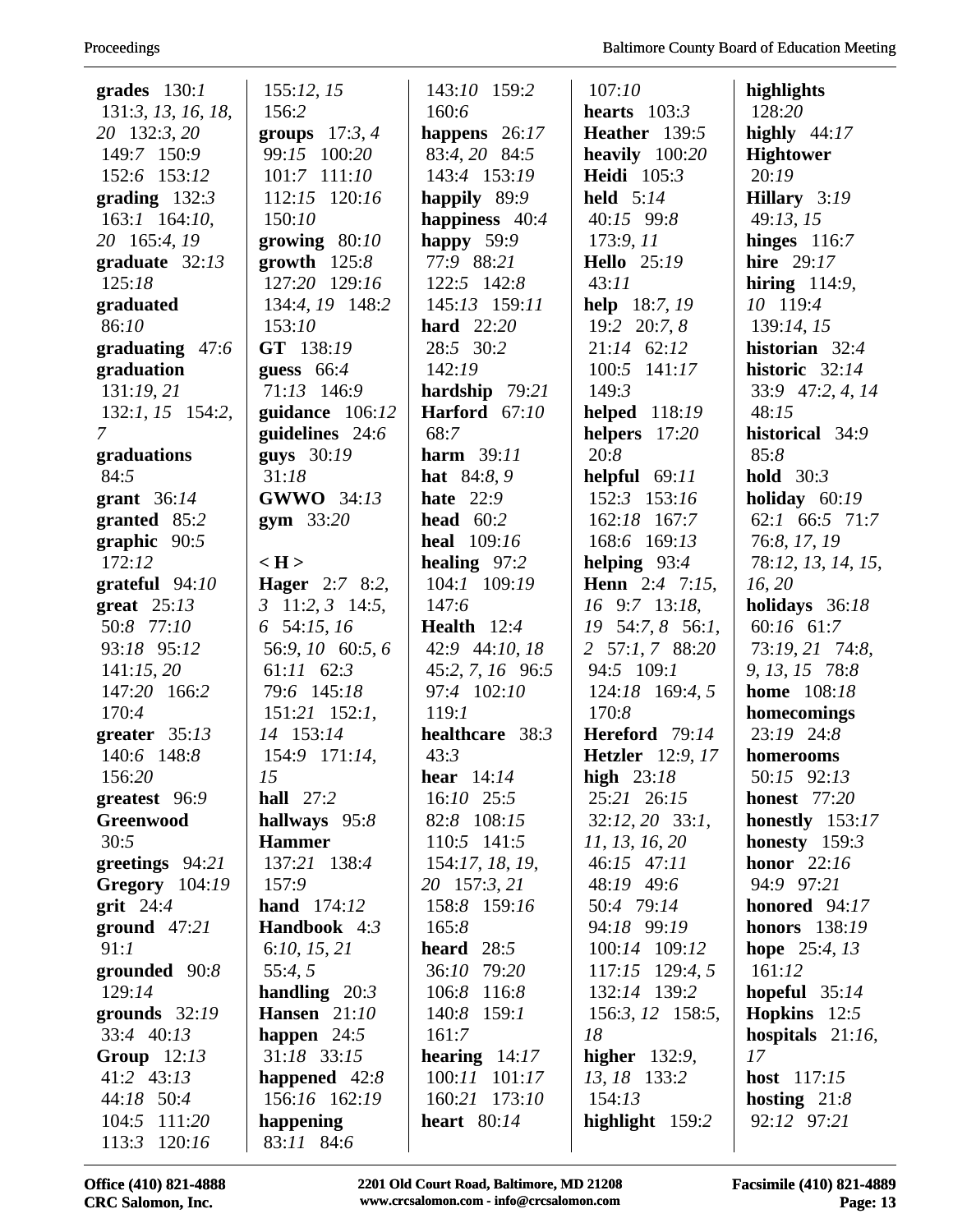| 113:7                          | 160:19                 | inappropriate                | individually                     | inside $30:6$        |
|--------------------------------|------------------------|------------------------------|----------------------------------|----------------------|
| hot 72:8                       | impacters 166:4        | 16:4 19:11                   | 46:18 99:1                       | 93:17 108:5          |
| hour $18:13$                   | impacting 46:6         | incentives                   | individuals                      | insight $89:20$      |
| hours $26:2$                   | 162:21                 | 117:20                       | 8:19 40:2                        | 125:21 127:8         |
| 27:16 29:3                     | impacts $74:5$         | inclement                    | industries 80:5,                 | inspired 107:9       |
| 38:9 71:20                     | implement 31:9         | 59:18 62:16, 19              | 10                               | instance 37:5        |
| 104:7 106:6                    | 158:6                  | 71:18                        | industry 128:4                   | instances $61:21$    |
| <b>house</b> 47:19             | implementation         | inclination 18:6             | 130:14                           | 73:3                 |
| 98:2                           | 92:7 111:14            | include 33:7                 | <b>Inefficiency</b>              | institutional        |
| housing $96:6$                 | 112:2, 21              | $47:12$ 61:5                 | 19:4                             | 26:13 51:6           |
| HR 120:12, 20                  | 115:17 135:19          | $111:1$ $113:14$             | infection $39:7,9$               | institutions         |
| 121:4                          | 136:1 139:6            | 114:16 121:11                | infections 39:5                  | 32:10                |
| hundreds 38:8                  | 159:17 160:7           | 135:9, 17 142:8              | influenced                       | instruction          |
| HYBRID 1:9                     | 163:19 164:11,         | included $61:17$             | 39:14                            | 27:20 50:5, 18       |
|                                | 20 165:4, 7            | 66:8 123:10, 13              | inform $127:6$                   | 57:21 71:12, 18      |
| < I >                          | implemented            | 146:8 148:14                 | 135:4, 19                        | 72:5, 14 93:10       |
| ideas $23:16$                  | 132:4                  | includes $114:10$            | 138:15                           | $127:17$ 135:1, 5    |
| 25:4, 6 27:15                  | implementing           | 166:10                       | informal 9:2                     | instructional        |
| 115:14 143:4                   | 92:13                  | including $23:2$             | <b>Information</b>               | 90:17 92:6           |
| identification                 | importance             | 40:3 92:12, 20               | $4:9$ 16:18 37:7,                | 93:6 98:10           |
| 141:11,19                      | 37:8                   | 106:7 119:1                  | $16$ 41:16 42:19                 | 99:21 101:10         |
| identified 101:7               | important              | 128:16 129:1                 | 90:1 91:20                       | 104:8 106:3          |
| 110:11 113:19                  | $17:10$ $20:9$         | 141:19                       | 114:6 128:6, 15,                 | 134:12, 16           |
| 116:3 125:21                   | 44:16 80:4, 8          | incorporate                  | 18 129:17                        | 136:1 139:20         |
| 131:17                         | 120:2<br>108:1         | 34:21 143:3                  | 130:2, 4, 9, 21                  | 140:9 143:21         |
| identify $101:8$               | 129:12 130:11          | 159:11 162:7                 | 136:5 141:9, 20                  | 144:6, 12 145:2,     |
| 112:1, 21                      | 131:20 132:21          | incorporated                 | 145:20 151:4                     | 4, 5, 9, 15          |
| 133:21 144:16                  | 138:6 142:17           | 39:17                        | 159:10 166:10,                   | insurance            |
| identifying                    | $162:2$ $167:1$        | incorporates                 | 19 167:18                        | 44:16, 18 45:2       |
| 112:16 141:12,                 | 171:17                 | 110:6                        | 168:5 173:12                     | insure $72:5$        |
| 13 144:8                       | impoverished           | incorporating                | informational                    | 98:12 110:8          |
| <b>IEP</b> 29:18               | 157:21                 | 62:16                        | 121:21                           | 117:17 119:11        |
| <b>IEPs</b> 26:20              | improve $21:19$        | increase 39:8,               | informative                      | insuring $91:17$     |
| 27:1 31:9 73:6                 | 110:20 117:12          | 12 96:7 98:13                | 20:15,21                         | 109:11               |
| ifs $95:5$                     | 134:15 138:2           | $101:3$ 117:16               | Informed 40:16                   | <b>intake</b> 39:12  |
| Ignorance 40:17                | <b>improved</b> 100:7  | 170:19                       | infrastructure                   | integral $17:21$     |
| <b>III</b> 12:2                | improvement            | increased 17:13              | 23:6                             | 24:8 134:7           |
| illustration                   | 21:13 130:8            | 51:21                        | infused $96:18$                  | integrity $45:19$    |
| 146:9                          | 131:10 132:6           | incredible $92:3$            | <b>inhale</b> 39:11              | intentional          |
| imbedded 134:8                 | $133:13$ $134:2, 3,$   | 93:9                         | initiative 139:18                | 134:1                |
| immediate                      | 14 135:17, 18,         | in-depth $115:21$            | initiatives 136:2                | interact $106:6$     |
| 46:19                          | 20 138:12, 15          | <b>INDEX</b> $4:1$           | innovations                      | 140:3                |
| <b>immense</b> 18:5            | 140:8, 12 158:3        | indicate $147:19$            | 23:17                            | interest $67:21$     |
| immunity $40:14$               | improvements<br>147:20 | indicated 18:9<br>68:7 81:16 | in-person $89:11$<br>95:20 118:6 | 116:18<br>interested |
| impact $72:12$                 |                        | indication                   |                                  | 14:17 174:10         |
| $73:15$ $77:1,2$<br>83:7 115:6 | improving<br>166:2     | 147:17                       | input $15:16$<br>86:3            | interesting          |
| 165:11                         | inadequate             | individual $19:3$            | inputs $167:11$                  | 83:13 84:9           |
| impacted                       | 26:21                  | 50:20 90:12                  | inquiry $99:18$                  | 159:20               |
|                                |                        |                              | insecurities 96:6                |                      |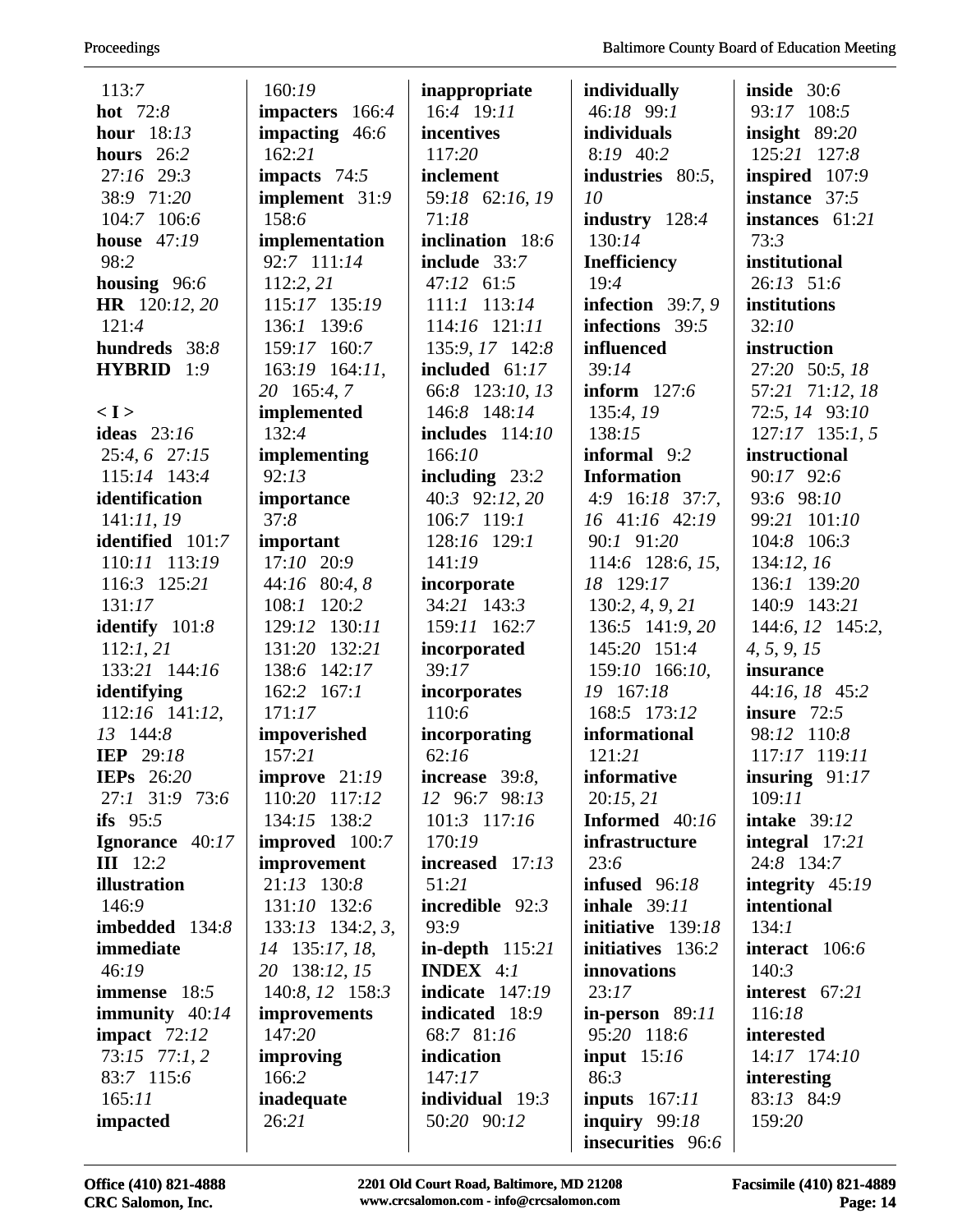| interferes 16:5                     | its $34:2, 3, 5$             | $Jr$ 2:11                    | knew $46:3$                                   | $15, 19, 21$ 47:10,       |
|-------------------------------------|------------------------------|------------------------------|-----------------------------------------------|---------------------------|
| interim $116:10$                    | $35:1$ 42:16                 | Julie $2:4$                  | 58:19 95:16                                   | 13, 14 48:7, 10           |
| interior 34:20                      | 45:14 47:12                  | July $41:6$                  | know $16:8$                                   | landmarks $33:5$          |
| Interior's 48:14                    | 57:14, 18 81:16,             | jumped $63:8$                | 26:6, 11 27:11                                | <b>Lane</b> 157:11        |
| internal 123:8                      | 17                           | juncture $144:17$            | 28:8 30:11                                    | language 99:5             |
| 124:1 168:9                         |                              | junctures $126:4$            | 37:8 45:10                                    | languages 22:6            |
| Internet 72:10                      | < J >                        | <b>June</b> 37:14            | 50:19, 20 64:9                                | large $69:1$              |
| interpreter                         | <b>Jack</b> 49:15            | $41:19$ $57:10$              | $67:8$ $69:3$ $75:1$ ,                        | 75:18                     |
| 29:12                               | <b>Jaime</b> 12:9, 17        | 61:3 62:6, 8                 | 7 76:15 83:10                                 | largest $46:21$           |
| intervals $127:20$                  | <b>Jane</b> $3:17$           | $63:3, 7$ 70:13,             | 85:5, 12 86:16                                | 80:5                      |
| intrinsic $40:3$                    | 43:10, 11                    | 14, 16, 17, 19, 21           | 87:16 92:10                                   | lasted $85:18$            |
| introducing                         | <b>Jennifer</b> 105:9        | 76:10 77:17                  | 94:15 95:17                                   | lastly $123:21$           |
| 46:16                               | 139:2                        | 84:1, 12 88:6, 8             | 99:15 107:12                                  | late 58:3, 12, 20         |
| investment                          | Jewish 60:19                 | 164:11 166:14                | 114:7 115:3, 5                                | 59:2 76:1                 |
| 41:20                               | 61:7 72:19                   | <b>Juneteenth</b>            | 118:12 119:8                                  | <b>latest</b> 146:16      |
| investments                         | 73:19 74:8                   | 70:13, 16, 19                | 122:19 141:12,                                | <b>Latino</b> 139:15      |
| 42:1                                | 77:10 79:8                   | 71:3, 6 76:16                | 15, 16 143:14                                 | <b>Latocha</b> 32:2, 3,   |
| invitation 124:2                    | <b>job</b> $77:10$           | jurisdiction                 | 144:3 148:13                                  | 4 47:9                    |
| invitations                         | 116:16 117:15                | 8:18                         | 149:15 150:17                                 | launching $156:3$         |
| 113:7                               | 121:10                       | jurisdictions                | 152:10 153:6                                  | Lauren 89:6               |
| invite $5:6$                        | jobs $26:3$                  | $67:18$ $68:1$               | 155:2, 4 158:10,                              | 93:19 94:2, 6             |
| <b>invited</b> 115:12               | 121:14                       | justice 45:18                | 11 162:18                                     | 103:9 139:11              |
| involved 34:16                      | <b>Joelle</b> 20:18          | justification                | 163:7 167:3, 6                                | law $40:11, 17$           |
| 68:15 79:12, 16                     | <b>John</b> 2:11             | 79:1                         | 168:2 170:9                                   | 47:15 78:16               |
| 85:21 119:1                         | <b>Johns</b> 12:5            |                              | 171:9                                         | laws $43:17$              |
|                                     |                              |                              |                                               |                           |
|                                     |                              | $<$ K $>$                    |                                               | lawsuits $40:13$          |
| <b>issue</b> 60:8, 10<br>67:4 106:8 | join $95:1$<br>124:2 144:5   | $K-5$ 170:19                 | knowledge $45:4$ ,<br>$6\quad 51:7\quad 83:6$ |                           |
| <b>issues</b> $24:9, 12,$           |                              | Kalisha 139:9                | known $25:9$                                  | layman's $143:20$         |
| 17 25:7 30:1                        | <b>joined</b> 99:10<br>104:5 | Kathleen 2:5                 | 127:15                                        | layoffs $17:14$<br>52:2   |
| 64:19 68:13                         | Joining 89:2                 | <b>keep</b> 28:17            | knows $143:6$                                 | <b>lead</b> $50:4$ $97:1$ |
| 72:7, 12 104:12                     | 125:2 173:17                 | 31:1 75:20                   | <b>KRA</b> 130:13                             | leader $100:10$           |
| 106:3, 7 115:5                      | <b>Jones</b> 88:18           | 98:10 100:1, 5               | <b>Kuehn</b> 2:8 8:4,                         | leaders 89:17             |
| 120:10 164:13                       | 89:5 91:19                   | 125:17                       | 5 11:4, 5 14:7,                               | 90:13, 15 92:9,           |
| <b>item</b> $5:21$ 6:9,             | 92:1 94:3 98:3               | <b>keeps</b> $95:5$          | 8 54:17, 18                                   | 19 97:15                  |
| 17, 19 7:1 9:4                      | 102:18 103:15                | <b>Kevin</b> 125:2           | 56:11, 12                                     | 100:21 115:12             |
| $11:10$ $14:13$                     | <b>Jose</b> 2:6 6:5, 6,      | key 50:18                    | 171:20, 21                                    | $116:12$ 144:7,           |
| 52:20 55:2                          | $16$ 7:13, 14                | kids $19:17$                 | Kyria $105:1$                                 | $11 \quad 145:3$          |
| 56:17 88:15                         | $10:15, 16$ 13:16,           | 20:8 83:7 85:1               |                                               | leadership $23:9$ ,       |
| 108:10 124:13                       | 17, 54:5, 6                  | 86:10, 13                    | < L >                                         | 20 46:14 90:9,            |
| 157:15 166:9,                       | 55:20, 21 65:10,             | 141:12, 16, 17               | <b>Labor</b> $41:8$                           | 13, 16 93:6               |
| 15, 19 172:1                        | 11, 13, 14, 20               | 150:10 153:19                | 45:6 46:1 58:8,                               | 98:3 99:1, 8              |
| 173:7                               | 66:17 82:2, 3,               | 156:6                        | 20 59:7 80:1                                  | 102:19 103:9,             |
| items $24:20$                       | 21 83:13                     | <b>kind</b> $47:21$          | 85:1, 2 86:9                                  | 18, 19 104:8              |
| 25:3 127:2                          | 154:15, 16, 18,              | 65:15 88:10                  | lack 58:4 127:4                               | 106:4, 6, 16, 20          |
| 143:9 158:9                         | 21 157:1, 3, 6               | 160:6 162:8                  | laid 28:9                                     | $108:15$ 111:3            |
| 166:10, 16                          | 168:14, 15                   | 165:8                        | 65:17 161:18                                  | 119:12 137:18             |
| 168:12 169:1,                       | <b>Joseph</b> $105:1$        | kindergarten                 | Landmark                                      | 139:20 140:9              |
| 19 171:16                           | <b>Jose's</b> $161:10$       | 50:10 127:19                 | 32:6, 18, 20                                  | 143:5 158:17,             |
| iteration $81:15$                   | journey $102:20$             | 130:12<br><b>kinds</b> 106:7 | 33:6 34:2, 11,                                | 18                        |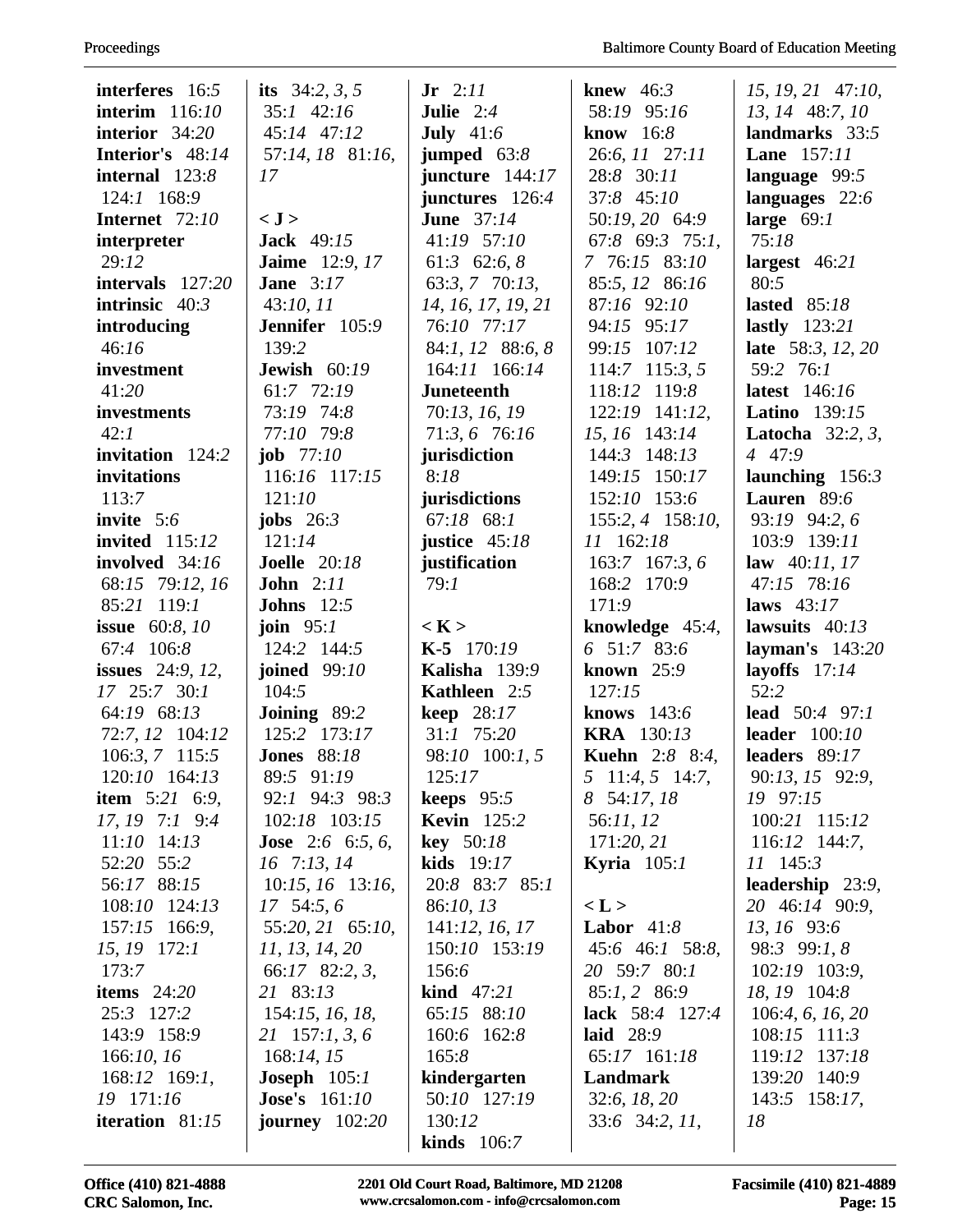| leading $115:20$                       | levels $125:14$                    | local $65:17$                  | 160:13,21                             | $140:1$ $161:13$                |
|----------------------------------------|------------------------------------|--------------------------------|---------------------------------------|---------------------------------|
| leads $134:10$                         | 134:20                             | 66:3 84:15                     | 173:2                                 | 165:21 167:20                   |
| learned $96:15$                        | liable $40:15$                     | 85:20 102:6                    | loud $116:8$                          | male 97:12                      |
| learner $100:16$                       | liaisons $20:5$                    | <b>Loch</b> $48:6$ $49:1$      | love 28:16                            | 139:14                          |
| learning $51:18$                       | liberty $40:4$                     | Locker 102:8                   | 30:11 31:2, 18                        | managed 41:7                    |
| 89:11 91:2                             | lieu $23:19$                       | long $50:21$                   | 97:20 100:10                          | 42:4                            |
| 92:8, 12 95:16,                        | life 28:18 40:4                    | 67:2 86:16                     | loved $31:20$                         | <b>Management</b>               |
| 20 98:12                               | 99:12 167:21                       | 96:17 106:6                    | low $43:1$                            | $11:17,21$ 41:5                 |
| 100:15, 17, 19                         | 168:3                              | 107:13 157:11                  | 156:10                                | 114:12 116:8                    |
| 118:6, 10, 17                          | lifting $155:21$                   | longer $34:8$                  | lower $88:7$                          | 117:7 125:3                     |
| 119:17 125:10                          | light 138:11                       | 88:6                           | LPC $32:16$                           | 129:7                           |
| 127:16 132:5                           | 140:19 157:14                      | look $23:8$                    | 33:6, 12 48:17                        | manager 45:7                    |
| 134:2, 7, 9, 11,                       | liked 165:14, 18                   | 26:14 61:19                    | <b>lunar</b> 66:7, 16                 | mandated 78:15                  |
| 21 137:9 138:3                         | Lily $2:13$                        | 62:11 67:15                    | <b>lunch</b> 18:10                    | mandates                        |
| 140:13 150:19                          | limit $39:12$                      | 68:1 70:6 75:6                 | lunchrooms                            | 126:11                          |
| 152:10 163:20                          | <b>limitations</b> 40:7            | 77:11 84:13                    | 24:15                                 | maneuver 161:8                  |
| 166:11                                 | limited $60:11$                    | 85:6 88:8                      |                                       | <b>Manny</b> 21:10,             |
| leave $50:11$                          | 75:19                              | 93:18 99:19                    | < M >                                 | 13                              |
| 108:17 150:20                          | limits $15:6$                      | 107:12 120:16                  | <b>Mack</b> 2:9 7:9,                  | mansion 30:6                    |
| lecture 27:2                           | line $5:15$                        | 123:2 135:15                   | $10$ 10:2, $11$ , $12$                | manual $165:7$                  |
| <b>led</b> 5:7 19:6                    | lines $93:4$                       | 142:2, 4, 7                    | 13:12, 13 52:12                       | <b>MAP</b> 129:1, 15,           |
| 118:20                                 | 148:7                              | 144:1 147:15                   | 53:14 54:1, 2                         | 17 130:10, 12,                  |
| Leeann $21:18$                         | links 135:12                       | 149:16 150:15                  | 55:16, 17 62:4,                       | 14 131:4, 14, 15                |
| left $26:20$                           | Lisa $2:9$                         | 151:4, 5, 6                    | 5, 18 63:1, 8, 12                     | 135:9 146:4, 5,                 |
| $42:15$ 75:8                           | 147:20                             | 152:6, 11                      | 84:19 86:5, 19                        | 7, 14, 17 147:9                 |
| 95:1 132:10                            | <b>list</b> $33:5$ 50:6            | 155:11 158:20                  | 87:5 120:8, 9                         | 151:8 153:6                     |
| legal $40:8$                           | $141:6, 7$ 143:1                   | 159:7, 12, 13, 17              | 121:2, 10, 16                         | 155:5, 7, 10, 13                |
| <b>Legg</b> $12:12$                    | 151:12 157:13                      | 160:10 162:5                   | 122:1, 6, 8, 11                       | 159:8                           |
| legislative 170:6                      | <b>listed</b> 32:19                | 164:4, 5                       | 145:18, 19                            | <b>MAP-M</b> 147:12             |
| legitimate $37:13$                     | 33:16                              | <b>looked</b> 141:9            | 146:8, 18 147:3,                      | mapped $142:15$                 |
| Leitzer 3:16                           | listen $107:14$                    | 154:12 159:1                   | 13 148:17                             | mapping $156:6$                 |
| 40:20, 21                              | listening $30:14$                  | 172:11                         | 149:13 150:13                         | <b>MAP-R</b> 147:12             |
| Lena $3:11$                            | listing $32:20$                    | looking $62:5$                 | 151:19 161:2,                         | <b>March</b> 37:11              |
| 25:18,20                               | 33:1 149:6                         | 69:21 70:12                    | 13 167:16, 17                         | 89:13 95:15                     |
| lens $160:11, 12$                      | literacy 98:13                     | 122:8 149:10                   | <b>Madam</b> $11:12$                  | 128:12 146:13                   |
| 164:7                                  | 101:3 119:17                       | 150:6 151:7, 14                | 53:1 57:6                             | 153:11                          |
| lenses $142:3$                         | 140:12                             | 152:8 153:11                   | 66:20 69:12                           | marginalized                    |
| 160:14                                 | <b>little</b> 31:19                | 155:13,18                      | 79:5 98:2                             | 157:20                          |
| lesson $72:4$                          | 46:16 98:9                         | 156:6, 13                      | 162:15 169:19                         | marked $70:15$                  |
| lessons $73:7$                         | 142:7 151:3                        | 159:21 161:14                  | <b>Main</b> 102:9                     | <b>Mary</b> 47:6                |
| Letocha 3:13                           | 155:20 159:1                       | 163:18 172:14,                 | maintain $118:17$                     | <b>Maryland</b>                 |
| letter $41:5$                          | live 67:8 95:2                     | 16                             | maintenance                           | 40:14 43:17                     |
| $42:11$ $45:8,11$                      | 99:20                              | <b>looks</b> 17:2              | 24:12                                 | 47:1 59:13                      |
| 46:2                                   | lives $27:10, 12$                  | 154:14                         | major $145:11$                        | 61:21 64:3                      |
| <b>level</b> $101:5, 11,$<br>19 126:18 | living $17:16$                     | loosely $99:2$<br>lose $40:14$ | majority 57:15<br><b>Makeda</b> $2:3$ | 69:14 79:19                     |
| 127:7 132:4                            | <b>LLC</b> $102:9$<br>113:20 114:7 | <b>lot</b> $31:13$             | 5:3                                   | 80:6, 16 83:15<br>102:7 126:14, |
| $147:18$ 148:1, 3                      | 123:14                             | 60:10 72:11                    | making $77:6$                         | 17 129:2                        |
| 155:5 156:11                           |                                    | 121:3 159:21                   | 108:5 138:18                          | $139:17$ $174:1, 5$             |
|                                        |                                    |                                |                                       |                                 |
|                                        |                                    |                                |                                       |                                 |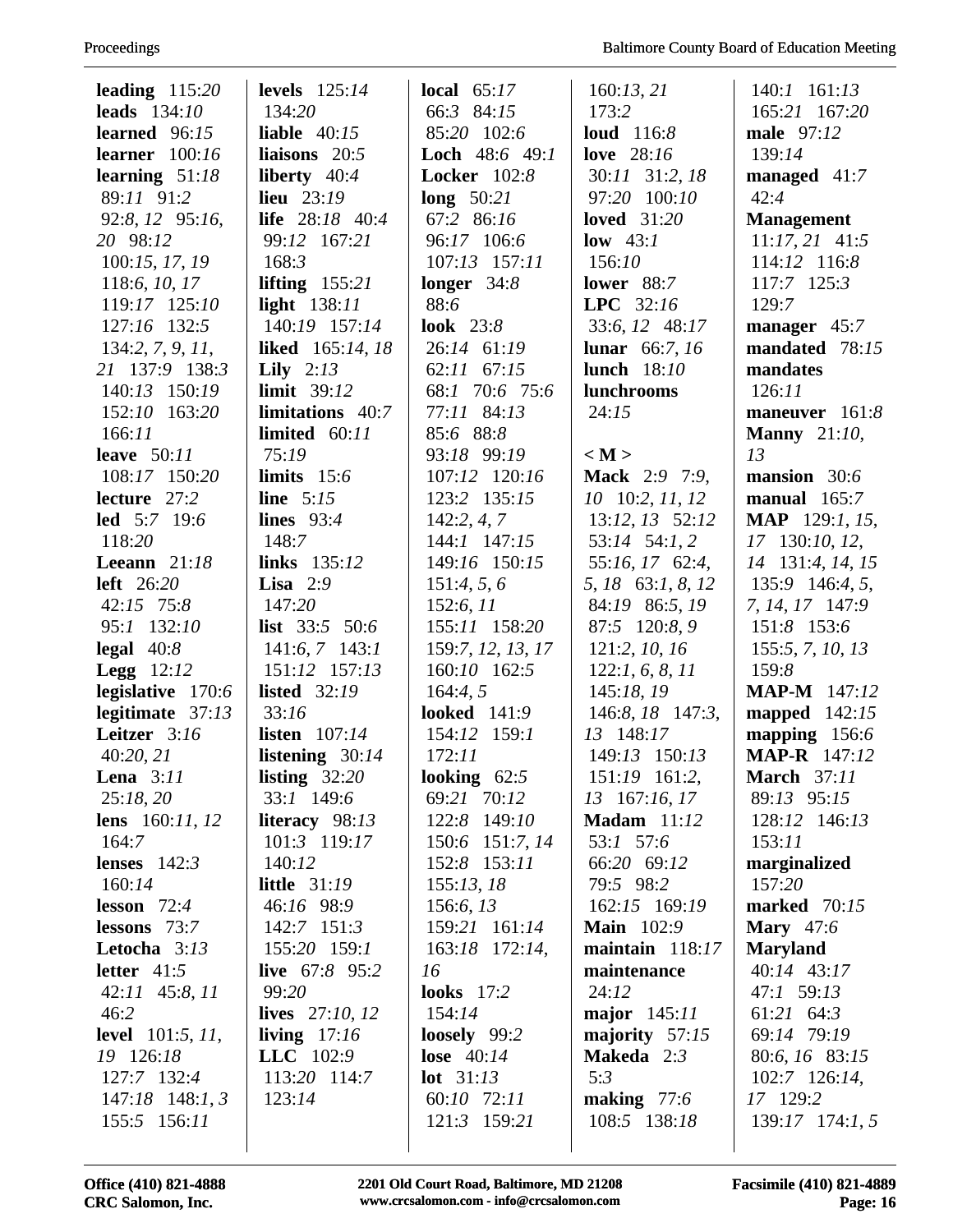| Maryland's                        | <b>McMillion's</b>    | <b>Member</b> $2:14$ | metrics $125:9$          | 100:19 107:14         |
|-----------------------------------|-----------------------|----------------------|--------------------------|-----------------------|
| 109:6 110:13                      | 71:10                 | 6:5 $17:9$ 21:10,    | 129:15 133:18            | 140:10 144:20         |
| 112:8 113:2                       | <b>MEA</b> 41:3       | 18 23:5 32:8         | 158:2                    | models $97:11$        |
| 117:18                            | 43:13                 | $43:12$ $47:1, 2, 9$ | mic 69:18                | modifying             |
| mask 38:4, 9,                     | mean 36:21            | 86:7                 | microns 38:20            | 163:10                |
| 10 39:2, 19                       | meaningful            | <b>MEMBERS</b>       | 39:1                     | <b>moment</b> 5:8, 11 |
| masks 38:6, 14,                   | 72:14                 | $2:1$ 5:15 9:8       | microphone               | 101:14                |
| $16, 21$ 39:3, 4, 5,              | means $31:14$         | $11:12$ $14:16$      | $16:11$ 29:6             | Monday 70:14          |
| 8, 9, 11, 12, 13                  | 121:1                 | 16:17 17:20          | 35:16 37:19              | 168:17 169:1          |
| 95:11                             | meant 99:6, 9         | $20:16$ 36:1         | 43:8                     | 170:5                 |
| <b>Mason</b> 12:13                | measure $158:3$       | 38:4 45:5            | <b>MICROSOFT</b>         | money 46:14           |
| massage 161:8                     | measured              | 49:14 52:8           | $1:9$ 5:15               | monitor $117:10$      |
| master $74:14$                    | 127:21                | 57:2, 7 58:6         | mid-August               | 127:16                |
| 138:18                            | measures 97:4         | 63:15 65:7           | 58:6 76:1                | monitoring            |
| mastery 128:4                     | measuring             | 73:5 88:20           | <b>middle</b> $129:2, 3$ | 91:11 101:12,         |
| match 150:11                      | 129:14                | 94:5 98:2            | 132:14, 16               | 20 133:19             |
| materials 24:19                   | mechanism             | $101:15$ $107:3$     | 139:3, 9 158:19          | month $84:1$          |
| 144:14 161:15                     | 32:18                 | 108:14 109:2         | military $125:19$        | 102:15 169:7          |
| math 49:19                        | <b>Medical</b> 12:5   | 110:17 118:18        | <b>Miller</b> 105:3      | monthly 110:2         |
| 126:16 128:2                      | 41:7, 17 45:21        | 120:8 124:19         | 139:9                    | 113:15                |
| 130:1, 17 131:6                   | MedStar 12:4          | 141:4 144:3          | million $35:4$           | morale 110:20         |
| 147:16                            | meet 26:4 49:7        | 168:19 170:3,        | $41:19, 21$ $42:3$ ,     | 114:19 115:2, 5       |
| mathematics                       | 67:20 90:18           | 17                   | 9 111:5,6                | morning $71:20$       |
| 96:3 130:7                        | 113:4 119:19          | <b>Membership</b>    | millions $21:17$         | <b>Morrow</b> 99:10   |
| 131:9, 12 136:3                   | 126:10 127:17         | 112:12 113:8         | 41:14                    | 102:17 105:6          |
| matter 8:18                       | 140:3 144:10          | 115:15               | Mills $25:21$            | motion $6:9,20$       |
| 72:9                              | 168:10                | memorable            | mind 34:19               | 9:20 12:21            |
| <b>Matters</b> 3:5                | MEETING 1:8           | 102:12               | 66:1 98:11               | 52:9 53:9 55:4        |
| 8:21 9:5, 10, 21                  | 5:4, 13, 18 9:3       | <b>Memorial</b>      | 115:9 125:17             | 64:1,4                |
| 15:20 16:14                       | $14:21$ 15:3, 5, 7    | 83:21 84:5           | minds $144:16$           | move 34:18            |
| <b>Maul</b> 139:13                | 16:6 20:16            | memory $66:13$       | mindset 100:8            | 129:11 157:17         |
| maximize 24:21                    | $21:1, 7, 8$ 70:1     | <b>Men</b> 97:11     | minimum                  | 165:6                 |
| <b>MCAP</b> 129:3                 | 81:6 87:17, 18        | mental $96:5$        | 59:18 111:6              | moved $10:2$          |
| 132:2 149:5, 11                   | 90:16 93:5            | 102:10               | minorities               | $13:3$ $25:1$         |
|                                   | 142:9 143:12,         | mention $34:14$      | 22:10 36:19              | 52:10 53:13           |
| 150:1, 2, 6<br>$152:13$ $155:3$ , | 13 166:14             | 47:12, 18, 19        | minority $37:3$          | 55:6 85:8             |
| 13, 18 156:7                      | 168:16, 18            | mentioned            | Minus $125:4$            | moves 99:16           |
|                                   |                       |                      |                          |                       |
| $McComas$ 142:7<br>McMillion 2:10 | 169:6, 8, 15, 18      | 68:13 160:17         | 128:5, 8 131:2           | moving $107:8$        |
|                                   | 170:4, 7, 11          | 170:12               | minutes $9:1$            | 138:8 153:4           |
| $7:11, 12$ 10:13,                 | 172:7, 8, 10, 19      | merely $97:9$        | $15:11$ $52:15$          | <b>MPSSAA</b> 69:13   |
| 14 13:14, 15                      | 173:8, 12, 17, 19     | message $20:1$       | 61:19 66:12              | <b>MSDE</b> 71:16     |
| 54:3, 4 55:18,                    | Meetings 8:12         | messages             | 113:13 166:14            | 126:7, 12             |
| 19 59:11, 12, 20                  | 23:2 66:11            | 119:10               | missing $72:19$          | 127:10 139:17         |
| 60:4 84:20                        | 92:12 104:2, 4        | met 8:11             | 95:19                    | 149:1, 11             |
| 88:3, 4, 11                       | $111:19$ 113:11,      | 109:20 116:9         | mission $99:11$          | <b>MSEA</b> 41:2      |
| 122:13, 14                        | 14 136:14             | 138:6 169:7          | Moalie 2:6               | 43:13                 |
| 123:7, 15, 21                     | 137:19 143:3,         | methods $115:21$     | 65:10                    | Mullinax 105:9        |
| $124:4,6$ 168:8,                  | 13 163:7              | <b>metric</b> 129:21 | <b>model</b> 20:6        | multifaceted          |
| 9                                 | 166:17                | 158:15               | 92:6 99:18               | 115:10                |
|                                   | <b>Melissa</b> 104:16 |                      |                          |                       |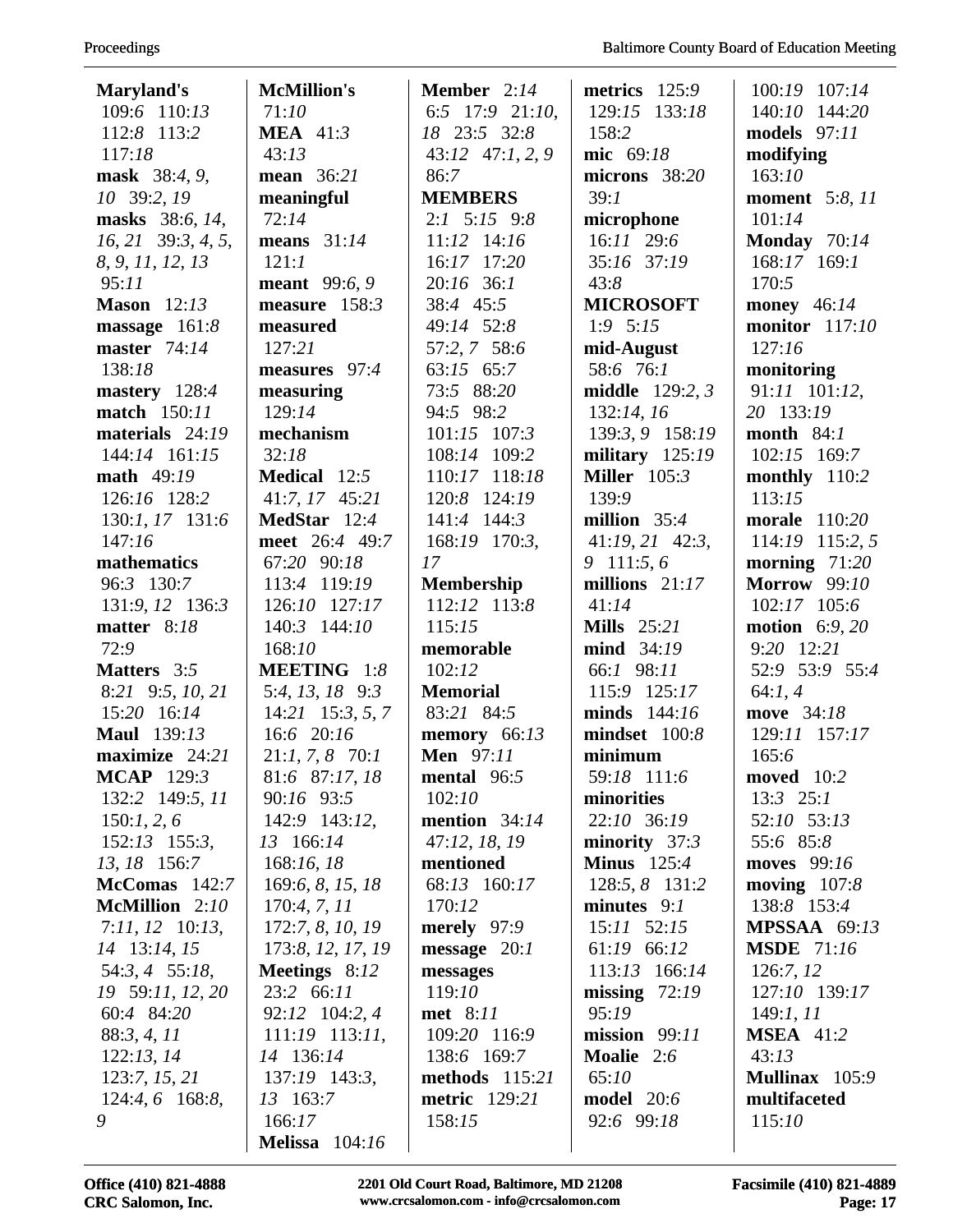| multiple $73:2,3$      | needs $17:13$     | non-counseling          | <b>Nutrition</b> 11:15 | <b>Office</b> 11:15,   |
|------------------------|-------------------|-------------------------|------------------------|------------------------|
| 83:16 84:16            | 18:5 20:1         | 18:13 19:6              | 12:10                  | 16, 20 12:3, 10        |
| 151:6, 14, 18          | 26:20 33:15       | non-COVID               |                        | $19:13$ $27:19$        |
| multi-                 | 34:8 49:8         | 146:3                   | < 0>                   | 92:21 93:12            |
| stakeholder            | 50:20 70:1        | nonfunctional           | objection $33:1$       | 110:14 133:16,         |
| 111:10                 | 80:3 90:19        | 33:9                    | objective $36:3$ ,     | 19 134:9               |
| multiyear 159:9        | 96:2, 8, 14       | non-historic            | 8 37:10                | 140:16 165:10          |
| mural $34:5$           | 109:4 113:4       | 48:12                   | obligation 45:14       | officer $114:6$        |
| 97:13,16               | 116:9, 21         | non-                    | observance 71:3        | 121:21                 |
| <b>Muslim</b> 36:18    | 125:15 127:17     | instructional           | observation            | officers $173:1, 4$    |
| 37:9 60:16, 18         | 133:20 134:13     | 106:3                   | 66:14                  | offices 26:9           |
| 72:18 73:18            | 136:17 144:9,     | norm $128:1$            | observe $16:7$         | 140:20                 |
| 74:9 79:8              | 10                | 130:17 152:12           | 93:9                   | officially 38:15       |
| <b>Mustipher</b>       | negative 46:6     | 155:11,16               | observed 71:4          | officials 8:17         |
| 105:13                 | negotiated        | <b>normal</b> 58:12     | 92:6                   | 17:1                   |
| mute 101:16            | 44:20 45:2        | 97:4 127:10             | observing $73:7$       | offset $43:1$          |
| 154:17                 | negotiation       | 146:19 147:4, 5         | obstacle 78:3          | oftentimes             |
| <b>MWEA</b> 130:14,    | 45:17 46:4        | normally $61:20$        | obviously $76:3$ ,     | 50:10                  |
| 16                     | negotiations      | 67:15                   | 9 77:13, 15            | <b>Oh</b> 62:18 78:6   |
|                        | $8:21$ $9:1$      | <b>norms</b> $130:14$ , | 153:14                 | 79:18 122:1, 5         |
| $\langle N \rangle$    | neighborhood      | 16, 18                  | occasions 71:21        | 145:17                 |
| name $17:6$            | 102:7             | <b>north</b> 99:5       | <b>occur</b> 63:6      | <b>Okay</b> 6:20       |
| $22:15$ $25:20$        | Neither 38:14     | notarial 174:12         | 113:12                 | 52:14, 16 54:10        |
| 32:4 40:21             | never 77:20       | <b>Notary</b> 174:4     | occurred 45:3          | $62:18$ $63:8, 9$ ,    |
| 49:15 94:6             | <b>New</b> 4:2, 3 | note 130:11             | 47:17                  | 12 64:18 65:5,         |
| 104:14 135:10          | 22:21 23:15       | 132:21                  | occurring $93:18$      | 12, 20 66:17           |
| named 107:17           | 24:19 26:5        | noted 38:16             | Ocean 66:1             | 68:5, 12 69:10         |
| narrative 98:19        | 33:20 41:7        | notes 113:14            | o'clock 168:11         | 70:9, 10 71:6, 9       |
| nation $29:16$         | 46:15 48:8        | notifying $42:12$       | October 21:7           | 72:15 75:5             |
| 117:14 159:15          | 49:4 75:5         | November 59:2           | 23:2 42:18             | 76:12 77:5             |
| National 12:16         | 76:17 86:7        | 87:14, 15, 16, 17,      | 113:9, 10, 11, 12      | 81:7, 19 82:21         |
| 84:16 136:21           | 92:8 95:20        | 19                      | 114:15 116:5           | 87:5 88:2, 13          |
| natural 18:6           | 97:4 107:16       | number 15:6             | 117:6 127:1            | 108:9 121:16           |
| necessary              | 115:19 117:11     | 36:17 41:11             | 168:10, 17             | $122:1, 6$ 123:7,      |
| 28:11 109:19           | 119:9 135:12      | 69:1 73:15              | 169:6, 18 172:8,       | 21 124:10, 11          |
| <b>need</b> 19:19      | 136:2 139:8       | 75:18 77:19, 21         | 9 173:9 174:13         | 153:14 154:9,          |
| $20:7$ $21:5$ $27:4$ , | 147:5 153:8       | $80:17$ $81:1, 6$ ,     | offer $39:3$           | 20 156:21              |
| 6, 14, 17, 21          | 171:10 172:18     | 10 82:18 109:3          | $144:13$ $172:1$       | $165:13$ 166:7         |
| 29:2 30:18             | newly 114:12      | 111:15 128:19           | offered 90:2           | 171:3 173:7            |
| 33:12 51:3             | night $169:2$     | 137:8 163:7             | $137:15$ $153:1$       | old $150:1$            |
| 52:13 60:12            | nightmare         | 167:11 170:20           | <b>Offerman</b> 2:11   | Olszewski 98:1         |
| 72:3 85:6              | 60:11             | numbering               | 6:12 7:4, 19, 20       | <b>once</b> 24:2       |
| 86:12 95:19            | nine $8:20$       | 155:8                   | 10:3, 19, 20           | 85:16 153:9            |
| 107:18 110:4           | 131:6 132:20      | numbers $77:8$          | $14:1, 2 \quad 53:13$  | one-on-one             |
| 117:3 120:1            | $ninth$ 118:8     | numerical 148:9         | 54:11, 12 55:8         | 29:18 31:8             |
| 136:19 161:5           | 150:8             | numerous                | 56:5, 6 70:8           | <b>ones</b> 76:6       |
| 164:14, 16             | no-cost 117:20    | 85:14 87:2              | 87:7, 8 170:15,        | 154:2                  |
| 165:6                  | noise $120:3$     | nurses 118:20           | $16$ 171:3, 7, 11      | <b>one-third</b> 18:12 |
| <b>needed</b> 99:5, 6  | noncontributing   | 119:1,4                 | offers $37:3$          | ongoing $101:5$        |
| 106:13                 | 48:11             |                         |                        |                        |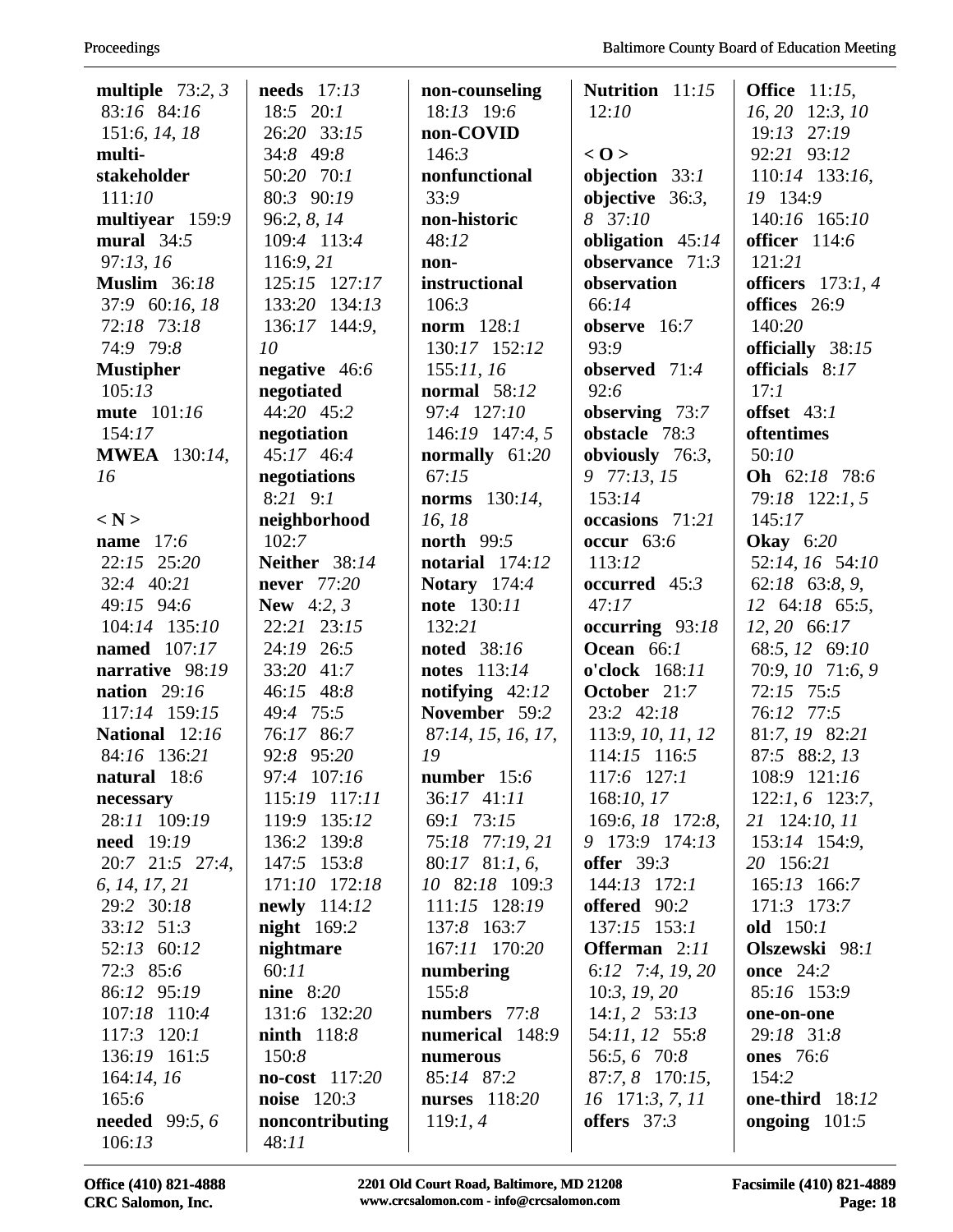| 119:9 134:21          | 45:10 90:16         | <b>p.m</b> $15:4$   | particles 38:12,      | 167:5                |
|-----------------------|---------------------|---------------------|-----------------------|----------------------|
| Onijala 115:20        | 91:13 99:11         | 168:17 173:9        | 21                    | <b>peer</b> 113:19   |
| on-time 116:20        | 101:13,21           | pacing $100:9$      | particular 83:8       | peers $24:11$        |
| <b>OPEB</b> 41:17     | 114:14 117:16       | page 63:7           | 106:9 136:16          | pensions 43:2        |
| 42:1                  | 118:21 126:10       | 110:9               | 151:5 152:2           | people $17:17$       |
| <b>Open</b> 8:12      | ordered 46:2        | pages 123:2         | 155:19 161:11         | 27:11, 18 30:4,      |
| 15:2 21:8             | organization        | <b>paid</b> 26:7    | particularly          | 10, 11 31:13         |
| 42:18 103:4           | 48:4 69:15          | 39:18 74:15         | 102:12 106:19         | 38:8 40:2            |
| opened 89:21          | organizational      | pandemic 27:9       | $120:20$ 161:3,       | $102:1$ 167:2, 6     |
| <b>Opening</b> 4:6    | 113:18,21           | 28:9 45:16          | 13 170:19             | pep 23:18 24:7       |
| 88:16 89:1            | 114:21 122:18       | 96:13 119:9         | parties $174:10$      | percent 18:9,        |
| 90:3, 10 91:16        | organizations       | 150:18 154:5        | partner 104:9         | 11, 14 42:2          |
| 93:1 94:13            | 102:6               | 162:20              | partners              | 83:1 131:5           |
| 95:3 97:3             | organized 58:4      | paradigm            | 102:16,19             | 132:10, 17, 19       |
| 106:11 159:2          | original 32:19      | 107:16 138:8        | partnership           | 148:21 149:1         |
| opens 138:9           | ouster $40:13$      | paramount           | 102:6 109:11          | 150:16 153:18        |
| operate $97:10$       | outcome 174:11      | 100:2               | partnerships          | percentage           |
| operating             | outcomes 38:2       | paraprofessional    | 118:15                | 129:20 132:7         |
| 18:15 128:18          | 122:18 134:5,       | s $50:1, 7, 12, 15$ | parts 120:14          | 133:2 155:4          |
| operation 39:18       | 15 137:8            | 51:5, 14, 21        | pass 154:1, 4         | percentages          |
| operational           | 152:10              | 92:20 93:12         | passage $137:20$      | 141:18               |
| 109:5 110:11          | outline 43:14       | paras 50:3, 17      | 138:1                 | percentile           |
| 128:17                | outlined 64:19      | <b>PARCC</b> 155:3, | passed 63:21          | 129:21 131:6, 7      |
| operationalize        | 109:4 116:6         | $\overline{4}$      | pass-fail $153:1$ ,   | 155:6 156:4, 8,      |
| 134:10                | outlines 19:10      | parent $32:11$      | 17                    | 13                   |
| operationalized       | outlook 42:5        | 84:7 86:8           | passing 153:20,       | percentiles          |
| 133:15                | outside 19:8        | 112:14 158:18       | 21 154:6, 11          | 155:7                |
| opportunities         | 29:3 83:14          | 160:12<br>164:8     | Pasteur 2:12          | perfect 20:5         |
| 14:14 72:21           | 141:17              | parents 21:21       | 6:6, 8, 18 7:2,       | 96:17                |
| 73:1 80:7 93:9        | outstanding         | 51:11 83:20         | 21 8:1 10:21          | <b>Performance</b>   |
| 101:8 118:3           | 48:15               | 147:15              | $11:1$ 14:3, 4        | 4:8 $8:16$ 58:1      |
| opportunity           | outweigh 96:4       | Park 168:19         | 54:13, 14 55:6        | 91:14 99:19          |
| 80:11 92:4, 16        | overall 136:9       | part 48:12          | 56:7, 8 76:20,        | $100:6, 9$ 124:14,   |
| 93:3, 16 99:14        | overcrowding        | 109:15 121:6, 8     | 21 78:2 107:4,        | 21 125:3 127:5       |
| 102:20 122:21         | 33:21               | 128:9 142:6         | 5 160:16, 17          | 130:21 156:7         |
| 125:13 136:4          | oversight           | 143:4 148:14        | 170:8 171:3           | 167:12               |
| 138:10 140:14         | 103:16, 18          | 165:18              | <b>path</b> 109:3, 17 | performing           |
| 163:20 168:4          | overstatement       | <i>participants</i> | Pathway 137:9         | 155:19 157:18,       |
| optics $84:4$         | 42:10               | 104:3               | pathways 126:1        | 19 158:5             |
| option $45:8$         | overtime 119:4      | participate         | <b>Paul</b> 1:21      | period $27:3$        |
| 57:14 58:14           | overview 101:6      | 80:19 115:13        | 174:4,16              | 118:7 150:16         |
| 86:8                  | 126:7 169:13        | 130:12 150:8        | <b>pay</b> $17:16$    | permitted $15:13$    |
| optional 117:5        | overwhelmingly      | participated        | 67:16 107:15          | perseverance         |
| options $34:12$ ,     | 19:21               | 80:15 82:12         | paying $28:3, 4$      | 125:12               |
| 15 35:3 56:18         | Owings $25:21$      | participating       | payroll $116:14$      | persistent 91:5      |
| 57:3, 12 68:4         | owners $65:21$      | 82:7                | 117:9                 | <b>person</b> $5:14$ |
| orange $132:16$       | oxygen $39:12$      | participation       | <b>PBIS</b> 92:14     | 15:2 147:14          |
| oranges $149:10$      |                     | 16:20 80:18         | <b>pdf</b> 64:7       | personal 16:4        |
| <b>Order</b> 3:2 5:3, | $\langle P \rangle$ | 82:15,20            | pediatricians         | 74:16                |
| 18 16:6 42:17         |                     | 173:14              |                       |                      |
|                       |                     |                     |                       |                      |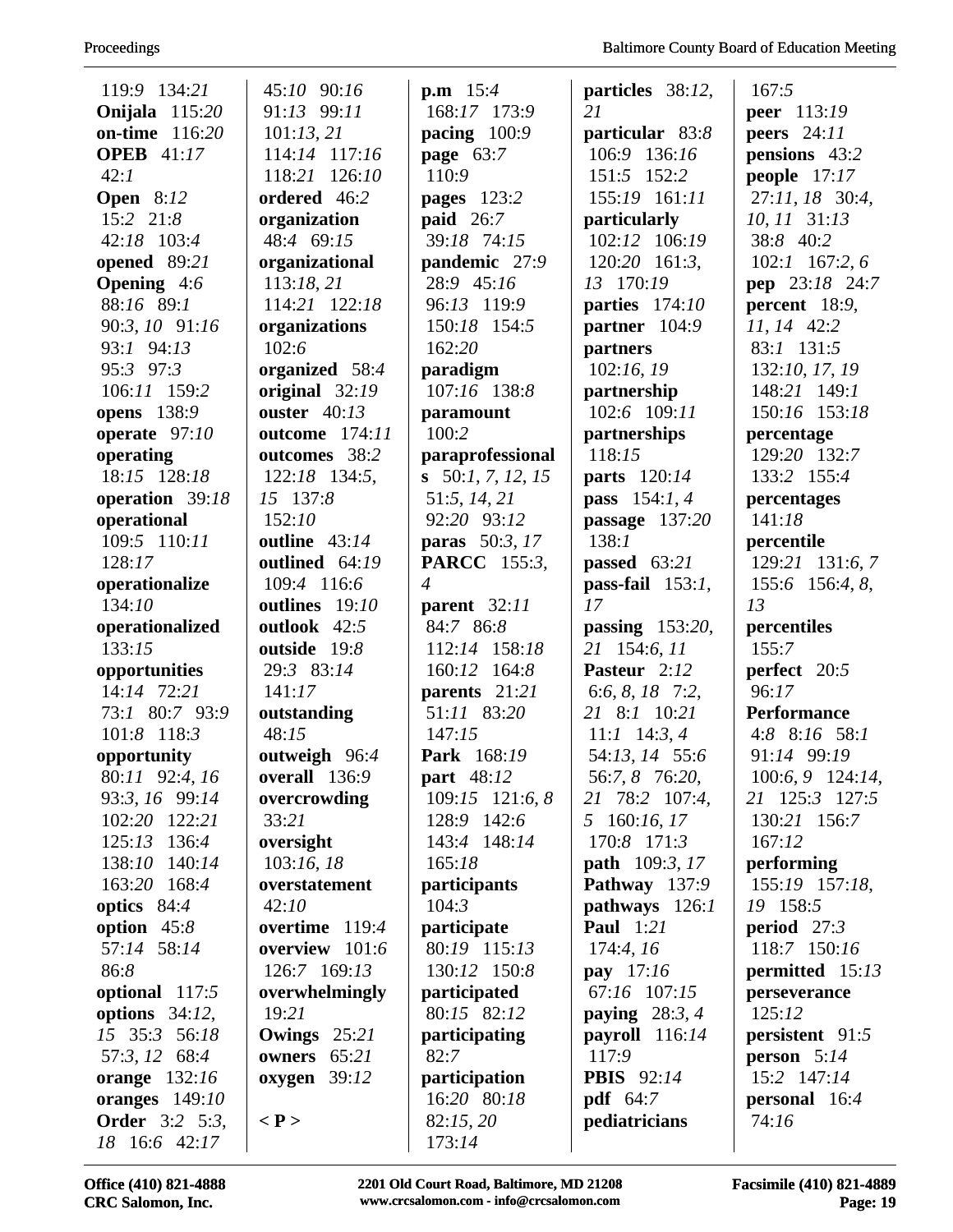| Proceedings |  |
|-------------|--|
|-------------|--|

| personally           | 144:18 156:1           | points 125:20             | post-employee        | pre-pandemic           |
|----------------------|------------------------|---------------------------|----------------------|------------------------|
| 106:17               | 158:14 159:6, 9        | 136:11,18                 | 41:18                | 70:3 153:15            |
| <b>Personnel</b> 3:5 | 160:3, 5 161:20        | 142:15 143:16,            | poster $100:3$       | preparation            |
| $8:18$ $9:4, 9, 21$  | planned 93:1           | 17 151:6, 14, 18          | post-Labor           | 86:3 90:17, 18         |
| 44:7                 | 137:1                  | 158:13, 16                | 36:16 57:14          | 95:5 169:10            |
| persons $21:1$       | planning $18:12$       | 159:8, 13, 15             | 58:21 59:4           | prepare $23:1$         |
| perspective          | 22:21 33:14, 17,       | 160:13                    | 63:18 64:2, 14       | 73:6 83:8              |
| 67:16 84:10          | 19 35:6 90:17          | policies 43:19            | 68:8 69:21           | 90:13 133:12           |
| petition $59:13$ ,   | 101:11,19              | 44:5 114:8                | 70:12, 18 75:11      | prepared $19:20$       |
| 16                   | 139:7 143:4            | 173:1, 3                  | 76:5 79:11           | 72:4 95:6 97:3         |
| pettiness 30:15      | plans $23:17$          | policy $15:17$            | 85:9, 17 86:14,      | 108:18                 |
| Pharoan 3:9,         | 33:7, 13 72:4          | 30:21 38:6                | 18                   | preparing              |
| 14 20:11, 12, 13     | 90:21 91:1, 4          | 57:8 61:9                 | postpone 126:12      | 133:5 134:5            |
| 35:18,19             | 133:7, 16 134:8,       | 73:17 133:14              | potential 138:13     | preschool 62:7         |
| <b>Phi</b> 102:9     | 9, 15 140:11           | $163:10$ 164:3,           | potentially          | presence 25:9          |
| Phoebe 3:13          | 144:10 159:18          | 14 170:3, 10, 12          | 127:7                | present 36:8           |
| 32:2,4               | played $74:18$         | political 35:6            | <b>power</b> 38:11   | 45:14 104:2, 14        |
| phone $5:14$         | please $6:10, 14$      | population 49:7           | 92:17                | 109:2 113:15           |
| 30:4 65:9            | $10:6$ 12:17           | populations               | practice 15:6        | 124:20 125:12          |
| 101:15, 16           | 13:7 16:9              | 91:7                      | 16:21 68:20          | 136:5 146:10           |
| 154:15               | 53:17 55:10            | portion 14:21             | practices 15:17      | 152:4                  |
| phrase $95:1$        | 75:8 89:8 90:3         | 48:11 52:7                | 92:15 99:21          | presentation           |
| picking $30:4$       | 91:21 98:7             | 173:12                    | $101:10$ $140:7$     | 59:8 88:14             |
| picture $118:14$     | 101:16 104:17          | Portraits 12:16           | <b>PRC</b> 36:19     | 89:19 108:8            |
| piece 97:16          | 109:14 111:11          | <b>pose</b> 99:18         | 73:16 74:5, 19       | 140:21 146:15          |
| pieces 107:17        | 112:19 114:17          | <b>Position</b> $11:16$ , | 75:2, 7 170:4        | 157:7 165:4            |
| piggyback            | 117:12 125:6           | 21 48:20, 21              | 172:8, 21            | 166:8 168:20           |
| 170:16               | 126:8 127:9            | 58:16 59:5                | pre 59:3 64:14       | presentations          |
| Pikesville 139:9     | 128:7 129:9            | 74:10 114:11,             | 67:18 69:20          | 141:8                  |
| pin $147:3$          | 131:1, 14 133:8        | 13 116:8 117:7            | 70:4 83:17           | presented 9:21         |
| pipeline 97:16       | 135:5, 14 136:8        | positioning               | precious 28:11       | 13:1 20:17, 19         |
| place $43:5$         | 157:5                  | 109:7                     | predicting           | 34:13, 16 35:3         |
| 53:4 85:11           | pleased $53:3$         | positions                 | 156:13               | 108:14 130:16          |
| 97:5 100:18          | pleasure 46:11         | 114:11, 12, 15            | predictive           | 132:15 161:9           |
| $102:2$ $135:1$      | <b>Pledge</b> 3:3 5:6, | 120:14 121:12             | 125:11 126:1         | 168:21                 |
| placement            | 10                     | positive 107:19           | predictor            | presenting $6:7$       |
| 135:10               | <b>pods</b> 24:19      | possibility               | 131:21 165:15        | 70:12 74:6             |
| <b>Plains</b> 49:20  | point $31:16$          | 71:13 76:9                | <b>prefer</b> $36:6$ | <b>Presently</b> 23:13 |
| plan 19:2 23:9,      | 61:11 66:2             | possible $45:1$           | pre-K $50:10$        | 24:10                  |
| $10$ 41:7 42:1       | 75:6 79:10             | 73:8 112:8                | 62:7 170:21          | <b>Preservation</b>    |
| 43:7 47:11           | 82:17 83:13            | 147:7                     | pre-Labor $36:4$ ,   | $32:7, 15$ 47:3, 4,    |
| 48:6, 15 84:14,      | 86:12, 13 123:4        | possibly $71:11$          | 7, 9 57:14, 16,      | $10, 15$ 48:10         |
| 17 91:8 99:12        | 129:13 136:16          | 75:3                      | 19 62:6 63:9         | pre-service            |
| 109:4, 5 110:20      | 139:2, 3 142:10        | <b>post</b> $63:17$       | 75:9, 14, 17         | 97:13                  |
| $111:1$ $113:1$      | 147:8 148:13           | 67:18 70:5                | 76:3 81:18           | President 22:18        |
| 115:1, 10, 18        | 151:5 157:8            | 76:8 83:18                | 83:5 85:5, 13,       | 46:19 76:16            |
| $116:3, 4$ 120:14,   | 158:14 162:7           | 114:15                    | 14 86:21 87:3        | presidents             |
| $15$ 125:1, 16       | 164:3                  | posted $67:21$            | preliminary          | 110:1 111:2            |
| 133:17 136:9         | <b>pointed</b> 120:11  | 91:7 122:4                | 111:4 168:20         | 112:13                 |
| 137:12 142:20        |                        |                           | premier $109:8$      |                        |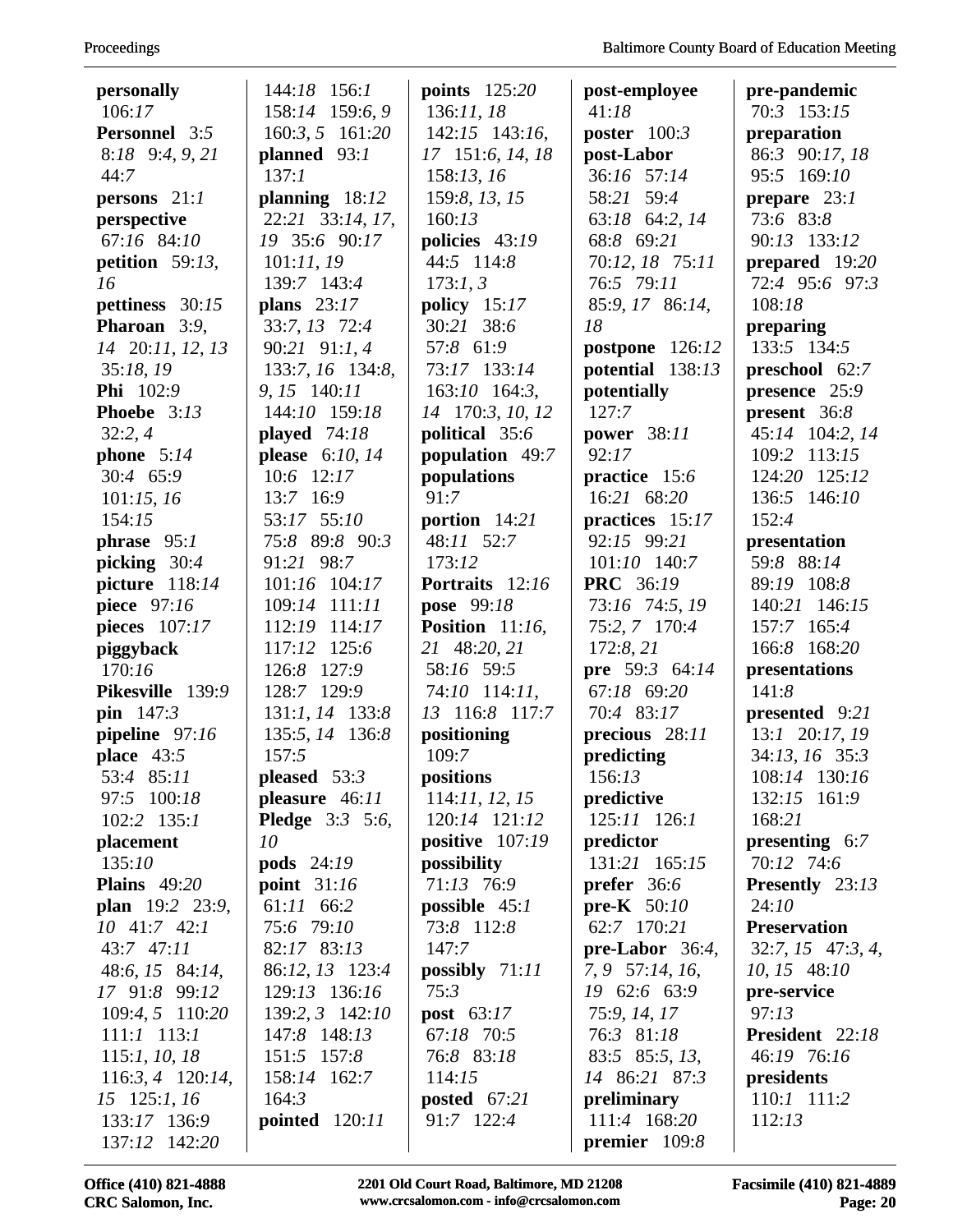| presume $63:2$     | proceed $9:15$     | 134:12 138:21     | 99:17 101:5,6           | 68:2 74:18           |
|--------------------|--------------------|-------------------|-------------------------|----------------------|
| pretty 77:7        | 39:21 118:1        | 140:10 170:21     | 102:11 104:11           | pursuant 8:12        |
| prevent 39:6       |                    | programs          | 106:2 112:19            | pursue 71:16         |
| previous $12:4$    | <b>PROCEEDINGS</b> | $15:17$ 58:5, 6   | 119:3 125:21            | pursuit 40:4         |
| 74:7 80:13         | $5:1$ 174:11       | 75:21 76:1        | 126:7 127:8             | 99:13                |
| 150:3              | proceeds $40:1$    | 80:14, 20 92:5    | 128:21 129:15           | purview 15:17        |
| Previously 12:2    | process $15:9$     | 163:12, 15        | 131:11, 16              | put 29:10            |
| $35:11$ 48:3       | 33:18 35:6         | 166:11,20         | 133:18 135:7            | 30:15 33:9           |
| 66:10              | 43:5 45:17         | progress $90:21$  | 136:6 142:16            | 35:9 84:7, 8         |
| primarily 38:16    | 46:4 97:1          | 91:1, 8 99:12     | 145:14 147:7,           | 93:15 101:16         |
| principal 89:6     | 111:9 113:6        | 118:4 126:4       | 10 148:7, 10, 12        | 112:20 147:3         |
| 94:7, 9, 12        | 114:10 148:14      | 129:14 133:16,    | 150:2 152:16            | 165:18               |
| 103:9 104:6, 11    | 169:16             | 19 134:8, 9       | provided 16:18          | puzzle 161:21        |
| 108:16, 17         | processes 16:2     | 145:10 151:11     | 40:9 44:10, 19          |                      |
| 139:1, 5, 8, 10,   | processing         | 159:6             | 69:19 121:13            | < Q >                |
| $11, 13$ 145:3, 4  | 107:18             | progressing       | 145:11 146:12           | qualified $44:17$    |
| 160:2              |                    | 135:8 151:8       | 167:10, 12              | qualify $95:18$      |
|                    | proclamation       |                   |                         | 170:20               |
| principals         | 59:1 64:13, 16     | project $91:4$    | provides $14:14$        |                      |
| 91:12 92:18, 19    | 85:11, 15, 16      | projections 42:9  | 128:14 134:16           | quality $50:4$       |
| 93:11, 17 94:11,   | 87:4               | projects 172:3    | providing               | 109:12 117:15        |
| 18 103:12          | productive         | promise $52:1$    | 18:21 44:15             | 137:20               |
| $104:8$ 106:4, 11, | 20:15 95:9         | promised 44:10    | 106:12 135:15           | quarter $147:21$     |
| 12, 19, 20         | 169:8              | promote $134:3$ , | 141:14 145:21           | question $42:14$     |
| 109:21 117:2       | profession         | $\overline{4}$    | provision               | 62:15 65:4, 15       |
| 119:6 138:17       | 28:15, 19, 21      | promotion $8:14$  | 110:15                  | 66:4 70:16           |
| 139:20             | professional       | promulgating      | <b>PSAT</b> 128:2       | 71:10, 14 72:17      |
| prior $15:3$       | 60:20 61:1, 6,     | 40:11             | 129:4                   | 74:8 77:3            |
| 57:21 58:20        | 10 72:17, 20       | proof $36:3$      | <b>PTA</b> 111:2        | $81:13$ $82:1$       |
| 59:7 64:15         | 73:1, 11, 21       | proper $15:19$    | 112:14                  | 83:3 84:18           |
| 74:4 75:15         | 74:2, 10, 21       | 170:9             | <b>PUBLIC</b> 1:8       | 104:10 107:10        |
| 84:20 86:15, 16    | 78:9 91:2          | property 32:18    | $3:7$ 14:13, 21         | 143:19 144:3         |
| 130:5, 18 131:8    | 100:17 130:6       | 47:20 48:1        | 15:2, 16, 21            | 147:13 148:5,        |
| 132:3 152:10,      | 131:9 132:5        | propose $134:15$  | 16:15, 16, 20           | 16, 18 149:14        |
| 17 153:1 156:3     | 134:2, 6 140:11    | Proposed 4:4      | 25:17 28:10             | 154:15 161:10        |
| 168:21             | 161:3 163:20       | 35:20 36:17       | 38:7 40:5, 6            | 163:17               |
| priorities 28:4    | 165:20             | 37:2 56:17        | 44:3 51:19              | questioning          |
| 98:11 112:1, 21    | professionals      | 72:16 173:10      | 52:7 64:3               | 123:3                |
| prioritize 28:7    | 26:8 118:1         | protect $38:14$ , | 87:21 109:4, 8          | questions $9:11$ ,   |
| 30:16,17           | proficiency        | 17, 19            | 113:19 114:7            | $12, 14, 17$ $25:1,$ |
| 125:15             | $126:21$ 148:1, 2, | protecting 39:5   | 120:10 123:13           | 5 49:9 59:9          |
| priority 98:15     | 21 150:17          | protection 39:4   | 129:7 143:17            | 63:15 65:7           |
| private $32:11$    | 154:7 156:11       | 47:16             | 173:10, 11, 14          | 71:11 78:6           |
| 41:8               | proficient 149:2   | protocols $24:13$ | 174:4                   | 79:4, 7 88:13        |
| privilege 94:9     | profile $128:11$ , | 97:6              | publicly 128:11         | 99:18 107:3          |
| probably $69:4$    | 13 129:5           | proud $49:16$     | <b>pulled</b> 26:18, 19 | $110:3, 4$ 120:7     |
| problem $71:17$    | program $21:12$    | 93:10 94:7        | <b>pulls</b> 19:17      | 122:3 124:11         |
| 101:18 115:5       | 44:4 79:14         | provide $17:1$    | purpose 89:19           | 141:4 145:17         |
| 116:11 122:7       | 81:5, 11 82:7,     | 19:21 57:11, 13   | 96:19 133:11            | 154:21 160:19        |
| problems $73:13$ , | 10 92:6 129:3      | 69:20 70:4        | purposes $33:18$        | $161:1$ $162:13$     |
| 15                 |                    | 93:17<br>82:17    |                         |                      |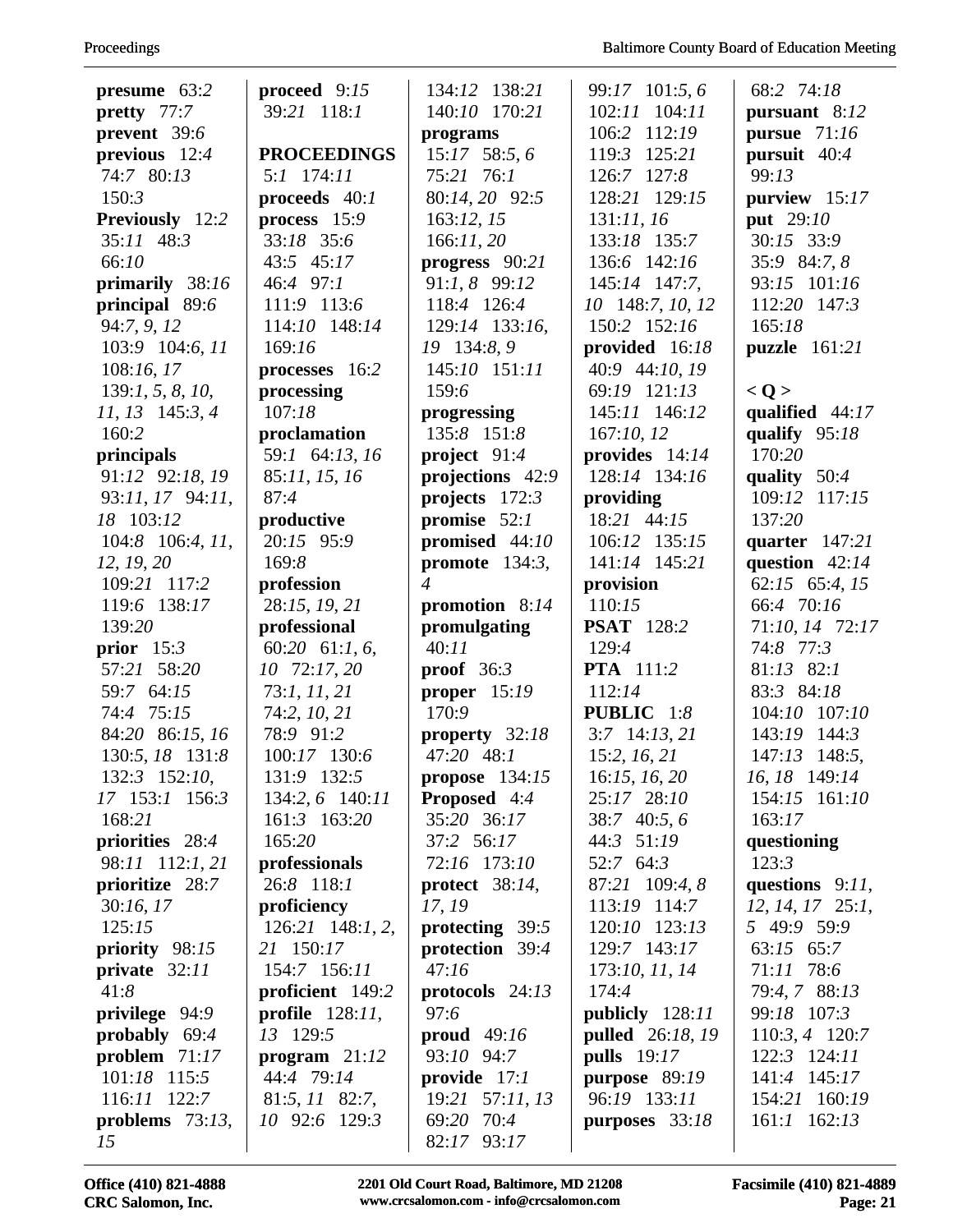| 166:7                  | reader $87:20$      | rebuild $24:1$          | recommended          | $148:11$ 151:1, 7   |
|------------------------|---------------------|-------------------------|----------------------|---------------------|
| quick 76:15            | 88:1                | 34:18 109:16            | 18:15 58:15          | 172:1               |
| quickly 39:10          | readiness           | rebuilding 97:2         | 114:7 121:4          | regardless          |
| 146:19                 | 125:12 126:2        | 104:1                   | recommends           | 31:21 58:14         |
| quite $61:17$          | 151:2, 16           | rebuilds $33:20$        | 114:18 115:16        | register $173:13$   |
| 68:21 77:20            | reading $96:4$      | rebuttal $122:17$ ,     | reconnecting         | registered $15:1$ , |
| 99:4 142:1             | 102:9 121:2         | 20                      | 96:10                | 13                  |
| quo 45:20              | 130:1, 17 131:7,    | recall $60:2$           | reconsider 75:6      | <b>Registration</b> |
| quote $41:16$          | 12 147:16           | 61:17 66:10             | record $29:10$       | 15:2                |
| 42:7 43:16             | reads $138:1$       | 68:2 85:10              | recording $174:7$    | registrations       |
| 44:1, 2, 14            | ready 58:11         | 86:8                    | recover $109:15$     | 15:9, 12            |
| 63:19                  | 72:9 80:8           | receive $14:15$         | recovering           | regular $127:20$    |
|                        | 91:18 94:14         | 41:4 42:16              | $104:1$ 147:6        | 135:7 136:10        |
| $<$ R >                | 95:3 97:3           | 112:6 115:8             | recovery 97:2        | 142:16              |
| <b>race</b> 142:5      | 125:18 126:5        | 124:1                   | recruiting $20:18$   | regularly $15:7$    |
| Racquel 89:5           | 149:17, 20          | received $15:9$ ,       | recruitment          | 79:20 104:4         |
| 103:15                 | <b>real</b> 60:8, 9 | 13 18:17 36:10          | 20:20 21:4           | 109:9               |
| raise 83:13            | 96:11 115:4         | 41:15 $68:6$            | 44:17                | rehabilitate        |
| 133:11                 | 142:19              | 96:21                   | <b>reduce</b> 117:21 | 34:7                |
| raised $33:1$          | realities 96:12     | receiving $39:16$       | reduced $114:3$      | rehabilitating      |
| 143:2 156:12,          | reality $76:10$     | <b>recess</b> 52:9, 14, | reducing $39:16$     | 48:14               |
| 16                     | 84:4 107:12         | 15, 17                  | refer 14:18          | rehabilitation      |
| raising $25:6$         | realized 96:3       | recite $5:6$            | reference            | 48:5 49:6           |
| 133:4                  | really $21:2$       | reclassification        | 121:20 128:1         | reiterate $60:13$   |
| rallies $23:18$        | 22:1 28:19          | 114:10                  | 145:15 152:12        | 142:10              |
| 24:7                   | 29:19 36:10         | recognition $5:8$       | 155:11               | rejected 37:17      |
| rallying 98:20         | 51:10 66:1          | recognize $19:3$        | referenced           | relate $8:21$       |
| Ramadan 37:7,          | 67:16 70:1          | 24:7                    | 155:17               | 15:21               |
| 11 61:13, 14, 18       | 77:20 82:16         | recognizes              | referencing          | related $16:15$     |
| 66:4, 10, 15           | 91:1 92:17, 21      | 44:15                   | 150:1                | 93:4 164:15         |
| ramifications          | 93:5 143:10, 14     | recommend               | referred $126:16$    | relates 93:20       |
| 46:6                   | 144:6, 9, 12, 16,   | 36:15 64:2              | referring            | 148:5               |
| randomized             | 18 145:8, 20        | 151:6                   | 120:18               | relation $21:4,9$   |
| 38:1                   | 148:7 149:9         |                         | <b>refine</b> 99:10  | relative $66:14$    |
| randomly 15:8          | 152:2 153:15        | recommendation          | reflected 137:13     | 147:18              |
| range $19:16$          | 155:10, 12, 14      | 57:18 63:19             | reflecting           | <b>Relay</b> 17:8   |
| 89:15 111:5            | 156:2 158:20        | 64:1, 5, 6, 21          | 136:11               | relentless 99:13    |
| $114:1$ $155:12$       | 159:3 162:9, 17     | 65:1 70:2               | reflections          | relevant 32:21      |
| ranging $35:4$         | 164:4 165:14        | 73:20 74:20             | 98:21                | <b>relief</b> 39:15 |
| <b>rate</b> 42:1 117:2 | 166:18 171:17       | 113:17 120:17           | refresh $66:13$      | religion $79:2$     |
| <b>rates</b> 26:15     | 172:17              | 165:2, 20               | refreshed 77:9       | religious $74:15$ , |
| 117:10                 | realtime $135:4$    | recommendation          | refuse $96:15$       | 18 78:8, 11, 12,    |
| ratification           | realtor $47:19$     | $\, 63:20 \, 64:8$      | regard $91:16$       | 14                  |
| 53:11                  | reason $33:16$      | 67:5 110:12             | regarding $30:1$     | relinquished        |
| ratified $44:20$       | 37:14, 18 72:2      | 112:1, 6, 18            | 47:11 79:8           | 45:14               |
| <b>ratio</b> 18:16     | 78:10 85:21         | 120:18, 20              | 89:16 90:2           | remain $32:21$      |
| rationale 41:11        | 149:14              | 123:1, 13 130:7         | 91:20 114:16         | 33:7, 16 48:18      |
| 152:7                  | reasons $8:13$      | 131:10 132:6            | 120:20 126:21        | 96:18 117:17        |
| <b>Raven</b> 48:6      | 36:7 41:10          | 135:19 163:9            | 128:6 136:16         | 119:18              |
| 49:1                   | 44:11               | 164:19                  | 139:6 141:10         |                     |

Office (410) 821-4888 2201 Old Court Road, Baltimore, MD 21208 Facsimile (410) 821-4889<br>CRC Salomon, Inc. www.crcsalomon.com - info@crcsalomon.com Page: 22  $www.crcsalomon.com - info@crcsalomon.com$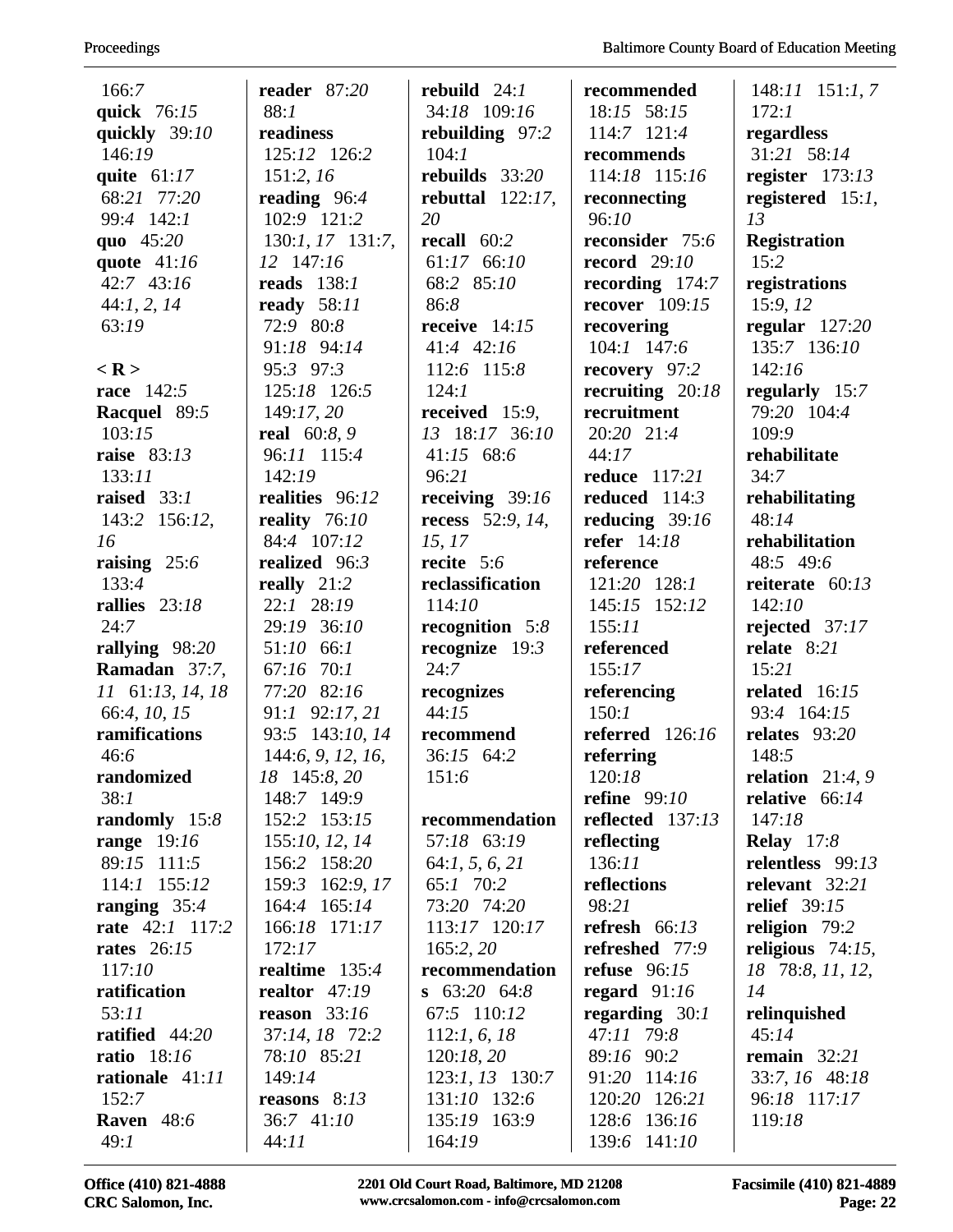| remarks $16:4$ ,        | reported 36:6                 | reserve $42:4$       | <b>Restaurant</b>          | 114:13, 14, 18         |
|-------------------------|-------------------------------|----------------------|----------------------------|------------------------|
| 10                      | 45:5 127:6                    | <b>resets</b> 130:14 | 12:13                      | 115:21 119:15          |
| remember 78:9           | <b>Reporting</b> $12:3$       | residency            | restorative                | 122:16,18              |
| 86:6 121:2              | 114:17 121:12                 | 140:10 144:20        | 45:18 92:14                | 124:7 170:3, 11,       |
| 122:12 146:12           | $127:1$ $132:4$               | resignation          | restore $45:19$ ,          | 12                     |
| remind $16:3$           | 148:14 164:21                 | 8:16 26:14           | 20 46:3                    | revised $8:10$         |
| 69:19 151:13            | 165:5, 19                     | <b>Resignations</b>  | restrictions 48:1          | 55:3, 5 166:11         |
| 168:18                  | 169:10, 14                    | 9:16                 | restructured               | revisions 112:8        |
| reminded $95:1$         | reports $114:1$ ,             | resilience 19:1      | 52:1                       | rich 97:17             |
| <b>remote</b> 71:18     | $3 \quad 121:18 \quad 135:9,$ | 23:16                | result $64:16$             | rid $22:8$             |
| 72:4                    | 11, 13 136:12                 | resiliency 95:18     | 80:20                      | right $27:9$           |
| removal $8:15$          | 137:2, 5, 6, 12               | resisted 37:13       | resulted 24:17             | 29:20 31:1             |
| <b>remove</b> 32:18     | 141:20 160:9                  | resolute 96:18       | 48:8 64:20                 | 40:3 55:1 67:3         |
| 33:4,10                 | 163:4,8                       | resolution 16:2      | results $100:7$            | 82:8 88:15             |
| renovation              | represent 97:9                | 25:3 172:12          | 115:1 125:10               | $100:3$ $102:1$        |
| 35:12                   | 150:7 155:15                  | resolve 29:21        | 126:20 137:10              | 116:9 119:20           |
| renovation/addit        | representative                | resource 49:19       | 138:7                      | 147:14 155:20          |
| ion $34:17$ $35:8$      | 32:10 111:20                  | 137:21 144:21        | resume $127:10$            | 157:6 158:5            |
| <b>rent</b> 47:21       | 119:7 145:6                   | resources 18:20      | retaining $20:18$          | rights $39:20$         |
| reopening               | representatives               | 28:11 60:11          | 34:9                       | 43:14                  |
| 39:14 48:6              | 41:12 112:13                  | 75:19 102:11         | retains $34:1$             | <b>Ring</b> 139:12     |
| reorganization          | represented                   | 144:14 159:21        | retention 20:20            | rise 96:13             |
| 110:14 114:2            | 130:4                         | 161:9 163:12         | 21:4 44:17                 | risk $24:14$           |
| 123:11                  | representing                  | respect 24:6         | 117:16                     | 39:8,16                |
| reorganize              | 46:12                         | 67:12                | retired $41:1, 3$ ,        | <b>Riverview</b>       |
| 113:17                  | represents 90:6               | respectful           | 4 42:20 43:12              | 157:13                 |
| repair $33:8$           | 97:17 118:7                   | 110:16               | 44:11                      | roadmap $159:4$        |
| repeat $153:20$         | 136:9                         | respective           | <b>retiree</b> $41:2, 13,$ | roaring $95:8$         |
| repeated $35:13$        | request $22:5$                | 165:10               | 17 43:12 45:7              | <b>Roberts</b> 88:18,  |
| repeatedly              | 83:17 167:18                  | respirator $38:4$ ,  | retirees $42:11$ ,         | 19 90:4 103:15         |
| 42:16                   | 170:10                        | 13 39:2              | $16$ 43:6 45:2, 8,         | Robinson 3:15          |
| replacement             | requested 36:8                | respirators          | 13, 15, 21                 | 37:21 38:1             |
| 33:17 34:16, 20         | 37:6, 15 49:4                 | 38:14, 18, 21        | <b>Retirement</b>          | <b>Rodney</b> $2:10$   |
| 35:7                    | requests $22:4$               | respond $119:15$     | $9:13$ 43:2                | <b>role</b> 17:21      |
| replacing $34:7$        | required 48:9                 | 122:21 141:21        | retreat 99:9               | 23:4 51:13, 16,        |
| <b>Report</b> 4:4, 6, 8 | $121:11$ $132:1$              | responding           | retreats $142:13$          | 17 97:11 163:6         |
| 56:17 88:16             | requirement                   | 158:12               | return $42:1$              | <b>roles</b> $19:5, 8$ |
| 109:20 110:12           | 132:15                        | response             | 58:11 69:4                 | rollcall $5:19$        |
| 111:17 115:16           | requirements                  | $116:21$ 117:1,      | 91:18 98:15                | 6:14 10:5 13:7         |
| 116:7, 19 117:3         | 138:14                        | 10                   | returned $58:10$           | 52:14 53:16            |
| $118:4, 15$ 121:5,      | requires $111:13$             | responses $123:3$    | returning                  | 55:10                  |
| 12 124:14, 15,          | 154:6                         | responsibilities     | 52:19 69:2                 | room $21:12$           |
| 21 141:19               | rescinded                     | 19:7, 17 43:15       | revealed 113:21            | 102:8                  |
| 147:15, 17, 19          | 64:13 65:16                   | $44:1, 13$ 96:5      | revert $85:20$             | root $133:21$          |
| 148:3, 6, 11            | research 90:8                 | 123:10               | reverted 64:14             | rooted $133:14$        |
| 151:2, 15 153:9,        | 125:5 131:19                  | responsibility       | <b>Review</b> 4:7          | roughly $156:10$       |
| 10 163:5                | 140:18                        | 40:7                 | 73:17 108:11               | <b>Rowe</b> 2:13 7:5,  |
| 164:10 166:10           | researched                    | <b>rest</b> 25:13    | 109:5 111:4, 12,           | 6 10:7, 8 13:8,        |
| 170:18                  | 134:13                        | 49:9 108:17          | 21 112:3, 4, 6,            | 9 53:18, 19            |
|                         |                               |                      | $17$ 113:1, 20             | 55:12, 13 63:15,       |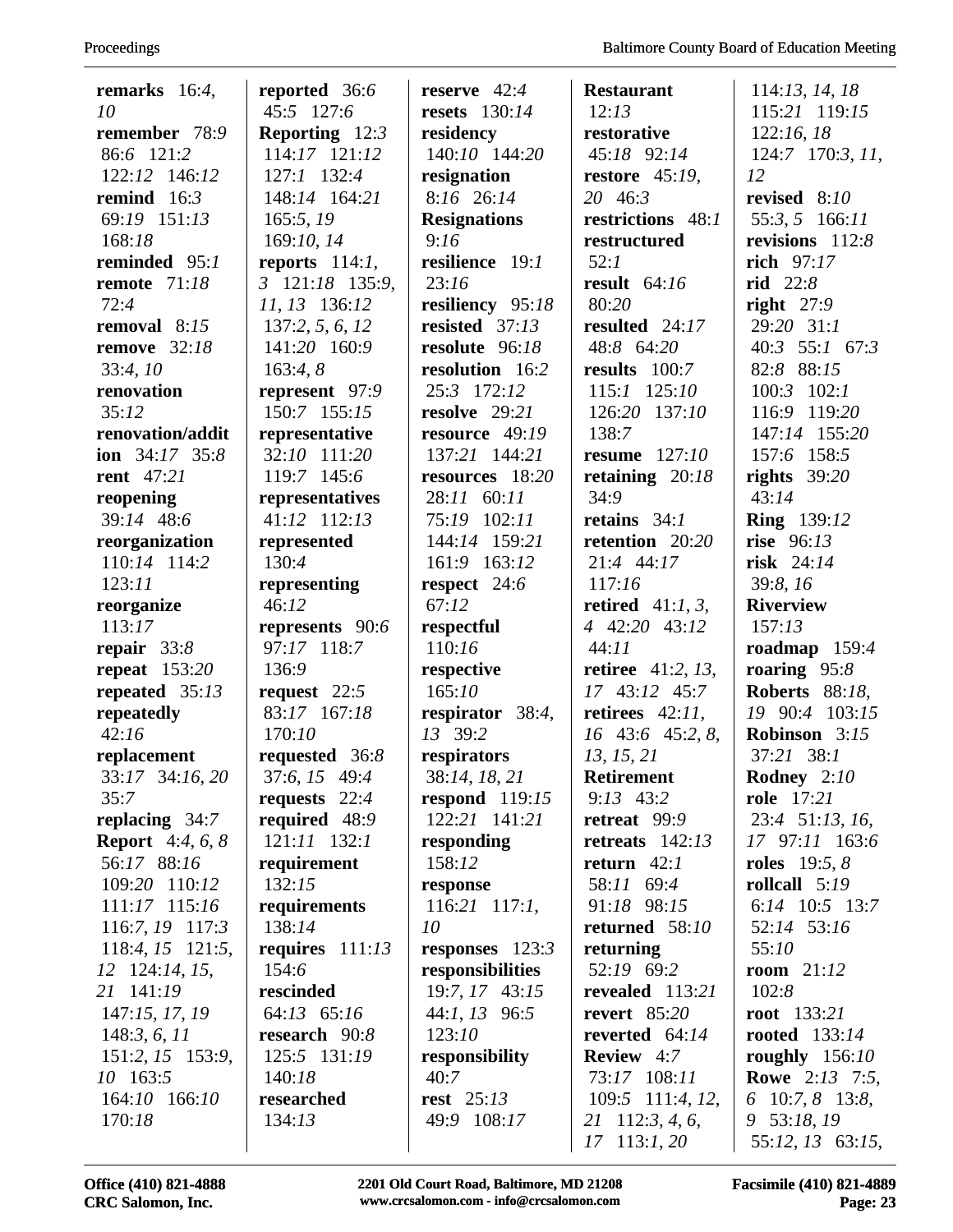| 16 64:18 65:5          | 72:3 82:13           | 92:2, 5, 9 93:8,    | $140:4, 20$ 144:1,    | 166:6 167:8, 15       |
|------------------------|----------------------|---------------------|-----------------------|-----------------------|
| 78:6, 7, 20 79:3,      | 150:14 154:11        | 21 94:8, 13, 16     | 8, 9, 11, 16          | 168:7, 13, 15         |
| 7 141:5, 6             | scaffolded 50:18     | 95:2, 9 96:20       | 157:9, 11, 18, 19     | 169:3, 21             |
| $142:1$ $143:19$       | scaffolds $134:17$   | 98:4, 14 99:12      | 158:5, 15, 17, 18,    | 170:14 171:2, 9,      |
| $155:1, 2$ 156:18,     | scale 127:4          | $102:3, 15$ 103:1,  | 19 159:2              | 13, 19, 21 172:5      |
| 21 166:17, 18          | scales $52:1$        | 11, 12, 19          | 161:11, 12, 17        | <b>Scotts</b> 89:7    |
| <b>Rowe's</b> 167:18   | scared 28:19         | $104:13$ 106:6, 9,  | 163:21 164:6          | 94:8, 20 97:10        |
| <b>Rule</b> 57:9       | schedule 69:13       | 11, 16, 19, 20      | school's 34:15        | 98:8 99:20            |
| 133:14 163:11          | 70:18 73:11          | 109:8 116:11        | school-wide           | 100:13 102:19         |
| <b>rules</b> 40:12     | 84:14 136:17         | 118:9 125:14        | 88:7                  | $103:10$ 107:7,       |
| $44:1, 13$ $47:14,$    | 138:18               | $126:20$ $128:11$ , | science 126:16        | $12, 21$ 139:11       |
| 15 114:9               | scheduled 15:7       | 13 129:5, 11, 12    | scope $19:8$          | 159:3                 |
| 164:15 166:12          | 113:13               | 132:4, 9, 12, 14,   | score 148:8, 9        | <b>Scott's</b> 107:10 |
| run $41:14$            | scholars 97:12       | 19 133:16, 19       | 155:8                 | screen 97:8           |
| running $100:6$        | School 4:4           | 134:8, 12, 18, 20   | scored $127:3$        | 100:4 122:5           |
| <b>Russell</b> 2:8     | 15:18 17:8, 20       | 135:6, 20           | 129:20 131:5, 6       | scrutinize 100:1      |
|                        | 18:1, 9, 14, 18      | 136:20 137:3        | <b>Scott</b> 2:3 5:2, | seal 174:12           |
| $\langle S \rangle$    | 19:5, 6, 9, 11, 13,  | 139:2, 3, 4, 9, 11, | 3, 6:11, 13, 20       | search $76:15$        |
| <b>Sacks</b> 3:17      | 15, 20 20:2          | $12, 20$ 144:4      | $7:3$ 8:6, 7, 9       | seat $120:1$          |
| <b>sadness</b> 30:8, 9 | $21:11, 15$ 22:8     | 145:3, 7 157:12     | 9:7, 12, 14, 17,      | seats $75:15$         |
| safe 51:15, 16         | 23:15, 18 24:1       | 158:17 159:5, 7,    | 20 10:4 11:6, 7,      | second $6:11,12$      |
| 91:18                  | 25:21 26:15          | 19 165:12           | 9 12:20 13:4, 6       | $10:3$ 13:4, 5        |
| safely $24:5$          | 27:2 29:1, 4, 17,    | 168:20 169:13       | 14:9, 10, 12          | 17:19 22:17           |
| <b>Safety</b> 19:15    | 19 30:8 32:21        | 172:2, 3 173:11     | 20:10 22:13           | 26:3 52:11, 12        |
| 23:21 24:12            | 33:17, 19 36:15      | school-based        | 25:16 29:7            | 53:14 55:7, 8         |
| 97:4, 6 119:11         | 38:9 39:14           | 89:14               | $32:1$ $35:17$        | 97:14 117:6           |
| 145:7                  | $43:19$ $44:4,6$ ,   | schoolhouse         | 37:20 40:19           | 141:7                 |
| sailed 122:15          | 12 46:6, 15          | 159:12              | 43:9 46:8             | secondary             |
| sake 58:16             | $47:12 \quad 48:4,8$ | schoolhouses        | 49:12 52:6, 11,       | 105:1, 10, 14, 17     |
| 85:6                   | 49:3, 4 50:3, 6,     | 74:2                | 13, 18 53:8, 15       | seconded 7:3          |
| salaries 43:1          | 9 51:7, 10           | Schools 4:6         | 54:19, 20 55:1,       | Secondly 42:11        |
| salary 117:19          | 56:18 57:4, 12,      | 24:13 26:11         | 7, 9 56:13, 14,       | 123:7                 |
| Samantha 3:10          | 17 58:8, 10, 12,     | 28:1 30:9 40:5      | 16 57:1 59:10         | seconds $75:8$        |
| 22:14, 16              | $19\,59:3,6$         | 51:14, 19 52:3      | 60:5 62:4             | 78:19 79:17           |
| sample $153:3$         | $60:19, 21$ $61:1,$  | 62:8 64:3           | 63:14 65:6, 12        | 165:16                |
| <b>Samuel</b> 105:13   | 4 63:6, $18$         | 71:20 79:2          | 66:18 70:7            | Secretary 48:13       |
| <b>Sandy</b> 49:20     | 65:17 66:3           | 88:16 89:2, 20,     | 76:11, 14 78:5        | secure $91:18$        |
| <b>Sarris</b> 169:9    | 69:17 70:17, 19,     | 21 90:2, 10, 11,    | 79:3, 17 81:21        | see 16:10 18:2        |
| sat 77:21 83:9,        | 20 71:4, 17          | $14, 15, 20$ 91:2,  | 82:3 84:19            | 30:5 31:12            |
| 15 129:4               | 72:16 73:9, 12       | 7, 16, 17 92:2, 4,  | 87:6, 8, 10, 15,      | 33:12, 15 35:13       |
| 138:16                 | 75:10, 11, 19        | 18 93:1 97:1, 3     | 18 88:2, 12, 19       | 43:4 50:7, 11         |
| satisfaction           | 76:2 77:13, 17       | $104:7$ $105:10$ ,  | 94:4 101:14           | $61:19$ $62:6$        |
| 110:21                 | 78:11, 14, 16        | 11 106:15, 18       | 107:2 108:9           | 63:9 71:16            |
| <b>Saturday</b> $61:3$ | 79:14 80:1           | 109:8, 21           | 109:1 120:6           | 82:19 97:8            |
| save $41:14$           | 82:5 83:21           | 110:16 114:5        | $122:13$ $124:10,$    | $100:3$ $103:1, 3$    |
| savings 110:10,        | $84:1, 2, 21$ 87:1   | 117:8 118:18        | 18 141:3              | 105:20 108:7          |
| 11 111:5               | 88:6 89:2, 7, 11,    | 119:5 126:14        | 145:16 151:20         | $121:15$ 122:2,       |
| saw 30:8               | 12, 16, 17 90:3,     | 128:15 129:2, 4,    | 154:14, 19            | 11 123:2 126:2        |
| saying $28:13$         | 7, 11, 12, 14, 21    | 5 134:18            | $157:1, 4$ 160:15     | 132:10, 16            |
| 39:6 60:8, 14          | 91:4, 8, 10, 21      | 135:21 139:16       | 162:12 165:16         | 135:12 141:8          |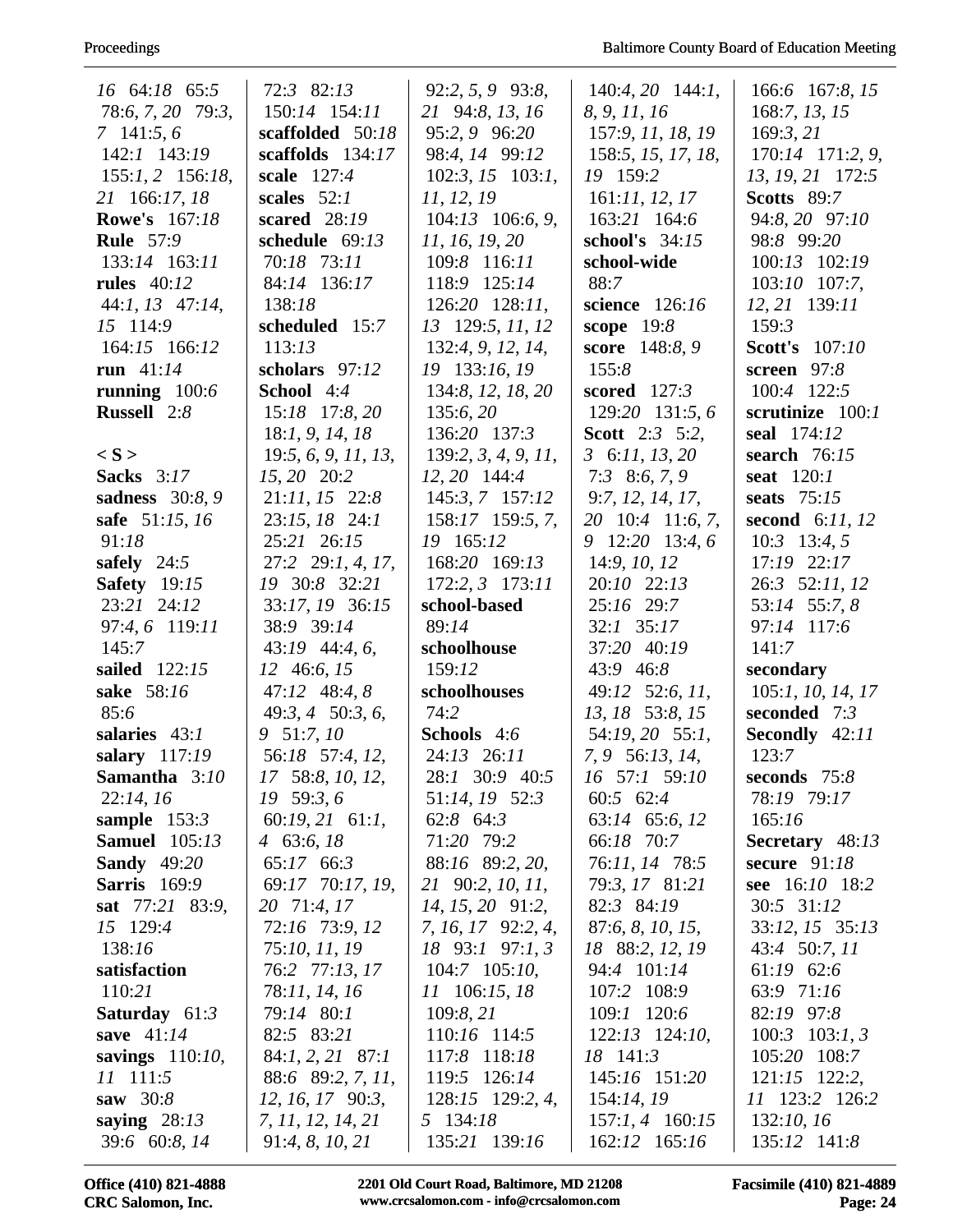| 143:9 148:9          | sessions 110:2                   | short $26:16$           | situation 39:3               | 170:8                        |
|----------------------|----------------------------------|-------------------------|------------------------------|------------------------------|
| 158:3<br>161:8,20    | 117:6                            | $30:18$ 65:3            | 153:17                       | sorority $102:9$             |
| 166:3 167:19,        | set 49:4 126:2                   | 138:7                   | $\sin$ 75:3 111:5            | sorry $53:2$                 |
| 20 170:18            | 133:1 152:9                      | shortage $29:14$ ,      | 131:3 168:11                 | 65:8 141:6                   |
| seeing $100:7$       | 153:2                            | 15 116:15               | sixth $132:17$               | 149:15 156:17                |
| 122:12               | sets 68:15                       | 117:14                  | six-year $150:15$            | sort 78:3                    |
| seeking 123:4        | 150:11                           | shortages $17:14$       | size 38:20 39:1              | 141:14                       |
| seen 104:4           | Setting 4:10                     | shortchanges            | 153:3                        | sounds 72:10                 |
| 138:4                | $107:16$ 137:15,                 | 35:8                    | skills $121:11$              | source $50:16$               |
| selected 15:8        | 17                               | shortened               | slavery 76:18                | <b>Southeast</b>             |
| 16:16 154:2          | seven $75:4$                     | 126:14                  | slide 89:7 90:3              | 166:13                       |
| selection 15:9       | 81:2 82:6, 11                    | shorter $77:16$         | 91:21 98:6                   | <b>Southwest</b>             |
| self 27:15           | 121:20                           | shout $140:2$           | 109:13 110:7                 | 139:10                       |
| self-contained       | seventh 118:9                    | show $38:2, 5$          | 111:11 112:19                | space 99:17                  |
| 17:7                 | 139:4                            | 143:8 146:4, 5,         | 113:5, 16                    | 127:1 155:14                 |
| send 22:11           | severe $29:15$                   | $19, 20$ 148:2, $19$ ,  | 114:17 115:15                | spaces $33:21$               |
| 45:10 94:21          | <b>SGA</b> 112:15                | 21 164:4                | $116:5$ $117:12$             | 51:15 92:11                  |
| sending 113:6        | <b>Shacks</b> 43:10,             | showcase                | 118:4 119:13                 | 100:16                       |
| senior $12:12$       | 11                               | 163:21                  | $120:12$ $121:17$ ,          | Spanish 29:12                |
| sense 161:14         | Shaffer 3:19                     | showed 35:2             | 20 125:6 126:6,              | <b>Sparrows</b>              |
| sent 42:12           | 49:13, 14, 15                    | 149:1                   | 8 127:9 128:7                | 139:2,3                      |
| $45:8$ 46:2, 3       | shame 138:7                      | showing $149:20$        | 129:9 130:5                  | <b>speak</b> $15:1, 5$ ,     |
| 51:9 173:16          | shape $95:17$                    | shown $131:20$          | 131:1, 14 132:7              | 14 17:2, 19                  |
| <b>SEPTEMBER</b>     | share 23:10, 16<br>25:8 90:1     | shows $81:9$            | 133:8 135:5, 12,             | 120:12 173:13                |
| $1:12$ 5:5 6:1       |                                  | 153:18                  | 14 136:8, 9<br>137:13 148:19 | speaker $15:10$ ,            |
| 65:2 110:9<br>115:13 | 91:20 94:12, 15<br>102:20 115:14 | side 70:15<br>145:7     | slides $111:8$               | 14 16:13 20:11<br>25:17 29:8 |
| servants 40:6        | 122:5 128:5                      | signed $44:9$           | 121:20                       | 46:9 49:13                   |
| serve 17:21          | 130:9, 20 133:6                  | 76:16                   | small $50:4$                 | 78:18 98:2                   |
| 26:9 34:8 49:8       | 140:15 155:10                    | significance            | smaller $153:3$              | speakers $15:6$ ,            |
| 104:6                | shared $22:19$                   | 21:3                    | smiles 18:2                  | 7 16:7 20:21                 |
| served 5:9           | 58:2 110:6                       | significant             | smiling $95:10$              | speaking $25:21$             |
| 12:11,14             | 116:4 160:1                      | 24:18 41:20             | <b>Smithsonian</b>           | 45:12 46:18                  |
| service $12:1$       | sharing $84:10$                  | 110:10                  | 12:15                        | special $17:7$               |
| 97:5 115:4           | $116:12$ $117:3$                 | signing $117:21$        | snapshot $91:8$              | 49:18 73:4, 5                |
| 117:10, 11           | 139:5                            | <b>Silence</b> 3:3 5:8, | 151:9                        | 79:14 98:5                   |
| 126:6 133:6          | <b>Sharonda</b>                  | 11                      | snow $71:12$                 | $105:10$ $141:10$            |
| 134:6 167:3          | 104:19                           | similar $153:5$         | social 19:19                 | specialist                   |
| Services 11:16       | Shawn $3:15$                     | similarities 50:7       | 92:11                        | 111:18                       |
| $12:11$ 19:1, 14     | 37:21                            | simple $18:19$          | social-emotional             | specialized                  |
| 23:6 109:12          | sheet $117:4, 5$                 | 110:3                   | 51:18 90:19                  | 17:19                        |
| 110:16 134:13        | Shepherd 102:8                   | simply $27:4$           | 92:8 98:12                   | specific $8:19$              |
| 141:11,14            | shift 156:16                     | 112:20                  | 118:17 119:17                | 15:19 16:13                  |
| 142:5                | shifted $95:17$                  | single $24:19$          | <b>sole</b> 40:7             | 133:21 134:17                |
| serving $20:5$       | shifting $66:14$                 | $30:13$ $50:2$          | solutions 30:20              | 142:8 144:8, 10              |
| 22:17 102:18         | 138:8                            | <b>SIP</b> 165:21       | 31:1                         | 157:14, 15                   |
| 170:6                | shifts $100:8$                   | sit $53:3$ 86:1, 9      | solving $116:11$             | 158:1 159:10                 |
| <b>Session</b> 4:2   | shining $138:10$                 | site 34:18              | somebody $65:8$              | 161:17 163:14                |
| 8:12 9:2 52:21       | ship $122:15$                    | sits 108:4              | soon 159:18                  | specifically                 |
| 53:4, 10 136:15      |                                  |                         |                              | 91:6 92:7                    |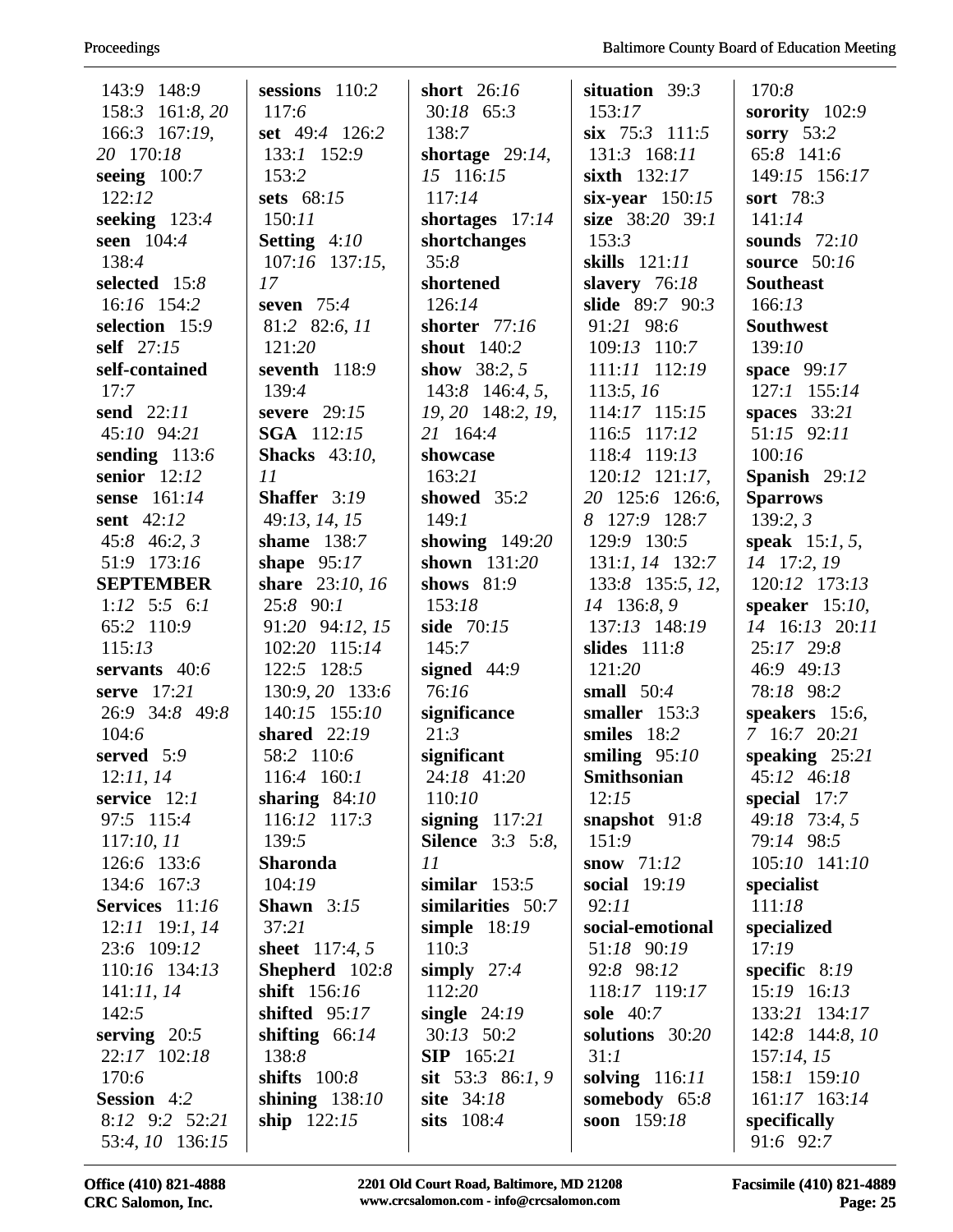| 98:14 123:15                    | staffing $26:12$               | starting $31:13$                   | 137:12 142:20                   | 26:19 27:2, 6,                       |
|---------------------------------|--------------------------------|------------------------------------|---------------------------------|--------------------------------------|
| 147:16 157:17                   | 51:21 91:16                    | 36:15 63:18                        | 156:1 158:14                    | 17, 20 28:18                         |
| 158:8                           | 117:14 120:11                  | 68:20 129:13                       | strategically                   | $30:16$ 31:6                         |
| spend 18:20                     | stakeholder                    | starts $68:8$                      | 42:5                            | 34:9, 17 35:8                        |
| 29:4 104:7                      | $17:3, 4$ 68:6                 | 77:14,18                           | strategy $39:18$                | 36:4, 14 37:9                        |
| 158:12 162:9                    | 110:21 112:10,                 | state $40:13$                      | streaming $5:15$                | 38:8 50:2, 13,                       |
| spending $28:10$ ,              | $11, 14$ 113:3, 8              | 46:21 49:1                         | <b>Street</b> 102:10            | 21 51:2, 3, 15,                      |
| 12                              | 120:16                         | 59:13 69:7, 13                     | strengthening                   | 16 52:3 57:20                        |
| spends $160:3$                  | stakeholders                   | 78:15 79:20                        | 100:9                           | 58:13 60:17, 21                      |
| spent $18:12$                   | 22:7 48:18                     | 80:6, 16 82:12                     | strengths $19:3$                | 62:9 63:7                            |
| 28:15 92:10                     | 119:19 128:12                  | 83:14 84:15                        | 50:19                           | 68:15, 16, 19                        |
| 96:1                            | 165:10                         | $109:17$ $126:13$ ,                | stride $23:15$                  | 69:1 72:6, 8, 13                     |
| spoke $61:12$                   | stand $17:12$                  | 15 127:11                          | strive $23:21$                  | 74:1, 11, 12                         |
| spoken 109:21                   | 23:13 94:11                    | 136:20 139:17                      | 24:16                           | 75:14, 20 77:1                       |
| sponsorship                     | 104:17 105:19                  | 149:5, 11 154:5                    | strong $17:15$                  | 79:9, 12, 15                         |
| 82:15                           | 172:2                          | 155:8 159:14                       | 102:4 149:9                     | 80:15, 19 81:1,                      |
| sports $38:7$                   | standard $98:13$ ,             | 169:10, 14                         | strongest $47:16$               | 4, 20 82:11                          |
| 68:20, 21                       | 16 119:18                      | 174:1, 5                           | structure $27:3$                | 89:10, 12 90:19                      |
| spots $72:8$                    | 127:1 155:19                   | stated $41:11$                     | $113:18$ 114:2,                 | 91:19 92:9                           |
| spread $18:5$                   | standardize                    | state-mandated                     | 17                              | 93:2, 13 94:20                       |
| spring $146:4$ ,                | 99:6                           | 130:13                             | structures                      | 96:10, 11 97:7                       |
| 21 150:2, 3                     | <b>Standardized</b>            | states $42:7$                      | 33:10 140:6                     | 100:11 102:17                        |
| <b>SS</b> 174:2                 | 83:4, 14 152:5,                | 76:18 114:20                       | struggling $31:11$              | 109:12 115:8                         |
| staff $14:19$                   | 12                             | statewide 71:7                     | Student 2:14                    | 118:6, 16                            |
| $17:14$ $21:3$                  | standards                      | stating $41:6$                     | $4:8$ 15:19                     | 119:11 125:16,                       |
| 27:4 28:11                      | 48:14 101:9                    | 45:9                               | 16:13 19:14                     | 18 126:1, 5, 17                      |
| 29:2, 11, 14                    | 128:5 130:15                   | status $34:11, 15$                 | 20:3 22:18                      | 127:17,19                            |
| $31:11$ $32:17$                 | 156:14                         | 45:20 47:13                        | 23:5, 6 24:10                   | 129:20 130:2,                        |
| 37:16 67:6                      | standards-based                | stay $28:20, 21$                   | 32:12 50:19, 20                 | $12$ 131:3, 5, 12,                   |
| 73:5 74:14                      | 127:6, 13, 18                  | 95:2                               | 51:19 58:9                      | $16, 18$ 132:8, $11,$                |
| 77:4, 7, 12                     | 128:1                          | staying $107:19$                   | 91:13 94:18                     | 20 133:2, 4, 12                      |
| 81:14 89:14, 17                 | stands $114:14$<br>start 29:17 | steady 119:14<br><b>STEM</b> 49:19 | 99:14 100:1,6<br>101:6, 7 111:2 | 134:5 135:2, 8                       |
| 91:3 92:9, 20,                  | $36:4, 7, 9$ 57:16,            | step $17:15$                       | 112:15 115:7                    | 138:19, 21                           |
| 21 93:13 94:6,<br>20 96:11 97:7 | 20 58:7 59:6                   | $33:15$ $93:3$                     | $118:13$ $124:14$ ,             | $140:1, 3$ $147:12$<br>148:21 149:17 |
| 98:3 99:1                       | 61:14 64:3, 14                 | 114:9 169:11                       | 21 126:21                       | 150:4, 7, 12                         |
| $101:3$ $103:10$                | 65:1 66:14                     | steps $112:2$                      | 127:16 128:4, 7                 | $151:7,9$ 154:1,                     |
| 109:12,21                       | 67:18 68:16                    | $116:11$ $134:1$                   | $129:14$ 130:3,                 | $3, 8$ 155:5, 12,                    |
| 110:14,20                       | 69:6 75:14, 17                 | 135:17                             | 21 134:19                       | 15 156:8, 10, 14                     |
| 111:20 114:20                   | 76:4 79:11                     | stone $34:2$                       | $136:11$ $137:1, 7$             | 170:20                               |
| $115:3$ 116:12,                 | 80:1 81:18                     | <b>stood</b> 97:2                  | 141:9 142:11                    | studied $111:13$                     |
| 18 118:3 119:2,                 | 83:6 85:5                      | <b>Stop</b> 40:18                  | 143:11 147:17                   | study $34:14$                        |
| $3 \quad 122:17 \quad 139:1,$   | 86:21 87:3                     | stopped $78:3$                     | 148:3 152:9                     | 35:2 38:5 39:1                       |
| $6, 14, 15$ 140:16,             | 89:16 90:14                    | stories $100:11$                   | 158:21 160:11                   | 46:15 47:17                          |
| $17$ 141:1                      | 98:17 166:17                   | story $100:12$                     | 164:7, 8 166:4                  | $63:18$ $65:16$                      |
| 144:11 160:3,                   | started $52:19$                | 148:13 151:10                      | students 17:18                  | 73:17 117:19                         |
| 12 164:12                       | 85:1, 2 86:17                  | strategic                          | 18:1, 3, 4, 5, 16,              | 130:17 160:4                         |
| staffed $30:19$                 | 99:12 156:5                    | $115:18$ 125:1,                    | 17, 19, 21 19:18                | stunned $41:4$                       |
|                                 |                                | 16 129:7                           | 20:2, 7 23:14                   | submit $16:16$                       |
|                                 |                                | 133:11,17                          | 24:3 25:7, 12                   |                                      |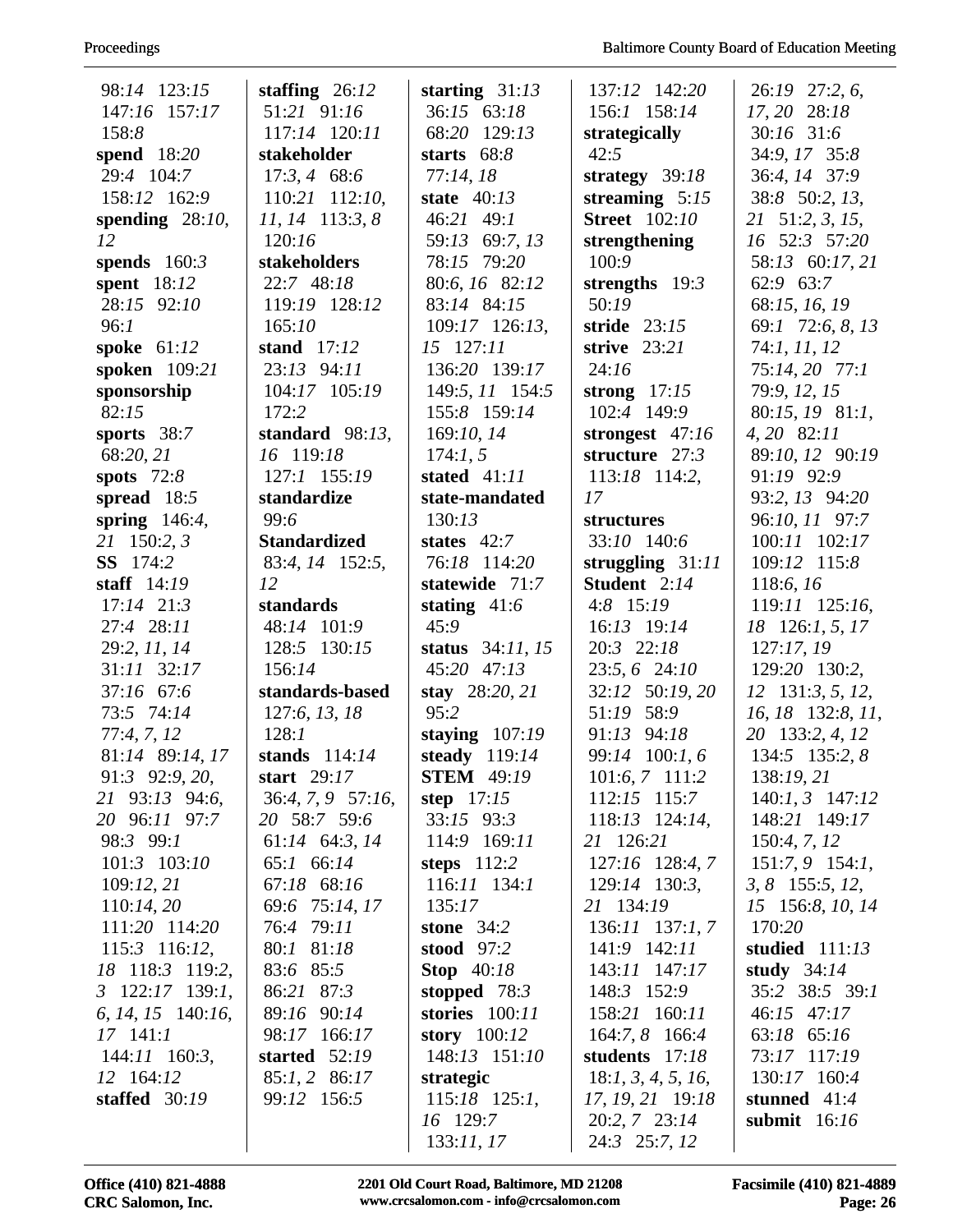| 112:21                          | 26:8, 14, 21                 | 22:8, 9 30:8, 11    | talk $35:20$                    | 59:21 119:16                      |
|---------------------------------|------------------------------|---------------------|---------------------------------|-----------------------------------|
| subset $17:19$                  | 27:5, 6, 14, 17,             | 33:1 43:19          | 143:7 160:9                     | 134:9, 11 138:3                   |
| substitutions                   | 19, 21 29:1                  | 46:7 48:4 66:3      | 167:2                           | 140:12 152:9                      |
| 15:14                           | 30:18 50:5, 16               | 69:17 75:19         | talked $77:1$                   | <b>Team</b> 12:11                 |
| succeed 141:18                  | 51:20 79:10                  | 78:11 82:5          | 120:15,21                       | 22:20 90:20                       |
| succeeding                      | 89:20 90:2, 7,               | 83:21 84:1          | 159:5 163:6                     | 93:2, 6 97:21                     |
| 141:16                          | 11 91:10 92:3,               | 87:1 94:1, 17       | talking $80:6$                  | 98:1, 6 99:1                      |
| success $133:5$                 | 5 97:6 101:1                 | 95:12 100:21        | 143:10 149:5,                   | 100:14 101:2                      |
| 134:3 140:6                     | 106:2, 4, 15                 | 103:12 109:3, 8     | 11 165:14                       | 104:8 107:20                      |
| successful 51:2                 | 117:8 118:1, 16,             | 111:12 119:21       | talks $143:8$                   | 108:19 109:9,                     |
| 111:14                          | 19, 21 119:5                 | 127:7 130:8         | <b>Tantleff</b> 169:9           | 10, 20 110:17                     |
| sufficient                      | $120:4$ $121:1$              | 131:10 132:6        | targets $125:8,9$               | 112:3, 4, 5                       |
| 136:14                          | 134:12, 17, 19               | 133:1, 15           | 133:18 138:5                    | $113:1, 4$ 115:8                  |
| sufficiently 26:4               | 135:2, 21                    | 134:14,18           | 159:9                           | 116:2 118:18                      |
| suggested                       | 138:21 143:21                | 140:11,20           | task 63:17, 18,                 | 119:7 127:12                      |
| 40:10 137:16                    | 144:4,18                     | systemic $135:16$   | 19, 21 64:8, 11,                | 128:10 130:8                      |
| summaries                       | 158:20 163:13                | systems $34:7$      | 20                              | 131:11 132:6                      |
| 162:6                           | 167:17                       | 44:12 70:1          | tasked 19:7                     | 134:10, 14, 16                    |
| summary $9:2$                   | supported                    | 136:20 159:14       | 112:16                          | 135:6, 11, 15, 20                 |
| 34:13 152:2                     | 91:15 102:16                 | 169:13              | tasks 19:6, 10                  | 136:1 140:9, 13                   |
| summative                       | supporting                   | system's $134:12$   | taught $59:15$                  | 142:1 143:21                      |
| 127:13                          | $17:12$ $18:1$               | systemwide          | teach $22:6$                    | 144:6, 12 145:5,                  |
| summer $58:4$                   | 29:11 31:2                   | 88:8 98:11          | teacher 17:8                    | 9, 15 147:2                       |
| 75:21 76:7                      | 90:10 163:14                 | 134:13              | 25:20 28:14                     | 162:5, 17                         |
| 77:8, 14, 15, 17                | supportive 98:5              |                     | 29:14 49:17, 18,                | TEAMS 1:9                         |
| 78:1 80:20                      | supports $31:8$ ,            | $\langle T \rangle$ | 19 68:6 73:16                   | 5:16 90:13, 16                    |
| 90:15 99:8                      | 10                           | $tab$ 128:20        | 83:19 88:5                      | 97:5 101:5                        |
| 166:11                          | supposed 38:18               | <b>TABCO</b> 3:8    | 92:19 97:13, 14                 | 103:20 106:5,                     |
| <b>Summit</b> 168:19            | sure 27:10, 17               | 17:9, 10, 20        | 100:8<br>101:4                  | 13, 20 119:10                     |
| Superintendent                  | $30:1$ $31:5$ $77:6$ ,       | $18:8$ 41:1, 2      | 139:8                           | 133:19 140:12                     |
| $9:7$ 14:19                     | 18 80:16 92:21               | 42:15 43:12, 13     | teacher-created                 | teamwork                          |
| 43:18, 21 44:6                  | 143:6 147:14                 | 53:6, 12 81:16      | 127:14                          | 92:17 97:18                       |
| 89:4, 5 94:5                    | 148:5 149:16                 | 84:11 86:1          | teachers 20:18                  | technologies                      |
| 102:14 103:6                    | 165:6                        | table 120:2         | 21:21 26:5, 10,                 | 117:11                            |
| 113:21<br>114:5, 9              | surgical $38:13$ ,           | 129:19              | 16, 18 27:8                     | technology                        |
| 124:19                          | 16                           | tabs 128:21         | 28:3 30:7                       | 116:13,21                         |
| superintendents                 | surprised                    | take $17:15$        | 31:10 37:8, 16                  | 120:21                            |
| 103:14 106:2,                   | 150:19                       | 18:10 19:16         | 39:13 50:2                      | telephones                        |
| 14 159:5                        | surrounding                  | 27:15 50:8          | 60:12 61:1, 15                  | 21:21                             |
|                                 | 33:2                         | 58:16 74:15         | 67:8 72:3, 8, 18,               | tell $30:13$ 52:8                 |
| Superintendent's                | surrounds                    | 76:6 95:13          | 21 74:1, 11                     | 77:2 86:10                        |
| 57:9 67:5                       | 144:6                        | 115:7 123:6         | 77:6 79:9                       | 95:6 100:12                       |
| 96:21 133:14                    | survey $18:8$                | 126:18 147:2        | 83:19 93:6, 12                  | 148:12 151:10                     |
| 163:11 164:15                   | 81:17, 20 115:1              | Taken 4:2           | 100:19 101:1                    | ten $15:6, 12$                    |
| 166:12                          | 129:7                        | 52:20 53:10         | 102:13 128:19                   | 26:8 27:16                        |
| supervisor                      | surveys $81:14$              | 95:16 132:13        | 139:14, 16                      | 51:8 52:15                        |
| $11:16, 20$ 104:6               | suspension $9:10$            | 157:15              | 144:20, 21                      | 117:3                             |
| support $17:17$                 | sustain $145:10$             | talent 110:17       | 145:1                           | tend 119:20                       |
| 19:14, 19, 21<br>20:7 21:5 24:4 | system $15:18$<br>19:4 21:15 | talented $172:15$   | teaching $28:15$<br>$31:2$ 41:3 | ten-plus $26:2$<br>tentative 53:5 |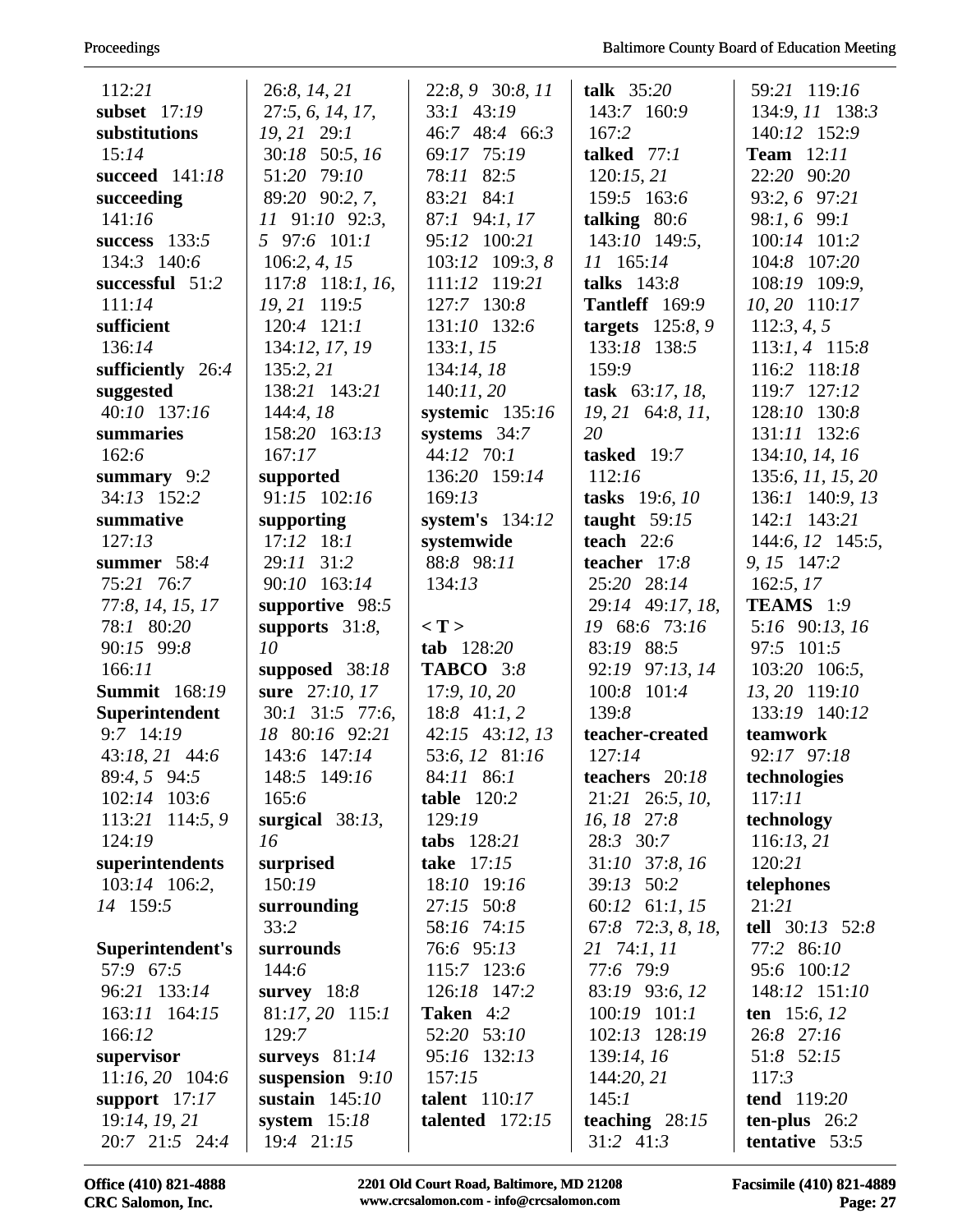| tentatively        | 73:10 75:1             | think $6:4$            | threshold            | tirelessly $106:15$ |
|--------------------|------------------------|------------------------|----------------------|---------------------|
| 137:1              | 76:11, 12, 21          | 22:10 27:10, 11        | 152:16 156:9         | title 143:2         |
| <b>tenth</b> 149:2 | 78:4, 5 79:3, 5,       | 53:6 60:9              | Thursday 37:11       | today $29:10$       |
| 150:5 151:9        | 6, 18, 81:7, 11,       | 62:14 69:4             | ticket 117:1         | 35:19 74:6          |
| term $22:17$       | $19 \quad 82:1, 3, 21$ | 72:16 74:18            | tied 116:7           | 87:10 100:6         |
| <b>Termination</b> | 83:12 84:10, 17        | 75:12 80:2             | <b>Tillman</b> 88:18 | 138:16 140:8        |
| 9:10               | 87:5, 6 88:2, 11,      | 87:13,17               | 89:6 93:19           | 159:1               |
| terms $44:19$      | 12, 13 90:4            | 108:19 124:7           | 94:3, 7 101:18       | told 29:16          |
| 66:4 77:4, 11      | 94:2, 3 97:7           | $141:15$ $147:1, 8$    | $103:10$ 107:6,      | 45:15 86:17         |
| 84:15 91:2         | 101:17 102:17          | 148:6, 10 149:9        | 15, 20 108:16,       | tomorrow            |
| 100:6 131:18       | 103:6 106:17,          | $151:15$ 155:9,        | 17 139:12            | 108:18              |
| 143:20 144:7,      | 20 107:2, 5, 6,        | 20 158:11, 13          | 161:18               | <b>tone</b> 16:10   |
| 14, 15 149:8, 11   | 108:7, 8, 9,<br>19     | 160:8, 13, 17, 18      | Tillman's $161:6$    | tonight $17:11$     |
| 155:15 158:9,      | $16, 21$ 116:11        | $161:2, 19$ 162:3,     | time $16:8, 9, 10,$  | 24:3 25:11          |
| 16 161:5 162:2,    | 117:2 119:6            | 4 167:4, 21            | 12 18:12, 20         | 46:18 49:21         |
| 21 163:9           | 120:4, 6, 9            | 172:17                 | 20:5 22:11           | 51:20 104:5, 13     |
| 164:13 170:19      | $121:16$ 122:2, 6,     | thinking $86:7$        | 25:11 28:15          | 106:21 107:16       |
| 173:4              | $12$ 124:4, $11$       | third 87:21            | 29:2, 4 39:10        | 109:2 110:5         |
| test 126:18        | 126:9 128:8            | 110:19                 | 46:12 49:10          | 124:20 125:2        |
| 127:2 130:3        | 131:2 133:9            | Thirdly $42:20$        | 50:12 51:1, 16       | 144:5 161:7, 19     |
| 155:5              | 136:4 139:1, 3         | third-year             | 52:4 53:7 57:4       | 173:17              |
| testimony $47:9$   | 140:14, 15, 17,        | 97:14                  | 67:2, 20, 21         | Tonight's 5:13      |
| 173:15             | 20, 21 141:3           | <b>Thomas</b> $2:14$   | 73:19 76:7           | 6:3 $15:3$          |
| testing $83:4,9$   | 143:18 144:2           | $5:7, 12$ 7:17, 18     | 81:21 82:17          | tool 138:4          |
| 126:11 130:9       | 145:16, 19, 21         | $10:17, 18$ 13:3,      | 83:4 84:12           | tools $167:1$       |
| tests 83:8, 14     | 148:17 149:21          | 20, 21 54:9, 10        | 89:12, 13, 21        | top 48:8 60:2       |
| 127:14 149:19      | 151:19,20              | 56:3, 4 70:9, 10       | 91:19 92:10          | 117:3               |
| $152:5$ $155:11$   | 152:1, 3, 15           | 71:6, 9 72:15          | 94:1, 10 95:13       | topic $20:17$       |
| <b>Thank</b> 5:12  | $154:9$ 157:1, 6,      | 75:1, 5 76:12          | 96:1 103:5           | 142:8               |
| 6:13 7:4 8:8, 9,   | 7 158:10               | 79:6 170:1, 2          | 109:10 117:2         | topics $17:10$      |
| 10 9:18, 19        | $160:15$ $162:10$ ,    | Thomas's               | 127:21 136:5,        | 25:6 104:12         |
| $10:4$ 11:8, 9     | 12, 15, 16 163:2       | 172:19                 | 15 143:7             | 137:14, 16          |
| 12:20 14:11, 12    | 164:9 165:13,          | thought $84:21$        | 157:11 159:21        | 143:1               |
| 17:4 20:9, 10      | 17 166:6, 7            | 86:19 104:9            | 160:2 162:9          | total $74:17$       |
| 22:12, 13 23:20    | 167:8, 10, 15          | thoughts $25:5$        | 165:1, 6 167:14      | $80:17$ $81:1$      |
| 25:10, 14, 16, 19  | 168:7, 12, 13, 15      | thousand 26:9          | 168:3 169:19         | totaling $111:6$    |
| 29:7 31:18         | 169:2, 3, 5, 9, 19,    | thousands              | timeframe            | totally $80:16$     |
| 32:1 35:17         | 21 170:2, 3, 13,       | 39:16,19               | 15:10                | touching $142:11$   |
| 37:20 40:19        | $14$ 171:1, 2, 11,     | <b>three</b> $12:5, 6$ | timeline $163:3$     | tough $96:15$       |
| 43:9 46:7, 8       | 13, 19, 21 172:4,      | $15:4, 11$ 34:12       | 164:13 169:16        | 98:20 99:17         |
| 49:12 52:3, 6,     | 5 173:16               | 35:3 37:6 45:4         | timelines $101:21$   | <b>Tower</b> 12:13  |
| $16, 18$ 53:1, 8,  | thanks $70:2$          | 59:18 64:5             | times $26:18$        | towering $34:4$     |
| 15 54:20, 21       | theme $23:11$          | 86:13 103:14           | 51:7 68:2            | Towson $32:9$ ,     |
| 55:9 56:15, 16     | thin $18:5$            | 112:10 128:20          | 83:15, 16 96:15      | $12, 20$ 33:1, 11,  |
| 59:10 60:4, 6      | thing $141:15$         | 139:16 145:19          | 127:11 146:3         | 13, 16, 20 35:8,    |
| $61:11$ $62:3$     | things $24:1, 5$       | 146:19 147:9           | 167:2                | $11, 13$ 46:13, 15, |
| 63:12 65:5, 14     | 29:4 98:8              | 156:11 160:14          | tired $27:9$         | 20 47:2, 11         |
| 66:17, 18, 20, 21  | 155:14 158:4           | three-minute           | 31:12, 13, 14        | 48:19 49:6          |
| 68:5, 12 69:10     | $160:21$ 161:5, 7,     | 16:8                   | 84:11                | tracers $119:5$     |
| 70:6, 7, 10 71:9   | 21 172:18              | <b>threes</b> 156:18   |                      | tracing $118:19$    |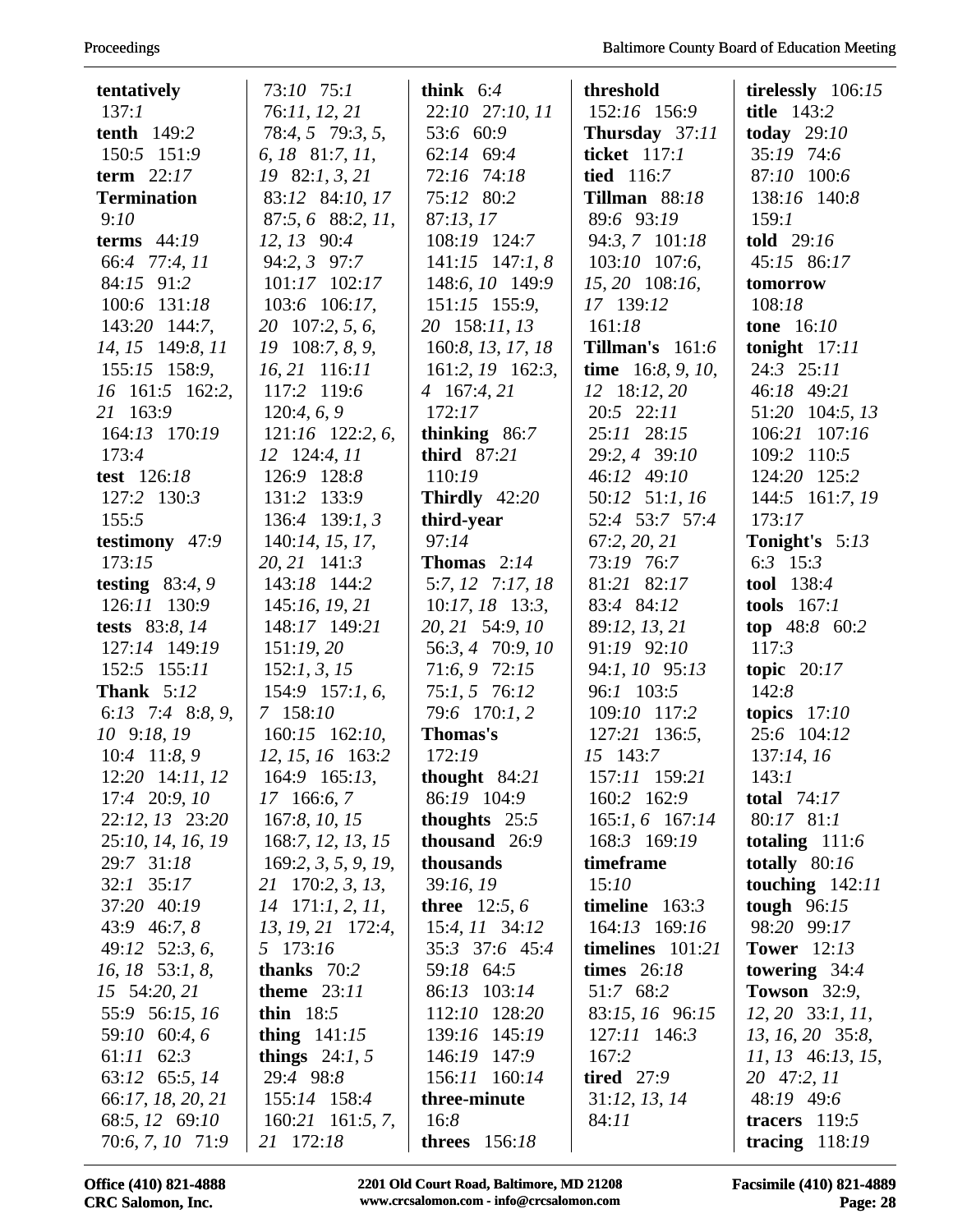| track 116:19                       | trying $67:2$           | understaffed                   | upcoming $59:3$               | vacancies 17:16                 |
|------------------------------------|-------------------------|--------------------------------|-------------------------------|---------------------------------|
| 131:19 146:2                       | 77:6 83:8               | 121:6                          | 135:9 143:2                   | vacancy 78:21                   |
| 162:3                              | 142:16 159:6            | understand                     | 165:12                        | valid 119:14                    |
| trade 125:19                       | 170:19                  | 30:3 40:7 43:6                 | <b>Update</b> $4:7$           | validity 80:17                  |
| traditionally                      | tryouts $68:19$         | $51:1, 3$ 62:14                | 89:1 108:10                   | validly $32:19$                 |
| 107:13                             | Tuesday 5:5             | 108:1 122:15                   | 109:2, 9 114:16               | valuable 129:16                 |
| traditions 97:17                   | 168:10 173:9            | 128:3 147:4                    | 120:10 121:9                  | <b>value</b> 127:5              |
| <b>Trail</b> 21:14                 | turn $30:14$            | 149:3 150:14,                  | 145:12, 14                    | variety $142:3$                 |
| trailers $35:10$                   | 57:5 94:1               | 17 152:14                      | 147:10 149:1                  | 143:11                          |
| trained $19:20$                    | 103:5                   | 160:4 162:18                   | 164:20 171:6                  | various $42:4$                  |
| training 113:9                     | turned $16:11$ ,        | $164:17$ $168:1$               | 172:4,6                       | 97:19 172:2                     |
| 117:5                              | 12 29:6 35:16           | understanding                  | updated $128:14$              | 173:1                           |
| trajectory                         | 37:19 43:8              | 32:14 151:17                   | Updates $4:10$                | vast 138:9                      |
| 126:3 156:5                        | $TV$ 5:16               | 162:10 165:3                   | 22:19 113:16                  | venues $110:3$                  |
| <b>Transcribed</b>                 | two 17:10               | undertook                      | 130:5 131:8                   | verify 38:2                     |
| 1:20                               | 19:18 20:16             | 73:17                          | 132:3 133:7                   | 82:6, 19                        |
| transcription                      | 32:11 36:17             | undivided $122:9$              | 135:7, 16                     | Verizon 5:17                    |
| 174:7                              | $37:1, 2, 4$ 68:4       | unfortunately                  | 136:10 137:2, 6,              | versions $126:15$               |
|                                    | 74:15 110:3             | 81:5                           | 12 142:16                     | versus $35:7$                   |
| transcripts 30:1<br>transformation | 111:8 112:3             | <b>UNIDENTIFIE</b>             | 146:1 151:12                  | <b>Vice</b> 2:4 7:16            |
| 39:17                              | 132:15 138:16           | $D$ 78:18                      | 165:19 166:16                 | 9:7 13:19 54:8                  |
| transition                         | 153:16<br>150:1         |                                | 167:12 171:11                 | 56:2 57:1,7                     |
| 125:20                             | 154:8 155:14            | unintelligible<br>37:4         | 173:6                         | 88:20 94:4                      |
|                                    | 156:11                  | union $39:14$                  |                               | 109:1 124:18                    |
| transparency<br>46:2 115:19        |                         | 98:3 110:1                     | updating $158:14$             | 169:5<br>170:6                  |
|                                    | type $165:3$            | $111:1$ $112:13$               | upgrades $112:9$              | 171:4 173:1                     |
| 116:18 128:10                      | types $143:13$          |                                | uphold $98:13$ ,<br>15        |                                 |
| 152:15                             | typical $24:2$          | 115:12                         |                               | view 66:2                       |
| transparent<br>164:4               | 146:14                  | unions $86:2$<br>112:14 117:19 | uploaded<br>135:13            | views $14:15$                   |
|                                    | $<$ U $>$               |                                |                               | violation 36:19                 |
| transportation                     | <b>U.S</b> 126:11       | unit 17:14                     | <b>Urdu</b> 22:7              | virtual $23:9$                  |
| 116:13, 15                         |                         | 105:20                         | urgent $74:16$                | 71:11 95:17                     |
| trauma $19:2$                      | ultimately              | <b>United</b> 76:18            | use 18:11                     | 118:10 150:19                   |
| <b>treat</b> 36:18                 | 100:1, 12               | units 164:16                   | 24:19, 21 43:5<br>74:17 77:15 | virtually $59:15$ ,             |
| tremendous                         | umbrella 123:9          | University 90:8                |                               | 21 168:11                       |
| 93:14                              | <b>unable</b> $18:10$ , | 100:19<br>Unmask $40:16$       | 86:21 99:18                   | virtue $45:18$                  |
| tremendously                       | 11 53:2                 |                                | 101:10, 18                    | virus $39:17$<br>vision $99:10$ |
| 25:11                              | unanimous               | unmasked 38:8                  | 114:21 129:13                 |                                 |
| trials $38:2$<br>trickle 31:17     | 36:21                   | unopened $24:20$               | 138:10 155:13                 | 100:5 133:10                    |
|                                    | unborn $40:3$           | unpack $143:20$                | useful $169:8$                | visit $29:21$                   |
| tried 77:4                         | underachieving          | unparalleled                   | user $112:17$                 | 30:5 92:4                       |
| 80:14 81:3                         | 107:14                  | 50:8 51:14                     | uses $127:13$                 | visited $102:21$                |
| true $99:5$                        | underfunded             | unprecedented                  | usually $68:18$               | 109:21                          |
| 138:13 174:6                       | 35:12                   | 89:21                          | 76:1 104:9                    | visits $92:16$                  |
| truly $21:2$                       | undergoing              | unquote $43:20$                | utilization                   | 140:4                           |
| 28:16 96:9                         | 114:13                  | 44:8,21                        | 128:19                        | visual $146:1$                  |
| 99:3, 9                            | underlying              | unsustainable                  | utilize $16:1$                | visuals $97:8$                  |
| trust $41:16$                      | 72:12                   | 18:8                           | utilizing $91:12$             | volunteering                    |
| try $29:21$ 78:2                   | underserved             | unwavering                     |                               | 47:5                            |
| 148:18 165:10                      | 91:6                    | 24:4                           | $<$ V $>$                     | vote 5:20 6:14<br>10:5 13:7     |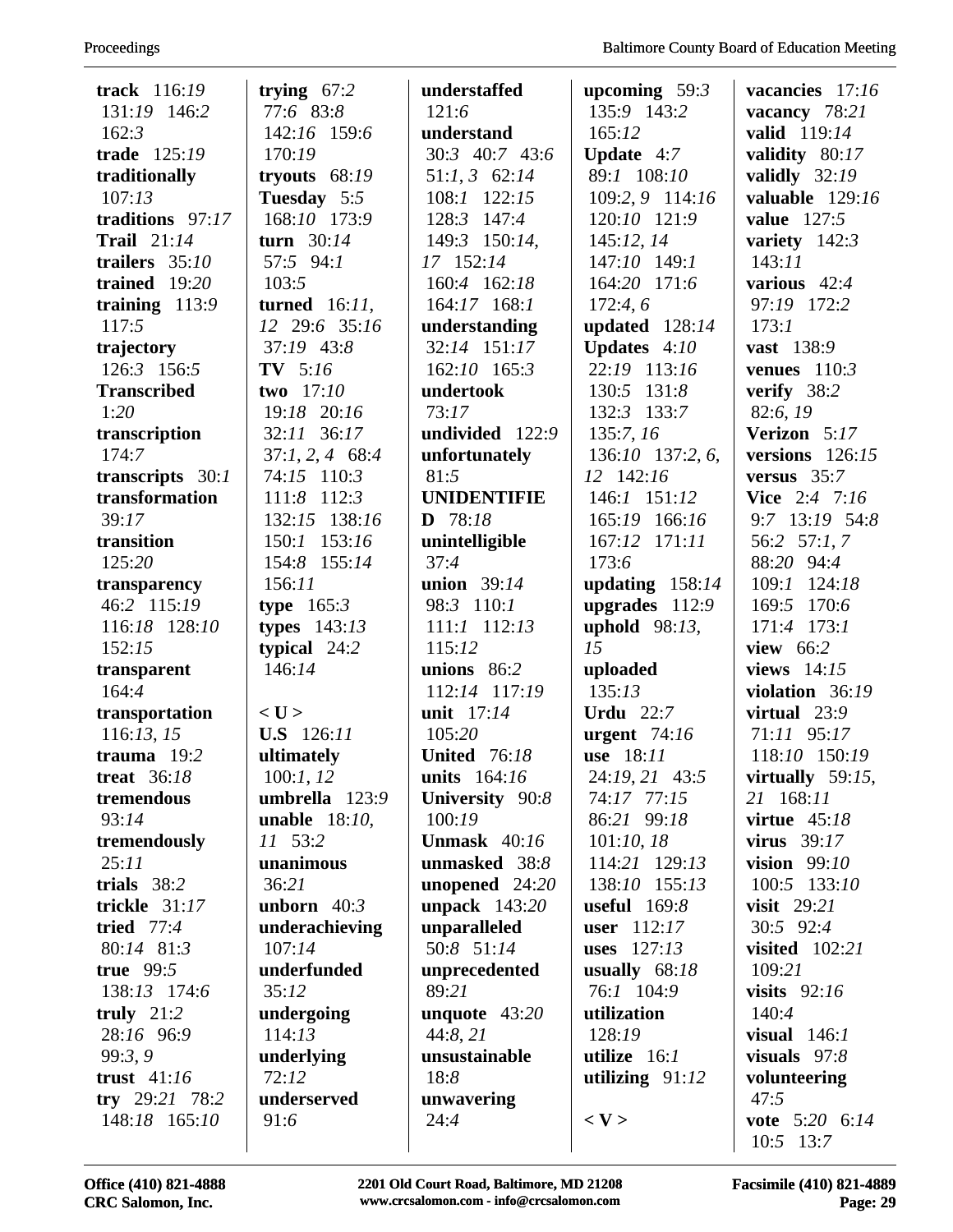| 36:21 52:14                    | waste $96:16$                  | 129:4 156:19                              | $102:14$ 103:6, 8            | 94:15 95:11                       |
|--------------------------------|--------------------------------|-------------------------------------------|------------------------------|-----------------------------------|
| 53:17 55:10                    | watched 106:5                  | 157:19 158:11                             | 108:3, 12, 13                | 96:17 99:16                       |
| 57:15 64:4                     | watching $24:3$                | 164:18                                    | 120:7, 9, 15                 | 101:8 102:5                       |
| 87:9                           | way 27:13                      | wellness 98:12                            | 121:8, 15, 19                | 106:10 111:10,                    |
| <b>voted</b> 53:5              | 31:10 39:4                     | 115:11 119:18                             | 122:4, 7, 9, 14,             | 21 114:19                         |
| <b>votes</b> 54:18             | 40:16 51:21                    | went 30:8 86:9,                           | 19 123:12, 17                | 115:13 116:6                      |
| 64:4,5                         | 78:13 82:17                    | 20 172:21                                 | 124:3, 5, 12, 15,            | $119:16$ $120:1, 5$               |
| voting $5:19$                  | 83:11 84:17                    | 173:3                                     | 19 128:9 136:6,              | 123:5, 6 134:7                    |
| vulnerability                  | 107:8,13                       | we're $26:4$                              | 7, 8 141:21                  | 136:15 139:5,                     |
| 99:13                          | 170:10 174:10                  | 28:10 31:5                                | 144:19 145:21                | 13 140:16, 19                     |
|                                | ways 143:11                    | 80:6 93:10                                | 146:11 147:1                 | 142:13 143:9                      |
| $<$ W $>$                      | wealth 128:15                  | 98:8 100:20                               | 148:16 150:21                | 144:5, 6 145:5                    |
| wage 17:16                     | wear 38:6                      | 101:16 107:18                             | 154:10 157:7                 | 160:20 161:16                     |
| 52:1                           | wearer 38:18,                  | 119:4 141:17                              | 158:11 162:4,                | 164:1 165:9                       |
| wages $17:13$                  | 19 39:10, 11                   | 142:8, 16 149:5,                          | 16 163:3, 16                 | workbooks                         |
| wait 23:10                     | wearing $38:4, 9$ ,            | 6, 9 150:1, 3, 10                         | 164:18 167:13                | 101:4, 11, 19                     |
| 25:8 31:19                     | 10, 13 39:2                    | $151:15$ $152:8$                          | willing $61:13$              | worked 12:4                       |
| 59:2                           | weather $59:18$                | 153:6 156:7                               | willy-nilly                  | 48:3 50:21                        |
| waived 154:6                   | 62:16, 19 71:18                | 159:6, 11 161:4,                          | 161:15                       | 51:6, 8 90:12,                    |
| waivers $162:21$               | website 16:19                  | 14 163:18, 21                             | <b>Wilson</b> 105:16         | 20 106:15                         |
| wake 31:4                      | 91:9 128:13                    | 164:6 172:17                              | wins $100:11$                | 142:19                            |
| wall 34:6 43:5                 | 129:8 173:14                   | west 89:6 94:7                            | winter 135:9                 | workers 38:3                      |
| want 18:19                     | Wednesday                      | $104:16$ $105:1, 6$                       | 146:4, 5, 8, 14,             | 63:20                             |
| 28:17 29:10                    | 169:6                          | we've 22:19                               | 21 153:7, 12                 | workgroup                         |
| 31:5, 17 35:13                 | week $15:3$                    | 77:1 79:20                                | wishing $15:4$               | 111:16 112:10,                    |
| 46:11, 16, 17                  | 29:13 57:21                    | 84:3 93:8                                 | witness $92:17$              | 11, 15 113:7                      |
| 47:8 51:18                     | 91:20 92:2                     | 95:14,21                                  | 174:12                       | 124:2                             |
| 52:8 60:13                     | 93:8 97:14                     | 142:13 150:17                             | witnessed 29:16              | workgroups                        |
| 69:18 75:3                     | 113:8, 11                      | 157:10 161:7                              | woefully $121:5$             | $111:15$ 112:7,                   |
| 77:9 79:6                      | 115:14 117:6                   | 163:6                                     | wonder 149:19                | 18, 20 134:14                     |
| 83:16 86:5, 12                 | 167:19                         | <b>Wheatley-</b>                          | wondered                     | 135:20                            |
| 107:5, 6, 19                   | weekday $61:5$                 | <b>Phillip</b> 124:16,                    | 164:12                       | working $21:18$                   |
| 108:16 123:18                  | weekdays $61:8$                | 17 126:10                                 | wonderful 93:2               | 28:5 47:5                         |
| 124:5 142:10                   | weekly $110:1$                 | 133:6, 9 144:2                            | 140:2                        | 80:21 104:7                       |
| 143:8 145:12                   | weeks $95:4$                   | 146:3, 6 148:4                            | wondering $42:8$             | 107:20 114:11                     |
| 147:3,10                       | 96:10 113:10                   | 149:4 155:9                               | Woodlawn                     | 138:11 139:16                     |
| 151:13 155:16                  | Welcome $12:11$ ,              | 162:17                                    | 26:15                        | 144:21 158:17,                    |
| 157:21 159:8                   | 17 118:5                       | wheelhouse                                | Woodmoor                     | 18, 19 172:13                     |
| 163:2, 11 165:8                | 172:20                         | 149:9                                     | 49:17                        | workload 18:8                     |
| 168:18 170:2, 5                | welcomed 89:10                 | wide 89:15                                | <b>word</b> 99:2, 3          | works $67:2$                      |
| wanted $76:14$ ,               | welcomes                       | widening $91:5$                           | words 27:14<br>140:15 147:19 | 109:5 113:20                      |
| 19 78:7 79:10                  | 173:15                         | widespread                                |                              | 114:7 120:11                      |
| 98:17 143:6, 7<br>162:16 163:4 | welcoming $95:7$<br>well 12:15 | 41:9                                      | work 22:20<br>24:4 27:16     | 123:13                            |
| 164:9                          | $19:7$ 27:5, 6                 | <b>Williams</b> 6:2, 4<br>$9:7$ 11:11, 12 | 30:19 31:7                   | workshops<br>23:12                |
|                                |                                | $12:21$ $20:1$                            |                              |                                   |
| <b>Warfel</b> $3:10$           | 48:4, 17 73:14                 |                                           | 44:9 50:3 60:6<br>69:15 73:6 | <b>world</b> 29:12<br>31:15 95:17 |
| 22:14, 15, 16<br>Washington    | 77:5, 10 83:12<br>84:15 90:18  | 57:1, 7 69:12<br>70:8 83:3, 12            | 77:5 89:17                   | worse 26:13                       |
| 47:6 90:9                      | $117:13$ $121:1$               | 87:11, 12 88:17,                          | 90:6 91:1, 14                | worthless $38:15$                 |
|                                | 127:3 128:17                   | 20 94:5 97:21                             | 93:15, 18, 21                |                                   |